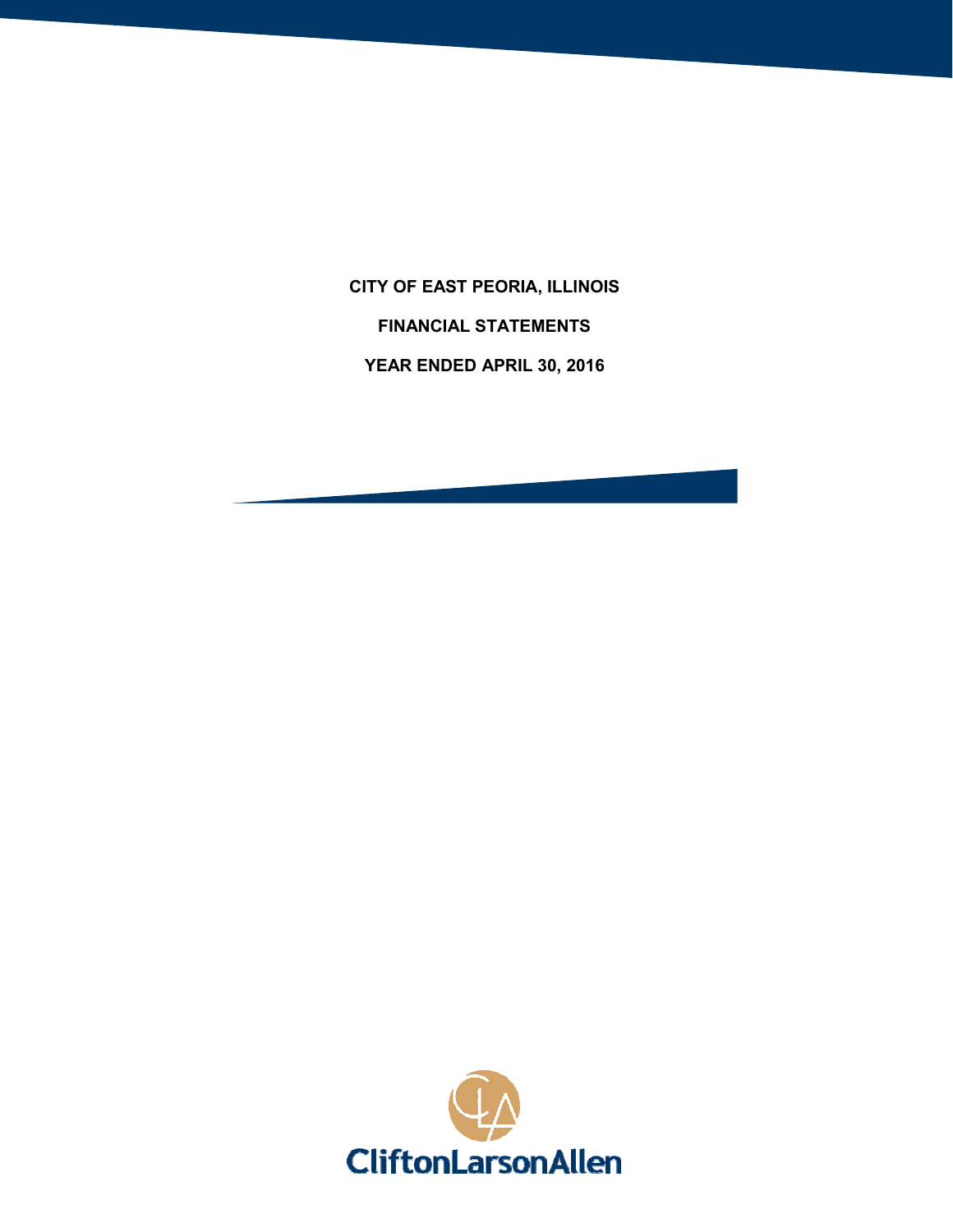#### **CITY OF EAST PEORIA, ILLINOIS TABLE OF CONTENTS YEAR ENDED APRIL 30, 2016**

| <b>FINANCIAL SECTION</b>                                                                                                                                             |    |
|----------------------------------------------------------------------------------------------------------------------------------------------------------------------|----|
| <b>INDEPENDENT AUDITORS' REPORT</b>                                                                                                                                  | 1  |
| <b>BASIC FINANCIAL STATEMENTS</b>                                                                                                                                    |    |
| <b>GOVERNMENT-WIDE FINANCIAL STATEMENTS</b>                                                                                                                          |    |
| <b>STATEMENT OF NET POSITION</b>                                                                                                                                     | 4  |
| <b>STATEMENT OF ACTIVITIES</b>                                                                                                                                       | 6  |
| <b>FUND FINANCIAL STATEMENTS</b>                                                                                                                                     |    |
| <b>BALANCE SHEET - GOVERNMENTAL FUNDS</b>                                                                                                                            | 8  |
| <b>RECONCILIATION OF GOVERNMENTAL FUNDS BALANCE SHEET TO</b><br>THE STATEMENT OF NET POSITION                                                                        | 12 |
| STATEMENT OF REVENUES, EXPENDITURES, AND CHANGES IN<br><b>FUND BALANCES (DEFICITS) - GOVERNMENTAL FUNDS</b>                                                          | 13 |
| RECONCILIATION OF THE STATEMENT OF REVENUES,<br><b>EXPENDITURES, AND CHANGES IN FUND BALANCES (DEFICITS)</b><br>OF GOVERNMENTAL FUNDS TO THE STATEMENT OF ACTIVITIES | 15 |
| <b>STATEMENT OF NET POSITION - PROPRIETARY FUNDS</b>                                                                                                                 | 17 |
| STATEMENT OF REVENUES, EXPENSES, AND CHANGES IN NET<br><b>POSITION - PROPRIETARY FUNDS</b>                                                                           | 19 |
| STATEMENT OF CASH FLOWS - PROPRIETARY FUNDS                                                                                                                          | 20 |
| <b>STATEMENT OF FIDUCIARY NET POSITION</b>                                                                                                                           | 22 |
| STATEMENT OF CHANGES IN FIDUCIARY NET POSITION - PENSION                                                                                                             |    |
| <b>TRUST FUNDS</b>                                                                                                                                                   | 23 |
| <b>NOTES TO BASIC FINANCIAL STATEMENTS</b>                                                                                                                           | 24 |
| <b>REQUIRED SUPPLEMENTARY INFORMATION</b>                                                                                                                            |    |
| SCHEDULE OF CHANGES IN THE NET PENSION LIABILITY AND<br><b>RELATED RATIOS - FIREFIGHTER'S PENSION PLAN (UNAUDITED)</b>                                               | 73 |
| <b>SCHEDULE OF CHANGES IN THE NET PENSION LIABILITY AND</b><br><b>RELATED RATIOS - POLICE PENSION PLAN (UNAUDITED)</b>                                               | 74 |
| <b>SCHEDULE OF CHANGES IN THE NET PENSION LIABILITY AND</b><br><b>RELATED RATIOS - ILLINOIS MUNICIPAL RETIREMENT PLAN</b><br>(UNAUDITED)                             | 75 |
| <b>SCHEDULE OF EMPLOYER CONTRIBUTIONS - PENSION PLANS</b>                                                                                                            |    |
| (UNAUDITED)                                                                                                                                                          | 76 |
| OTHER POSTEMPLOYMENT BENEFIT PLAN (UNAUDITED)                                                                                                                        | 77 |
| <b>SCHEDULES OF INVESTMENT RETURNS - POLICE AND</b><br><b>FIREFIGHTER'S PENSION PLANS (UNAUDITED)</b>                                                                | 78 |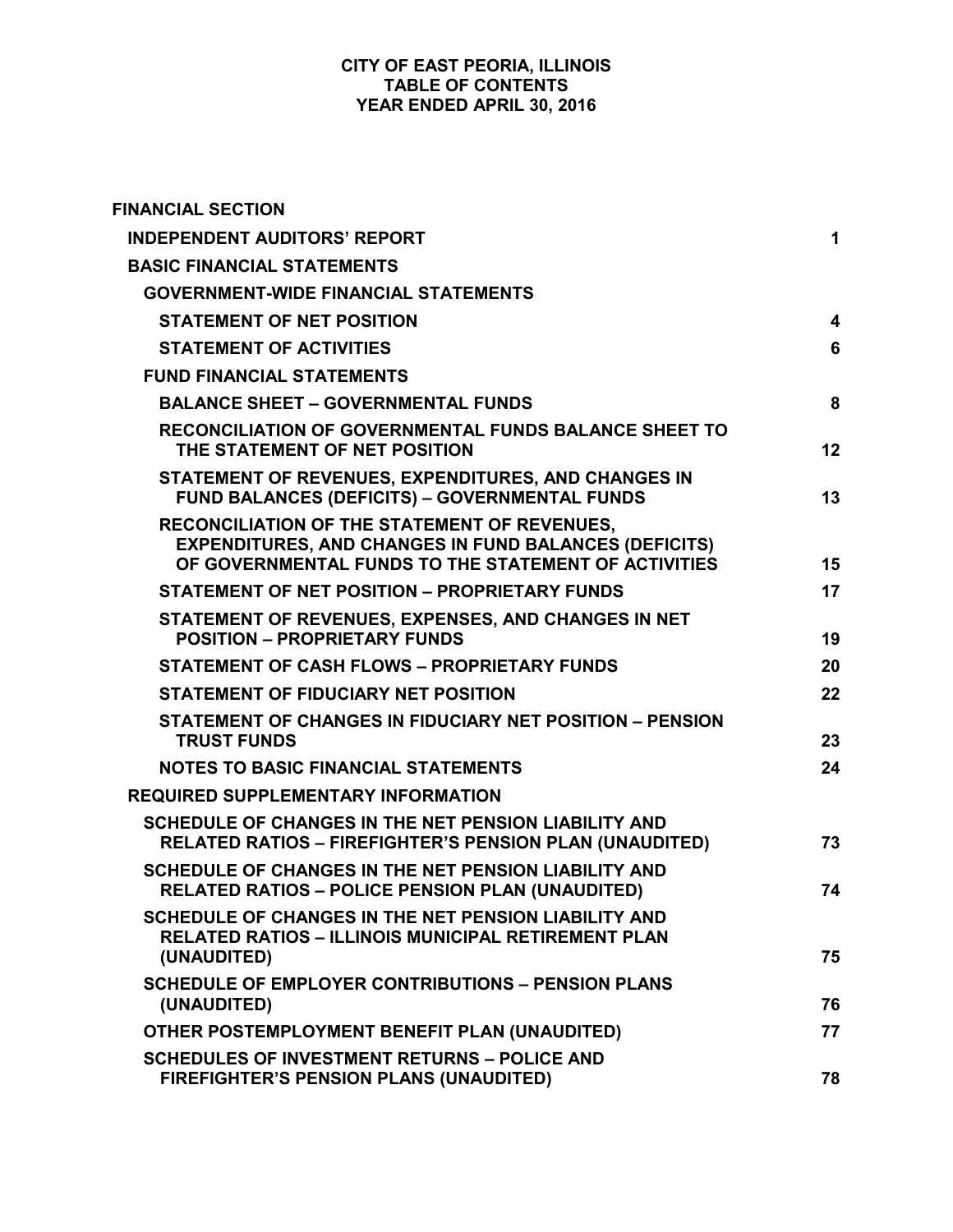#### **CITY OF EAST PEORIA, ILLINOIS TABLE OF CONTENTS YEAR ENDED APRIL 30, 2016**

| <b>REQUIRED SUPPLEMENTARY INFORMATION (CONTINUED)</b>                                                                                              |     |
|----------------------------------------------------------------------------------------------------------------------------------------------------|-----|
| <b>SCHEDULE OF REVENUES, EXPENDITURES, AND CHANGES IN FUND</b><br><b>BALANCE - BUDGET AND ACTUAL (CASH BASIS) - GENERAL</b><br><b>FUND</b>         | 79  |
| SCHEDULE OF REVENUES, EXPENDITURES, AND CHANGES IN FUND<br><b>BALANCE - BUDGET AND ACTUAL (CASH BASIS) - RIVERBOAT</b><br><b>GAMING TAX FUND</b>   | 80  |
| SCHEDULE OF REVENUES, EXPENDITURES, AND CHANGES IN FUND<br><b>BALANCE - BUDGET AND ACTUAL (CASH BASIS) - SPECIAL TAX</b><br><b>ALLOCATION FUND</b> | 81  |
| NOTES TO REQUIRED SUPPLEMENTARY INFORMATION                                                                                                        | 82  |
| <b>SUPPLEMENTARY INFORMATION</b>                                                                                                                   |     |
| <b>GENERAL FUND:</b>                                                                                                                               |     |
| <b>COMBINING BALANCE SHEET - BY ACCOUNT</b>                                                                                                        | 86  |
| <b>COMBINING SCHEDULE OF REVENUES, EXPENDITURES, AND</b><br><b>CHANGES IN FUND BALANCES - BY ACCOUNT</b>                                           | 88  |
| <b>NONMAJOR GOVERNMENTAL FUNDS:</b>                                                                                                                |     |
| <b>COMBINING BALANCE SHEET</b>                                                                                                                     | 90  |
| <b>COMBINING STATEMENT OF REVENUES, EXPENDITURES, AND</b><br><b>CHANGES IN FUND BALANCES</b>                                                       | 94  |
| <b>FIDUCIARY FUNDS:</b>                                                                                                                            |     |
| <b>COMBINING SCHEDULE OF FIDUCIARY NET POSITION</b>                                                                                                | 98  |
| STATEMENT OF CHANGES IN ASSETS AND LIABILITIES - AGENCY<br><b>FUNDS</b>                                                                            | 100 |
| <b>COMBINING SCHEDULE OF CHANGES IN FIDUCIARY NET POSITION</b>                                                                                     | 101 |
| <b>STATISTICAL INFORMATION:</b>                                                                                                                    |     |
| ASSESSED VALUATIONS, TAXES LEVIED, TAX RATES, TAX<br><b>EXTENSIONS, AND TAX COLLECTIONS (UNAUDITED)</b>                                            | 102 |
| <b>LEGAL DEBT MARGIN</b>                                                                                                                           | 105 |
| <b>SCHEDULE OF RECEIPTS AND DISBURSEMENTS BY DISTRICT -</b><br>SPECIAL TAX ALLOCATION FUND                                                         | 106 |
| <b>SCHEDULE OF RECEIPTS AND DISBURSEMENTS BY DISTRICT -</b><br><b>CAPITAL PROJECTS FUND</b>                                                        | 107 |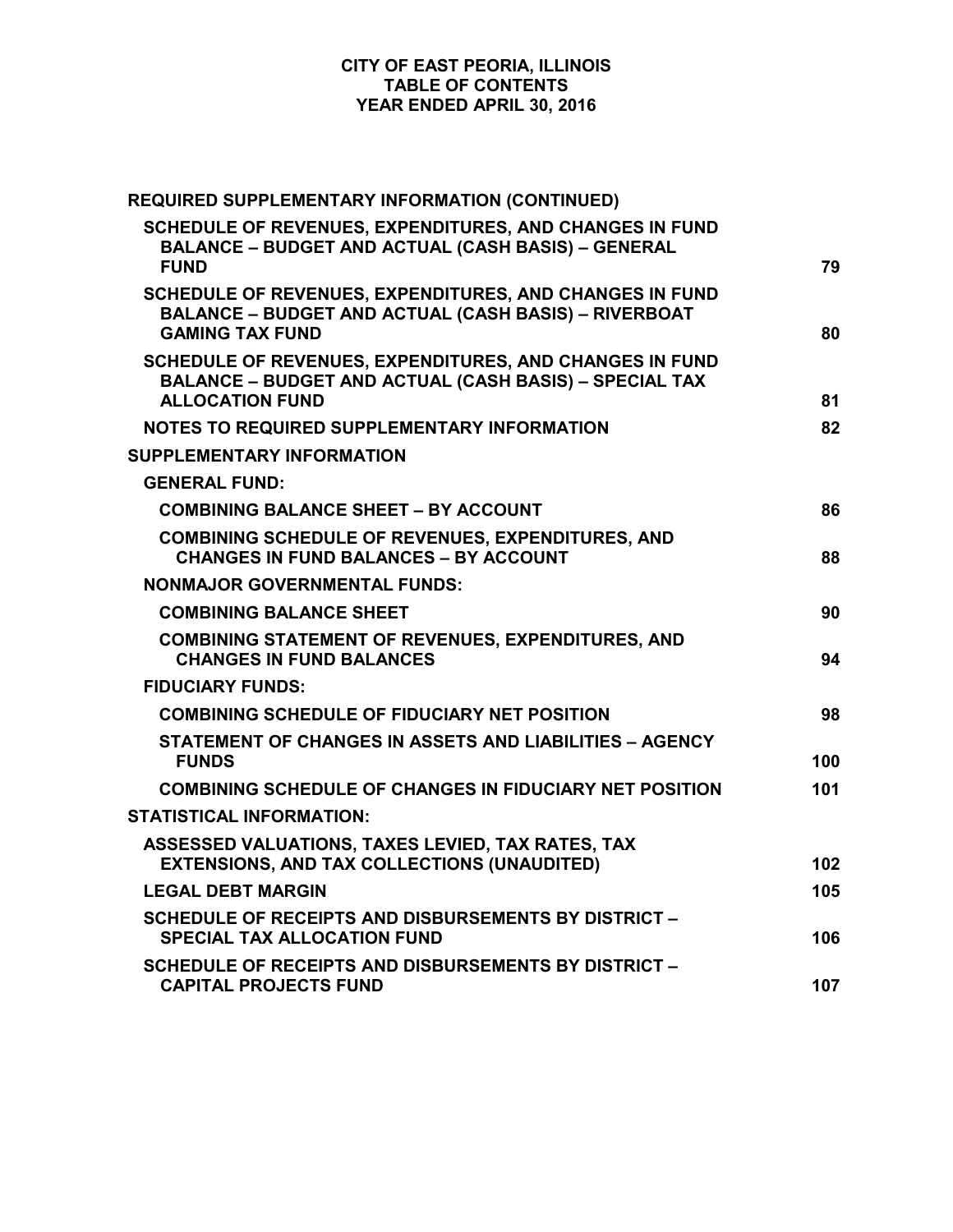

CliftonLarsonAllen LLP CLAconnect.com

# **INDEPENDENT AUDITORS' REPORT**

Honorable Mayor and Commissioners City of East Peoria, Illinois East Peoria, Illinois

## **Report on the Financial Statements**

We have audited the accompanying financial statements of the governmental activities, the businesstype activities, the discretely presented component unit, each major fund, and the aggregate remaining fund information of the City of East Peoria, Illinois (the City), as of and for the year ended April 30, 2016, and the related notes to the financial statements, which collectively comprise the City's basic financial statements as listed in the table of contents.

# *Management's Responsibility for the Financial Statements*

Management is responsible for the preparation and fair presentation of these financial statements in accordance with accounting principles generally accepted in the United States of America; this includes the design, implementation and maintenance of internal control relevant to the preparation and fair presentation of financial statements that are free from material misstatement, whether due to fraud or error.

## *Auditors' Responsibility*

Our responsibility is to express opinions on these financial statements based on our audit. We did not audit the financial statements of the East Peoria Mass Transit District discretely presented component unit. Those statements were audited by another auditor whose report has been furnished to us, and our opinion, insofar as it relates to the amounts included for the East Peoria Mass Transit District discretely presented component unit, is based solely on the report of the other auditor. We conducted our audit in accordance with auditing standards generally accepted in the United States of America. Those standards require that we plan and perform the audit to obtain reasonable assurance about whether the financial statements are free of material misstatement.

An audit involves performing procedures to obtain audit evidence about the amounts and disclosures in the financial statements. The procedures selected depend on the auditors' judgment, including the assessment of the risks of material misstatement of the financial statements, whether due to fraud or error. In making those risk assessments, the auditor considers internal control relevant to the City's preparation and fair presentation of the financial statements in order to design audit procedures that are appropriate in the circumstances, but not for the purpose of expressing an opinion on the effectiveness of the City's internal control. Accordingly, we express no such opinion. An audit also includes evaluating the appropriateness of accounting policies used and the reasonableness of significant accounting estimates made by management, as well as evaluating the overall financial statement presentation of the financial statements.

We believe that the audit evidence we have obtained is sufficient and appropriate to provide a basis for our audit opinions.

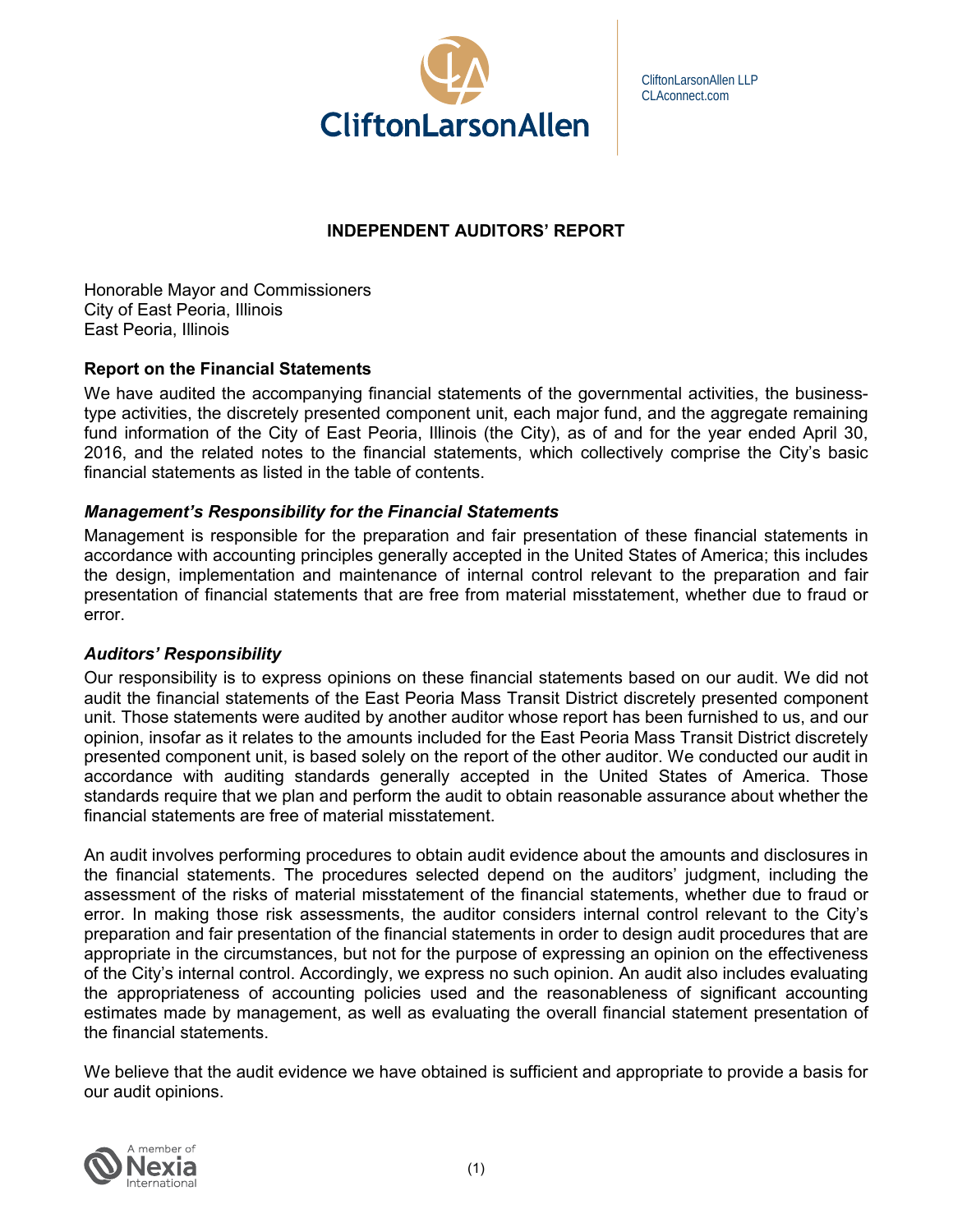# *Basis for Qualified Opinion on Aggregate Remaining Fund Information*

We did not audit the financial statements of the pension trust funds, which represent 83%, 89%, and 21%, respectively, of the assets, net position, and revenues and additions of the aggregate remaining fund information.

# *Qualified Opinion*

In our opinion, except for the effects of the matter described in the *Basis for Qualified Opinion on Aggregate Remaining Fund Information* paragraph, the financial statements referred to above present fairly, in all material respects, the respective financial position of the aggregate remaining fund information of the City as of April 30, 2016, and the respective changes in financial position thereof for the year then ended in accordance with accounting principles generally accepted in the United States of America.

# *Unmodified Opinions*

In our opinion, based on our audit and the reports of other auditors, the financial statements referred to above present fairly, in all material respects, the respective financial position of the governmental activities, the business-type activities, the discretely presented component unit, and each major fund of the City as of April 30, 2016, and the respective changes in financial position and, where applicable, cash flows thereof for the year then ended in accordance with accounting principles generally accepted in the United States of America.

# *Emphasis of a Matter – Adoption of New Standard*

During fiscal year ended April 30, 2016, the City, adopted GASB Statement No. 68, *Accounting for Financial Reporting for Pensions and the related GASB Statement No. 71, Pension Transition for Contributions Made Subsequent to the Measurement Date-an amendment of GASB Statement No. 68*. As a result of the implementation of these standards, the City reported restatements for the change in accounting principle (see Note 17). Our auditors' opinions were not modified with respect to the restatements.

## *Emphasis of a Matter – Restatements*

As discussed in Note 18 to the financial statements, beginning net position for governmental activities and beginning fund balances for the General Fund and Capital Projects Fund have been restated to correct an error in previously reported receivables. Our opinions are not modified with respect to these matters.

## *Other Matters*

## *Required Supplementary Information*

Accounting principles generally accepted in the United States of America require that the pension and other post employment information on pages 73 through 78 and budgetary comparison information on pages 79 through 81 be presented to supplement the basic financial statements. Such information, although not a part of the basic financial statements, is required by the Governmental Accounting Standards Board who considers it to be an essential part of financial reporting for placing the basic financial statements in an appropriate operational, economic or historical context. We and the other auditor have applied certain limited procedures to the required supplementary information in accordance with auditing standards generally accepted in the United States of America, which consisted of inquiries of management about the methods of preparing the information and comparing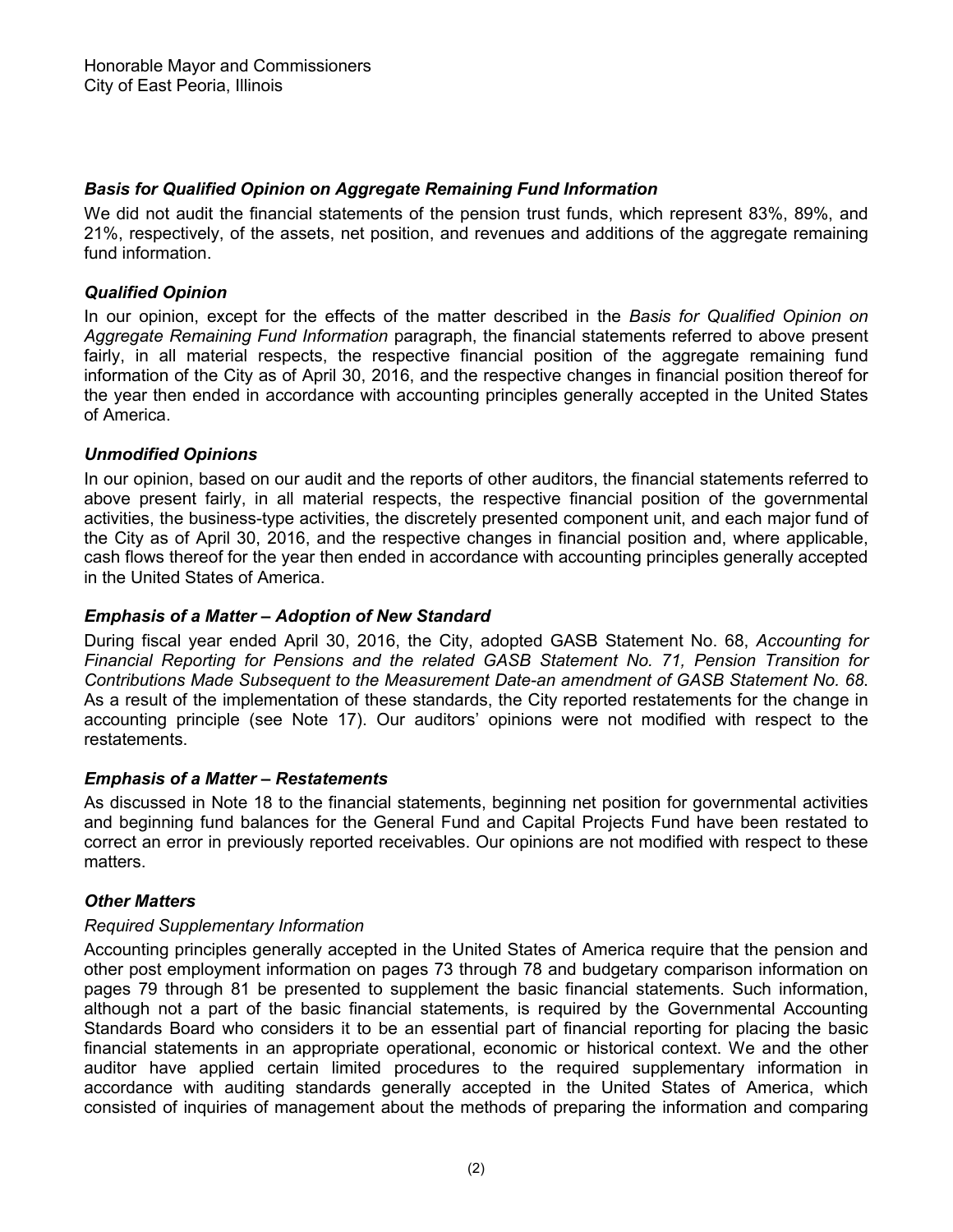the information for consistency with management's responses to our inquiries, the basic financial statements, and other knowledge we obtained during our audit of the basic financial statements. We do not express an opinion or provide any assurance on the information because the limited procedures do not provide us with sufficient evidence to express an opinion or provide any assurance. The City has not presented the management's discussion and analysis that accounting principles generally accepted in the United States of America require to be presented to supplement the basic financial statements. Such missing information, although not a part of the basic financial statements, is required by the Governmental Accounting Standards Board, who considers it to be an essential part of financial reporting for placing the basic financial statements in an appropriate operational, economic, or historical context. Our opinion on the basic financial statements is not affected by this missing information.

## *Other Information*

Our audit was conducted for the purpose of forming opinions on the financial statements that collectively comprise the City's basic financial statements. The combining financial statements and statistical information are presented for purposes of additional analysis and are not a required part of the basic financial statements.

The combining financial statements are the responsibility of management and were derived from and relate directly to the underlying accounting and other records used to prepare the basic financial statements. Such information has been subjected to the auditing procedures applied in the audit of the basic financial statements and certain additional procedures, including comparing and reconciling such information directly to the underlying accounting and other records used to prepare the basic financial statements or to the basic financial statements themselves, and other additional procedures in accordance with auditing standards generally accepted in the United States of America by us and the other auditor. In our opinion, based on our audit, the procedures performed as described above, and the report of the other auditor, the information is fairly stated in all material respects, in relation to the basic financial statements as a whole.

The statistical information listed in the table of contents has not been subjected to the auditing procedures applied in the audit of the basic financial statements and, accordingly, we do not express an opinion or provide any assurance on it.

Viifton Larson Allen LLP

**CliftonLarsonAllen LLP**

Peoria, Illinois October 21, 2016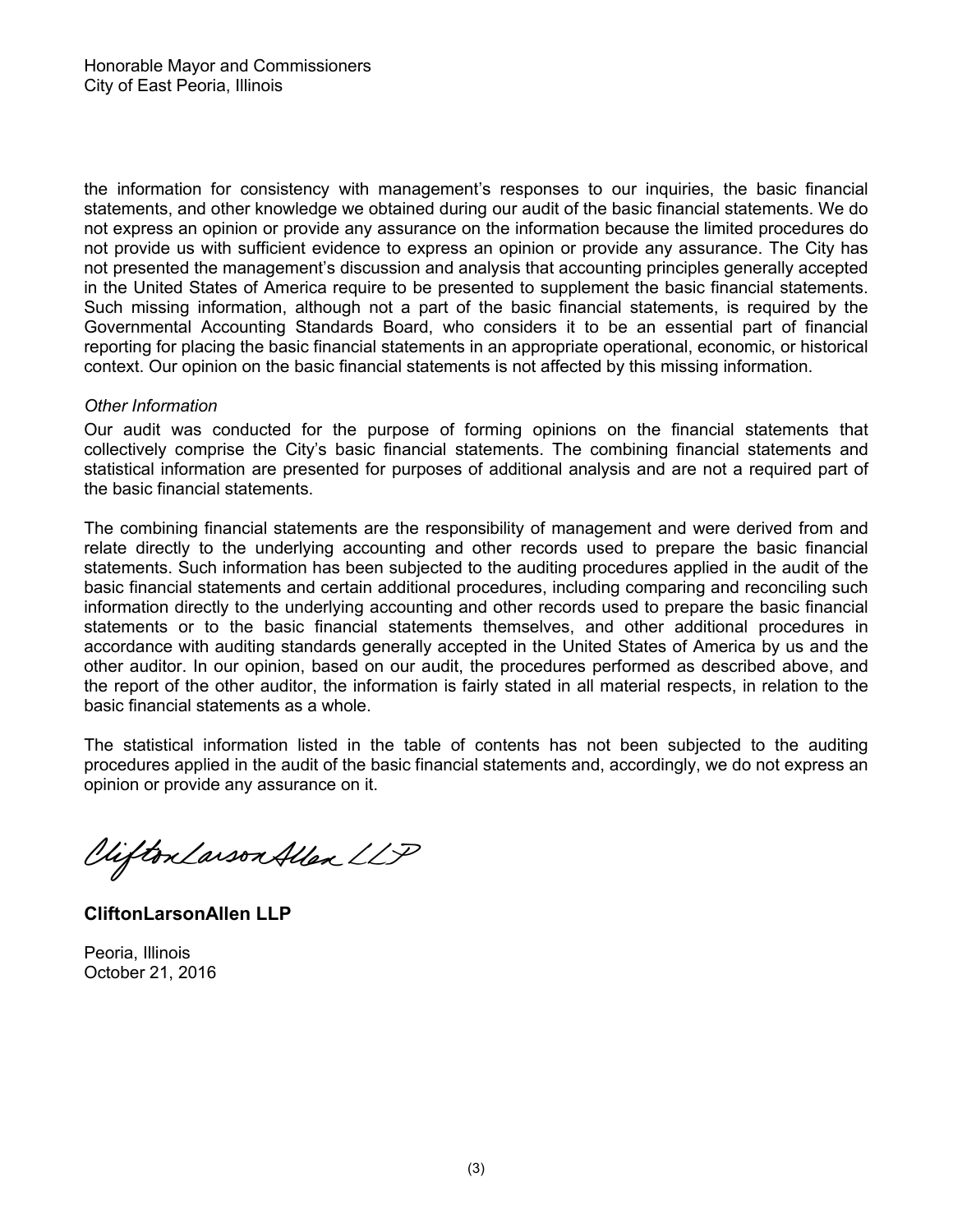## **CITY OF EAST PEORIA, ILLINOIS STATEMENT OF NET POSITION APRIL 30, 2016**

|                                                    | <b>Primary Government</b> |                |      |               |    |                 |             | Component    |  |
|----------------------------------------------------|---------------------------|----------------|------|---------------|----|-----------------|-------------|--------------|--|
|                                                    |                           |                | Unit |               |    |                 |             |              |  |
|                                                    |                           |                |      |               |    | Total           | East Peoria |              |  |
|                                                    |                           | Governmental   |      | Business-Type |    | Primary         |             | Mass Transit |  |
| <b>ASSETS</b>                                      |                           | Activities     |      | Activities    |    | Government      |             | District     |  |
| <b>CURRENT ASSETS</b>                              |                           |                |      |               |    |                 |             |              |  |
| Cash and Investments                               | \$                        | 7,356,806      | \$   | 1,666,964     | \$ | 9,023,770       | \$          | 50,034       |  |
| Receivables (Net, Where Applicable, of             |                           |                |      |               |    |                 |             |              |  |
| Allowances for Estimated Uncollectible Amounts):   |                           |                |      |               |    |                 |             |              |  |
| <b>Property Taxes</b>                              |                           | 10,647,542     |      |               |    | 10,647,542      |             | 434,523      |  |
| Sales Tax                                          |                           | 3,664,090      |      |               |    | 3,664,090       |             |              |  |
| State Income Tax                                   |                           | 824,532        |      |               |    | 824,532         |             |              |  |
| Personal Property Replacement Tax                  |                           | 211,019        |      |               |    | 211,019         |             | 9,380        |  |
| <b>Motor Fuel Tax Allotments</b>                   |                           | 53,259         |      |               |    | 53,259          |             |              |  |
| <b>Gaming Tax</b>                                  |                           | 410,004        |      |               |    | 410,004         |             |              |  |
| Water and Sewer Revenue Receivables:               |                           |                |      |               |    |                 |             |              |  |
| <b>Billed</b>                                      |                           |                |      | 256,907       |    | 256,907         |             |              |  |
| <b>Unbilled Charges</b>                            |                           |                |      | 1,392,611     |    | 1,392,611       |             |              |  |
|                                                    |                           | 317,516        |      | 97,944        |    | 415,460         |             |              |  |
| Customer Charges (Net of Allowance)<br>Assessments |                           | 13,773         |      |               |    | 13,773          |             |              |  |
|                                                    |                           |                |      |               |    |                 |             |              |  |
| <b>Hotel/Motel Taxes</b>                           |                           | 146,805        |      |               |    | 146,805         |             |              |  |
| Intergovernmental                                  |                           | 104,510        |      |               |    | 104,510         |             |              |  |
| <b>Notes</b>                                       |                           | 205,399        |      |               |    | 205,399         |             |              |  |
| <b>Fines</b>                                       |                           | 32,275         |      |               |    | 32,275          |             |              |  |
| Capital Lease                                      |                           | 495,553        |      |               |    | 495,553         |             |              |  |
| Other                                              |                           | 266,792        |      |               |    | 266,792         |             |              |  |
| Developer                                          |                           | 173,469        |      |               |    | 173,469         |             |              |  |
| <b>Prepaid Expenses</b>                            |                           |                |      | 22,503        |    | 22,503          |             |              |  |
| Inventory of Supplies, at Cost                     |                           |                |      | 85,414        |    | 85,414          |             |              |  |
| <b>Internal Balances</b>                           |                           | (232, 652)     |      | 232,652       |    |                 |             |              |  |
| Assets Held for Resale                             |                           | 1,430,000      |      |               |    | 1,430,000       |             |              |  |
| <b>Total Current Assets</b>                        |                           | 26,120,692     |      | 3,754,995     |    | 29,875,687      |             | 493,937      |  |
| <b>NONCURRENT ASSETS</b>                           |                           |                |      |               |    |                 |             |              |  |
| Restricted Assets, Cash and Investments            |                           | 6,496,871      |      |               |    | 6,496,871       |             |              |  |
| Receivables (Net Where Applicable, of              |                           |                |      |               |    |                 |             |              |  |
| Allowances for Estimated Uncollectible Amounts):   |                           |                |      |               |    |                 |             |              |  |
| Assessments                                        |                           | 37,738         |      |               |    | 37,738          |             |              |  |
| Capital Lease                                      |                           | 8,267,426      |      |               |    | 8,267,426       |             |              |  |
| Capital Assets:                                    |                           |                |      |               |    |                 |             |              |  |
| Not Depreciable:                                   |                           |                |      |               |    |                 |             |              |  |
| Land                                               |                           | 8,426,876      |      | 3,647,682     |    | 12,074,558      |             |              |  |
| Construction-in-Progress                           |                           | 410,350        |      |               |    | 410,350         |             |              |  |
|                                                    |                           |                |      |               |    |                 |             |              |  |
| Depreciable:                                       |                           |                |      |               |    |                 |             |              |  |
| Land Improvements                                  |                           | 5,375,423      |      | 7,459,213     |    | 12,834,636      |             |              |  |
| <b>Buildings</b>                                   |                           | 54,083,291     |      | 24,444,424    |    | 78,527,715      |             |              |  |
| Machinery, Equipment, and Vehicles                 |                           | 17,249,318     |      | 14,376,936    |    | 31,626,254      |             |              |  |
| Infrastructure                                     |                           | 122,347,712    |      | 40,326,213    |    | 162,673,925     |             |              |  |
| <b>Accumulated Depreciation</b>                    |                           | (71, 985, 808) |      | (55,900,431)  |    | (127, 886, 239) |             |              |  |
| <b>Total Noncurrent Assets</b>                     |                           | 150,709,197    |      | 34,354,037    |    | 185,063,234     |             |              |  |
| <b>Total Assets</b>                                |                           | 176,829,889    |      | 38,109,032    |    | 214,938,921     |             | 493,937      |  |
| DEFERRED OUTFLOWS OF RESOURCES                     |                           |                |      |               |    |                 |             |              |  |
| Deferred Charge on Refunding                       |                           | 535,132        |      |               |    | 535,132         |             |              |  |
| Deferred Amounts Related to Pensions               |                           | 11,431,833     |      | 965,004       |    | 12,396,837      |             |              |  |
| <b>Total Deferred Outflows of Resources</b>        |                           | 11,966,965     |      | 965,004       |    | 12,931,969      |             |              |  |
|                                                    |                           |                |      |               |    |                 |             |              |  |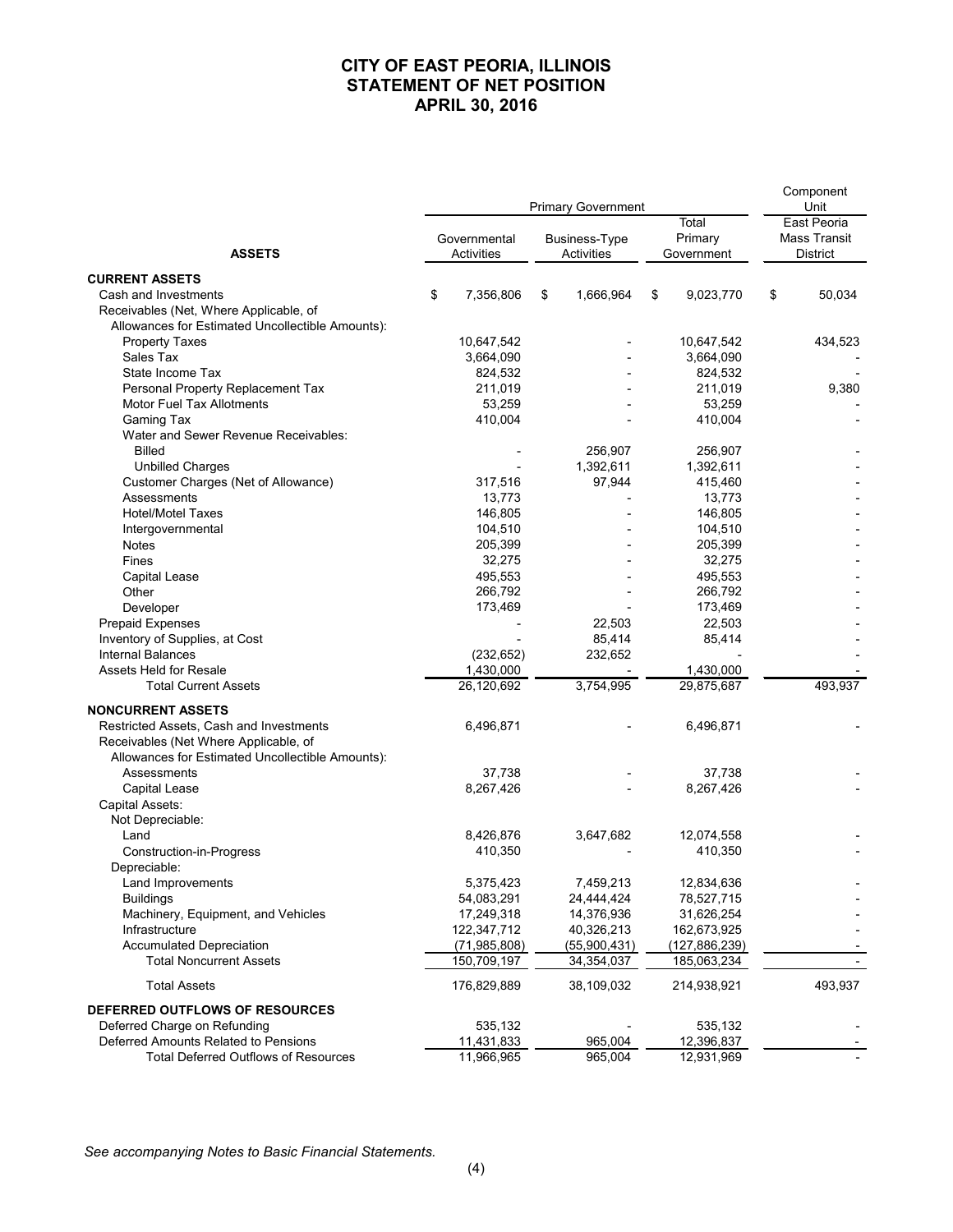|                                                           | <b>Primary Government</b> |                                      |    |            |    |                  |                                    | Component<br>Unit |  |  |
|-----------------------------------------------------------|---------------------------|--------------------------------------|----|------------|----|------------------|------------------------------------|-------------------|--|--|
| LIABILITIES, DEFERRED INFLOWS OF                          |                           | <b>Business-Type</b><br>Governmental |    |            |    | Total<br>Primary | East Peoria<br><b>Mass Transit</b> |                   |  |  |
| <b>RESOURCES, AND NET POSITION</b>                        | Activities                |                                      |    | Activities |    | Government       |                                    | District          |  |  |
| <b>CURRENT LIABILITIES</b>                                |                           |                                      |    |            |    |                  |                                    |                   |  |  |
| <b>Accounts Payable</b>                                   | \$                        | 1,377,660                            | \$ | 191,202    | \$ | 1,568,862        | \$                                 |                   |  |  |
| Retainage Payable                                         |                           | 41,035                               |    |            |    | 41,035           |                                    |                   |  |  |
| Wages Payable                                             |                           | 254,555                              |    | 42,602     |    | 297,157          |                                    |                   |  |  |
| Liquor License Bond Held                                  |                           | 17,500                               |    |            |    | 17,500           |                                    |                   |  |  |
| Interest Payable                                          |                           | 1,265,830                            |    | 39,087     |    | 1,304,917        |                                    |                   |  |  |
| <b>Pension Contribution Payable</b>                       |                           | 176,022                              |    |            |    | 176,022          |                                    |                   |  |  |
| <b>Unearned Revenue</b>                                   |                           | 15,991                               |    | 183,263    |    | 199,254          |                                    |                   |  |  |
| Due to Other Governmental Entities                        |                           | 721,757                              |    |            |    | 721,757          |                                    | 53,700            |  |  |
| Deposits - Customers                                      |                           |                                      |    | 82,050     |    | 82,050           |                                    |                   |  |  |
| <b>Compensated Absences</b>                               |                           | 681,025                              |    | 181,435    |    | 862,460          |                                    |                   |  |  |
| <b>Accrued Health Claims</b>                              |                           | 218,424                              |    |            |    | 218,424          |                                    |                   |  |  |
| Current Portion of Long-Term Debt                         |                           | 5,535,237                            |    | 1,138,356  |    | 6,673,593        |                                    |                   |  |  |
| <b>Total Current Liabilities</b>                          |                           | 10,305,036                           |    | 1,857,995  |    | 12,163,031       |                                    | 53,700            |  |  |
| <b>LONG-TERM LIABILITIES</b>                              |                           |                                      |    |            |    |                  |                                    |                   |  |  |
| <b>Compensated Absences</b>                               |                           | 2,936,259                            |    | 398,092    |    | 3,334,351        |                                    |                   |  |  |
| Other Postemployment Benefits Obligation                  |                           | 14,330,850                           |    | 1,303,842  |    | 15,634,692       |                                    |                   |  |  |
| Net Pension Liability                                     |                           | 56,639,914                           |    | 1,131,867  |    | 57,771,781       |                                    |                   |  |  |
| General Obligation Bonds, Net Bond                        |                           |                                      |    |            |    |                  |                                    |                   |  |  |
| Discounts and Premiums, Noncurrent                        |                           | 87,955,563                           |    | 834,382    |    | 88,789,945       |                                    |                   |  |  |
| Notes Payable, Noncurrent                                 |                           | 6,162,986                            |    | 4,900,297  |    | 11,063,283       |                                    |                   |  |  |
| <b>Total Long-Term Liabilities</b>                        |                           | 168,025,572                          |    | 8,568,480  |    | 176,594,052      |                                    |                   |  |  |
| <b>Total Liabilities</b>                                  |                           | 178,330,608                          |    | 10,426,475 |    | 188,757,083      |                                    | 53,700            |  |  |
| DEFERRED INFLOWS OF RESOURCES                             |                           |                                      |    |            |    |                  |                                    |                   |  |  |
| <b>Subsequent Year's Property Taxes</b>                   |                           | 10,647,542                           |    |            |    | 10,647,542       |                                    | 150,009           |  |  |
| Deferred Amounts Related to Pensions                      |                           | 630,527                              |    | 329,468    |    | 959,995          |                                    |                   |  |  |
| Total Deferred Inflows of Resources                       |                           | 11,278,069                           |    | 329,468    |    | 11,607,537       |                                    | 150,009           |  |  |
| <b>NET POSITION</b>                                       |                           |                                      |    |            |    |                  |                                    |                   |  |  |
| Net Investment in Capital Assets                          |                           | 36,788,508                           |    | 27,481,002 |    | 64,269,510       |                                    |                   |  |  |
| Restricted for:                                           |                           |                                      |    |            |    |                  |                                    |                   |  |  |
| <b>Employee Benefits</b>                                  |                           | 286,311                              |    |            |    | 286,311          |                                    |                   |  |  |
| <b>Debt Service</b>                                       |                           | 1,540,813                            |    |            |    | 1,540,813        |                                    |                   |  |  |
| Audit                                                     |                           | 37,889                               |    |            |    | 37,889           |                                    | 29,357            |  |  |
| <b>School Crossing Guard</b>                              |                           | 9,373                                |    |            |    | 9,373            |                                    |                   |  |  |
| Sewer                                                     |                           | 27,410                               |    |            |    | 27,410           |                                    |                   |  |  |
| <b>Emergency Services</b>                                 |                           | 121,418                              |    |            |    | 121,418          |                                    |                   |  |  |
| Tourism                                                   |                           | 1,190,648                            |    |            |    | 1,190,648        |                                    |                   |  |  |
| Revolving Loan                                            |                           | 716,630                              |    |            |    | 716,630          |                                    |                   |  |  |
| <b>IHDA</b>                                               |                           | 11,936                               |    |            |    | 11,936           |                                    |                   |  |  |
| Capital Improvements and Equipment<br>Liability Insurance |                           | 19,832,646                           |    |            |    | 19,832,646       |                                    | 246,098           |  |  |
| Unrestricted (Deficit)                                    |                           | (61,375,405)                         |    | 837,091    |    | (60,538,314)     |                                    | 14,773            |  |  |
| <b>Total Net Position</b>                                 | \$                        | (811, 823)                           | \$ | 28,318,093 | \$ | 27,506,270       | \$                                 | 290,228           |  |  |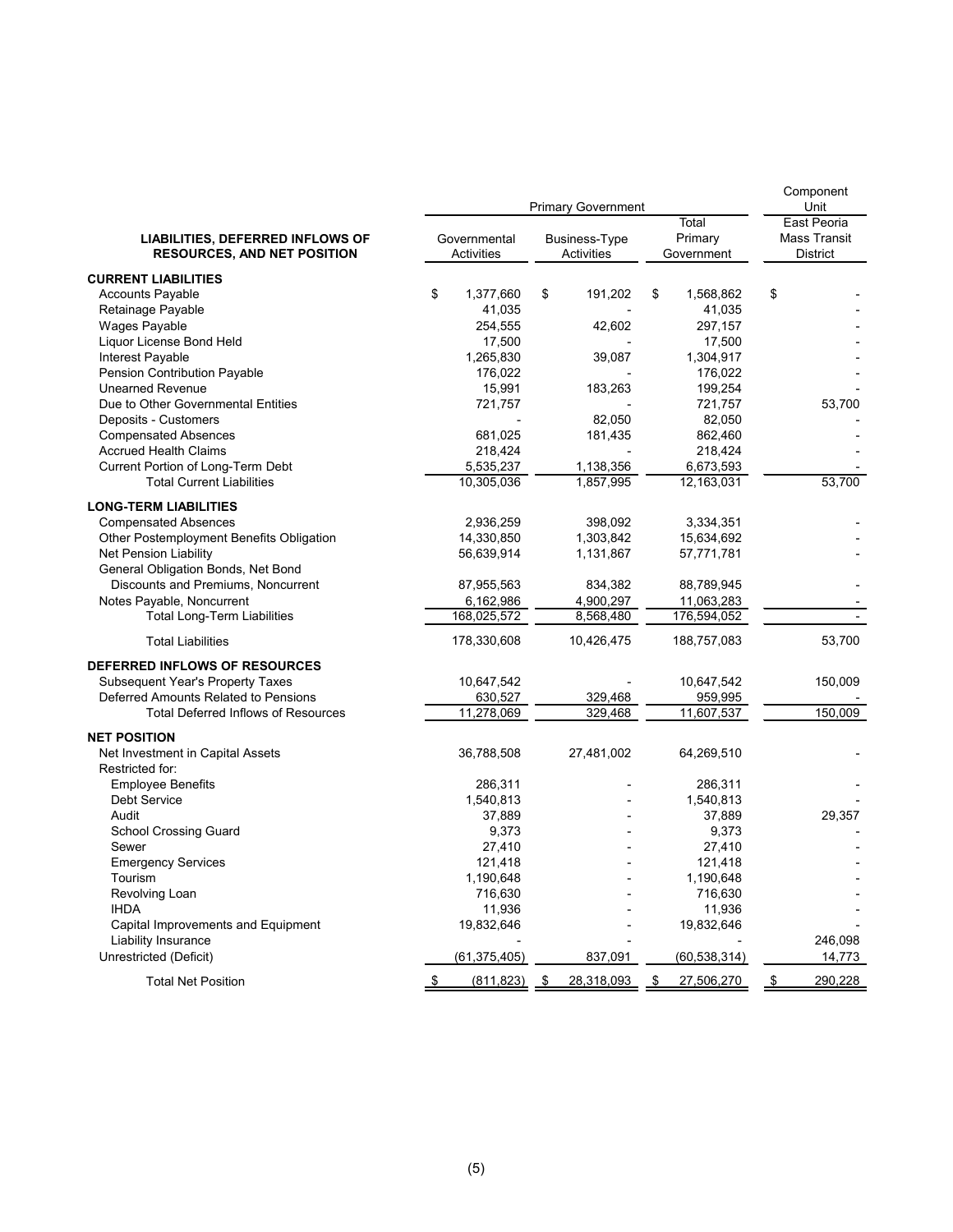## **CITY OF EAST PEORIA, ILLINOIS STATEMENT OF ACTIVITIES YEAR ENDED APRIL 30, 2016**

|                                                | Expenses          |
|------------------------------------------------|-------------------|
| <b>FUNCTIONS/PROGRAMS</b>                      |                   |
| Primary Government:                            |                   |
| <b>Governmental Activities:</b>                |                   |
| Police                                         | \$<br>(5,936,408) |
| Fire                                           | (3,699,492)       |
| Sanitation                                     | (1, 126, 396)     |
| <b>Health and Welfare</b>                      | (1, 268, 334)     |
| <b>Public Works</b>                            | (6,461,680)       |
| <b>General Government</b>                      | (25, 216, 279)    |
| <b>Community Development</b>                   | (529, 449)        |
| Other                                          | (1, 817, 533)     |
| Interest on and Amortization of Long-Term Debt | (4,262,771)       |
| <b>Total Governmental Activities</b>           | (50, 318, 342)    |
| <b>Business-Type Activities:</b>               |                   |
| Water and Sewer                                | (7,426,932)       |
| <b>Eastport Marina</b>                         | (781, 145)        |
| Eastside Centre                                | (1,644,264)       |
| <b>Total Business-Type Activities</b>          | (9,852,341)       |
| <b>Total Primary Government</b>                | (60, 170, 683)    |
| Component Unit:                                |                   |
| City of East Peoria Mass Transit District      | (1,854,621)       |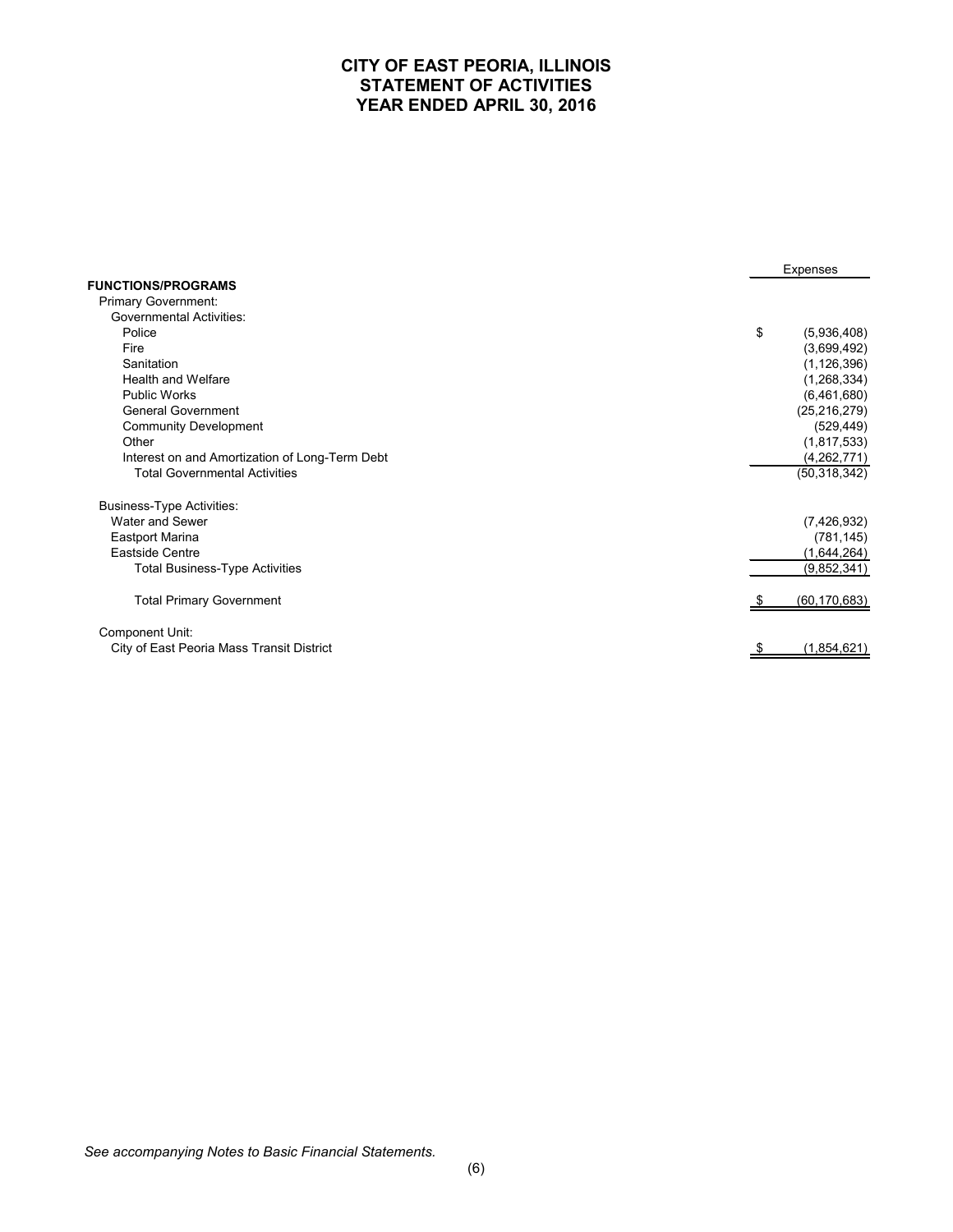|       |                                                                                                                                                                                               |    |                                             |                                 |                                        |                                                                                                                                                  |                               |                                                          | Net (Expense) Revenue and Changes in Net Position                                                                                              |    |                                                  |
|-------|-----------------------------------------------------------------------------------------------------------------------------------------------------------------------------------------------|----|---------------------------------------------|---------------------------------|----------------------------------------|--------------------------------------------------------------------------------------------------------------------------------------------------|-------------------------------|----------------------------------------------------------|------------------------------------------------------------------------------------------------------------------------------------------------|----|--------------------------------------------------|
|       |                                                                                                                                                                                               |    | Program Revenues                            |                                 |                                        |                                                                                                                                                  | <b>Component Unit</b><br>East |                                                          |                                                                                                                                                |    |                                                  |
|       | Fees, Fines,<br>Operating<br>and Charges<br>Grants and<br>for Services<br>Contributions                                                                                                       |    |                                             |                                 | Capital<br>Grants and<br>Contributions | Governmental<br>Activities                                                                                                                       |                               | <b>Primary Government</b><br>Business-type<br>Activities | Total<br>Primary<br>Government                                                                                                                 |    | Peoria<br><b>Mass Transit</b><br><b>District</b> |
| \$    | 62,819<br>47,516<br>977,711<br>570<br>229,268                                                                                                                                                 | \$ | 133,265<br>46,343<br>8,675<br>600,419       | \$                              | 244,978                                | \$<br>(5,740,324)<br>(3,605,633)<br>(1, 117, 721)<br>(290, 623)<br>(5,615,713)<br>(24, 987, 011)<br>(529, 449)<br>(1, 817, 533)<br>(4, 262, 771) | \$                            |                                                          | \$<br>(5,740,324)<br>(3,605,633)<br>(1, 117, 721)<br>(290, 623)<br>(5,615,713)<br>(24, 987, 011)<br>(529, 449)<br>(1, 817, 533)<br>(4,262,771) | \$ |                                                  |
|       | 1,317,884<br>7,309,469<br>607,110<br>724,531<br>8,641,110                                                                                                                                     |    | 788,702                                     |                                 | 244,978                                | (47,966,778)                                                                                                                                     |                               | (117, 463)<br>(174, 035)<br>(919, 733)<br>(1, 211, 231)  | (47,966,778)<br>(117, 463)<br>(174, 035)<br>(919, 733)<br>(1, 211, 231)                                                                        |    |                                                  |
|       | 9,958,994<br><b>GENERAL REVENUES</b>                                                                                                                                                          | \$ | 788,702<br><u>1,519,825</u>                 | $\mathfrak{s}$<br>$\mathcal{S}$ | 244,978                                | (47,966,778)                                                                                                                                     |                               | (1,211,231)                                              | (49, 178, 009)                                                                                                                                 |    | (334, 796)                                       |
| Other | <b>Property Taxes</b><br>Sales and Use Taxes<br>State Income Taxes<br>Personal Property Replacement Taxes<br><b>Illinois Gaming Taxes</b><br><b>Other Taxes</b><br>Interest/Investment Income |    |                                             |                                 |                                        | 10,306,588<br>12,823,187<br>2,393,716<br>1,309,129<br>5,357,753<br>5,116,353<br>58,696<br>5,049,458                                              |                               | 17,478<br>17,121<br>16,166                               | 10,306,588<br>12,840,665<br>2,393,716<br>1,309,129<br>5,357,753<br>5,116,353<br>75,817<br>5,065,624                                            |    | 276,970<br>52,095<br>168                         |
|       | <b>TRANSFERS</b>                                                                                                                                                                              |    |                                             |                                 |                                        | (447, 528)                                                                                                                                       |                               | 447,528                                                  |                                                                                                                                                |    |                                                  |
|       |                                                                                                                                                                                               |    | <b>Total General Revenues and Transfers</b> |                                 |                                        | 41,967,352                                                                                                                                       |                               | 498,293                                                  | 42,465,645                                                                                                                                     |    | 329,233                                          |
|       | <b>CHANGE IN NET POSITION</b>                                                                                                                                                                 |    |                                             |                                 |                                        | (5,999,426)                                                                                                                                      |                               | (712, 938)                                               | (6,712,364)                                                                                                                                    |    | (5, 563)                                         |
|       | Net Position - Beginning of Year, as<br>Previously Reported<br><b>Prior Period Adjustments</b>                                                                                                |    |                                             |                                 |                                        | 47,678,846<br>(42,491,243)                                                                                                                       |                               | 29,397,112<br>(366, 081)                                 | 77,075,958<br>(42, 857, 324)                                                                                                                   |    | 295,791                                          |
|       | Net Position - Beginning of Year, as<br>Restated                                                                                                                                              |    |                                             |                                 |                                        | 5,187,603                                                                                                                                        |                               | 29,031,031                                               | 34,218,634                                                                                                                                     |    | 295,791                                          |
|       | <b>NET POSITION - END OF YEAR</b>                                                                                                                                                             |    |                                             |                                 |                                        | (811, 823)                                                                                                                                       | - \$                          | 28,318,093                                               | \$<br>27,506,270                                                                                                                               | \$ | 290,228                                          |

Net (Expense) Revenue and Changes in Net Position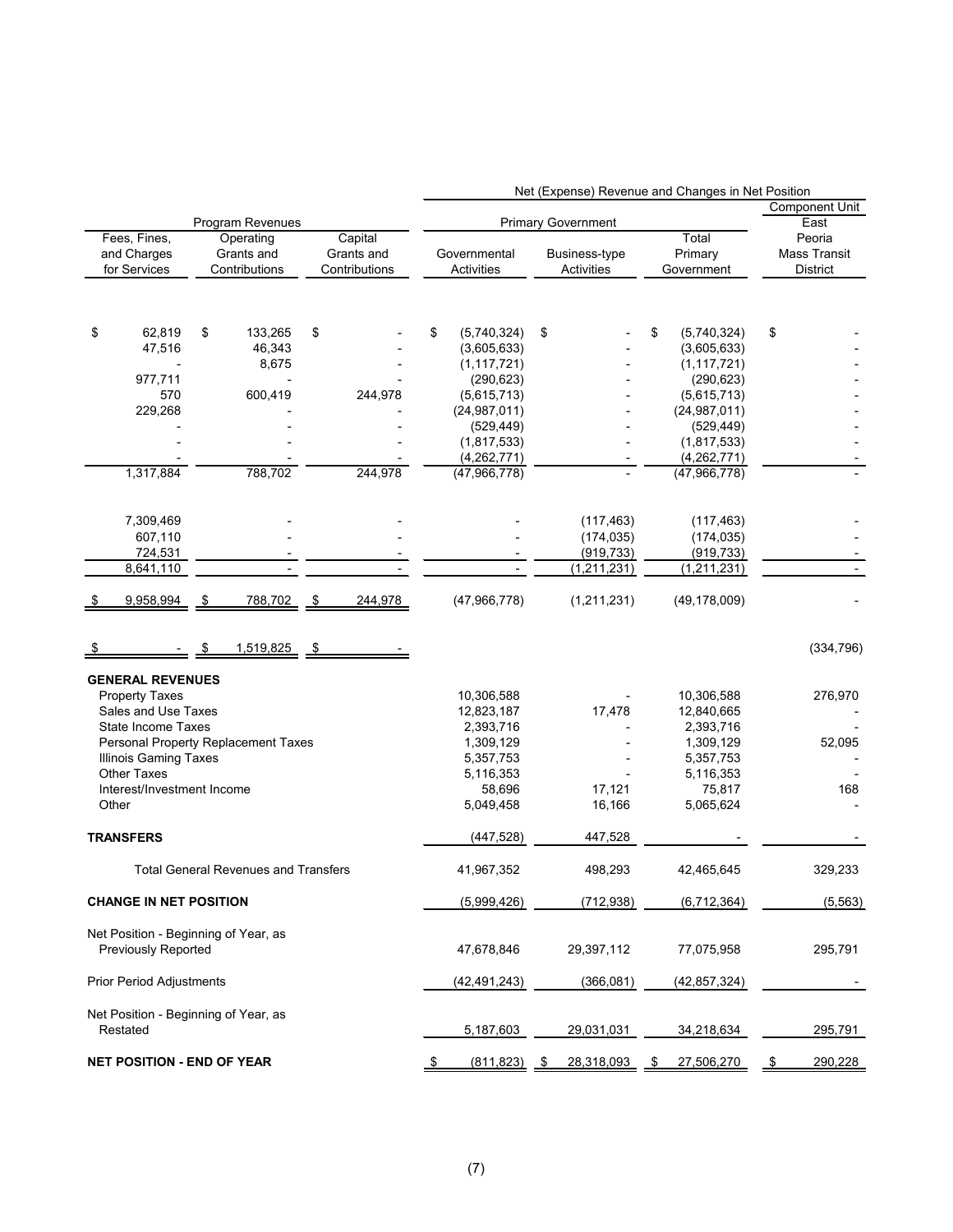## **CITY OF EAST PEORIA, ILLINOIS BALANCE SHEET – GOVERNMENTAL FUNDS APRIL 30, 2016**

|                                                       | <b>General Fund</b> |  |
|-------------------------------------------------------|---------------------|--|
| <b>ASSETS</b>                                         |                     |  |
| Cash and Investments                                  | \$<br>851,054       |  |
| Receivables (Net, Where Applicable, of Allowances for |                     |  |
| <b>Estimated Uncollectible Amounts):</b>              |                     |  |
| <b>Property Taxes</b>                                 | 2,390,640           |  |
| Sales Tax                                             | 2,661,140           |  |
| State Income Tax                                      | 824,532             |  |
| Personal Property Replacement Tax                     | 135,619             |  |
| <b>Motor Fuel Tax Allotments</b>                      |                     |  |
| Gaming Tax                                            |                     |  |
| <b>Customer Charges</b>                               | 317,516             |  |
| Assessments                                           |                     |  |
| <b>Hotel/Motel Taxes</b>                              |                     |  |
| Intergovernmental                                     | 13,233              |  |
| <b>Notes</b>                                          |                     |  |
| <b>Fines</b>                                          | 32,275              |  |
| Capital Lease                                         |                     |  |
| Other                                                 | 18,841              |  |
| Advanced to Other Funds                               | 3,457,277           |  |
| Assets Held for Resale                                |                     |  |
| Restricted Assets, Cash, and Investments              |                     |  |
| <b>Total Assets</b>                                   | 10,702,127          |  |
|                                                       |                     |  |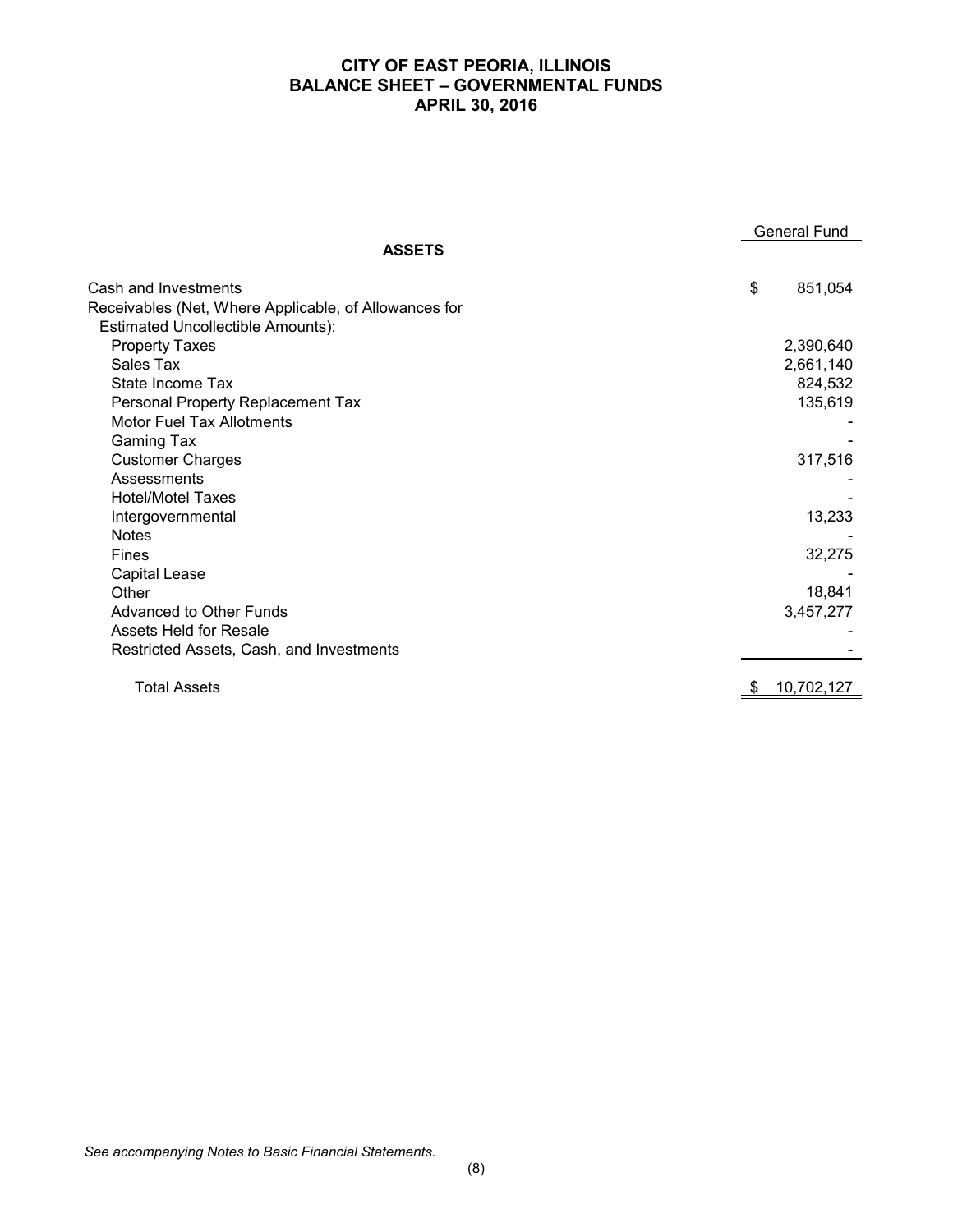| Riverboat<br>Gaming<br><b>Tax Fund</b> |            |               | Special Tax<br>Allocation<br>Fund | Capital<br>Projects<br>Fund |            | Bond and<br>Interest<br>Fund |    | Other<br>Governmental<br>Funds | Total            |
|----------------------------------------|------------|---------------|-----------------------------------|-----------------------------|------------|------------------------------|----|--------------------------------|------------------|
|                                        |            |               |                                   |                             |            |                              |    |                                |                  |
| \$                                     | 158,980    | \$            | 3,018                             | \$                          |            | \$<br>962,909                | \$ | 4,302,780                      | \$<br>6,278,741  |
|                                        |            |               | 792,048                           |                             | 4,238,589  |                              |    | 3,226,265                      | 10,647,542       |
|                                        |            |               |                                   |                             | 1,002,950  |                              |    |                                | 3,664,090        |
|                                        |            |               |                                   |                             |            |                              |    |                                | 824,532          |
|                                        |            |               |                                   |                             |            |                              |    | 75,400                         | 211,019          |
|                                        |            |               |                                   |                             |            |                              |    | 53,259                         | 53,259           |
|                                        | 410,004    |               |                                   |                             |            |                              |    |                                | 410,004          |
|                                        |            |               |                                   |                             |            |                              |    |                                | 317,516          |
|                                        |            |               |                                   |                             |            |                              |    | 51,511                         | 51,511           |
|                                        |            |               |                                   |                             | 25,026     |                              |    | 121,779                        | 146,805          |
|                                        | 15,991     |               |                                   |                             | 75,286     |                              |    |                                | 104,510          |
|                                        |            |               |                                   |                             |            |                              |    | 205,399                        | 205,399          |
|                                        |            |               |                                   |                             |            |                              |    |                                | 32,275           |
|                                        |            |               |                                   |                             | 8,762,979  |                              |    |                                | 8,762,979        |
|                                        |            |               |                                   |                             | 30,268     |                              |    | 217,683                        | 266,792          |
|                                        | 9,750,053  |               | 1,984,822                         |                             | 381,451    | 269,400                      |    | 136,331                        | 15,979,334       |
|                                        |            |               |                                   |                             | 1,430,000  |                              |    |                                | 1,430,000        |
|                                        |            |               |                                   |                             | 4,168,699  | 2,328,172                    |    |                                | 6,496,871        |
| \$                                     | 10,335,028 | $\frac{1}{2}$ | 2,779,888                         | \$                          | 20,115,248 | \$<br>3,560,481              | \$ | 8,390,407                      | \$<br>55,883,179 |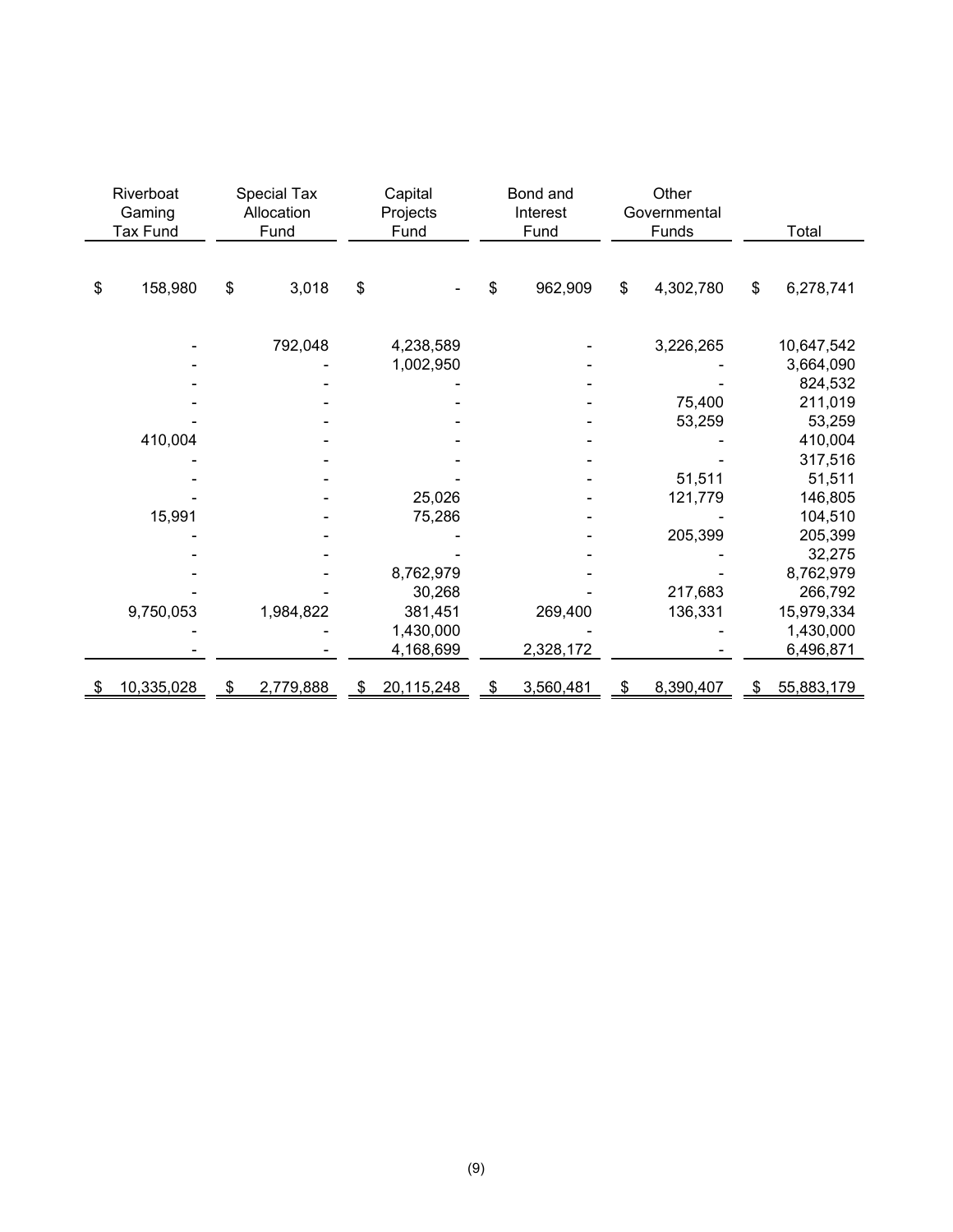#### **CITY OF EAST PEORIA, ILLINOIS BALANCE SHEET – GOVERNMENTAL FUNDS (CONTINUED) APRIL 30, 2016**

|                                                                             |            | <b>General Fund</b> |
|-----------------------------------------------------------------------------|------------|---------------------|
| LIABILITIES, DEFERRED INFLOWS OF RESOURCES,<br>AND FUND BALANCES (DEFICITS) |            |                     |
| <b>LIABILITIES</b>                                                          |            |                     |
| <b>Accounts Payable</b>                                                     | \$         | 427,368             |
| Retainage Payable                                                           |            |                     |
| Wages Payable                                                               |            | 231,210             |
| Liquor License Bonds Held                                                   |            | 17,500              |
| <b>Compensated Absences</b>                                                 |            | 681,025             |
| Pension Obligation Payable                                                  |            |                     |
| <b>Unearned Revenue</b>                                                     |            |                     |
| Due to Other Governmental Entities                                          |            | 721,757             |
| <b>Advances from Other Funds</b>                                            |            | 381,049             |
| <b>Total Liabilities</b>                                                    |            | 2,459,909           |
| DEFERRED INFLOWS OF RESOURCES                                               |            |                     |
| <b>Subsequent Year's Property Taxes</b>                                     |            | 2,390,640           |
| Unavailable Revenue - Other Taxes                                           |            | 865,411             |
| Unavailable Revenue - Intergovernmental                                     |            |                     |
| Unavailable Revenue - Capital Lease Receivable                              |            |                     |
| Unavailable Revenue - Notes Receivable and Other                            |            |                     |
| Unavailable Revenue - Special Assessments                                   |            |                     |
| <b>Total Deferred Inflows of Resources</b>                                  |            | 3,256,051           |
| <b>FUND BALANCES (DEFICITS)</b>                                             |            |                     |
| Nonspendable                                                                |            | 3,457,277           |
| Restricted                                                                  |            | 250,000             |
| Assigned                                                                    |            | 511,933             |
| Unassigned                                                                  |            | 766,957             |
| <b>Total Fund Balances (Deficits)</b>                                       |            | 4,986,167           |
| Total Liabilities, Deferred Inflows of Resources, and                       |            |                     |
| Fund Balances (Deficits)                                                    | <u>_\$</u> | 10,702,127          |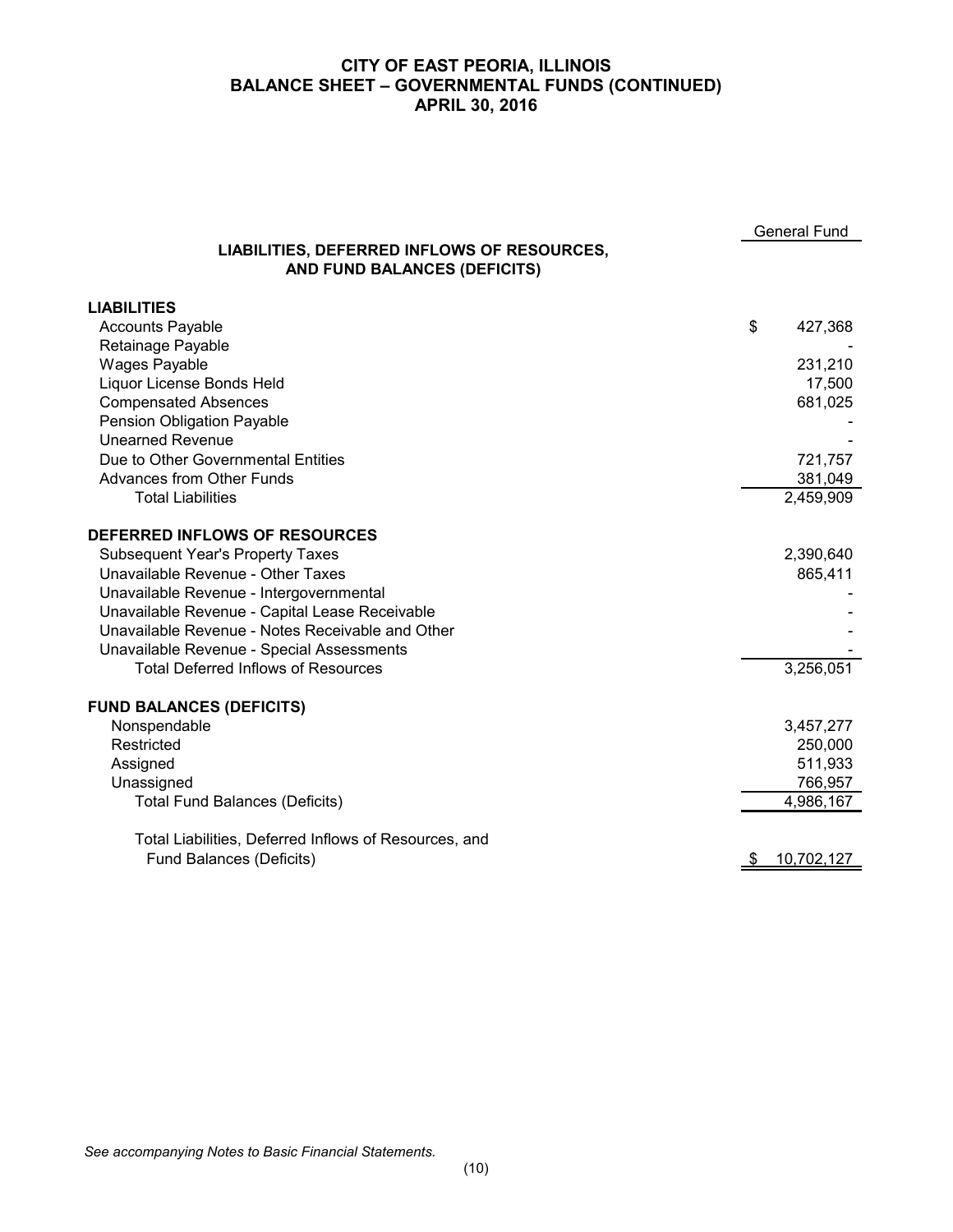| Riverboat<br>Gaming<br><b>Tax Fund</b> |            | <b>Special Tax</b><br>Allocation<br>Fund |               | Capital<br>Projects<br>Fund | Bond and<br>Interest<br>Fund |    | Other<br>Governmental<br>Funds | Total                     |
|----------------------------------------|------------|------------------------------------------|---------------|-----------------------------|------------------------------|----|--------------------------------|---------------------------|
|                                        |            |                                          |               |                             |                              |    |                                |                           |
| \$                                     | 444,713    | \$                                       |               | \$<br>475,581<br>41,035     | \$                           | \$ | 29,998                         | \$<br>1,377,660<br>41,035 |
|                                        |            |                                          |               |                             |                              |    | 23,345                         | 254,555                   |
|                                        |            |                                          |               |                             |                              |    |                                | 17,500                    |
|                                        |            |                                          |               |                             |                              |    |                                | 681,025                   |
|                                        |            |                                          |               |                             |                              |    | 176,022                        | 176,022                   |
|                                        | 15,991     |                                          |               |                             |                              |    |                                | 15,991                    |
|                                        |            |                                          |               |                             |                              |    |                                | 721,757                   |
|                                        | 2,035,059  |                                          | 7,138,620     | 5,855,981                   | 250,000                      |    | 141,365                        | 15,802,074                |
|                                        | 2,495,763  |                                          | 7,138,620     | 6,372,597                   | 250,000                      |    | 370,730                        | 19,087,619                |
|                                        |            |                                          |               |                             |                              |    |                                |                           |
|                                        |            |                                          | 792,048       | 4,238,589                   |                              |    | 3,226,265                      | 10,647,542                |
|                                        |            |                                          |               | 292,957                     |                              |    |                                | 1,158,368                 |
|                                        |            |                                          |               | 75,286                      |                              |    |                                | 75,286                    |
|                                        |            |                                          |               | 8,762,978                   |                              |    |                                | 8,762,978                 |
|                                        |            |                                          |               |                             |                              |    | 205,399                        | 205,399                   |
|                                        |            |                                          |               |                             |                              |    | 37,738                         | 37,738                    |
|                                        |            |                                          | 792,048       | 13,369,810                  |                              |    | 3,469,402                      | 20,887,311                |
|                                        |            |                                          |               |                             |                              |    |                                |                           |
|                                        |            |                                          |               |                             |                              |    |                                | 3,457,277                 |
|                                        | 7,839,265  |                                          | 1,984,822     | 372,841                     | 2,597,572                    |    | 2,622,046                      | 15,666,546                |
|                                        |            |                                          |               |                             | 712,909                      |    | 1,928,229                      | 3,153,071                 |
|                                        |            |                                          | (7, 135, 602) |                             |                              |    |                                | (6,368,645)               |
|                                        | 7,839,265  |                                          | (5, 150, 780) | 372,841                     | 3,310,481                    |    | 4,550,275                      | 15,908,249                |
|                                        |            |                                          |               |                             |                              |    |                                |                           |
|                                        |            |                                          |               |                             |                              |    |                                |                           |
|                                        | 10,335,028 | \$                                       | 2,779,888     | \$<br>20,115,248            | \$<br>3,560,481              | \$ | 8,390,407                      | \$<br>55,883,179          |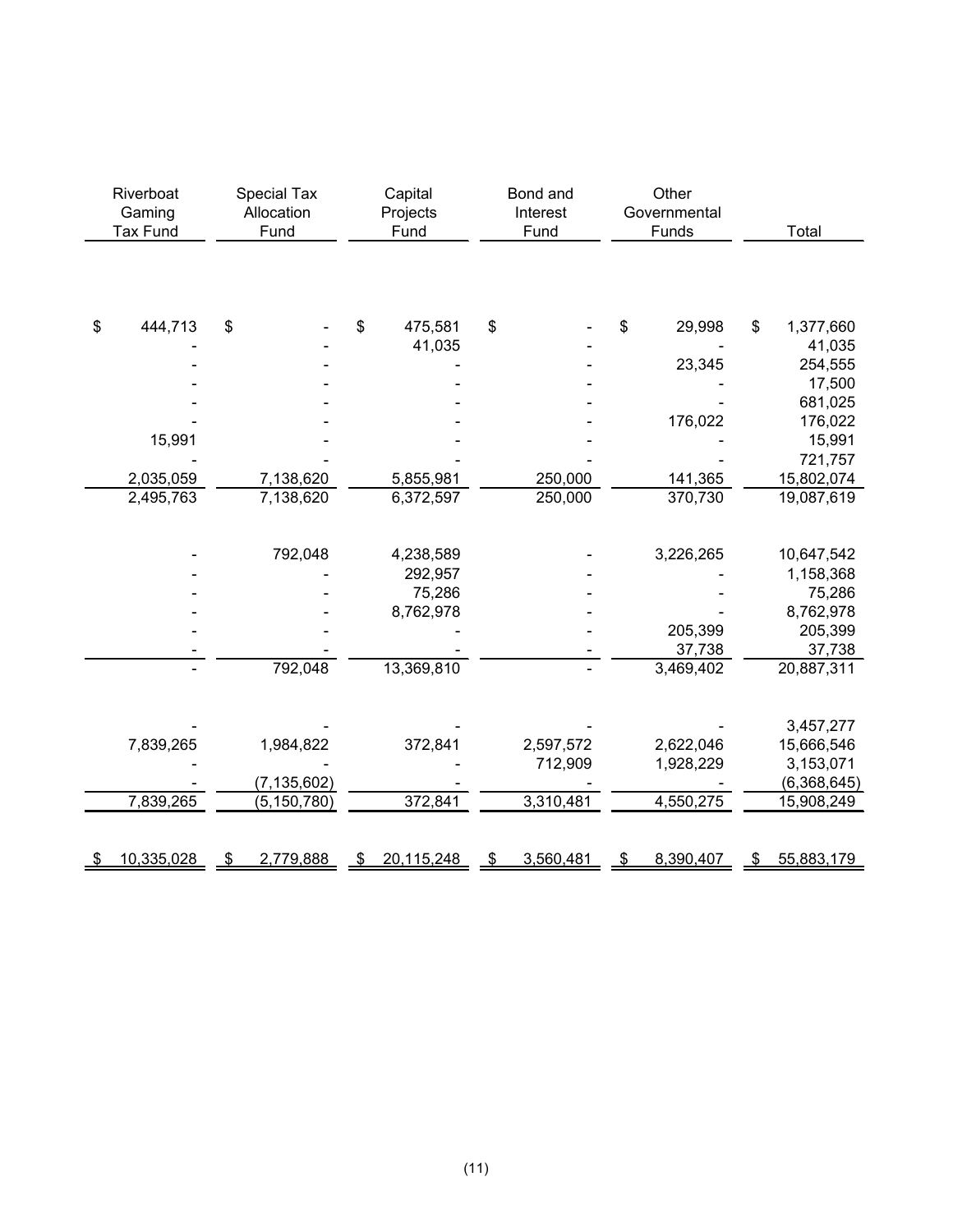## **CITY OF EAST PEORIA, ILLINOIS RECONCILIATION OF GOVERNMENTAL FUNDS BALANCE SHEET TO THE STATEMENT OF NET POSITION APRIL 30, 2016**

| <b>Total Governmental Fund Balances</b>                                                                                                                                                              |                              | \$<br>15,908,249 |
|------------------------------------------------------------------------------------------------------------------------------------------------------------------------------------------------------|------------------------------|------------------|
| Amounts reported for governmental activities in the statement<br>of net position are different because capital assets used in<br>governmental activities are not financial resources and, therefore, |                              |                  |
| are not reported in the funds:<br>Land                                                                                                                                                               | \$<br>8,426,876              |                  |
| Construction-in-Progress                                                                                                                                                                             | 410,350                      |                  |
| Land Improvements                                                                                                                                                                                    | 5,375,423                    |                  |
| Buildings and Improvements                                                                                                                                                                           | 54,083,291                   |                  |
| Machinery, Equipment, and Vehicles                                                                                                                                                                   | 17,249,318                   |                  |
| Infrastructure                                                                                                                                                                                       | 122,347,712                  |                  |
| <b>Accumulated Depreciation</b>                                                                                                                                                                      | (71, 985, 808)               | 135,907,162      |
| Deferred amounts related to pensions are not                                                                                                                                                         |                              |                  |
| reported in the funds:                                                                                                                                                                               |                              |                  |
| Deferred outflows of resources                                                                                                                                                                       | 11,431,833                   |                  |
| Deferred inflows of resources                                                                                                                                                                        | (630, 527)                   | 10,801,306       |
| Developer Receivable                                                                                                                                                                                 |                              | 173,469          |
| Other long-term assets are not available to pay for current-period                                                                                                                                   |                              |                  |
| expenditures and, therefore, are deferred in the funds,                                                                                                                                              |                              |                  |
| deferred inflows of resources:                                                                                                                                                                       |                              |                  |
| Unavailable Revenue - Other Taxes                                                                                                                                                                    | 1,158,368                    |                  |
| Unavailable Revenue - Intergovernmental<br>Unavailable Revenue - Capital Lease Receivable                                                                                                            | 75,286<br>8,762,978          |                  |
| Unavailable Revenue - Notes Receivable and Other                                                                                                                                                     | 205,399                      |                  |
| Unavailable Revenue - Special Assessments                                                                                                                                                            | 37,738                       | 10,239,769       |
|                                                                                                                                                                                                      |                              |                  |
| Internal service funds are used by management to charge the                                                                                                                                          |                              |                  |
| costs of certain services to individual funds. The assets and<br>liabilities of the internal service funds are included                                                                              |                              |                  |
| in governmental activities in the statement of net position:                                                                                                                                         |                              |                  |
| <b>Current Assets</b>                                                                                                                                                                                | 1,078,065                    |                  |
| <b>Current Liabilities</b>                                                                                                                                                                           | (218, 424)                   | 859,641          |
|                                                                                                                                                                                                      |                              |                  |
| Internal Service Funds Allocated to Business-Type Activities                                                                                                                                         |                              | (409, 912)       |
| Long-term liabilities are not due and payable in the current period                                                                                                                                  |                              |                  |
| and, therefore, are not reported in the funds:                                                                                                                                                       |                              |                  |
| Compensated Absences, Noncurrent                                                                                                                                                                     | (2,936,259)                  |                  |
| Other Postemployment Benefits Obligation                                                                                                                                                             | (14, 330, 850)               |                  |
| Net Pension Liability                                                                                                                                                                                | (56, 639, 914)               |                  |
| Accrued Interest Payable<br>General Obligation Bonds Payable, Current                                                                                                                                | (1, 265, 830)<br>(3,955,000) |                  |
| General Obligation Bonds Payable, Noncurrent                                                                                                                                                         | (87, 505, 000)               |                  |
| Project Bonds Payable, Current                                                                                                                                                                       | (470,000)                    |                  |
| Notes Payable, Current                                                                                                                                                                               | (1,054,397)                  |                  |
| Notes Payable, Noncurrent                                                                                                                                                                            | (6, 162, 986)                |                  |
| <b>Bond Discounts</b>                                                                                                                                                                                | 64,088                       |                  |
| Bond Deferred Charge on Refunding                                                                                                                                                                    | 535,132                      |                  |
| <b>Bond Premiums</b>                                                                                                                                                                                 | (570, 491)                   | (174, 291, 507)  |
| Net Position of Governmental Activities                                                                                                                                                              |                              | \$<br>(811, 823) |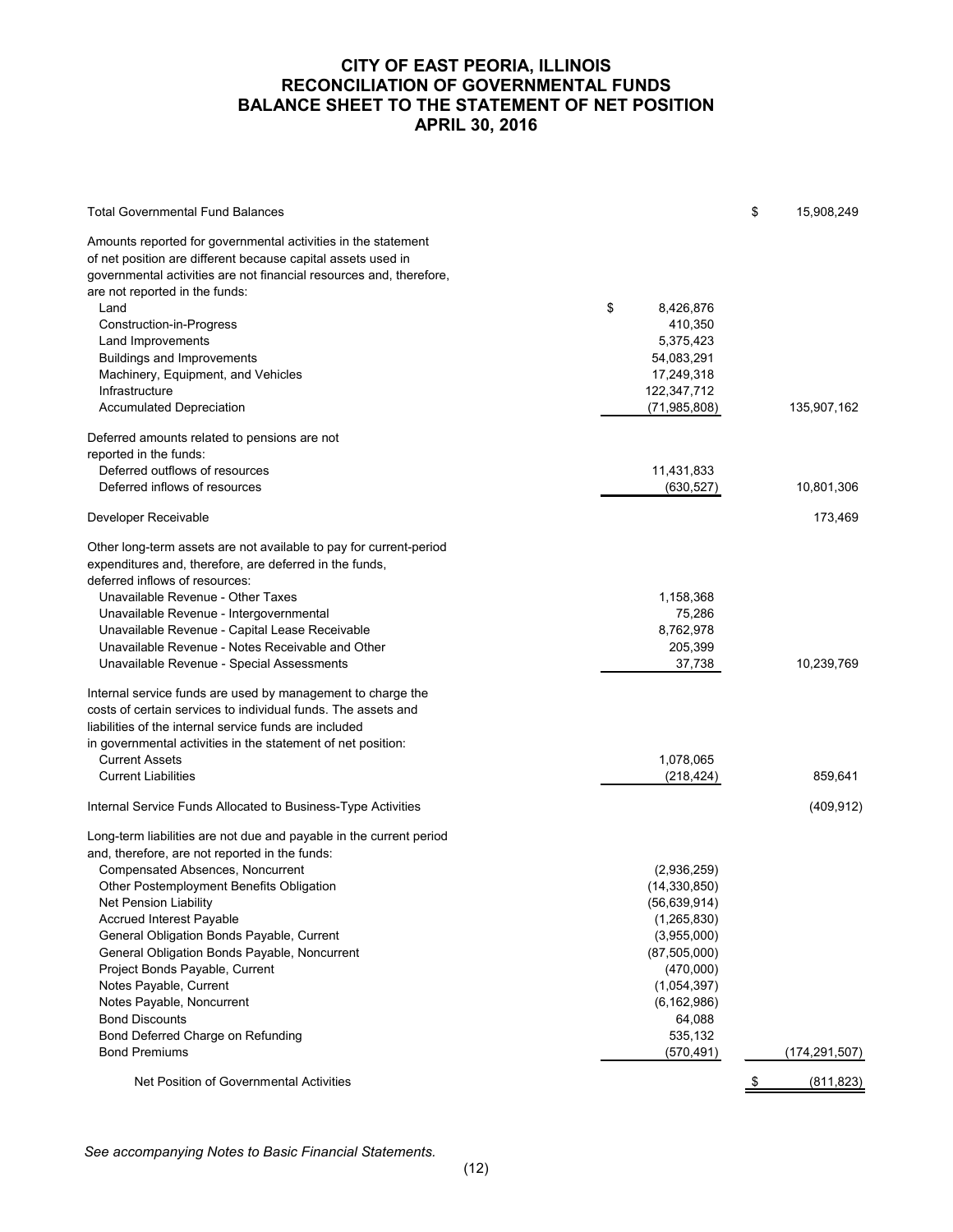## **CITY OF EAST PEORIA, ILLINOIS STATEMENT OF REVENUES, EXPENDITURES, AND CHANGES IN FUND BALANCES (DEFICITS) – GOVERNMENTAL FUNDS YEAR ENDED APRIL 30, 2016**

|                                                                     | General Fund    |
|---------------------------------------------------------------------|-----------------|
| <b>REVENUES</b>                                                     |                 |
| <b>Property Taxes</b>                                               | \$<br>2,311,883 |
| Other Taxes and Special Assessments                                 | 15,099,955      |
| <b>Charges for Services</b>                                         | 1,088,088       |
| Intergovernmental                                                   | 410,593         |
| <b>Investment Earnings</b>                                          | 22,392          |
| <b>Licenses and Permits</b>                                         | 229,268         |
| Miscellaneous                                                       | 2,244,889       |
| <b>Total Revenues</b>                                               | 21,407,068      |
| <b>EXPENDITURES</b>                                                 |                 |
| Current:                                                            |                 |
| <b>General Government</b>                                           | 6,876,748       |
| Police                                                              | 5,650,470       |
| Fire                                                                | 3,502,602       |
| Sanitation                                                          | 1,030,373       |
| <b>Health and Welfare</b>                                           | 1,279,517       |
| <b>Public Works</b>                                                 | 2,086,570       |
| <b>Community Development</b>                                        | 504,512         |
| Other                                                               |                 |
| Capital Outlay                                                      | 87,034          |
| Debt Service:                                                       |                 |
| <b>Principal Payments</b>                                           | 329,199         |
| Interest and Fiscal Charges                                         | 129,817         |
| <b>Total Expenditures</b>                                           | 21,476,842      |
| Excess (Deficiency) of Revenues over Expenditures                   | (69, 774)       |
| <b>OTHER FINANCING SOURCES (USES)</b>                               |                 |
| Issuance of Long-Term Debt                                          |                 |
| Payments to Refunded Bond Escrow Agent                              |                 |
| Transfers In                                                        |                 |
| <b>Transfers Out</b>                                                | (666, 866)      |
| <b>Total Other Financing Sources (Uses)</b>                         | (666, 866)      |
| <b>NET CHANGE IN FUND BALANCES</b>                                  | (736, 640)      |
| Fund Balances (Deficits), Beginning of Year, as Previously Reported | 6,346,374       |
| Prior Period Adjustment                                             | (623, 567)      |
| Fund Balances (Deficits), Beginning of Year, as Restated            | 5,722,807       |
| FUND BALANCES (DEFICITS) - END OF YEAR                              | \$<br>4,986,167 |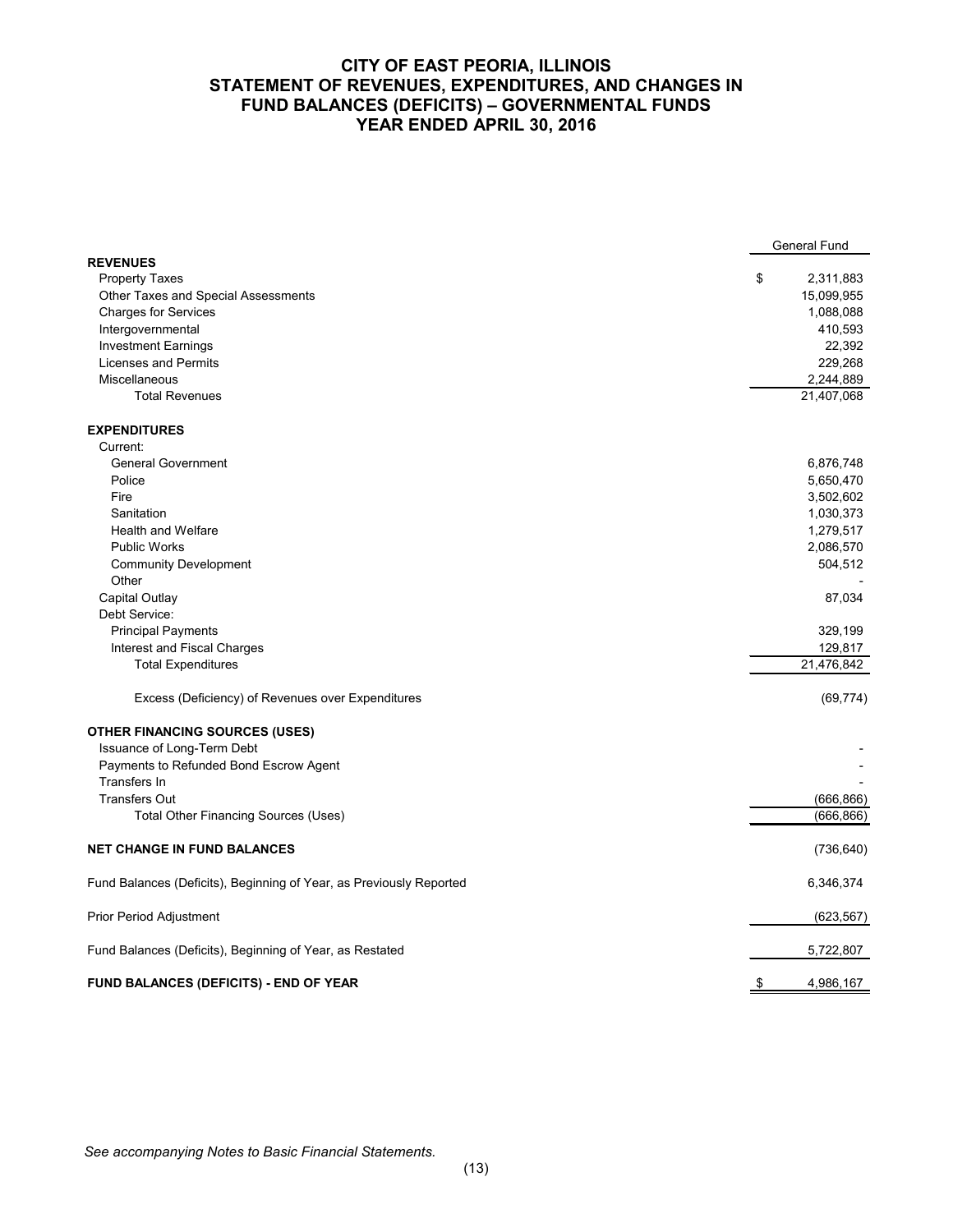| Riverboat       | Special Tax         | Capital   |             | Bond and        | Other           |               |                           |
|-----------------|---------------------|-----------|-------------|-----------------|-----------------|---------------|---------------------------|
| Gaming          | Allocation          |           | Projects    | Interest        | Governmental    |               |                           |
| Tax Fund        | Fund                |           | Fund        | Fund            | Funds           |               | Total                     |
| \$              | \$<br>787,508       | \$        | 4,120,786   | \$              | \$<br>3,086,411 | \$            | 10,306,588                |
| 5,357,753       |                     |           | 3,635,221   |                 | 1,535,123       |               | 25,628,052                |
|                 |                     |           |             |                 |                 |               | 1,088,088                 |
| 244,978         |                     |           |             |                 | 1,687,238       |               | 2,342,809                 |
|                 | 249                 |           | 5,362       | 13,490          | 13,527          |               |                           |
| 2,126           |                     |           |             |                 |                 |               | 57,146<br>229,268         |
| 76,363          |                     |           | 2,852,159   |                 | 380,886         |               | 5,554,297                 |
| 5,681,220       | 787,757             |           | 10,613,528  | 13,490          | 6,703,185       |               | 45,206,248                |
|                 |                     |           |             |                 |                 |               |                           |
|                 | 136,277             |           |             |                 | 2,787,283       |               | 9,800,308                 |
|                 |                     |           |             |                 | 1,360,202       |               | 7,010,672                 |
|                 |                     |           |             |                 | 1,472,407       |               | 4,975,009                 |
|                 |                     |           |             |                 |                 |               | 1,030,373                 |
|                 |                     |           |             |                 |                 |               | 1,279,517                 |
|                 |                     |           |             |                 | 860,402         |               | 2,946,972                 |
|                 |                     |           |             |                 |                 |               | 504,512                   |
|                 | 1,651               |           | 2,186,634   |                 | 2,000           |               | 2,190,285                 |
| 6,743,433       |                     |           | 2,646,702   |                 | 7,936           |               | 9,485,105                 |
| 450,000         | 120,000             |           | 4,205,185   | 100,000         |                 |               | 5,204,384                 |
| 44,620          | 5,820               |           | 4,214,776   | 35,907          |                 |               | 4,430,940                 |
| 7,238,053       | 263,748             |           | 13,253,297  | 135,907         | 6,490,230       |               | 48,858,077                |
| (1,556,833)     | 524,009             |           | (2,639,769) | (122, 417)      | 212,955         |               | (3,651,829)               |
|                 |                     |           | 9,670,000   |                 |                 |               |                           |
| 522,402         |                     |           | (9,485,000) |                 |                 |               | 10,192,402<br>(9,485,000) |
|                 |                     |           | 1,151,377   | 51,201          | 168,137         |               | 1,370,715                 |
|                 |                     |           |             |                 |                 |               |                           |
| (1, 120, 000)   |                     |           | 1,336,377   | 51,201          | (31, 377)       |               | (1,818,243)               |
| (597, 598)      |                     |           |             |                 | 136,760         |               | 259,874                   |
| (2, 154, 431)   | 524,009             |           | (1,303,392) | (71, 216)       | 349,715         |               | (3,391,955)               |
| 9,993,696       | (5,674,789)         |           | 1,141,740   | 3,381,697       | 4,200,560       |               | 19,389,278                |
|                 |                     |           | 534,493     |                 |                 |               | (89,074)                  |
| 9,993,696       | (5,674,789)         |           | 1,676,233   | 3,381,697       | 4,200,560       |               | 19,300,204                |
| \$<br>7,839,265 | \$<br>(5, 150, 780) | <u>\$</u> | 372,841     | \$<br>3,310,481 | \$<br>4,550,275 | $\frac{1}{2}$ | 15,908,249                |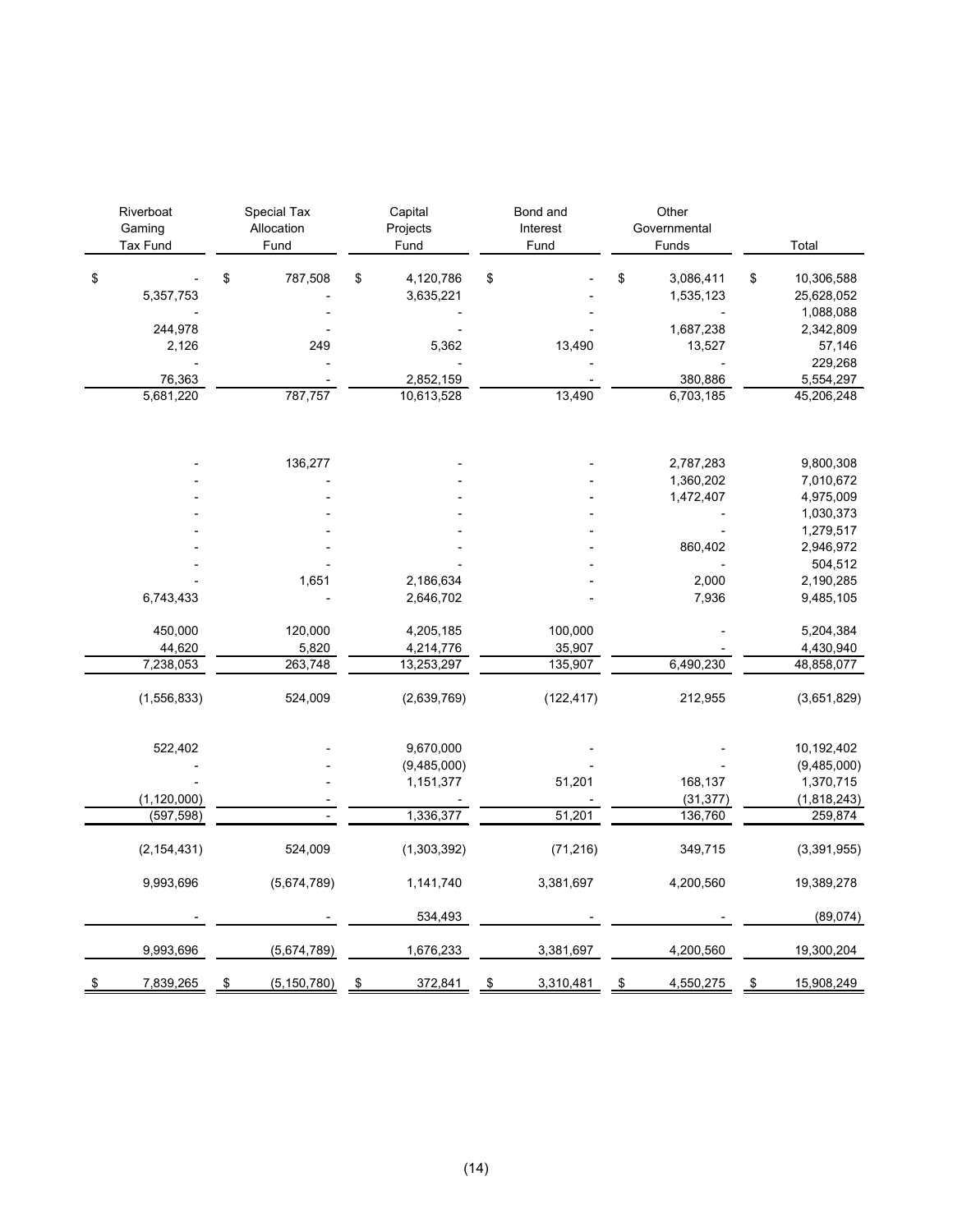## **CITY OF EAST PEORIA, ILLINOIS RECONCILIATION OF THE STATEMENT OF REVENUES, EXPENDITURES, AND CHANGES IN FUND BALANCES (DEFICITS) OF GOVERNMENTAL FUNDS TO THE STATEMENT OF ACTIVITIES YEAR ENDED APRIL 30, 2016**

| Net Change in Fund Balances - Governmental Funds                                                                                                                                                                                                                                                                                                                                                                                                                                                                                                                                                                                              |                      | \$<br>(3,391,955) |
|-----------------------------------------------------------------------------------------------------------------------------------------------------------------------------------------------------------------------------------------------------------------------------------------------------------------------------------------------------------------------------------------------------------------------------------------------------------------------------------------------------------------------------------------------------------------------------------------------------------------------------------------------|----------------------|-------------------|
| Amounts reported for governmental activities in the statement<br>of activities are different because:<br>Governmental funds report capital outlays as expenditures. However, in<br>the statement of activities, the cost of those assets is allocated over their                                                                                                                                                                                                                                                                                                                                                                              |                      |                   |
| estimated useful lives and reported as depreciation expense:<br>Capital Outlay                                                                                                                                                                                                                                                                                                                                                                                                                                                                                                                                                                | \$<br>5,023,700      |                   |
| Depreciation Expense                                                                                                                                                                                                                                                                                                                                                                                                                                                                                                                                                                                                                          | (6,749,094)          | (1,725,394)       |
| The net effect of various miscellaneous transactions involving capital<br>assets (i.e., sales, donations, and disposals) is to increase/decrease<br>net position:                                                                                                                                                                                                                                                                                                                                                                                                                                                                             |                      |                   |
| Loss on Disposal of Capital Assets                                                                                                                                                                                                                                                                                                                                                                                                                                                                                                                                                                                                            |                      | (900)             |
| Revenues in the statement of activities that do not provide current<br>financial resources are not reported as revenues in the funds, grant                                                                                                                                                                                                                                                                                                                                                                                                                                                                                                   |                      |                   |
| and tax revenues:<br>Net Change in Other Taxes                                                                                                                                                                                                                                                                                                                                                                                                                                                                                                                                                                                                | 13,292               |                   |
| Net Change in Intergovernmental                                                                                                                                                                                                                                                                                                                                                                                                                                                                                                                                                                                                               | 75,286               |                   |
| Net Change in Notes Receivable and Other                                                                                                                                                                                                                                                                                                                                                                                                                                                                                                                                                                                                      | (49, 756)            | 38.822            |
| Loans made are considered expenditures in the government funds.<br>Portions of receivables are not considered current financial resources<br>and, therefore, portions of payments are recognized as revenues for the<br>governmental funds. The net effect of these transactions is as follows:                                                                                                                                                                                                                                                                                                                                               |                      |                   |
| Net Change in Long-Term Special Assessment Receivable<br>Net Change in Developer Receivable                                                                                                                                                                                                                                                                                                                                                                                                                                                                                                                                                   | (12,580)<br>(20,000) |                   |
| Net Change in Capital Lease Receivable                                                                                                                                                                                                                                                                                                                                                                                                                                                                                                                                                                                                        | (447, 569)           | (480, 149)        |
| The issuance of long-term debt (e.g., bonds, loan, leases) provides<br>current financial resources to governmental funds, while the repayment of<br>the principal of long-term debt consumes the current financial resources<br>of governmental funds. Neither transaction, however, has any effect on<br>net position. Also, governmental funds report the effect of premiums<br>and discounts when debt is first issued, whereas these<br>amounts are deferred and amortized in the statement of activities.<br>The following is the detail of the net effect of these differences in the<br>treatment of long-term debt and related items: |                      |                   |
| <b>Issuance of General Obligation Bonds</b>                                                                                                                                                                                                                                                                                                                                                                                                                                                                                                                                                                                                   | (9,670,000)          |                   |
| Deferred Charge on Refunding                                                                                                                                                                                                                                                                                                                                                                                                                                                                                                                                                                                                                  | 54,830               |                   |
| Repayment of Bond Principal                                                                                                                                                                                                                                                                                                                                                                                                                                                                                                                                                                                                                   | 13,845,000           |                   |
| <b>Issuance of Notes Payable</b>                                                                                                                                                                                                                                                                                                                                                                                                                                                                                                                                                                                                              | (522, 402)           |                   |
| Repayment of Notes Payable Principal                                                                                                                                                                                                                                                                                                                                                                                                                                                                                                                                                                                                          | 844,384              |                   |
| Interest Payable                                                                                                                                                                                                                                                                                                                                                                                                                                                                                                                                                                                                                              | 138,272              |                   |
| Amortization Deferred Charge on Refunding                                                                                                                                                                                                                                                                                                                                                                                                                                                                                                                                                                                                     | (45, 329)            |                   |
| Amortization of Premiums and Discounts                                                                                                                                                                                                                                                                                                                                                                                                                                                                                                                                                                                                        | 19,921               | 4.664.676         |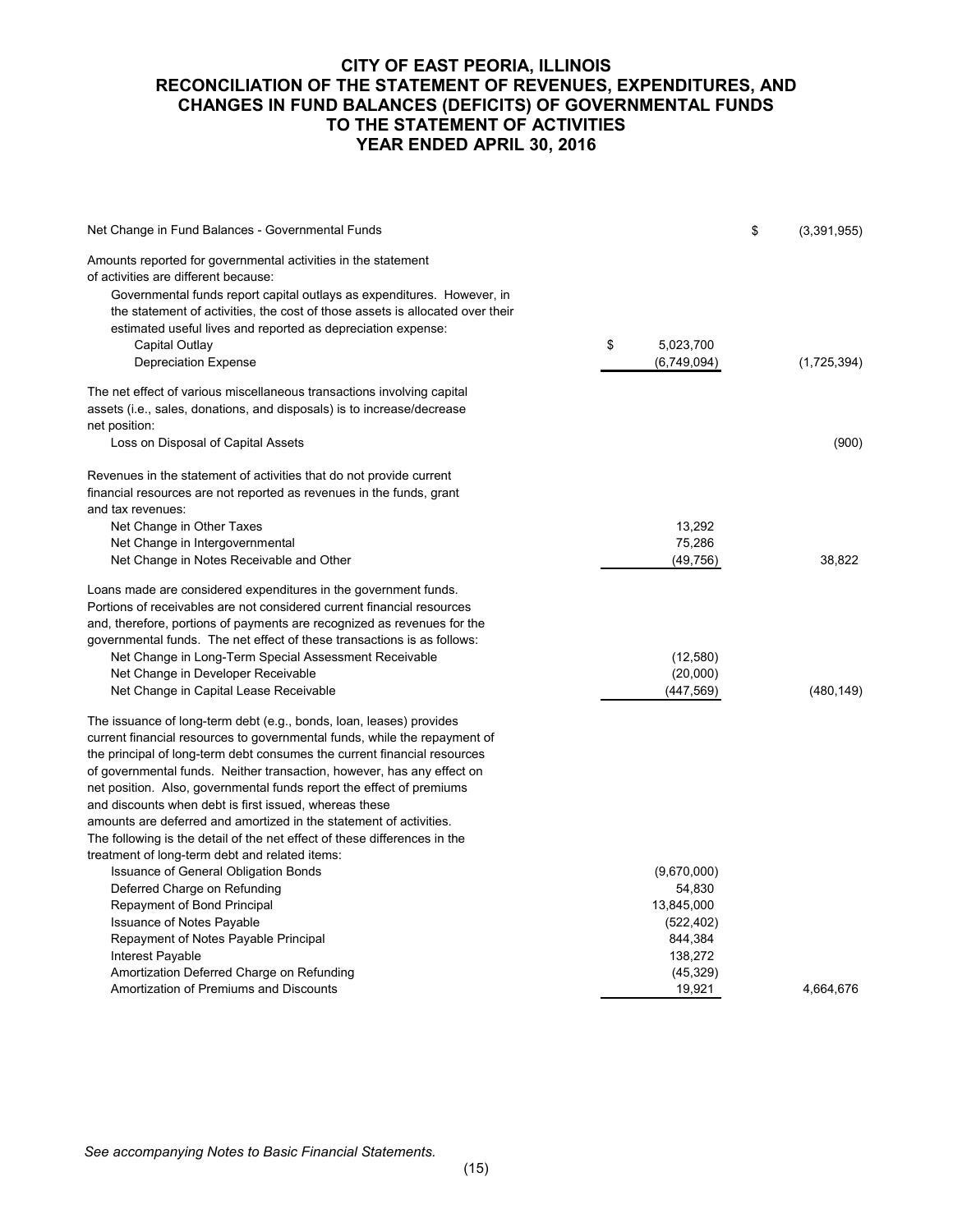## **CITY OF EAST PEORIA, ILLINOIS RECONCILIATION OF THE STATEMENT OF REVENUES, EXPENDITURES, AND CHANGES IN FUND BALANCES (DEFICITS) OF GOVERNMENTAL FUNDS TO THE STATEMENT OF ACTIVITIES (CONTINUED) YEAR ENDED APRIL 30, 2016**

| Some expenses reported in the statement of activities do not require       |                   |
|----------------------------------------------------------------------------|-------------------|
| the use of current financial resources and, therefore, are not reported as |                   |
| expenditures in governmental funds:                                        |                   |
| Change in Long Term Compensated Absences<br>\$<br>(102, 231)               |                   |
| Change in Other Postemployment Benefit Obligation<br>(2, 165, 045)         |                   |
| Net Pension Liability and Related Deferrals<br>(3,235,736)                 | \$<br>(5,503,012) |
| Internal service funds are used by management to charge the costs of       |                   |
| various activities internally to individual funds. The net expense of      |                   |
| certain activities of internal service funds is reported with governmental |                   |
| activities.                                                                | 398,486           |
| Change in Net Position of Governmental Activities                          | (5,999,426)       |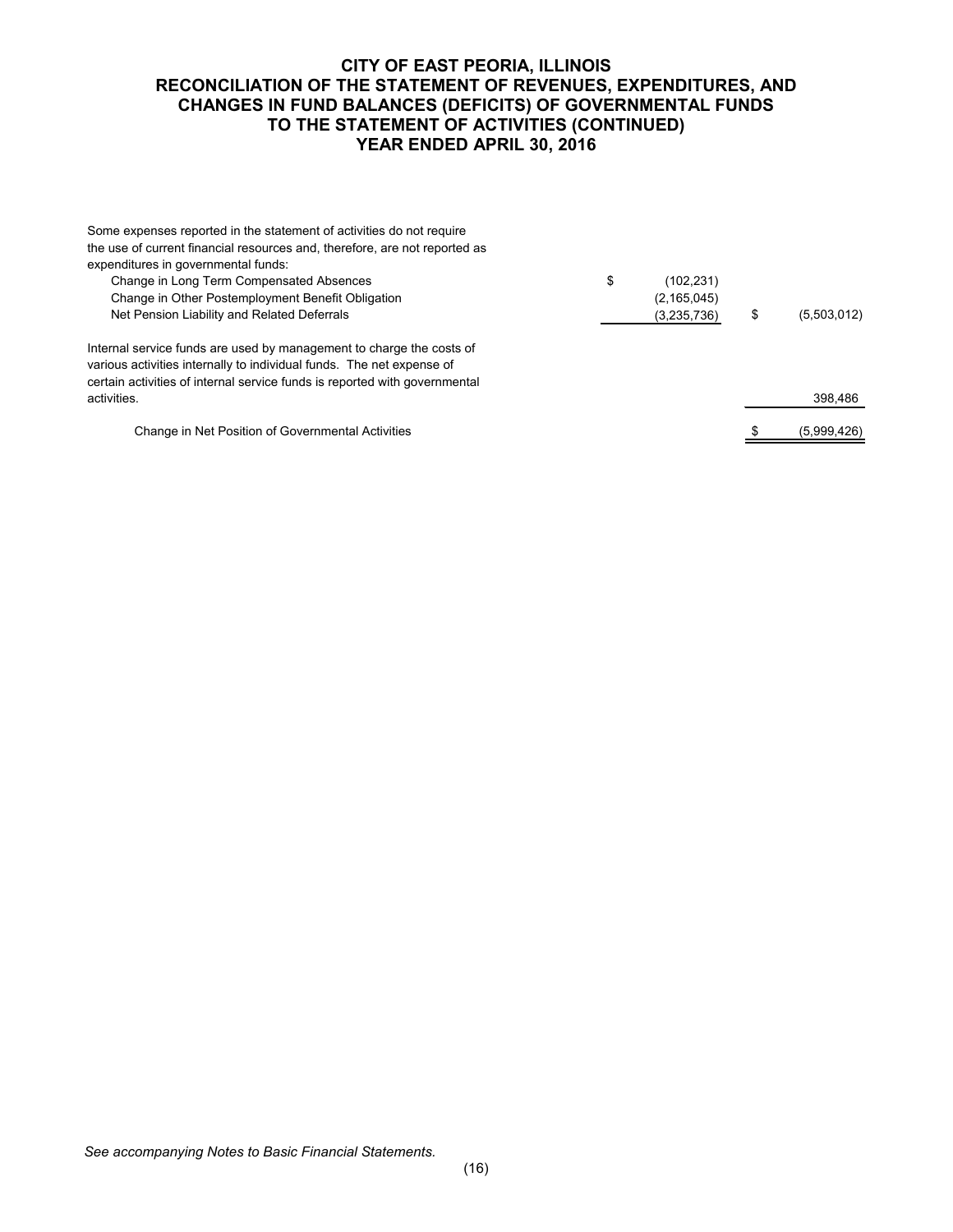## **CITY OF EAST PEORIA, ILLINOIS STATEMENT OF NET POSITION PROPRIETARY FUNDS APRIL 30, 2016**

|                                        | <b>Business-Type Activities -</b> |                         |                    |               |          |             |    |              |         | Governmental      |
|----------------------------------------|-----------------------------------|-------------------------|--------------------|---------------|----------|-------------|----|--------------|---------|-------------------|
|                                        |                                   | <b>Enterprise Funds</b> |                    |               |          |             |    |              |         | <b>Activities</b> |
|                                        |                                   | Water                   | Eastport<br>Marina |               | Eastside |             |    |              |         | Internal          |
|                                        |                                   | and Sewer               |                    |               |          | Centre      |    |              | Service |                   |
|                                        |                                   | Fund                    |                    | Fund          |          | Fund        |    | Total        |         | Funds             |
| <b>ASSETS</b>                          |                                   |                         |                    |               |          |             |    |              |         |                   |
| <b>CURRENT ASSETS</b>                  |                                   |                         |                    |               |          |             |    |              |         |                   |
| Cash and Cash Equivalents              | \$                                | 1,457,670               | \$                 | 170,366       | \$       | 38,928      | \$ | 1,666,964    | \$      | 1,078,065         |
| Water and Sewer Revenue Receivables    |                                   |                         |                    |               |          |             |    |              |         |                   |
| (Net Where Applicable of Allowance for |                                   |                         |                    |               |          |             |    |              |         |                   |
| Uncollectible Amounts):                |                                   |                         |                    |               |          |             |    |              |         |                   |
| <b>Billed</b>                          |                                   | 256,907                 |                    |               |          |             |    | 256,907      |         |                   |
| <b>Unbilled Charges</b>                |                                   | 1,392,611               |                    |               |          |             |    | 1,392,611    |         |                   |
| Customer Charges (Net of Allowance)    |                                   |                         |                    | 97,944        |          |             |    | 97,944       |         |                   |
| Advanced to Other Funds                |                                   |                         |                    |               |          | 226,550     |    | 226,550      |         |                   |
| <b>Prepaid Expenses</b>                |                                   |                         |                    | 22,503        |          |             |    | 22,503       |         |                   |
| Inventory of Supplies, at Cost         |                                   | 85,414                  |                    |               |          |             |    | 85,414       |         |                   |
| <b>Total Current Assets</b>            |                                   | 3,192,602               |                    | 290,813       |          | 265,478     |    | 3,748,893    |         | 1,078,065         |
| <b>CAPITAL ASSETS</b>                  |                                   |                         |                    |               |          |             |    |              |         |                   |
| Nondepreciable:                        |                                   |                         |                    |               |          |             |    |              |         |                   |
| Land                                   |                                   | 456,274                 |                    | 2,850,000     |          | 341,408     |    | 3,647,682    |         |                   |
| Depreciable:                           |                                   |                         |                    |               |          |             |    |              |         |                   |
| Land Improvements                      |                                   | 1,654,017               |                    | 3,170,620     |          | 2,634,576   |    | 7,459,213    |         |                   |
| <b>Buildings</b>                       |                                   | 16,245,132              |                    | 2,325,392     |          | 5,873,900   |    | 24,444,424   |         |                   |
| Machinery, Equipment, and Vehicles     |                                   | 12,821,680              |                    | 525,627       |          | 1,029,629   |    | 14,376,936   |         |                   |
| Infrastructure                         |                                   | 40,326,213              |                    |               |          |             |    | 40,326,213   |         |                   |
| Less Accumulated Depreciation          |                                   | (45, 965, 334)          |                    | (4, 465, 381) |          | (5,469,716) |    | (55,900,431) |         |                   |
| Net Capital Assets                     |                                   | 25,537,982              |                    | 4,406,258     |          | 4,409,797   |    | 34,354,037   |         |                   |
| <b>Total Assets</b>                    |                                   | 28,730,584              |                    | 4,697,071     |          | 4,675,275   |    | 38,102,930   |         | 1,078,065         |
| DEFERRED OUTFLOWS OF RESOURCES         |                                   |                         |                    |               |          |             |    |              |         |                   |
| Deferred amounts related to pensions   |                                   | 823,178                 |                    |               |          | 141,826     |    | 965,004      |         |                   |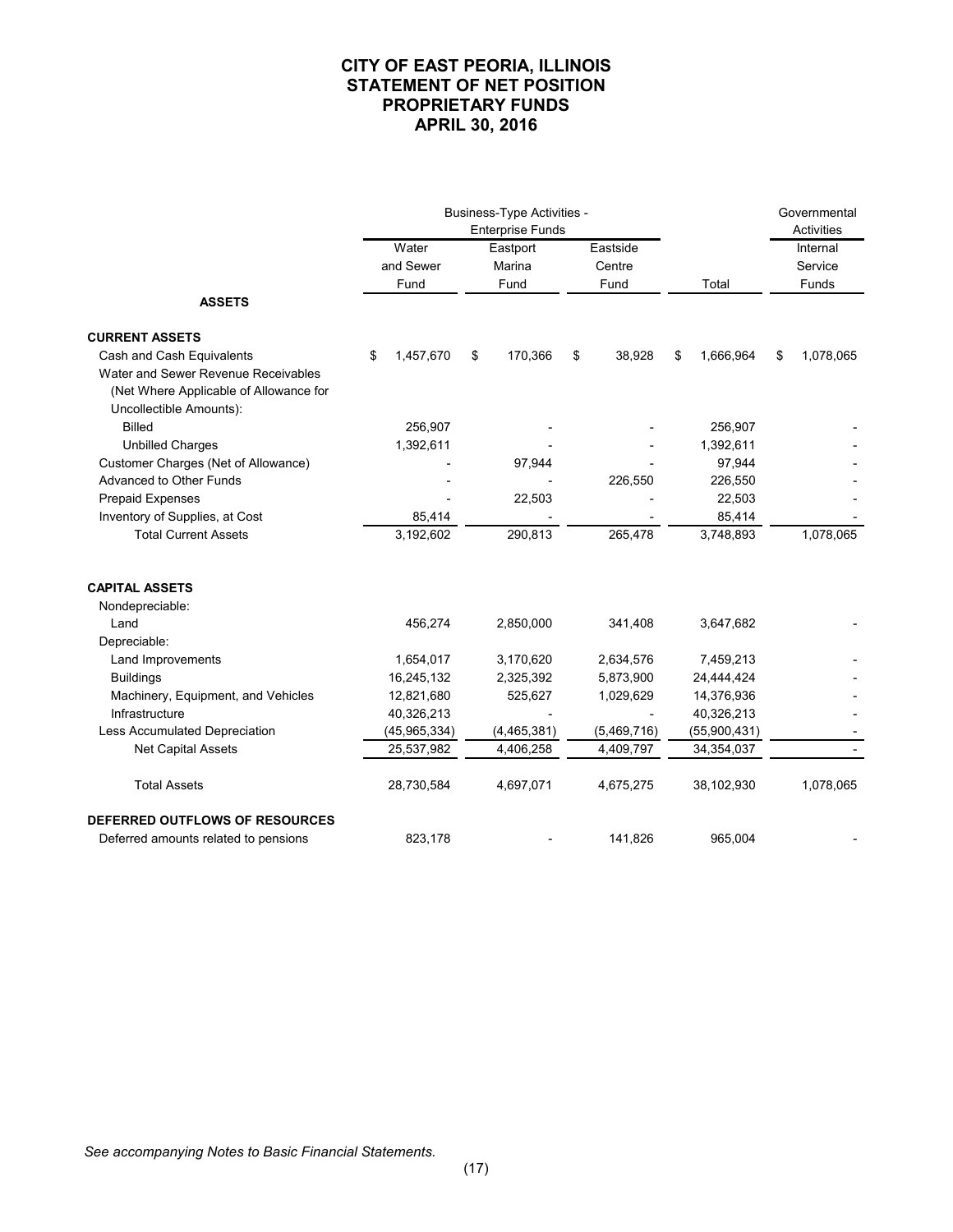## **CITY OF EAST PEORIA, ILLINOIS STATEMENT OF NET POSITION (CONTINUED) PROPRIETARY FUNDS APRIL 30, 2016**

|                                                                                                                                                                                                                                                                                                                                                                                | Business-Type Activities -<br><b>Enterprise Funds</b> |            |        |           |      |             |     |               |      | Governmental<br>Activities |
|--------------------------------------------------------------------------------------------------------------------------------------------------------------------------------------------------------------------------------------------------------------------------------------------------------------------------------------------------------------------------------|-------------------------------------------------------|------------|--------|-----------|------|-------------|-----|---------------|------|----------------------------|
|                                                                                                                                                                                                                                                                                                                                                                                | Water<br>Eastport<br>Eastside                         |            |        |           |      |             |     | Internal      |      |                            |
|                                                                                                                                                                                                                                                                                                                                                                                |                                                       | and Sewer  | Marina |           |      | Centre      |     |               |      | Service                    |
|                                                                                                                                                                                                                                                                                                                                                                                |                                                       | Fund       |        | Fund      |      | Fund        |     | Total         |      | Funds                      |
| <b>LIABILITIES AND NET POSITION</b>                                                                                                                                                                                                                                                                                                                                            |                                                       |            |        |           |      |             |     |               |      |                            |
| <b>CURRENT LIABILITIES</b>                                                                                                                                                                                                                                                                                                                                                     |                                                       |            |        |           |      |             |     |               |      |                            |
| <b>Accounts Payable</b>                                                                                                                                                                                                                                                                                                                                                        | \$                                                    | 145,459    | \$     |           | \$   | 45,743      | \$  | 191,202       | \$   |                            |
| Wages Payable                                                                                                                                                                                                                                                                                                                                                                  |                                                       | 35,320     |        |           |      | 7,282       |     | 42.602        |      |                            |
| Interest Payable                                                                                                                                                                                                                                                                                                                                                               |                                                       | 39,038     |        |           |      | 49          |     | 39,087        |      |                            |
| Deposits, Customers                                                                                                                                                                                                                                                                                                                                                            |                                                       | 82,050     |        |           |      |             |     | 82,050        |      |                            |
| <b>Compensated Absences</b>                                                                                                                                                                                                                                                                                                                                                    |                                                       | 157,731    |        |           |      | 23,704      |     | 181,435       |      |                            |
| <b>Unearned Revenue</b>                                                                                                                                                                                                                                                                                                                                                        |                                                       |            |        | 183,263   |      |             |     | 183,263       |      |                            |
| <b>Accrued Health Claims</b>                                                                                                                                                                                                                                                                                                                                                   |                                                       |            |        |           |      |             |     |               |      | 218,424                    |
| Current Portion of Long-Term Debt                                                                                                                                                                                                                                                                                                                                              |                                                       | 1,125,396  |        |           |      | 12,960      |     | 1,138,356     |      |                            |
| <b>Total Current Liabilities</b>                                                                                                                                                                                                                                                                                                                                               |                                                       | 1,584,994  |        | 183,263   |      | 89,738      |     | 1,857,995     |      | 218,424                    |
| <b>LONG-TERM LIABILITES</b>                                                                                                                                                                                                                                                                                                                                                    |                                                       |            |        |           |      |             |     |               |      |                            |
| Compensated Absences, Noncurrent                                                                                                                                                                                                                                                                                                                                               |                                                       | 343,939    |        |           |      | 54,153      |     | 398,092       |      |                            |
| <b>Advanced from Other Funds</b>                                                                                                                                                                                                                                                                                                                                               |                                                       | 259,517    |        | 144,293   |      |             |     | 403,810       |      |                            |
| Other Postemployment Benefits Obligation                                                                                                                                                                                                                                                                                                                                       |                                                       |            |        |           |      | 1,303,842   |     | 1,303,842     |      |                            |
| Net Pension Liability                                                                                                                                                                                                                                                                                                                                                          |                                                       | 965,518    |        |           |      | 166,349     |     | 1,131,867     |      |                            |
| General Obligation Bonds, Plus                                                                                                                                                                                                                                                                                                                                                 |                                                       |            |        |           |      |             |     |               |      |                            |
| Bond Premiums, Noncurrent                                                                                                                                                                                                                                                                                                                                                      |                                                       | 834,382    |        |           |      |             |     | 834,382       |      |                            |
| Notes Payable, Noncurrent                                                                                                                                                                                                                                                                                                                                                      |                                                       | 4,790,936  |        |           |      | 109,361     |     | 4,900,297     |      |                            |
| <b>Total Long-Term Liabilities</b>                                                                                                                                                                                                                                                                                                                                             |                                                       | 7,194,292  |        | 144,293   |      | 1,633,705   |     | 8,972,290     |      |                            |
| <b>Total Liabilities</b>                                                                                                                                                                                                                                                                                                                                                       |                                                       | 8,779,286  |        | 327,556   |      | 1,723,443   |     | 10,830,285    |      | 218,424                    |
| DEFERRED INFLOWS OF RESOURCES                                                                                                                                                                                                                                                                                                                                                  |                                                       |            |        |           |      |             |     |               |      |                            |
| Deferred amounts related to pensions                                                                                                                                                                                                                                                                                                                                           |                                                       | 281,047    |        |           |      | 48,421      |     | 329,468       |      |                            |
| <b>NET POSITION</b>                                                                                                                                                                                                                                                                                                                                                            |                                                       |            |        |           |      |             |     |               |      |                            |
| Net Investment in Capital Assets                                                                                                                                                                                                                                                                                                                                               |                                                       | 18,787,268 |        | 4,406,258 |      | 4,287,476   |     | 27,481,002    |      |                            |
| Unrestricted                                                                                                                                                                                                                                                                                                                                                                   |                                                       | 1,706,161  |        | (36, 743) |      | (1,242,239) |     | 427,179       |      | 859,641                    |
| <b>Total Net Position</b>                                                                                                                                                                                                                                                                                                                                                      |                                                       | 20,493,429 | - \$   | 4,369,515 | - \$ | 3,045,237   | SS. | 27,908,181    | - \$ | 859,641                    |
| <b>Total Enterprise Funds Net Position</b>                                                                                                                                                                                                                                                                                                                                     |                                                       |            |        |           |      |             | \$  | 27,908,181    |      |                            |
| Amounts reported for business-type activities in the statement of<br>net position are different because an internal service fund<br>is used by management to charge the cost of certain<br>services to individual funds. A portion of the assets and liabilities of<br>the internal service fund are included in business-type<br>activities in the statement of net position. |                                                       |            |        |           |      |             |     | 409,912       |      |                            |
| Net Position of Business-Type Activities                                                                                                                                                                                                                                                                                                                                       |                                                       |            |        |           |      |             |     | \$ 28,318,093 |      |                            |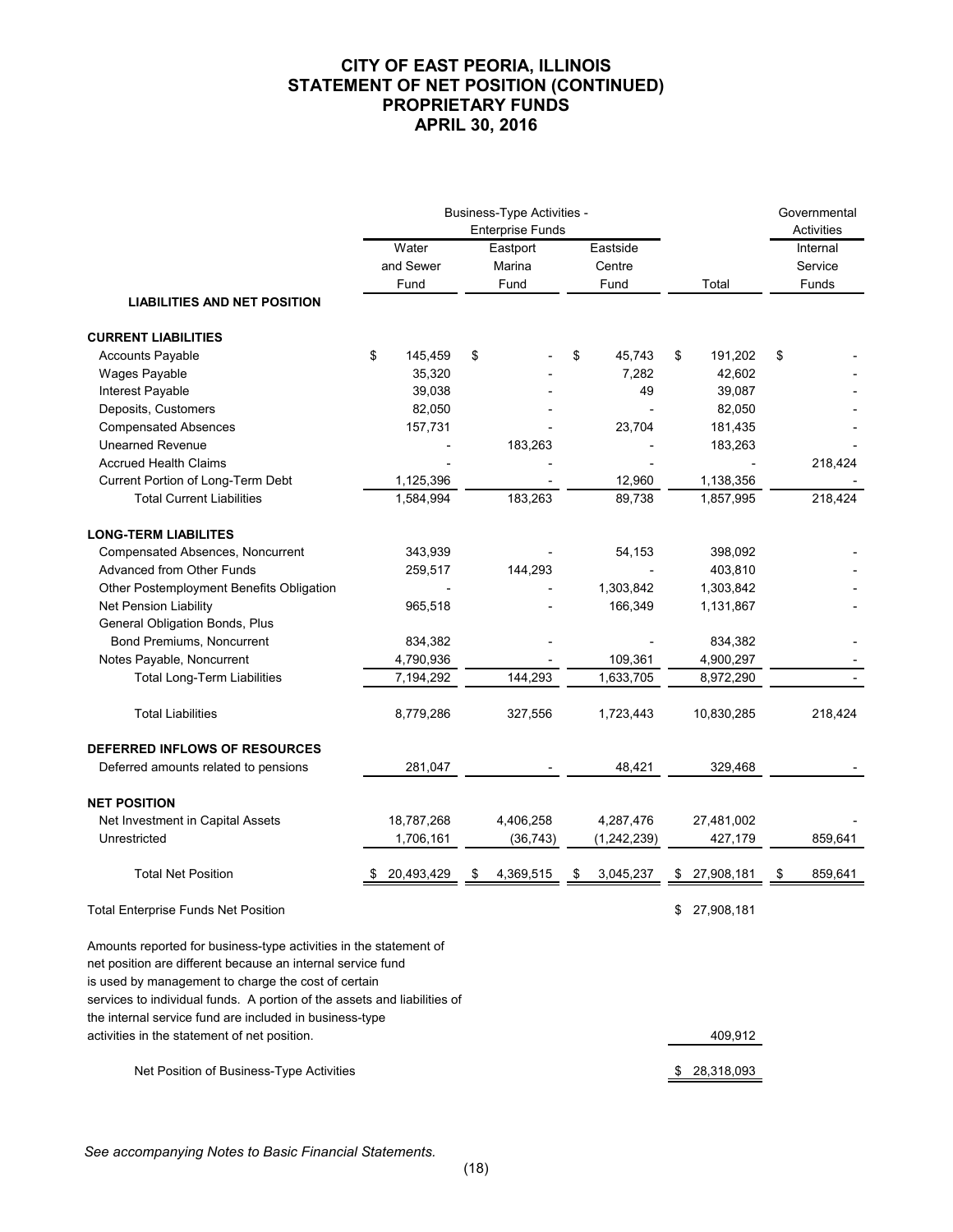## **CITY OF EAST PEORIA, ILLINOIS STATEMENT OF REVENUES, EXPENSES, AND CHANGES IN NET POSITION PROPRIETARY FUNDS YEAR ENDED APRIL 30, 2016**

|                                                        |                            | Business-Type Activities -<br><b>Enterprise Funds</b> |                            |                                | Governmental<br><b>Activities</b> |
|--------------------------------------------------------|----------------------------|-------------------------------------------------------|----------------------------|--------------------------------|-----------------------------------|
|                                                        | Water<br>and Sewer<br>Fund | Eastport<br>Marina<br>Fund                            | Eastside<br>Centre<br>Fund | Total                          | Internal<br>Service<br>Funds      |
| <b>OPERATING REVENUES</b>                              |                            |                                                       |                            |                                |                                   |
| <b>Water Sales</b>                                     | \$<br>3,359,257            | \$                                                    | \$                         | \$<br>3,359,257                | \$                                |
| Sewer Service Charges                                  | 3,700,694                  |                                                       |                            | 3,700,694                      |                                   |
| <b>Fuel Sales</b>                                      |                            | 84,353                                                |                            | 84,353                         |                                   |
| Storage and Rentals                                    |                            | 522,757                                               | 15,931                     | 538,688                        |                                   |
| <b>Fees for Services</b>                               |                            |                                                       | 434,770                    | 434,770                        |                                   |
| Tap-In Charges                                         | 25,000                     |                                                       |                            | 25,000                         |                                   |
| <b>Water Assessments</b>                               | 9,400                      |                                                       |                            | 9,400                          |                                   |
| Sewer Assessments                                      | 8,800                      |                                                       |                            | 8,800                          |                                   |
| Penalties                                              | 158,866                    |                                                       |                            | 158,866                        |                                   |
| <b>Individual Sewer Permits</b>                        | 990                        |                                                       |                            | 990                            |                                   |
| <b>Contractors' Sewer Permits</b>                      | 1,260                      |                                                       |                            | 1,260                          |                                   |
| Sewer Inspection Fees                                  | 900                        |                                                       |                            | 900                            |                                   |
| <b>Sewer Connection Fees</b>                           | 18,370                     |                                                       |                            | 18,370                         |                                   |
| <b>Concession Sales</b>                                |                            |                                                       | 204,699                    | 204,699                        |                                   |
| Charges for Coverage                                   |                            |                                                       |                            |                                | 3,671,206                         |
| Miscellaneous                                          | 25,932                     |                                                       | 69,131                     | 95,063                         |                                   |
| <b>Total Operating Revenues</b>                        | 7,309,469                  | 607,110                                               | 724,531                    | 8,641,110                      | 3,671,206                         |
| <b>OPERATING EXPENSES</b>                              |                            |                                                       |                            |                                |                                   |
| Salaries and Benefits                                  | 2,554,378                  | 181,655                                               | 887,933                    | 3,623,966                      |                                   |
| <b>Contractual Services</b>                            | 450,875                    | 95,000                                                | 84,559                     | 630,434                        |                                   |
| <b>Utilities</b>                                       | 667,115                    | 47,659                                                | 28,859                     | 743,633                        |                                   |
| Repair and Maintenance                                 | 929,882                    | 76,789                                                | 177,197                    | 1,183,868                      |                                   |
| Insurance                                              | 589,322                    | 48,021                                                | 32,000                     | 669,343                        |                                   |
| Other Supplies and Expenses                            | 800,811                    | 189,215                                               | 183,949                    | 1,173,975                      |                                   |
| Depreciation                                           | 1,223,068                  | 142,806                                               | 242,516                    | 1,608,390                      |                                   |
| <b>Insurance Claims</b>                                |                            |                                                       |                            |                                | 3,274,270                         |
| <b>Total Operating Expenses</b>                        | 7,215,451                  | 781,145                                               | 1,637,013                  | 9,633,609                      | 3,274,270                         |
|                                                        | 94,018                     | (174, 035)                                            | (912, 482)                 | (992, 499)                     | 396,936                           |
| <b>OPERATING INCOME (LOSS)</b>                         |                            |                                                       |                            |                                |                                   |
| <b>NONOPERATING REVENUES (EXPENSES)</b>                |                            |                                                       |                            |                                |                                   |
| Interest                                               | 17,046                     | 75                                                    |                            | 17,121                         | 1,550                             |
| Reimbursements                                         | 16,166                     |                                                       |                            | 16,166                         |                                   |
| <b>Municipal Sales Tax</b>                             |                            |                                                       | 17,478                     | 17,478                         |                                   |
| Interest, Fiscal Charges, and Amortization             | (211, 481)                 |                                                       | (7, 251)                   | (218, 732)                     |                                   |
| <b>Total Nonoperating Revenues</b>                     |                            |                                                       |                            |                                |                                   |
| (Expenses)                                             | (178, 269)                 | 75                                                    | 10,227                     | (167, 967)                     | 1,550                             |
| <b>INCOME (LOSS) BEFORE TRANSFERS</b>                  | (84, 251)                  | (173,960)                                             | (902, 255)                 | (1, 160, 466)                  | 398,486                           |
| TRANSFERS IN                                           |                            |                                                       | 447,528                    | 447,528                        |                                   |
| <b>CHANGE IN NET POSITION</b>                          | (84, 251)                  | (173,960)                                             | (454, 727)                 | (712, 938)                     | 398,486                           |
| Total Net Position - Beginning of Year, as             |                            |                                                       |                            |                                |                                   |
| Previously Reported                                    | 20,879,010                 | 4,543,475                                             | 3,564,715                  | 28,987,200                     | 461,155                           |
| <b>Prior Period Adjustments</b>                        | (301, 330)                 |                                                       | (64, 751)                  | (366,081)                      |                                   |
| Total Net Position - Beginning of Year, as<br>Restated | 20,577,680                 | 4,543,475                                             | 3,499,964                  | 28,621,119                     | 461,155                           |
| TOTAL NET POSITION - END OF YEAR                       | 20,493,429<br>S.           | 4,369,515                                             | 3,045,237<br>\$            | 27,908,181<br>$S$ <sub>-</sub> | 859,641                           |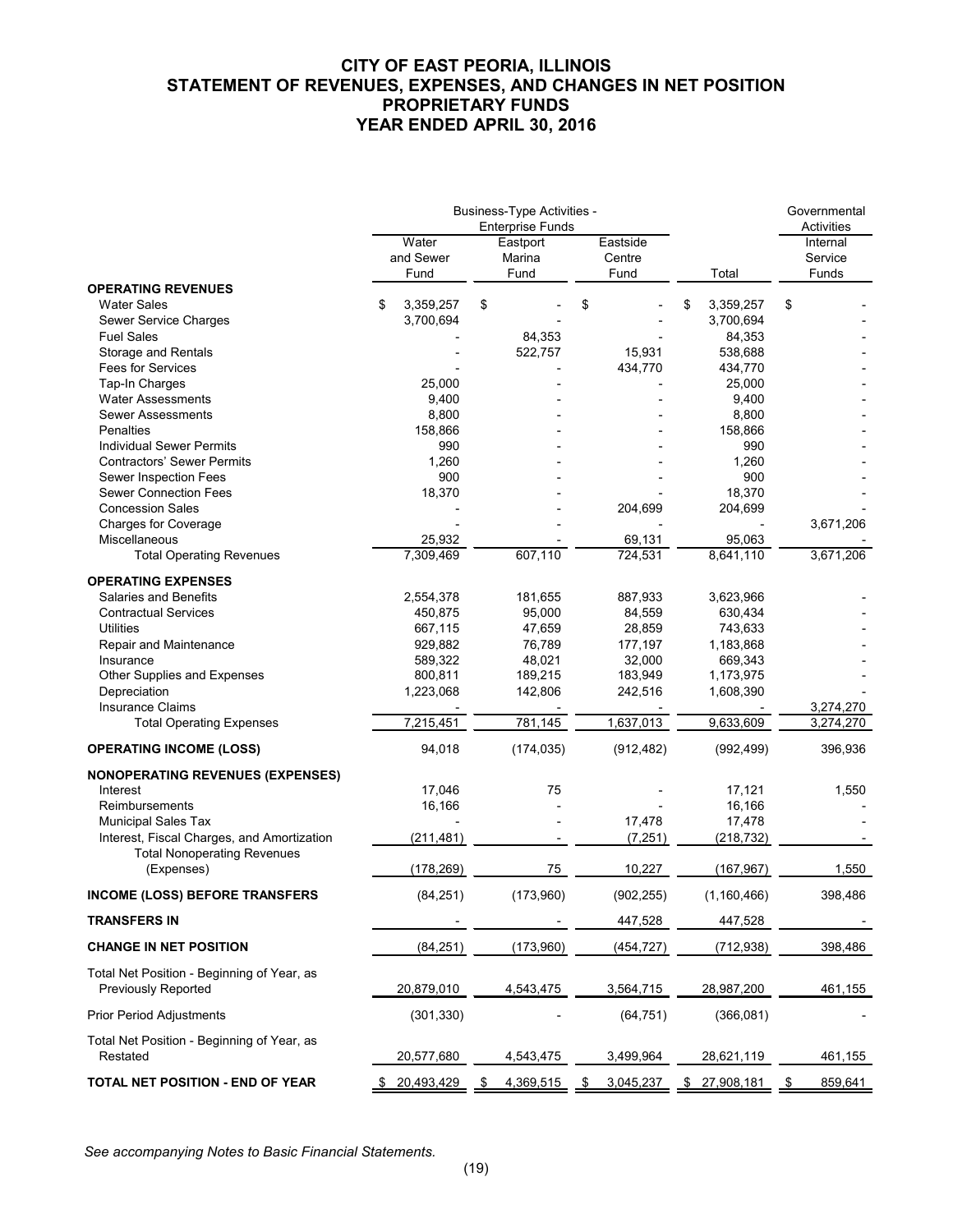## **CITY OF EAST PEORIA, ILLINOIS STATEMENT OF CASH FLOWS PROPRIETARY FUNDS YEAR ENDED APRIL 30, 2016**

|                                                                           |                            | <b>Business-Type Activities -</b><br><b>Enterprise Funds</b> |                            |                 | Governmental<br>Activities   |
|---------------------------------------------------------------------------|----------------------------|--------------------------------------------------------------|----------------------------|-----------------|------------------------------|
|                                                                           | Water<br>and Sewer<br>Fund | Eastport<br>Marina<br>Fund                                   | Eastside<br>Centre<br>Fund | Total           | Internal<br>Service<br>Funds |
| <b>CASH FLOWS FROM OPERATING ACTIVITIES</b>                               |                            |                                                              |                            |                 |                              |
| Receipts from Customers and Users                                         | 7,332,131<br>\$            | \$<br>566,287                                                | \$<br>724,531              | 8,622,949<br>\$ | 3,671,206<br>\$              |
| Payments to Suppliers                                                     | (3,276,285)                | (471, 184)                                                   | (51, 409)                  | (3,798,878)     | (3,429,012)                  |
| Payments to Employees                                                     | (2,474,084)                | (181, 655)                                                   | (885, 814)                 | (3,541,553)     |                              |
| Net Cash Provided (Used) by                                               |                            |                                                              |                            |                 |                              |
| <b>Operating Activities</b>                                               | 1,581,762                  | (86, 552)                                                    | (212, 692)                 | 1,282,518       | 242,194                      |
| <b>CASH FLOWS FROM NONCAPITAL</b>                                         |                            |                                                              |                            |                 |                              |
| <b>FINANCING ACTIVITIES</b>                                               |                            |                                                              |                            |                 |                              |
| Reimbursements                                                            | 16,166                     |                                                              |                            | 16,166          |                              |
| <b>Municipal Sales Tax</b>                                                |                            |                                                              | 17,478                     | 17,478          |                              |
| <b>Transfer from Other Funds</b>                                          |                            |                                                              | 220,978                    | 220,978         |                              |
| Net Cash Provided (Used) by Noncapital                                    |                            |                                                              |                            |                 |                              |
| <b>Financing Activities</b>                                               | 16,166                     |                                                              | 238,456                    | 254,622         |                              |
| <b>CASH FLOWS FROM CAPITAL AND</b><br><b>RELATED FINANCING ACTIVITIES</b> |                            |                                                              |                            |                 |                              |
| Principal Payments on Notes Payable                                       | (572, 531)                 |                                                              | (11,746)                   | (584, 277)      |                              |
| Interest and Fiscal Charges Paid on                                       |                            |                                                              |                            |                 |                              |
| <b>Bonds and Notes Payable</b>                                            | (227, 013)                 |                                                              | (7, 251)                   | (234, 264)      |                              |
| <b>Purchase of Capital Assets</b>                                         | (122, 185)                 |                                                              | (6, 767)                   | (128, 952)      |                              |
| Principal Payment on Bonds                                                | (510,000)                  |                                                              |                            | (510,000)       |                              |
| Net Cash Provided (Used) by Capital                                       |                            |                                                              |                            |                 |                              |
| and Related Financing Activities                                          | (1,431,729)                |                                                              | (25, 764)                  | (1,457,493)     |                              |
| <b>CASH FLOWS FROM INVESTING ACTIVITIES</b>                               |                            |                                                              |                            |                 |                              |
| Interest on Investments                                                   | 17,046                     | 75                                                           |                            | 17,121          | 1,550                        |
| <b>INCREASE (DECREASE) IN CASH AND</b><br><b>CASH EQUIVALENTS</b>         | 183,245                    | (86, 477)                                                    |                            | 96,768          | 243,744                      |
| Cash and Cash Equivalents - Beginning of Year                             | 1,274,425                  | 256,843                                                      | 38,928                     | 1,570,196       | 834,321                      |
| <b>CASH AND CASH EQUIVALENTS -</b>                                        |                            |                                                              |                            |                 |                              |
| <b>END OF YEAR</b>                                                        | 1,457,670<br>\$            | 170,366<br>\$                                                | 38,928<br>\$               | 1,666,964<br>\$ | 1,078,065<br>\$              |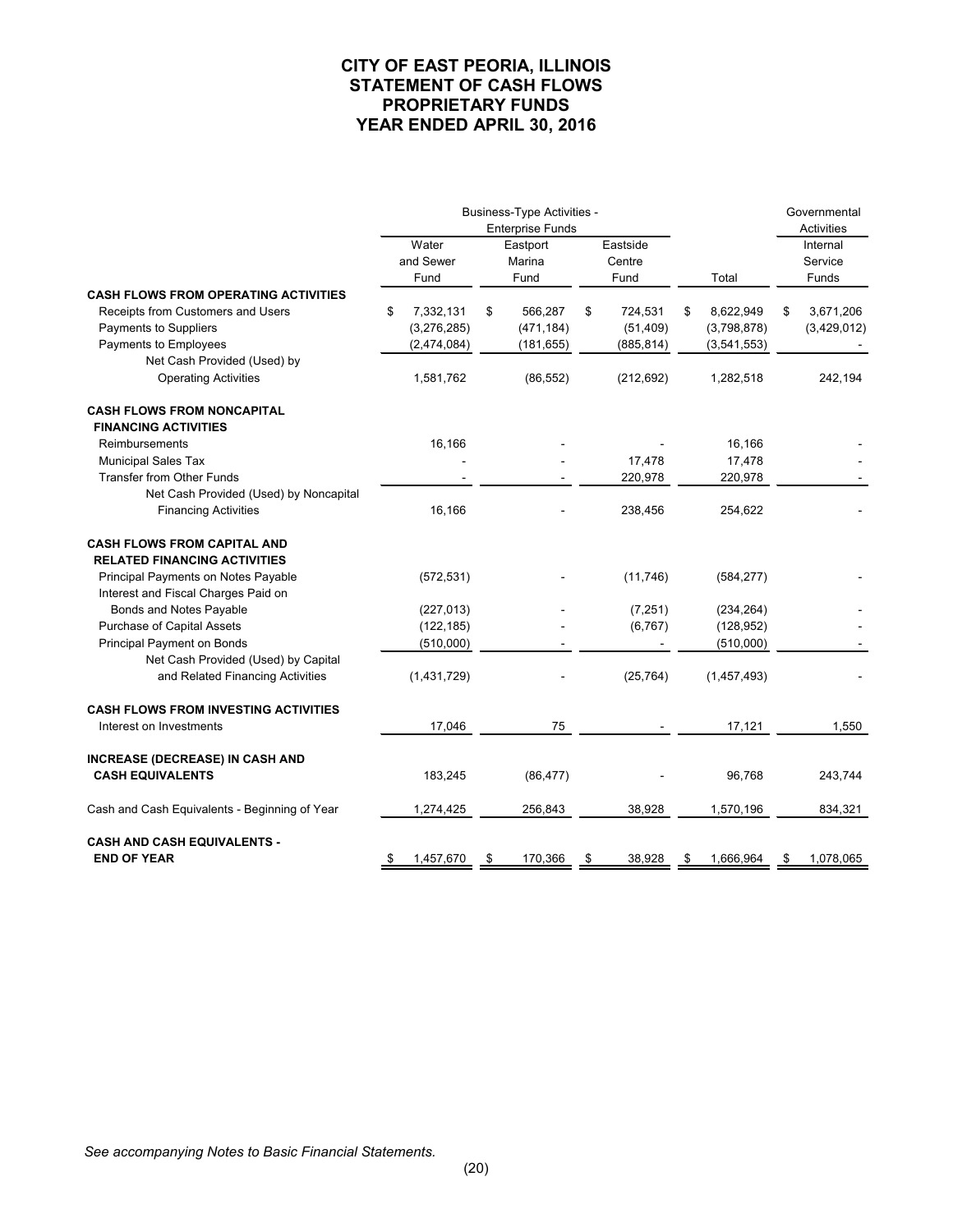## **CITY OF EAST PEORIA, ILLINOIS STATEMENT OF CASH FLOWS (CONTINUED) PROPRIETARY FUNDS YEAR ENDED APRIL 30, 2016**

|                                             |       |           |          | <b>Business-Type Activities -</b> |          |            |    |            |         | Governmental |
|---------------------------------------------|-------|-----------|----------|-----------------------------------|----------|------------|----|------------|---------|--------------|
|                                             |       |           |          | <b>Enterprise Funds</b>           |          |            |    |            |         | Activities   |
|                                             | Water |           | Eastport |                                   | Eastside |            |    |            |         | Internal     |
|                                             |       | and Sewer | Marina   |                                   |          | Centre     |    |            | Service |              |
|                                             |       | Fund      |          | Fund                              |          | Fund       |    | Total      |         | Funds        |
| <b>RECONCILIATION OF OPERATING INCOME</b>   |       |           |          |                                   |          |            |    |            |         |              |
| (LOSS) TO NET CASH PROVIDED (USED) BY       |       |           |          |                                   |          |            |    |            |         |              |
| <b>OPERATING ACTIVITIES</b>                 |       |           |          |                                   |          |            |    |            |         |              |
| Operating Income (Loss)                     | \$    | 94,018    | \$       | (174, 035)                        | \$       | (912, 482) | \$ | (992, 499) | \$      | 396,936      |
| Adjustments to Reconcile Operating Income   |       |           |          |                                   |          |            |    |            |         |              |
| (Loss) to Net Cash Provided (Used) by       |       |           |          |                                   |          |            |    |            |         |              |
| <b>Operating Activities:</b>                |       |           |          |                                   |          |            |    |            |         |              |
| Depreciation                                |       | 1,223,068 |          | 142,806                           |          | 242,516    |    | 1,608,390  |         |              |
| Change in Assets and Liabilities:           |       |           |          |                                   |          |            |    |            |         |              |
| <b>Customer Charges and Receivables</b>     |       | 20,257    |          | (16, 654)                         |          |            |    | 3,603      |         |              |
| <b>Prepaid Expenses</b>                     |       |           |          | (14,500)                          |          |            |    | (14,500)   |         |              |
| Inventory                                   |       | 27,452    |          |                                   |          |            |    | 27,452     |         |              |
| Accounts Payable, Claims, Retainage and     |       |           |          |                                   |          |            |    |            |         |              |
| <b>Wages Payable</b>                        |       | 88,563    |          |                                   |          | 1,255      |    | 89,818     |         | (154, 742)   |
| Deposits                                    |       | 2,405     |          |                                   |          |            |    | 2.405      |         |              |
| <b>Unearned Revenue</b>                     |       |           |          | (24, 169)                         |          |            |    | (24, 169)  |         |              |
| <b>Compensated Absences</b>                 |       | 78,439    |          |                                   |          | 3.712      |    | 82,151     |         |              |
| Other Postemployment Benefits Obligation    |       |           |          |                                   |          | 444,114    |    | 444,114    |         |              |
| Net Pension Liability and Related Deferrals |       | 47,560    |          |                                   |          | 8,193      |    | 55,753     |         |              |
| Net Cash Provided (Used) by                 |       |           |          |                                   |          |            |    |            |         |              |
| <b>Operating Activities</b>                 |       | 1,581,762 | -\$      | (86, 552)                         | - \$     | (212, 692) | \$ | 1,282,518  | \$      | 242,194      |
| <b>NONCASH CAPITAL AND RELATED</b>          |       |           |          |                                   |          |            |    |            |         |              |
| <b>FINANCING ACTIVITIES</b>                 |       |           |          |                                   |          |            |    |            |         |              |
| Amortization of Premiums, Discounts         |       |           |          |                                   |          |            |    |            |         |              |
| and Deferred Charge on Refunding            |       | 12,521    | \$       |                                   |          |            |    | 12,521     |         |              |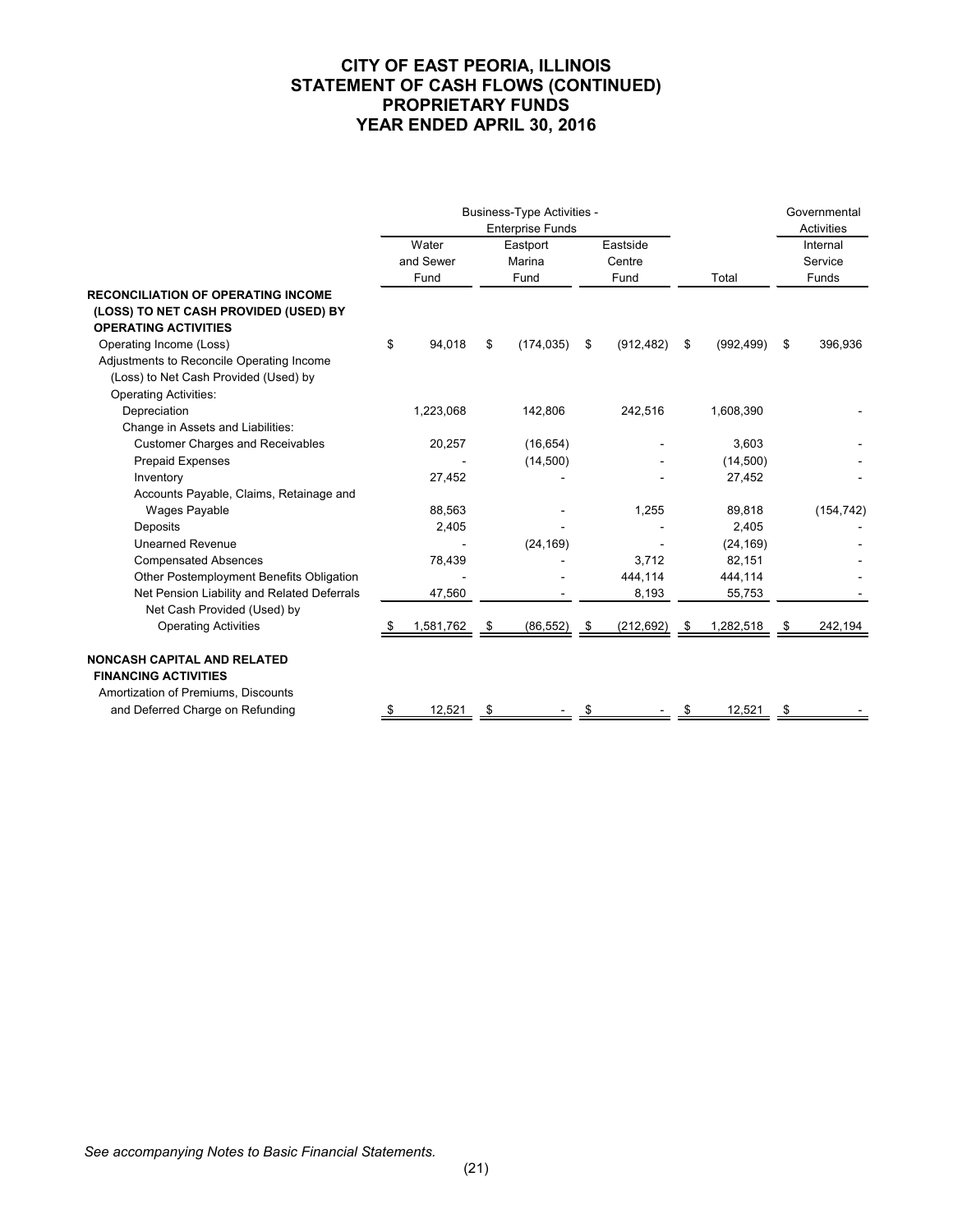# **CITY OF EAST PEORIA, ILLINOIS STATEMENT OF FIDUCIARY NET POSITION APRIL 30, 2016**

|                                                 | Pension |              | Agency        |        |  |
|-------------------------------------------------|---------|--------------|---------------|--------|--|
| <b>ASSETS</b>                                   |         |              |               |        |  |
| Cash and Cash Equivalents                       | \$      | 998,797      | \$            | 35,036 |  |
| Receivables:                                    |         |              |               |        |  |
| <b>Employer Contributions</b>                   |         | 1,632,487    |               |        |  |
| <b>Accrued Interest and Dividends</b>           |         | 126,828      |               |        |  |
| <b>Total Receivables</b>                        |         | 1,759,315    |               |        |  |
| Investments, at Fair Value:                     |         |              |               |        |  |
| <b>Money Market Funds</b>                       |         | 1,164,813    |               |        |  |
| <b>Municipal Bonds</b>                          |         | 819,370      |               |        |  |
| Corporate Bonds                                 |         | 7,863,557    |               |        |  |
| U.S. Government Notes and Bonds                 |         | 4,018,315    |               |        |  |
| U.S. Government Agency Obligations              |         | 1,801,185    |               |        |  |
| <b>Mutual Funds</b>                             |         | 10,465,132   |               |        |  |
| <b>Common Stocks</b>                            |         | 16, 121, 727 |               |        |  |
| <b>Total Investments</b>                        |         | 42,254,099   |               |        |  |
| <b>Total Assets</b>                             |         | 45,012,211   | - \$          | 35,036 |  |
| <b>LIABILITIES</b>                              |         |              |               |        |  |
| Accounts Payable and Accrued Payroll Taxes      |         | 2,825        | \$            |        |  |
| Amounts Held for Others                         |         |              |               | 35,036 |  |
| <b>Total Liabilities</b>                        |         | 2,825        | $\sqrt[6]{3}$ | 35,036 |  |
| Net Position Held in Trust for Pension Benefits |         | 45,009,386   |               |        |  |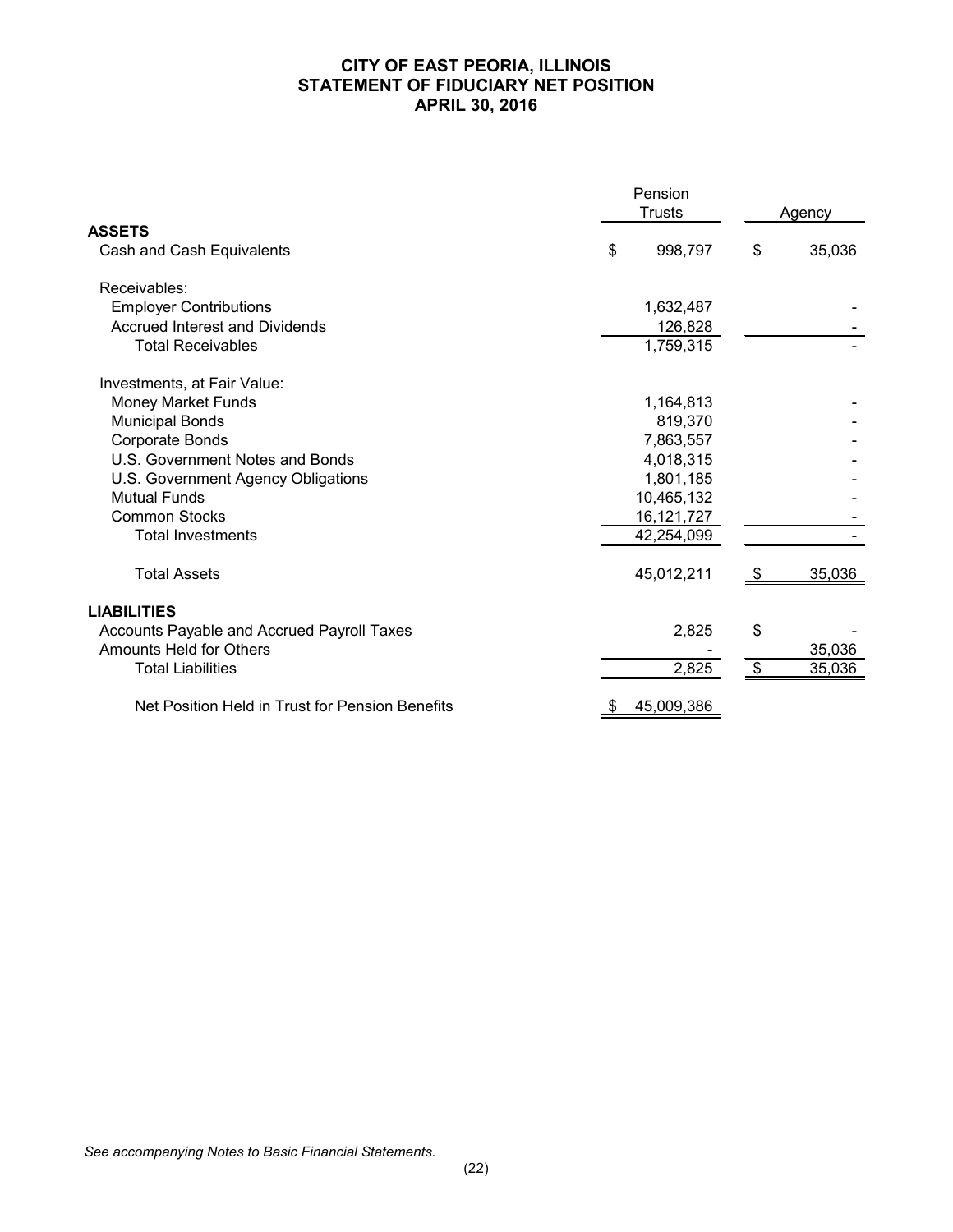## **CITY OF EAST PEORIA, ILLINOIS STATEMENT OF CHANGES IN FIDUCIARY NET POSITION PENSION TRUST FUNDS YEAR ENDED APRIL 30, 2016**

| Contributions:                                       |               |  |
|------------------------------------------------------|---------------|--|
| <b>Plan Members' Contributions</b>                   | \$<br>709,696 |  |
| <b>Employer Contributions</b>                        | 2,985,736     |  |
| <b>Transfer of Creditable Service</b>                | 18,650        |  |
| <b>Total Contributions</b>                           | 3,714,082     |  |
| Net Investment Income:                               |               |  |
| Net Increase (Decrease) in Fair Value of Investments | (933, 712)    |  |
| Dividends and Interest                               | 953,911       |  |
| <b>Total Investment Income</b>                       | 20,199        |  |
| Less: Investment Expenses                            | 214,718       |  |
| Net Investment Income                                | (194, 519)    |  |
| <b>Total Additions</b>                               | 3,519,563     |  |
| <b>DEDUCTIONS</b>                                    |               |  |
| <b>Benefits Paid</b>                                 | 3,475,406     |  |
| <b>Refunds of Contributions</b>                      | 3,106         |  |
| <b>Administrative Expenses</b>                       | 104,368       |  |
| <b>Total Deductions</b>                              | 3,582,880     |  |
| Change in Net Position                               | (63, 317)     |  |
| NET POSITION HELD IN TRUST FOR PENSION BENEFITS      |               |  |
|                                                      |               |  |

| Beginning of Year |    | 45,072,703 |
|-------------------|----|------------|
| End of Year       | S. | 45,009,386 |

**ADDITIONS**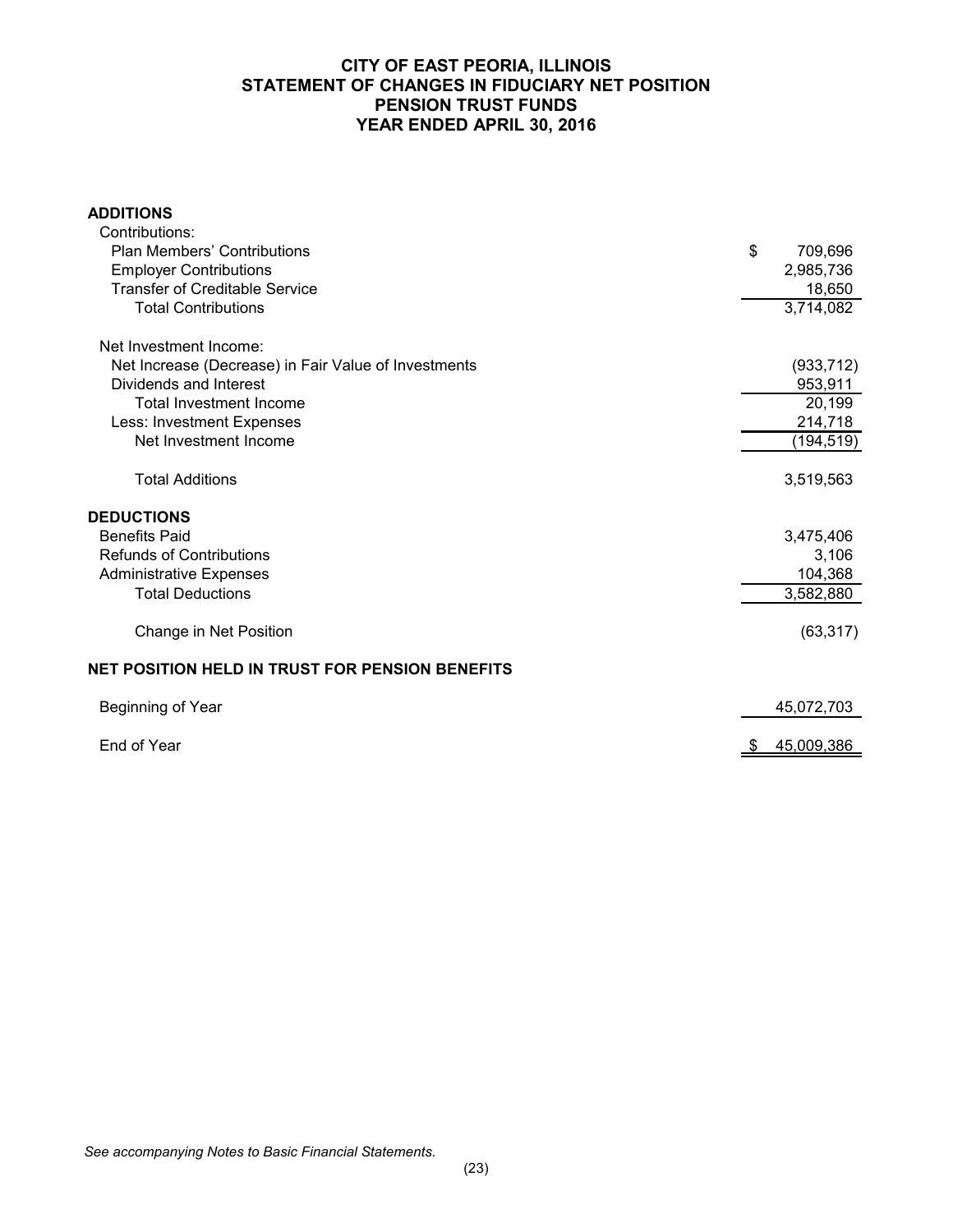## **NOTE 1 SUMMARY OF SIGNIFICANT ACCOUNTING POLICIES**

#### **Organization**

The City of East Peoria, Illinois (City) is a municipality located in Central Illinois. Revenues are substantially generated as a result of taxes assessed and allocated to the City (examples would be property, sales, gaming, purchase and hotel), charges for services performed and governmental grants. Revenues are therefore dependent on the economy within the territorial boundaries of the City and nearby surrounding area and the appropriations of grant entitlements. Taxable industries within the area are primarily manufacturing and retail. The surrounding area has a substantial agricultural base. Additionally, there are large nonprofit employers such as hospitals and other local governments within the area.

The City provides many functions and services to citizens, including police, fire, sanitation, health and welfare, public works, community development and general administrative services.

## **Reporting Entity**

For financial reporting purposes, in accordance with Section 2100 of the *Codification of Governmental Accounting and Financial Reporting Standards,* the City is a primary government in that it is a city with a separately elected governing body - one that is elected by the citizens in a general, popular election and is fiscally independent of other units of government.

With this criteria, the City has determined whether other entities are component units of the City. Component units are legally separate organizations for which the elected officials of the City of East Peoria are financially accountable. The City of East Peoria would be considered financially accountable if it appoints a voting majority of the organization's governing body and (1) it is able to impose its will (significantly influence the programs, projects, activities, or level of services performed or provided by the organization) on the organization or (2) there is a potential for the organization to provide specific financial benefits to, or impose specific financial burden on, the City of East Peoria (i.e., entitled to or can access the organization's resources, is legally obligated or has otherwise assumed the obligation to finance deficits of, or provide financial support to the organization). If an organization is fiscally dependent on the City of East Peoria, the City is considered financially accountable regardless of whether the organization has (1) a separately elected governing board, (2) a governing board appointed by a higher level of government, or (3) a jointly appointed board.

Blended component units, although legally separate entities, are, in substance, part of the City's operations and therefore data from these units are combined with data of the primary government. The discretely presented component unit is reported in a separate column/row in the government-wide statements to emphasize that it is legally separate from the government.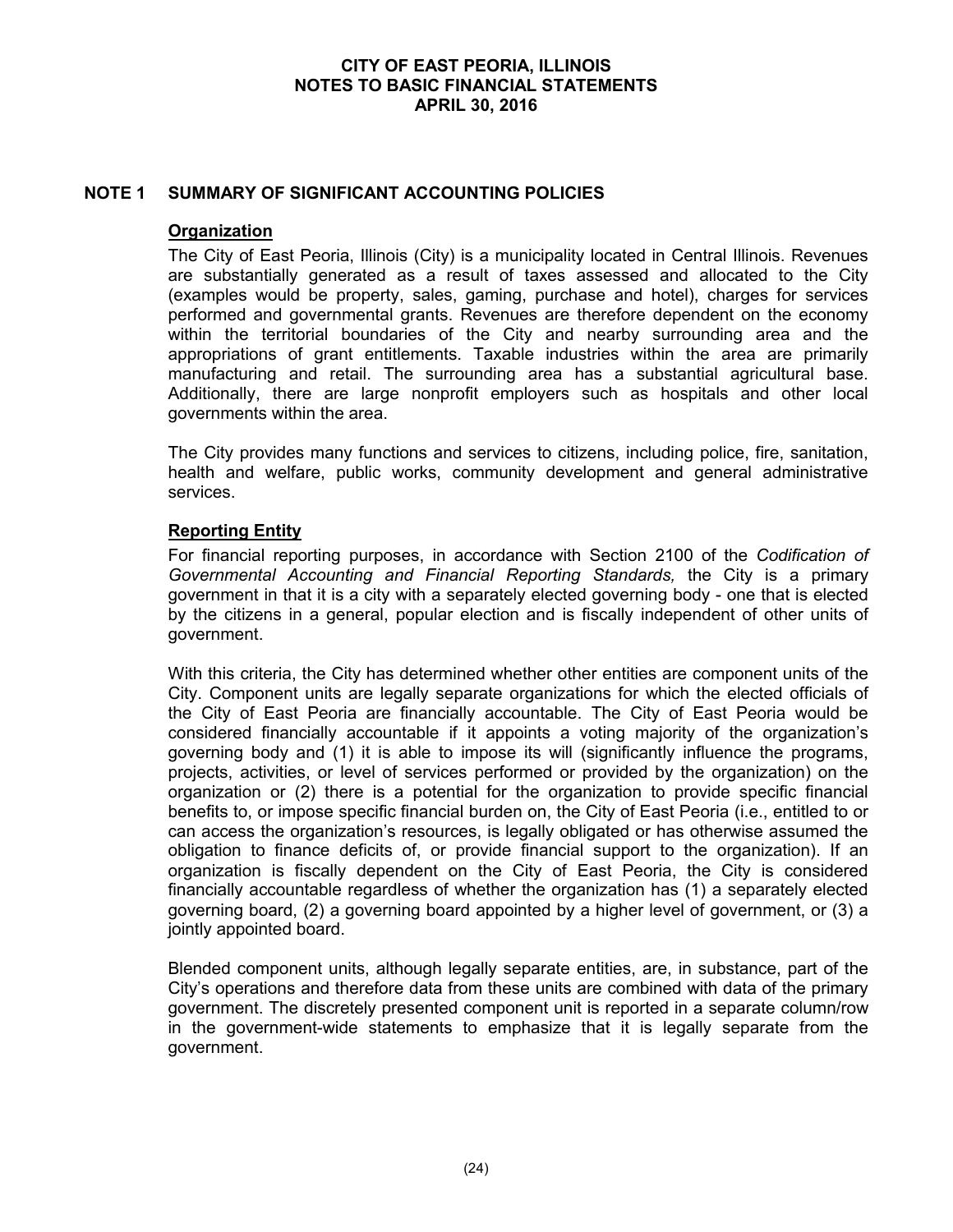## **NOTE 1 SUMMARY OF SIGNIFICANT ACCOUNTING POLICIES (CONTINUED)**

## **Reporting Entity (Continued)**

City of East Peoria is not a component unit of any other entity. However, entities which meet criteria as a component unit of the City are as follows:

Fiduciary Funds - City of East Peoria Police and Firefighter's Pension Funds: The Police and Firefighter's Pension Funds were established to provide retirement, death and disability payments to the police and firemen of the City or their beneficiaries. Each is a singleemployer defined benefit pension plan. Contribution levels are mandated by Illinois Statutes and may be amended only by the Illinois legislature.

As the Pension Funds were created by City ordinance and due to the financial benefit of the City, the Police and Firefighters Pension Funds are reported as blended component units of the City.

The fiscal year-end for both the Police and Firefighter's Pension Funds is April 30 and both funds have been reflected as fiduciary funds in the financial statements.

Complete financial statements for each of these individual component units may be obtained at the following addresses:

| City of East Peoria Police Pension Fund | City of East Peoria Firefighter's Pension Fund |
|-----------------------------------------|------------------------------------------------|
| Jeff Becker, Director of Finance        | Jeff Becker, Director of Finance               |
| 401 W. Washington St.                   | 401 W. Washington St.                          |
| East Peoria, Illinois 61611             | East Peoria, Illinois 61611                    |

Discretely Presented Component Unit - East Peoria Mass Transit District: The East Peoria Mass Transit District was organized to provide bus transportation to the City of East Peoria, Illinois through a contractual agreement with the Greater Peoria Mass Transit District.

As the City appoints the voting majority of the District's board and is able to impose its will on the District, the District is reported as a discretely presented component unit of the City.

The fiscal year-end for the East Peoria Mass Transit District is June 30, 2016.

Complete financial statements for the District may be obtained at the following address:

East Peoria Mass Transit District 401 W. Washington St. East Peoria, Illinois 61611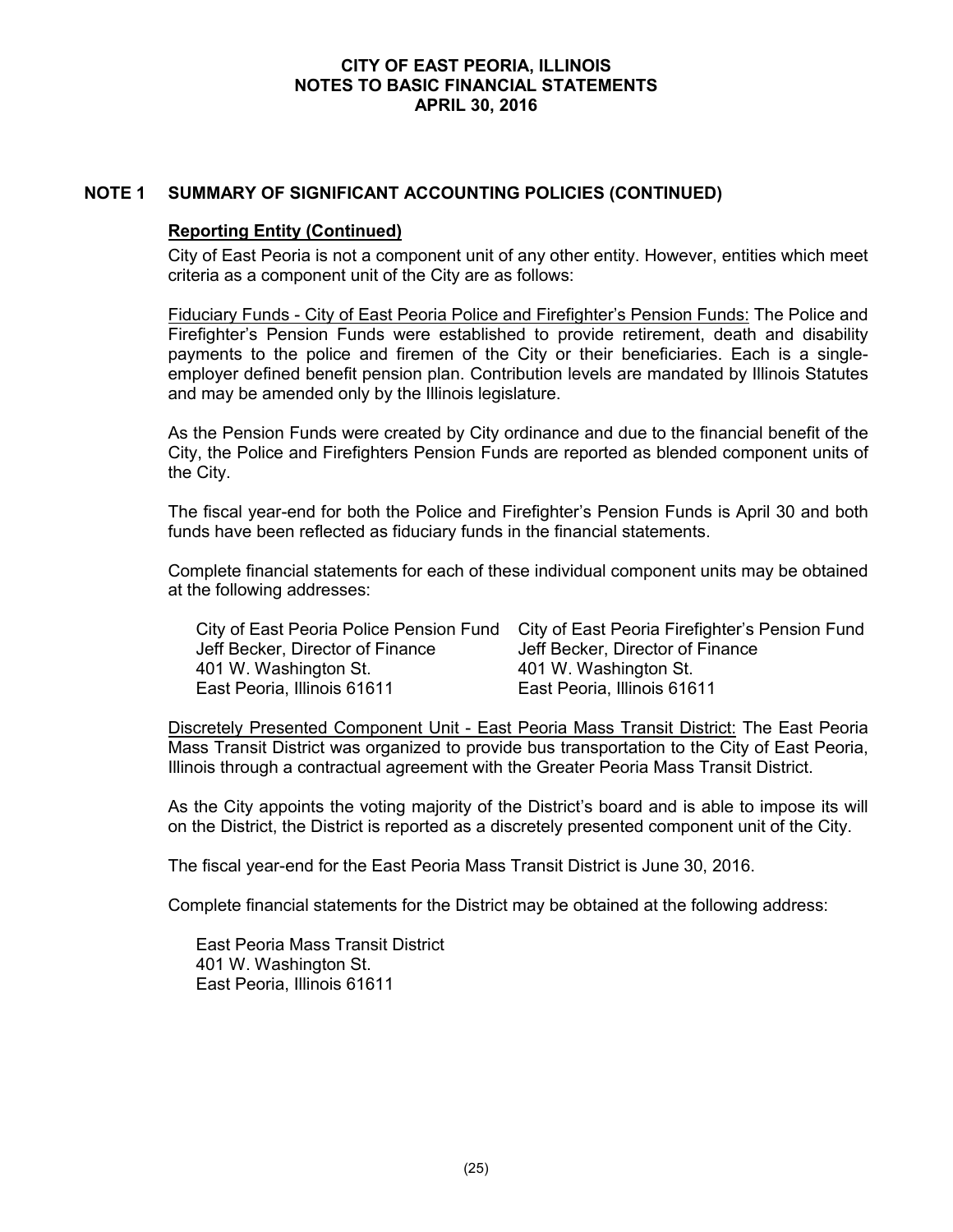## **NOTE 1 SUMMARY OF SIGNIFICANT ACCOUNTING POLICIES (CONTINUED)**

#### **Basis of Presentation**

Government-Wide and Fund Financial Statements: The government-wide financial statements (i.e., the statement of net position, including the discretely presented component unit, and the statement of activities) report information on all of the nonfiduciary activities of the primary government and its component units. Governmental activities, which normally are supported by taxes and intergovernmental revenues, are reported separately from business-type activities, which rely to a significant extent on fees and charges for support. The primary government is reported separately from certain legally separate component units for which the primary government is financially accountable.

The statement of activities demonstrates the degree to which the direct expenses of a given function or segment are offset by program revenues. Direct expenses are those that are clearly identifiable with a specific function or segment. Program revenues include (1) charges to customers or applicants who purchase, use, or directly benefit from goods, services or privileges provided by a given function or segment and (2) grants and contributions that are restricted to meeting the operational or capital requirements of a particular function or segment. Taxes and other items not properly included among program revenues are reported instead as general revenues.

Separate financial statements are provided for governmental funds, proprietary funds, and fiduciary funds, even though the latter are excluded from the government-wide financial statements. Major individual governmental funds and major individual enterprise funds are reported as separate columns in the fund financial statements.

These financial statements have been prepared in conformity with the accounting principles generally accepted in the United States of America (GAAP) that apply to governmental units. The Governmental Accounting Standards Board (GASB) is the accepted standardsetting body for establishing governmental accounting and financial reporting principles.

#### **Measurement Focus and Basis of Accounting**

The government-wide financial statements are reported using the economic resources measurement focus and the accrual basis of accounting, as are the proprietary and fiduciary fund financial statements. The agency funds do not have a measurement focus as they are custodial in nature. Under the accrual basis of accounting, revenues are recorded when earned and expenses are recorded when a liability is incurred, regardless of the timing of related cash flows. Property taxes are recognized as revenues in the year for which they are levied for budgetary purposes. Grants and similar items are recognized as revenue as soon as all eligibility requirements imposed by the provider have been met.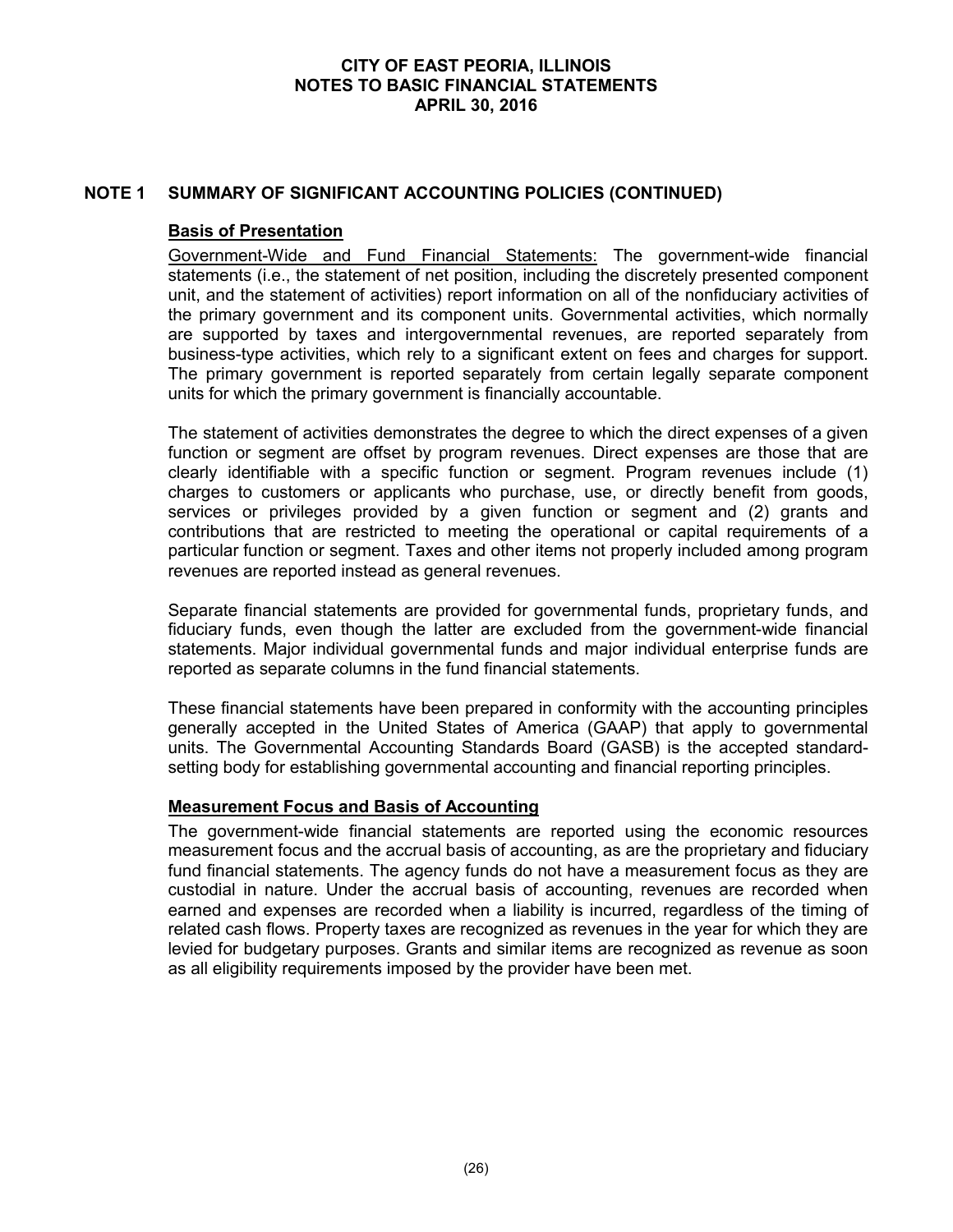## **NOTE 1 SUMMARY OF SIGNIFICANT ACCOUNTING POLICIES (CONTINUED)**

#### **Measurement Focus and Basis of Accounting (Continued)**

Governmental fund financial statements are reported using the current financial resources measurement focus and the modified accrual basis of accounting. Revenues are recognized as soon as they are both measurable and available. Revenues are considered to be available when they are collectible within the current period or soon enough thereafter to pay liabilities of the current period. For this purpose, the government considers revenues to be available if they are collected within 60 days of the end of the current fiscal period. Other taxes and interest associated with the current fiscal period are all considered to be susceptible to accrual and so have been recognized as revenues of the current fiscal period. Only the portion of special assessments receivable due within the current fiscal period is considered to be susceptible to accrual as revenue of the current period. All other revenue items are considered to be measureable and available only when cash is received by the government. Expenditures generally are recorded when a liability is incurred, as under accrual accounting. However, debt service expenditures, claims and judgments are recorded only when payment is due.

The accounts of the City are organized on the basis of funds, each of which is considered to be a separate accounting entity. The operations of each fund are accounted for by providing a separate set of self-balancing accounts which comprise its assets, deferred outflows of resources, liabilities, deferred inflows of resources, fund balance/net position, revenues and expenditures/expenses.

**Governmental Fund Type:** Governmental Funds are those through which governmental functions of the City are financed. The acquisition, use and balances of the City's expendable resources and the related liabilities are accounted for through governmental funds. The City reports the following major governmental funds:

General Fund: The General Fund is the general operating fund of the City. All general tax revenues and other receipts that are not allocated by law or contractual agreement to some other fund are accounted for in this fund. This fund pays the general operating expenditures, the fixed charges and the capital improvement costs that are not paid through other funds.

Riverboat Gaming Tax Fund (A Special Revenue Fund): This fund is used to collect and disburse riverboat gaming taxes. The gaming taxes are restricted for capital purposes.

Special Tax Allocation Fund (A Special Revenue Fund): This fund is used to account for the activities of the various tax increment financing districts in the City. The City has elected to report this fund as a major fund for public interest purposes.

Capital Projects Fund (A Capital Projects Fund): This fund is used to account for development projects being carried out by the City. Such projects are financed by proceeds from general obligation bonds, loan proceeds and tax increment financing activities.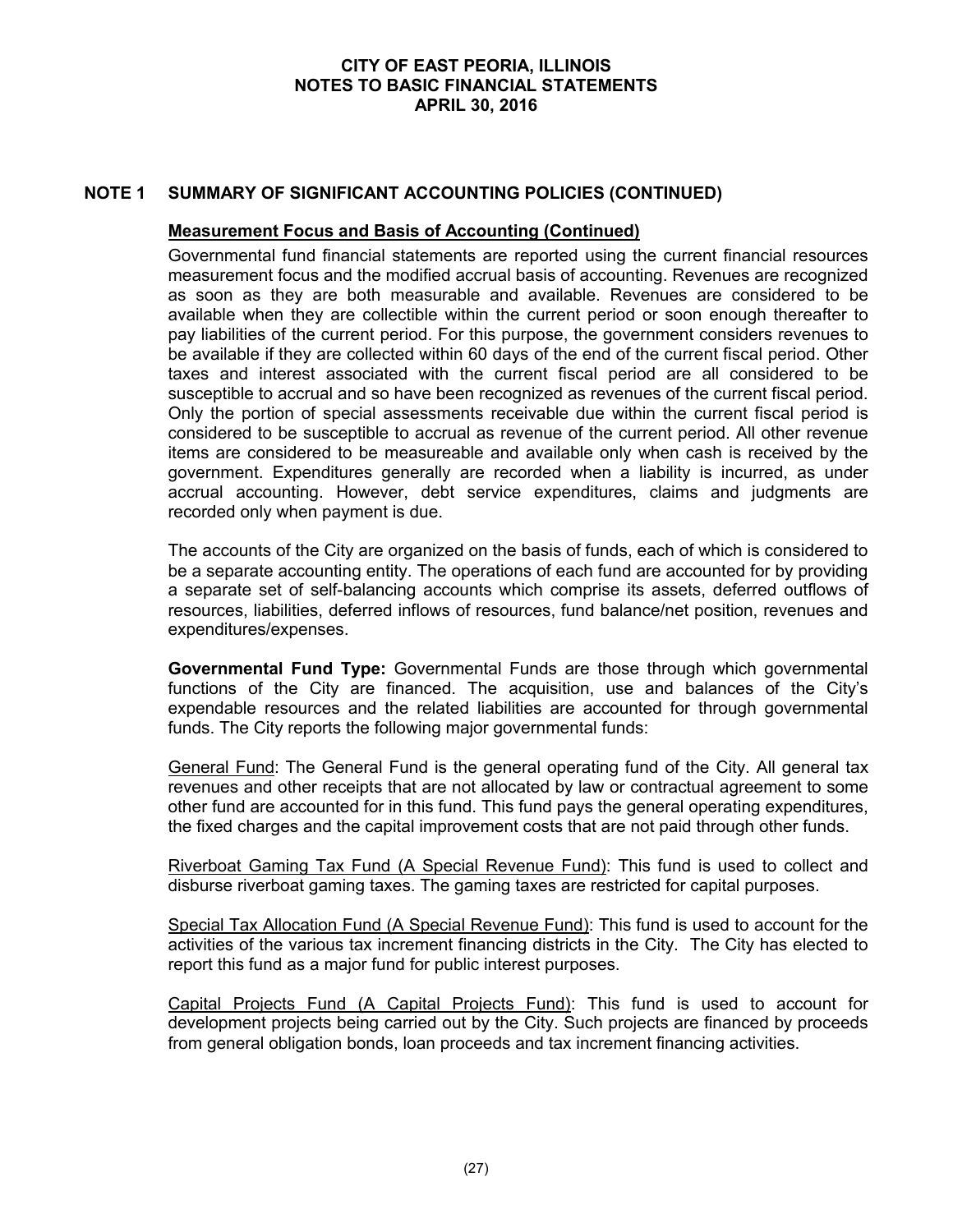## **NOTE 1 SUMMARY OF SIGNIFICANT ACCOUNTING POLICIES (CONTINUED)**

#### **Measurement Focus and Basis of Accounting (Continued)**

Bond and Interest Fund (A Debt Service Fund): This fund is used to account for the accumulation of resources for, and the payment of, long-term debt principal, interest and related costs. The City has elected to report this fund as a major fund for public interest purposes.

**Proprietary Fund Types:** Proprietary fund types are used to account for a government's ongoing organizations and activities which are similar to those often found in the private sector.

**Enterprise Funds:** To account for operations financed and operated in a manner similar to private business enterprises where the intent of the governing body is the costs (expenses, including depreciation) of providing goods or services to the general public on a continuing basis be financed or recovered primarily through user charges.

The City reports the following major proprietary funds:

Water and Sewer Fund: The Water and Sewer Fund is used to account for the water and sewer services offered to the residents of the City.

Eastport Marina Fund: The marina accounts for the boating services offered to the public. The City has elected to report this fund as a major fund for public interest purposes.

Eastside Centre Fund: The Eastside Centre accounts for the athletic events and health club memberships that are offered to the public.

Additionally, the City reports the following fund types:

Internal Service Fund: The Internal Service Fund is used by the City to account for employee health benefits, workers' compensation and general liability provided to other funds on a cost reimbursement basis.

Pension Trust Funds: The Pension Trust Funds account for the activities of the City of East Peoria Police and Firefighter's Pension Funds, which accumulate resources for retirement, death and disability benefits to the police and firemen of the City or their beneficiaries.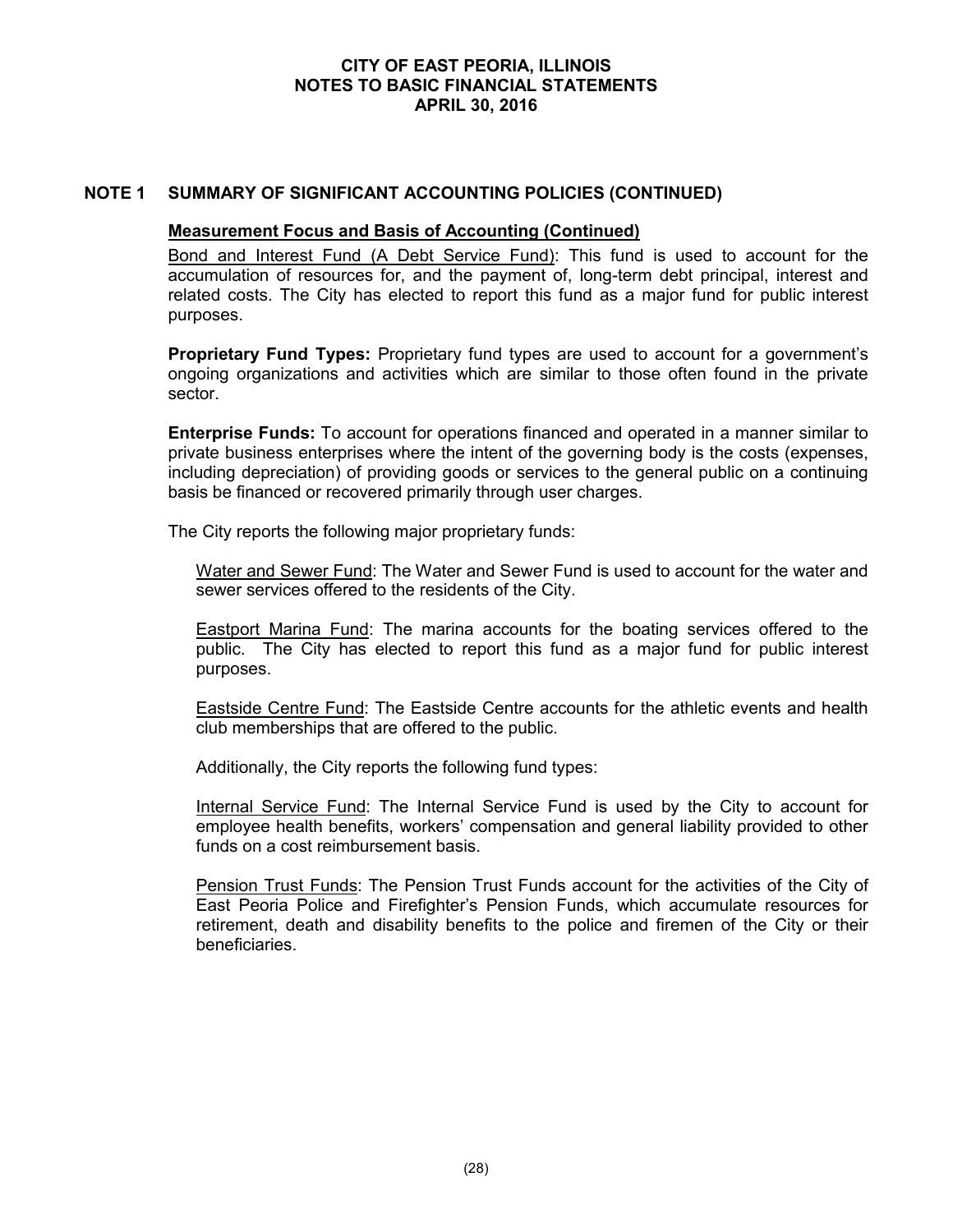## **NOTE 1 SUMMARY OF SIGNIFICANT ACCOUNTING POLICIES (CONTINUED)**

#### **Measurement Focus and Basis of Accounting (Continued)**

Agency Funds: The Agency Funds are utilized to account for monies and properties received and held by the City in a trustee or custodial capacity for other entities, such as employees, other governments or nonpublic organizations.

As a general rule, the effect of interfund activity has been eliminated from the governmentwide financial statements.

Amounts reported as program revenues include (1) charges to customers or applicants for goods, services, or privileges provided, (2) operating grants and contributions, and (3) capital grants and contributions. Internally dedicated resources are reported as general revenues rather than as program revenues. Likewise, general revenues include all taxes.

Proprietary funds distinguish operating revenues and expenses from nonoperating items. Operating revenues and expenses generally result from providing services and producing and delivering goods in connection with a proprietary fund's principal on-going operations. Operating expense for enterprise funds and internal service funds include the cost of sales and services, administrative expenses, and depreciation on capital assets. All revenues and expenses not meeting this definition are reported as nonoperating revenues and expenses.

#### **Property Taxes**

Property taxes attach as an enforceable lien on property as of January 1. The City's property tax is levied each year at the time the budget for the ensuing year is passed and is extended against the assessed valuation of the City on January 1. Taxes are due and payable in two installments in June and September at the County Collector's office. Sale of taxes on any uncollected amounts is prior to November 30. Distribution of prior levy year taxes to all taxing bodies, including City funds, is also made prior to November 30.

Property taxes reflected as revenues in the governmental fund financial statements for fiscal year 2016 represent the 2014 tax levy which was received by the City during the months of July 2015 through November 2015. The general property taxes receivable and the related deferred inflow of resources at April 30, 2016 are based on the City's 2015 extended tax levy.

#### **Cash and Cash Equivalents**

The City considers all liquid investments with a maturity date of three months or less when purchased to be cash equivalents. At April 30, 2016, no investments qualified as cash equivalents.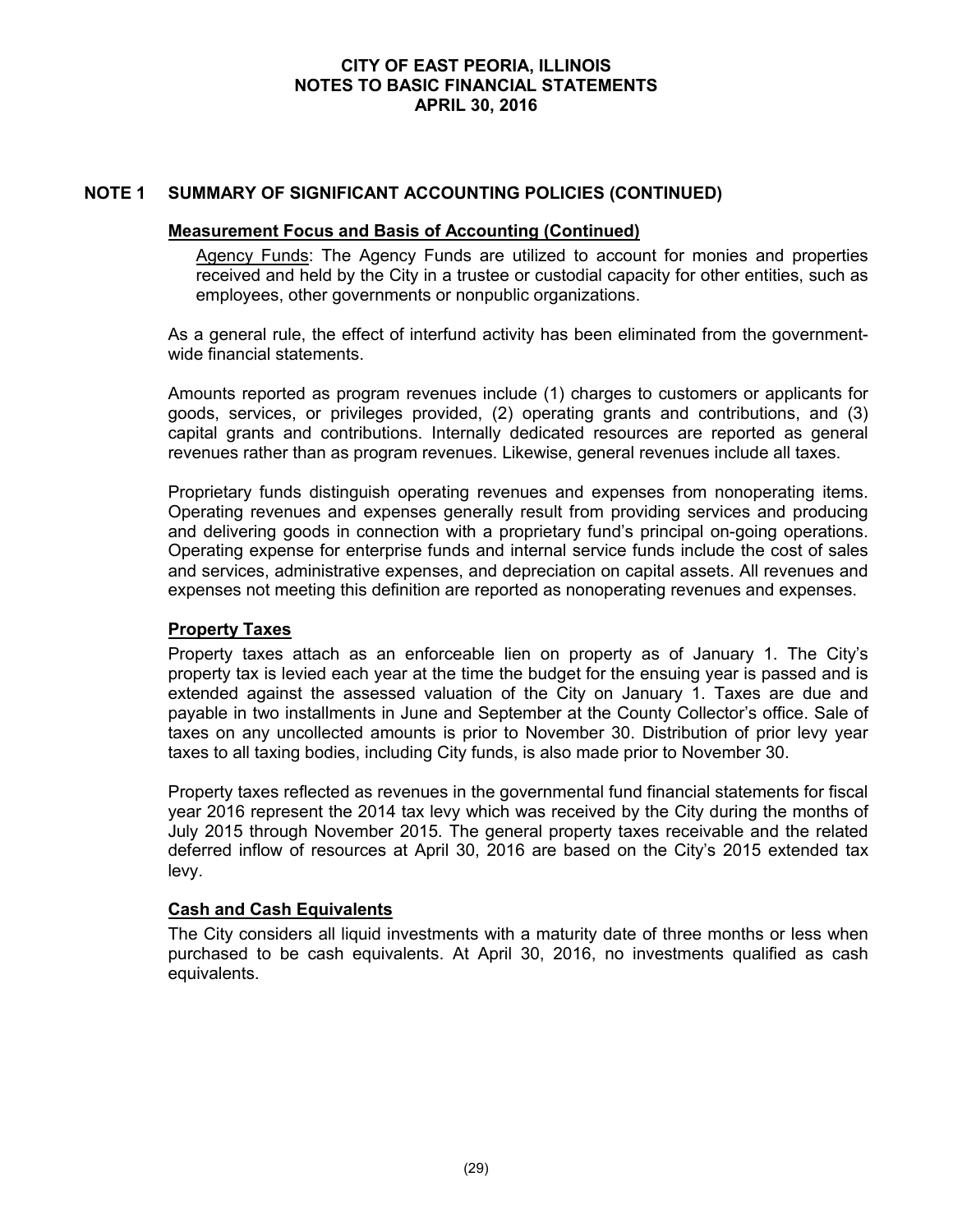## **NOTE 1 SUMMARY OF SIGNIFICANT ACCOUNTING POLICIES (CONTINUED)**

#### **Investments**

Investments are stated at fair value, which is based on quoted market prices, except money market investments and participating interest-earning investment contracts that have a remaining maturity at the time of purchase of one year or less, which are reported at amortized cost.

The City invests in an external investment pool not SEC-registered, the Illinois Funds Money Market Fund. The Illinois Funds Money Market Fund is regulated by the State Treasurer's Office. The fair value of the position in the external investment pool is recorded at amortized cost pursuant to Rule 2a-7 under the Investment Company Act of 1940.

## **Interfund Transactions**

Transactions among City funds that would be treated as revenues and expenditures or expenses if they involved organizations external to City government are accounted for as revenues and expenditures or expenses in the funds involved.

Transactions which constitute reimbursements to a fund for expenditures initially made from it which are properly applicable to another fund are recorded as expenditures in the reimbursing fund and as reductions of expenditures in the reimbursed fund.

Transactions, which constitute the transfer of resources from a fund receiving revenues to a fund through which the revenues are to be expended, are separately reported in the respective funds' operating statements.

Activity between funds that is representative of lending/borrowing arrangements at the end of the fiscal year is referred to as "due to/from other funds." Any residual balances outstanding between the governmental activities and business-type activities are reported in the government-wide financial statements as "internal balances."

Noncurrent portions of long-term inter-fund loan receivables are reported as advances within the governmental funds and are classified as nonspendable or restricted fund balance which indicates they do not constitute expendable available financial resources and, therefore, are not available for appropriation.

#### **Inventory**

Inventories are stated at the lower of cost or market with cost determined on a first-in, firstout (FIFO) basis.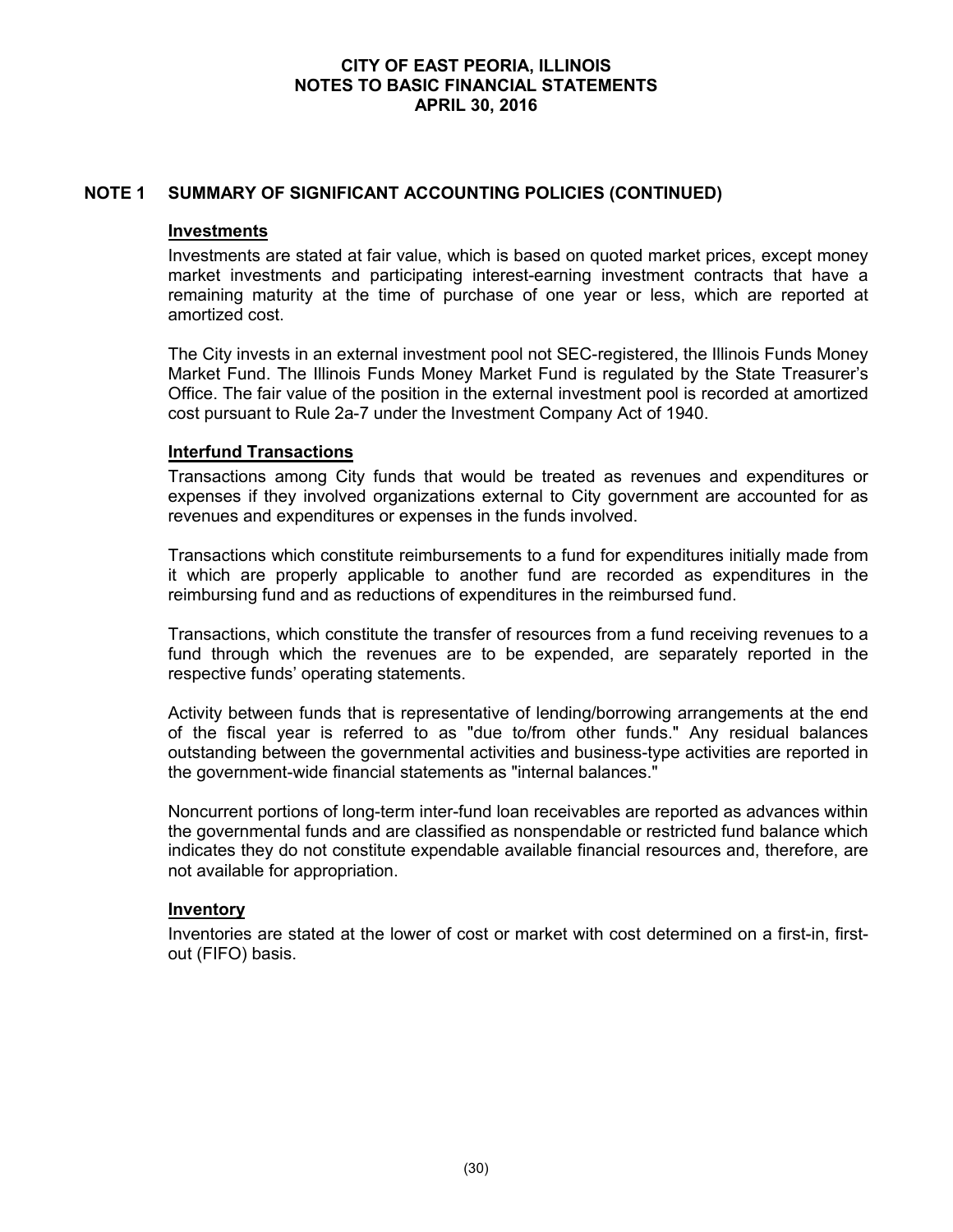## **NOTE 1 SUMMARY OF SIGNIFICANT ACCOUNTING POLICIES (CONTINUED)**

#### **Capital Assets**

Capital assets, which include property, plant, equipment, and infrastructure assets (e.g., roads, bridges, sidewalks, and similar items), are reported in the City's government-wide financial statements. Capital assets are defined by the City as assets with an initial, individual cost of more than \$2,500, except for assets for the Water and Sewer Fund, which uses a threshold of \$5,000 on an initial useful life of one year or greater. Capital assets are recorded at historical cost or estimated historical cost if purchased or constructed.

The costs of normal maintenance and repairs that do not add to the value of the asset or materially extend asset lives are not capitalized. Major outlays for capital assets and improvements are capitalized as projects are constructed. Interest incurred, net of investment income on project specific debt service expenditures, is included as part of the capitalized value of the assets constructed in the enterprise funds. There was no interest capitalized for the year ended April 30, 2016.

Depreciation of capital assets is computed on the straight-line method over the following estimated useful lives:

| Land Improvements                  | 20 - 50 Years  |
|------------------------------------|----------------|
| <b>Buildings</b>                   | 10 - 50 Years  |
| Machinery, Equipment, and Vehicles | 5 - 20 Years   |
| Infrastructure                     | 20 - 100 Years |

#### **Unearned Revenue**

Unearned revenue arises when assets are recognized before revenue recognition criteria has been satisfied.

#### **Deferred Outflows of Resources**

In addition to assets, the statement of net position reports a separate section for deferred outflows of resources. This separate financial statement element, deferred outflows of resources, represents a consumption of net position that applies to a future period(s) and so will not be recognized as an outflow of resources (expense/expenditure) until then. The City has two types of items that qualify for reporting in this category. One is the deferred charge on refunding reported in the government-wide and proprietary funds statement of net position. A deferred charge on refunding results from the difference in the carrying value of refunded debt and its reacquisition price. This amount is deferred and amortized over the shorter of the life of the refunded or refunding debt. Additionally, the City has deferred outflows related to pension expense to be recognized in future periods and for pension contributions made after the measurement dates.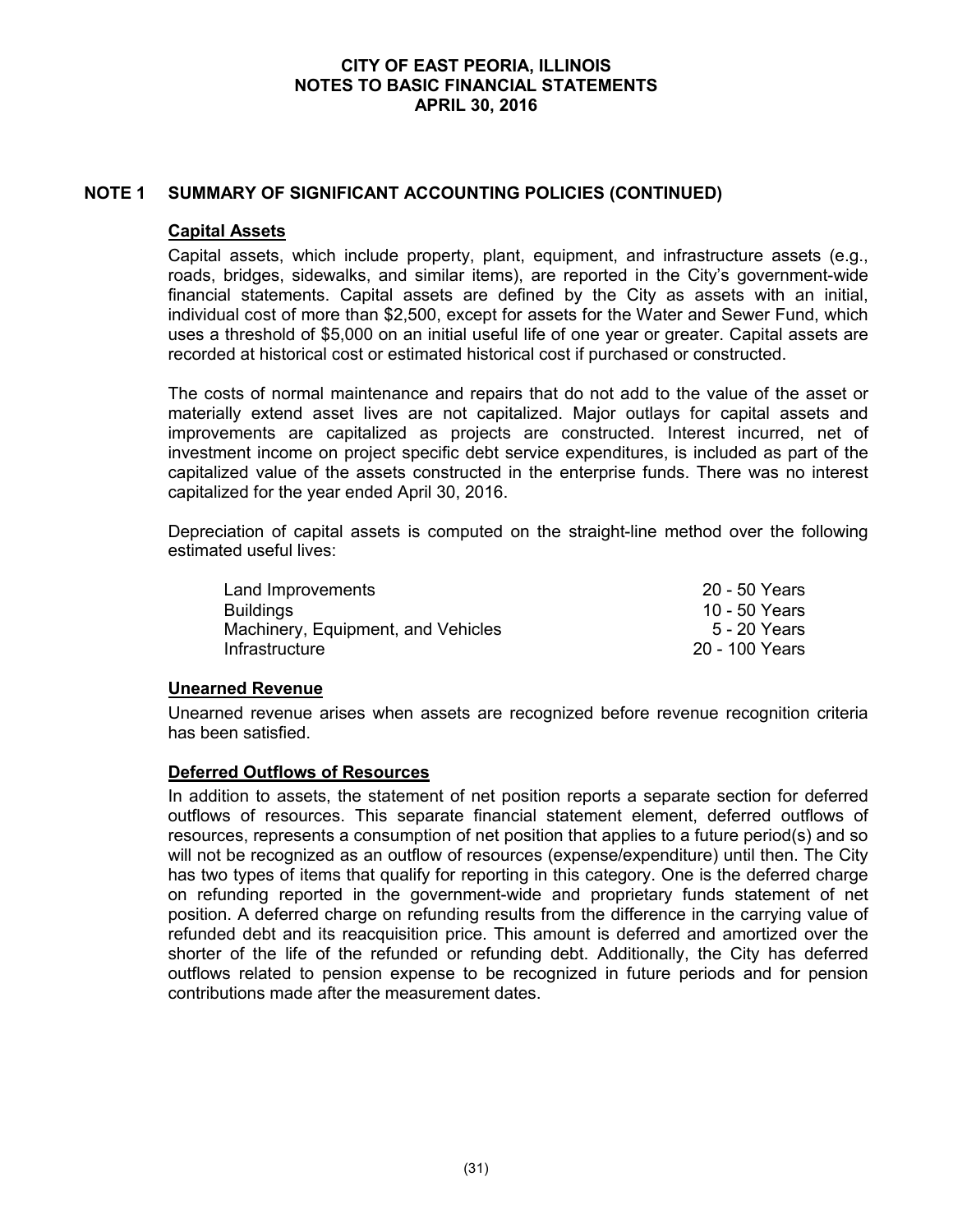## **NOTE 1 SUMMARY OF SIGNIFICANT ACCOUNTING POLICIES (CONTINUED)**

#### **Deferred Inflows of Resources**

In addition to liabilities, the statement of net position and balance sheet reports a separate section for deferred inflows of resources. This separate financial statement element, deferred inflows of resources, represents an acquisition of net position that applies to a future period(s) and so will not be recognized as an inflow of resources (revenue) until that time. The governmental funds report unavailable revenues from several sources: property taxes, other taxes, capital lease receivable, notes receivable, other and special assessments. These amounts are deferred and recognized as an inflow of resources in the period that the amounts become available. In the City's government-wide statements, only the property tax revenues remain under the full accrual basis of accounting and will become an inflow in the year for which they are levied and budgeted for. Additionally, the City has deferred inflows related to pension expense to be recognized in future periods.

## **Pensions**

For purposes of measuring the net pension liability and deferred inflows and outflows of resources related to pensions, and pension expense, information about the fiduciary net position of the City pension plans and additions to/deductions from the City pension plans fiduciary net position have been determined on the same basis as they are reported by the plans. For this purpose, benefit payments (including refunds of employee contributions) are recognized when due and payable in accordance with the benefit terms. Investments are reported at fair value.

#### **Compensated Absences - Primary Government**

City employees earn vacation throughout the year based upon their anniversary date, and must use the days earned in the same anniversary year within one month after their anniversary date, unless prior approval from a department head is received. Any unused vacation time is payable to employees upon termination. Employees can accumulate ten days of sick leave per year and sick leave is carried over to the following year. Accumulated sick pay is paid out upon retirement to a maximum of 60 days or 120 days for department heads and union personnel.

All compensated absences are accrued when incurred in the government-wide, proprietary and fiduciary fund financial statements. A liability for these amounts is reported in governmental funds only if they have matured, for example, as a result of employee resignations and retirements.

#### **Long-Term Liabilities**

In the government-wide financial statements and proprietary fund types in fund financial statements, long-term debt and other long-term obligations are reported as liabilities in the applicable governmental activities, business-type activities or proprietary fund statement of net position. Bond premiums and discounts are deferred and amortized over the life of the bonds. Bonds payable are reported net of the applicable bond premium or discount. Bond issuance costs are recorded as a nonoperating expense when incurred.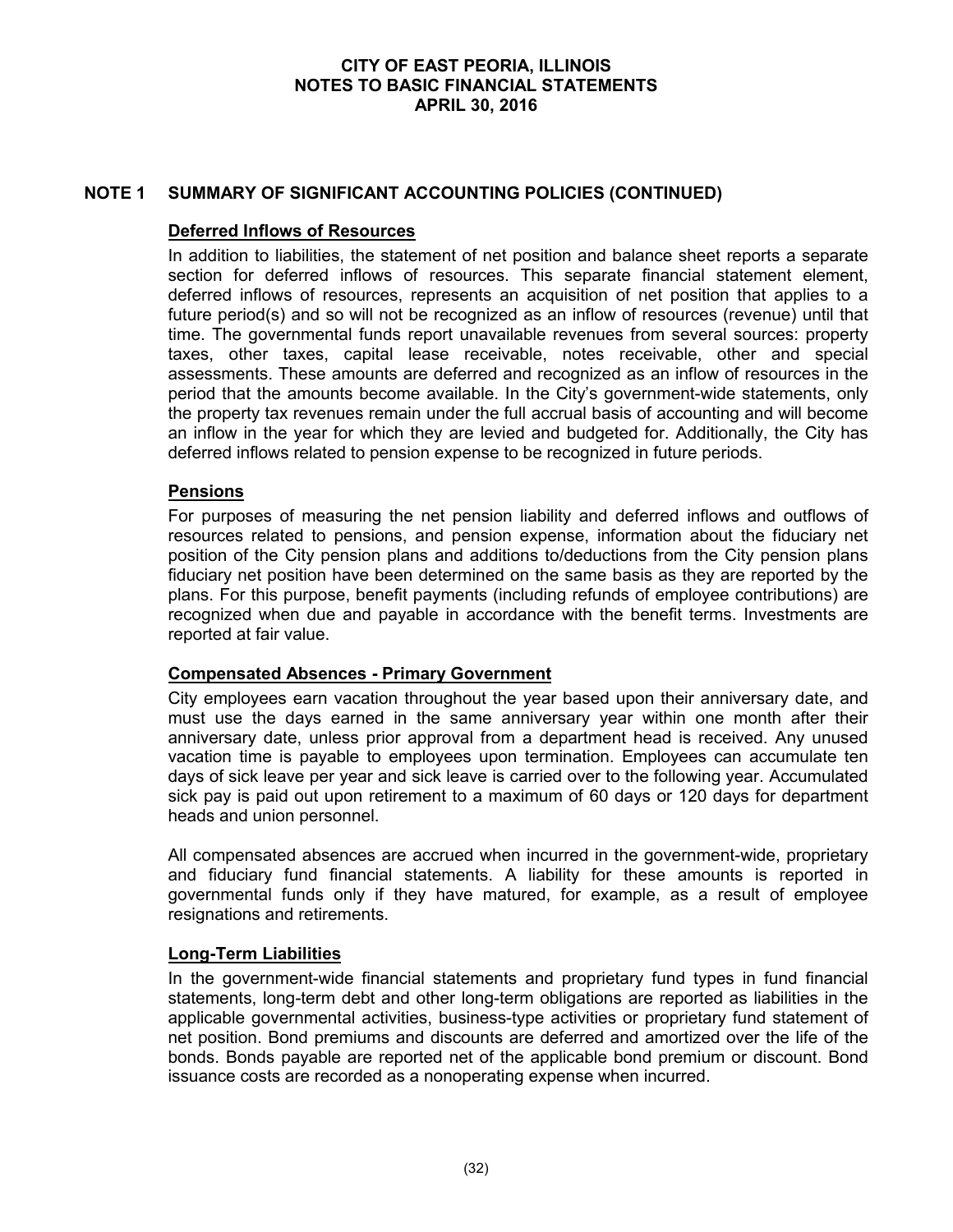## **NOTE 1 SUMMARY OF SIGNIFICANT ACCOUNTING POLICIES (CONTINUED)**

#### **Long-Term Liabilities (Continued)**

In the fund financial statements, governmental fund types recognize bond premiums and discounts during the current period. The face amount of debt issued is reported as other financing sources. Premiums received on debt issuances are reported as other financing sources while discounts on debt issuances are reported as other financing uses. Bond issuance costs are recorded as debt service expenditures when incurred.

## **Fund Balance**

In the governmental fund financial statements, fund balances are classified as follows:

Nonspendable: Amounts which cannot be spent either because they are in a nonspendable form or because they are legally or contractually required to be maintained intact.

Restricted: Amounts restricted to specific purposes when constraints placed on the use of the resources are either externally imposed by creditors, grantors or state or federal laws or imposed by law through constitutional provisions or enabling legislation.

Committed: Amounts which can be used only for specific purposes pursuant to constraints formally imposed by the City Council through resolution approved prior to year-end. Those committed amounts cannot be used for any other purpose unless the City Council removes or changes the specified use by taking the same action it employed to commit those amounts.

Assigned: Amounts constrained by the City's intent to use them for a specific purpose. The authority to assign fund balance has been delegated by the City Council to the Treasurer/Comptroller.

Unassigned: All amounts not included in other spendable classifications. The General Fund is the only fund that would report a positive amount in unassigned fund balance. Residual deficit amounts of other governmental funds would also be reported as unassigned.

When an expenditure is incurred in governmental funds which can be paid using either restricted or unrestricted resources, the City's procedure is to pay the expenditure from restricted fund balance and then from less-restrictive classifications - committed, assigned and then unassigned fund balances.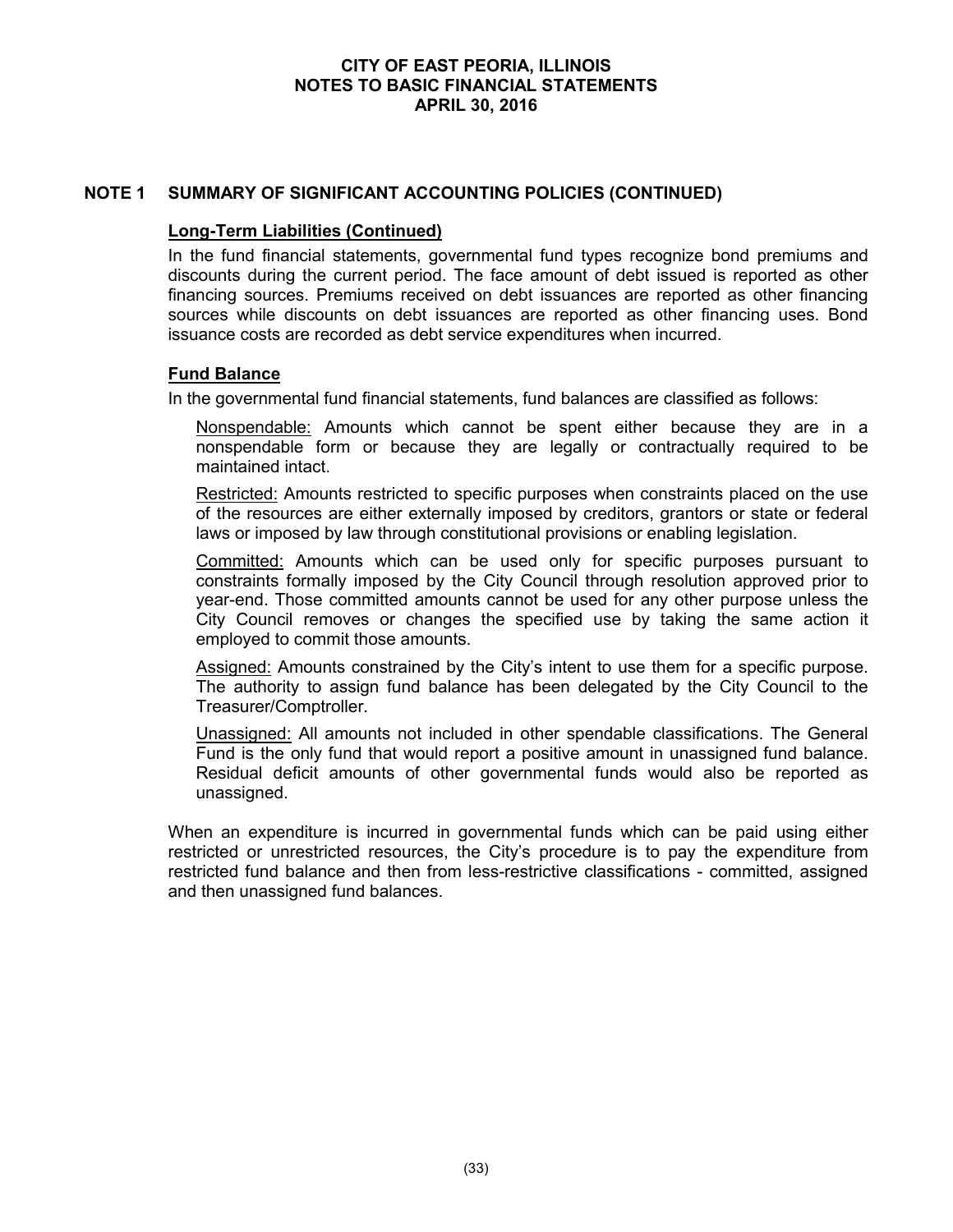# **NOTE 1 SUMMARY OF SIGNIFICANT ACCOUNTING POLICIES (CONTINUED)**

# **Net Position**

Net position represents the difference between assets plus deferred outflows of resources and liabilities plus deferred inflows of resources. Net investment in capital assets consists of capital assets, net of accumulated depreciation, reduced by the outstanding balances of any borrowings used for the acquisition, construction or improvement of those assets. Net investment in capital assets excludes unspent debt proceeds. Unspent debt proceeds (which includes proceeds reserved for debt retirement) for the Capital Projects Fund and Bond and Interest Fund were \$1,070,000 and \$-0-, respectively. Net position is reported as restricted when there are limitations imposed on its use through enabling legislation or through external restrictions imposed by creditors, grantors or laws or regulations of other governments.

Net position by enabling legislation includes \$37,889 for audit, \$286,311 for employee benefits, \$27,410 for sewer chlorination, \$19,832,646 for capital improvements and equipment, and \$121,418 for emergency services.

The City first applies restricted resources when an expense is incurred for purposes for which both restricted and unrestricted net position are available.

# **Use of Estimates**

The preparation of financial statements in conformity with generally accepted accounting principles requires management to make estimates and assumptions that affect the reported amounts of assets, deferred outflows of resources, liabilities, and deferred inflows of resources and disclosures of contingent assets and liabilities at the date of the financial statements and the reported amounts of revenues and expenses during the reporting period. Actual results could differ from those estimates.

# **NOTE 2 CASH AND INVESTMENTS**

#### **Authorized Investments**

According to the City's investment policy and state statute, the City is authorized to invest in obligations of the U.S. Treasury, agencies and instrumentalities, certificates of deposit covered by federal depository insurance, certificates of deposit collateralized by obligations of the U.S. treasury or agencies, the Illinois funds and municipal securities rated AA or better by Standard & Poor's Corporation or Aa or better by Moody's bond ratings.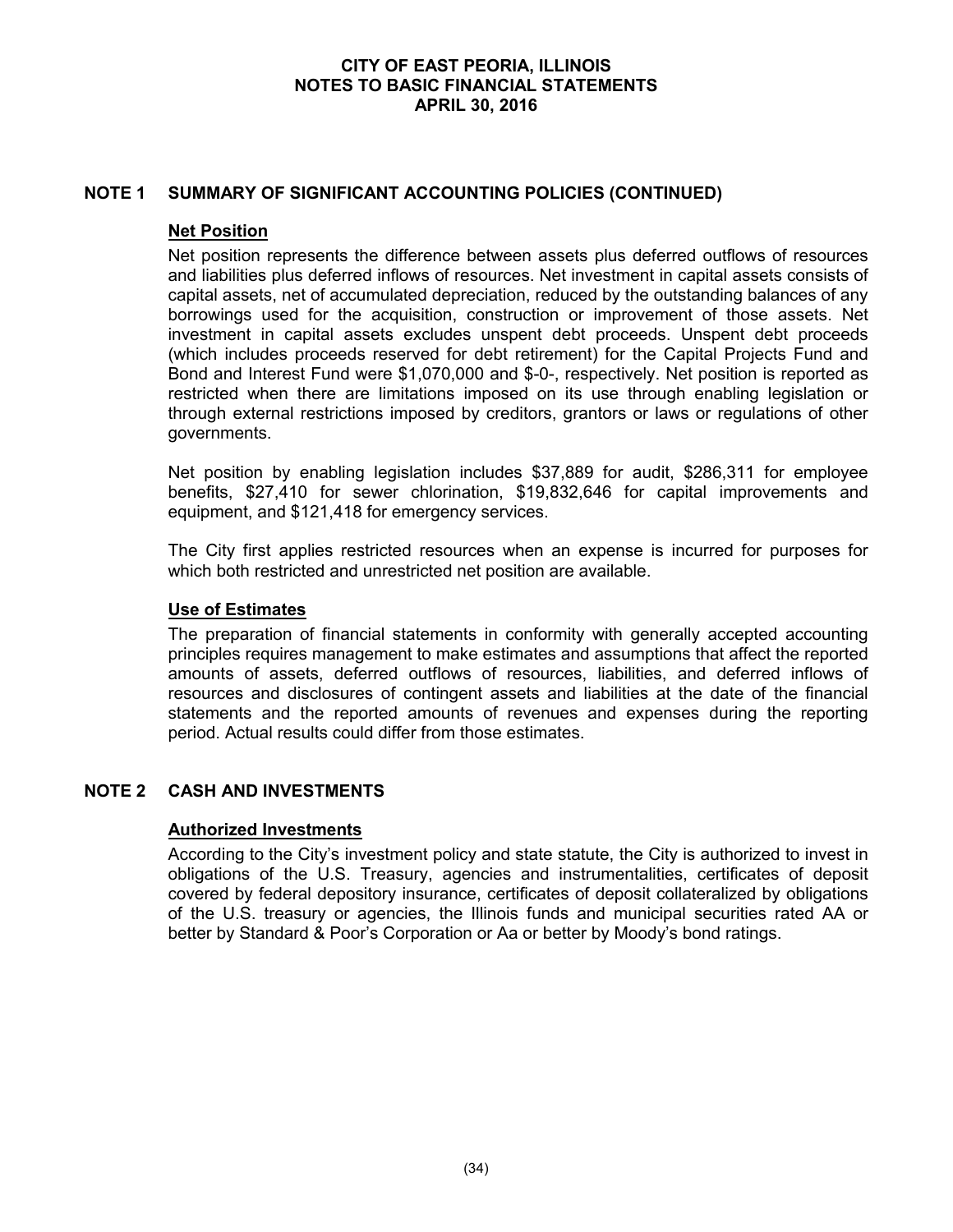# **NOTE 2 CASH AND INVESTMENTS (CONTINUED)**

### **Authorized Investments (Continued)**

As of April 30, 2016, the City had the following cash and investments:

| Cash and Investments - Statement of Net Position<br>Restricted Cash and Investments - Statement of Net Position<br>Cash and Cash Equivalents - Fiduciary Funds<br><b>Investments - Fiduciary Funds</b> | \$  | 9,023,770<br>6,496,871<br>1,033,833<br>42,254,099           |
|--------------------------------------------------------------------------------------------------------------------------------------------------------------------------------------------------------|-----|-------------------------------------------------------------|
| Total                                                                                                                                                                                                  |     | 58,808,573                                                  |
| <b>Deposits</b><br>Illinois Funds Money Market Fund<br>Mutual Fund<br>Deposits Held by Fiduciary Funds<br>Investment Held by Fiduciary Funds                                                           | \$. | 15, 153, 494<br>361,682<br>5.465<br>1,033,833<br>42,254,099 |
| <b>Total Primary Government</b>                                                                                                                                                                        |     | 58,808,573                                                  |

# **Custodial Credit Risk, Deposits**

Custodial credit risk is the risk that in the event of a bank failure, the City's deposits may not be returned to it. The City does not have a deposit policy for custodial credit risk. As of April 30, 2016, \$2,457,556 of the City's bank balance of \$15,902,418 was uncollateralized. \$12,907,284 of the bank balance was exposed to custodial credit risk and collateralized with securities held by the pledging financial institution.

# **Custodial Credit Risk, Investments**

Custodial credit risk for investments is the risk that in the event of the failure of the counterparty to a transaction, a government will not be able to recover the value of its investments or collateral securities that are in the possession of another party. As of April 30, 2016, the City's investments were not exposed to custodial credit risk.

#### **Interest Rate Risk**

Interest rate risk is the risk that changes in interest rates will adversely affect the fair value of an investment. Investments held for longer periods are subject to increased risk of adverse interest rate changes. The City does not have a formal policy that limits investment maturities as a means of managing its exposure to fair value losses arising from increasing interest rates.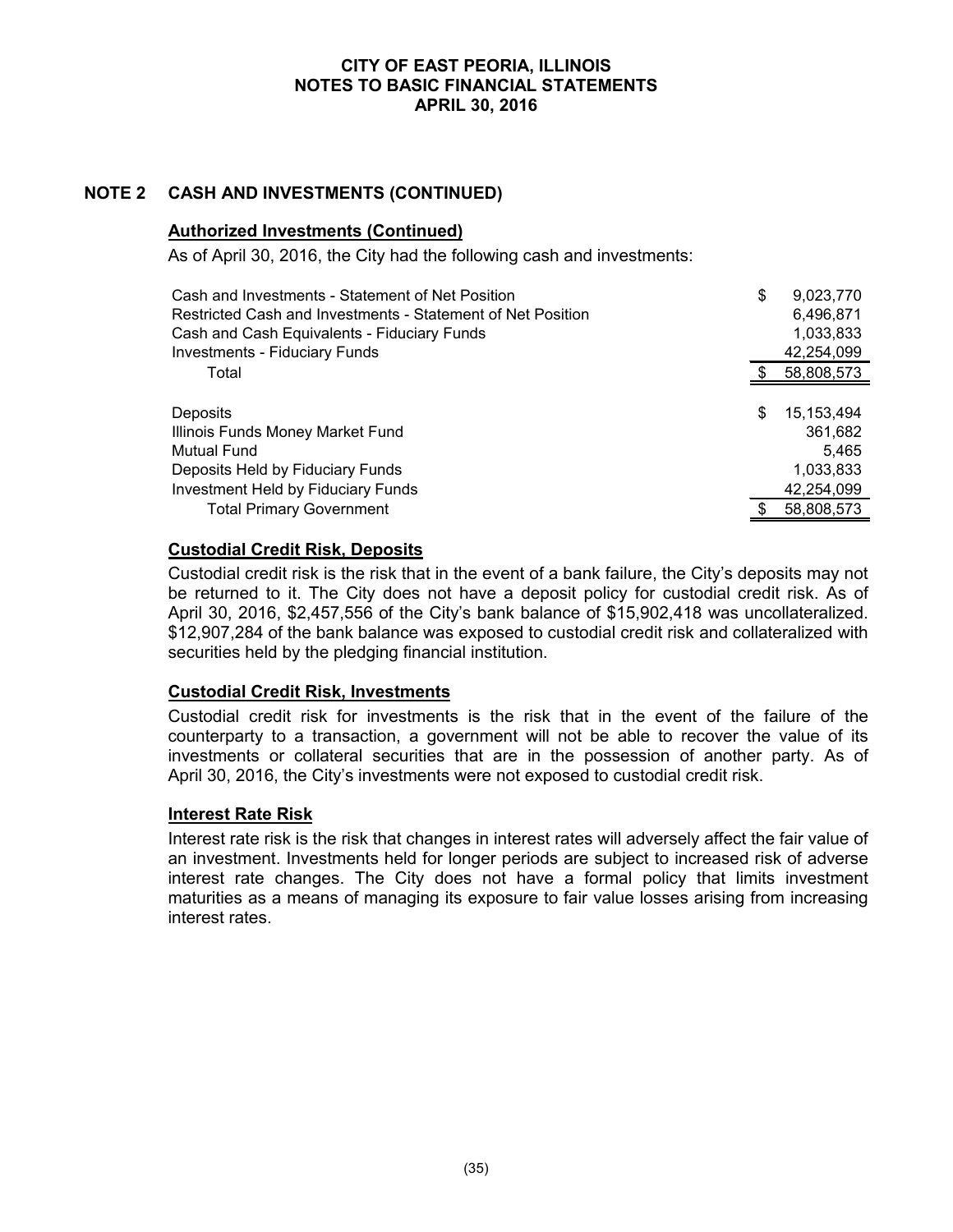# **NOTE 2 CASH AND INVESTMENTS (CONTINUED)**

# **Concentration of Credit Risk**

It is the policy of the City to diversify its investment portfolio. Investments shall be diversified to eliminate the risk of loss resulting in over concentration in a specific maturity, issuer or class of securities.

# **Credit Risk**

Credit risk is the risk that an issuer or other counterparty to a debt investment will not fulfill its obligations. The City has no investment policy that would further limit its investment choices. The Illinois Funds are State approved, professionally managed investment funds which enable municipalities in Illinois to pool available funds for investment in various state approved investments. The fair value of the City's position in the pool is recorded at amortized cost pursuant to Rule 2a-7 under the Investment Company Act of 1940. As of April 30, 2016, the City's investments were rated as follows:

|                                  | Moody's   |            |
|----------------------------------|-----------|------------|
|                                  | Investors | Standard & |
| Investment Type                  | Service   | Poor's     |
| Illinois Funds Money Market fund | Not Rated | AAAm       |

### **Cash and Investments, Pension Trust Funds (The Fund)**

The pension trust funds may invest funds as authorized by the Illinois Pension Code, generally in obligations of the United States, the State of Illinois and its local districts, certain insurance contracts, insured deposits of federal and state saving and loans, banks, and credit unions, and certain common preferred stock.

# **Deposits**

Custodial credit risk for deposits is the risk that in the event of a bank failure, the Fund's deposits may not be returned or the Fund will not be able to recover collateral securities in the possession of an outside party. The Fund's deposit policy provides that all deposits be guaranteed by the U.S. Government, insured by the Federal Deposit Insurance Corporation (FDIC) or fully collateralized with securities held by the Fund or its agent in the Fund's name or by its counterparty's trust department or agent in the Fund's name.

As of April 30, 2016, none of the deposits of the City of East Peoria Police Pension and the City of East Peoria Firefighter's Pension Plans were exposed to custodial credit risk.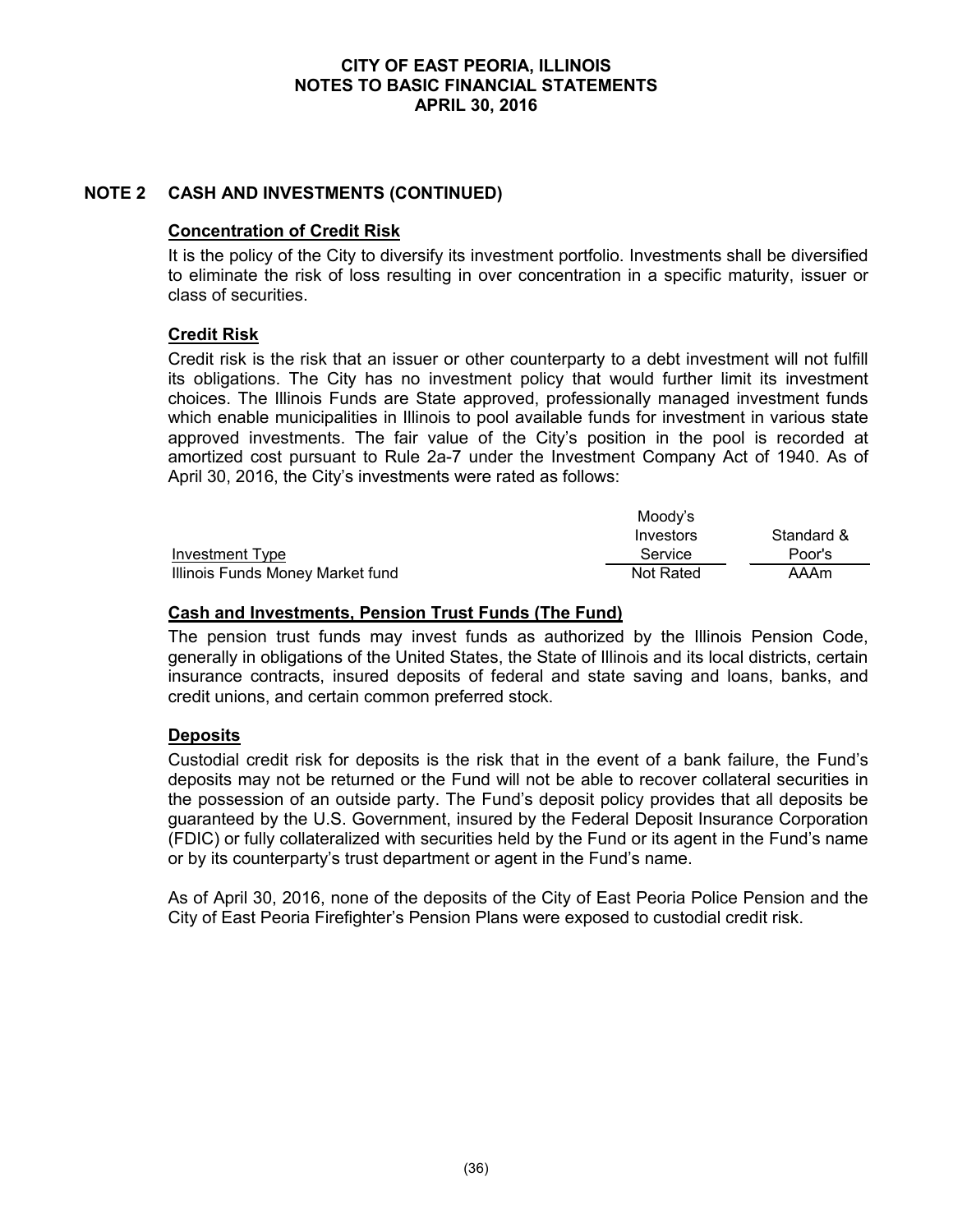# **NOTE 2 CASH AND INVESTMENTS (CONTINUED)**

#### **Investments**

As of April 30, 2016, the Police Pension Fund had the following investments:

|                               | Fair Value/     | Average         | Weighted        |               |
|-------------------------------|-----------------|-----------------|-----------------|---------------|
|                               | Carrying        | Credit Quality/ | Average Years   | Concentration |
| Type of Investment            | Amount          | Ratings (1)     | to Maturity (2) | Percentage    |
| U.S. Government Notes and     |                 |                 |                 |               |
| Bonds, Explicitly Guaranteed  | \$<br>1.845.173 | N/A             | 9.80            | 8%            |
| U.S. Government Agencies      | 1,087,330       | Aaa             | 11.35           | 5             |
| Money Market Funds            | 578,795         | N/A             | -               | 2             |
| <b>Municipal Bonds</b>        | 443,176         | Aaa to Aa3      | 6.75            | 2             |
| Corporate Bonds               | 4.775.131       | Aaa to Baa2     | 8.05            | 20            |
| Common Stock                  | 12,600,279      | N/A             | N/A             | 54            |
| <b>Mutual Funds, Equities</b> | 2,114,062       | N/A             | N/A             | 9             |
| <b>Total Investments</b>      | 23,443,946      |                 |                 |               |

As of April 30, 2016, the Firefighter's Pension Fund had the following investments:

|                              | Fair Value/<br>Carrying | Average<br>Credit Quality/ | Weighted<br>Average Years | Concentration |
|------------------------------|-------------------------|----------------------------|---------------------------|---------------|
| <b>Type of Investment</b>    | Amount                  | Ratings (1)                | to Maturity (2)           | Percentage    |
| U.S. Government Notes and    |                         |                            |                           |               |
| Bonds, Explicitly Guaranteed | \$<br>2,173,142         | N/A                        | 9.11                      | 12%           |
| U.S. Government Agencies     | 713,855                 | Aaa                        | 2.93                      | 4             |
| Money Market Funds           | 586.018                 | N/A                        | -                         | 3             |
| <b>Municipal Bonds</b>       | 376.194                 | Aaa to Aa3                 | 9.82                      | 2             |
| Corporate Bonds              | 3,088,426               | Aaa to Baa2                | 9.36                      | 16            |
| Common Stock                 | 3,521,448               | N/A                        | N/A                       | 19            |
| Mutual Funds, Equities       | 8,351,070               | N/A                        | N/A                       | 44            |
| <b>Total Investments</b>     | 18,810,153              |                            |                           |               |

- (1) Ratings are provided where applicable to indicate associated credit risk. N/A indicates not applicable. Obligations of the U.S. Government or obligations explicitly guaranteed by the U.S. Government are not considered to have credit risk.
- (2) Interest rate risk is estimated using the weighted average years to maturity method.

Investing is performed in accordance with investment policies adopted by the board of trustees complying with Illinois Compiled Statutes. Funds may only be invested in permitted investments as authorized in Chapter 40, Article 5/1, paragraph 113.1 through 113.10 of the Illinois Compiled Statutes.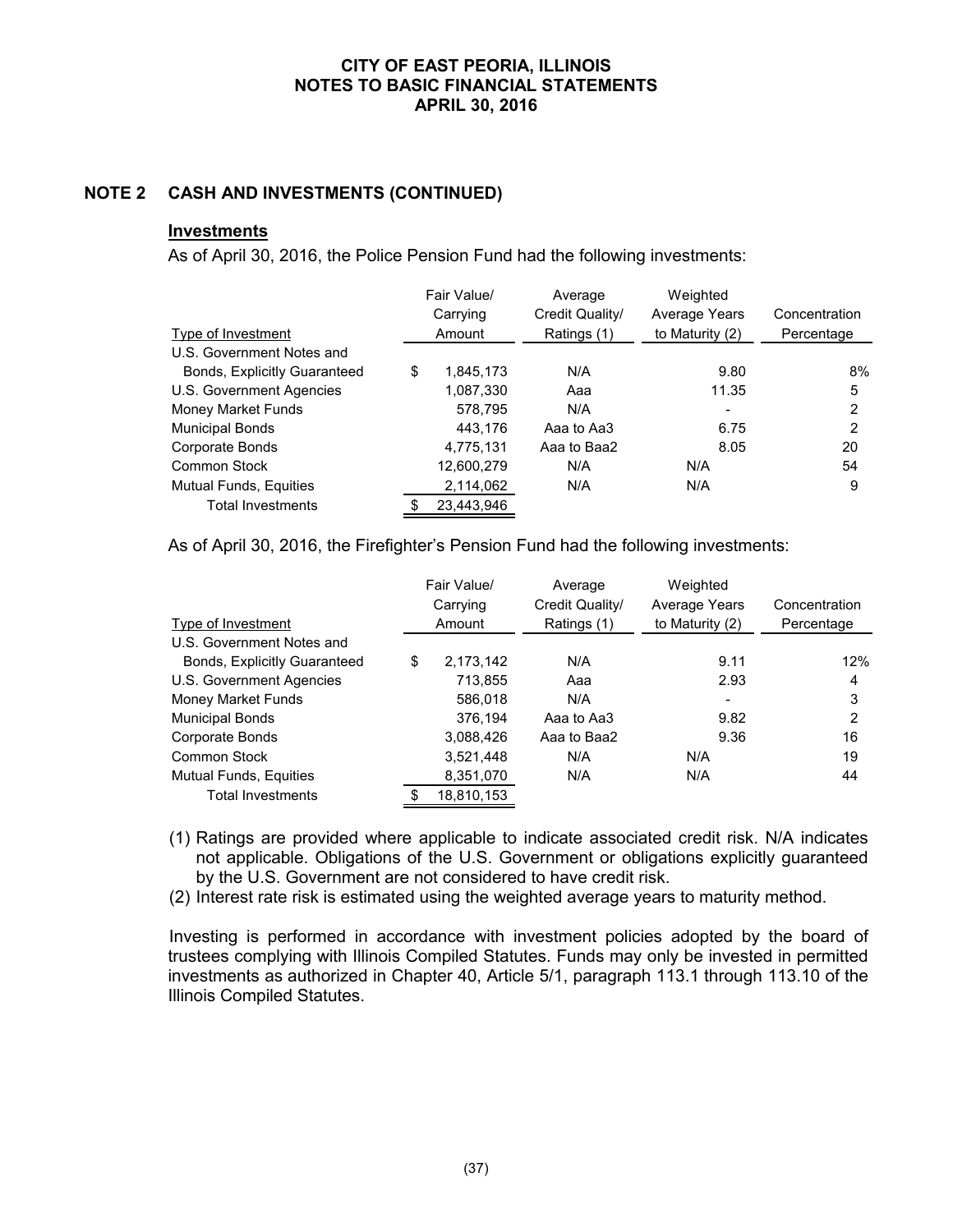### **NOTE 2 CASH AND INVESTMENTS (CONTINUED)**

#### **Investments (Continued)**

The Fund's policy provides that investments are diversified to minimize the risk of loss resulting from over-concentration of assets in a specific maturity period, a single issuer or an individual class of securities. Investment guidelines have been established for each investment manager to evaluate performance of the Fund's investments compared to industry benchmarks.

Consistent with the Fund's investment policy, all securities are held by a third party custodian serving as the Fund's agent. The securities are held in the Fund's name and are not subject to custodial credit risk.

#### **Cash and Investments, Discretely Presented Component Units**

#### City of East Peoria Mass Transit District

Custodial credit risk is the risk that, in the event of a bank failure, the District's deposits may not be returned to it. The District does not have a deposit policy for custodial credit risk. As of April 30, 2016, none of the District's bank balance of \$50,034 was exposed to custodial credit risk.

#### **NOTE 3 SPECIAL ASSESSMENTS FUND**

The City has levied special assessments against various landowners in conjunction with improvements made which benefit the landowners. These special assessments are being paid to the City over a number of years. The noncurrent portion of the special assessment receivable is deferred in the governmental funds as it is not available as of year-end. An analysis of the current and long-term portions of special assessments receivable at April 30, 2016 is as follows:

| Total Special Assessments Receivable          | 51.511 |
|-----------------------------------------------|--------|
| Less Amounts not Receivable Within One Year   | 37.738 |
| <b>Current Special Assessments Receivable</b> | 13.773 |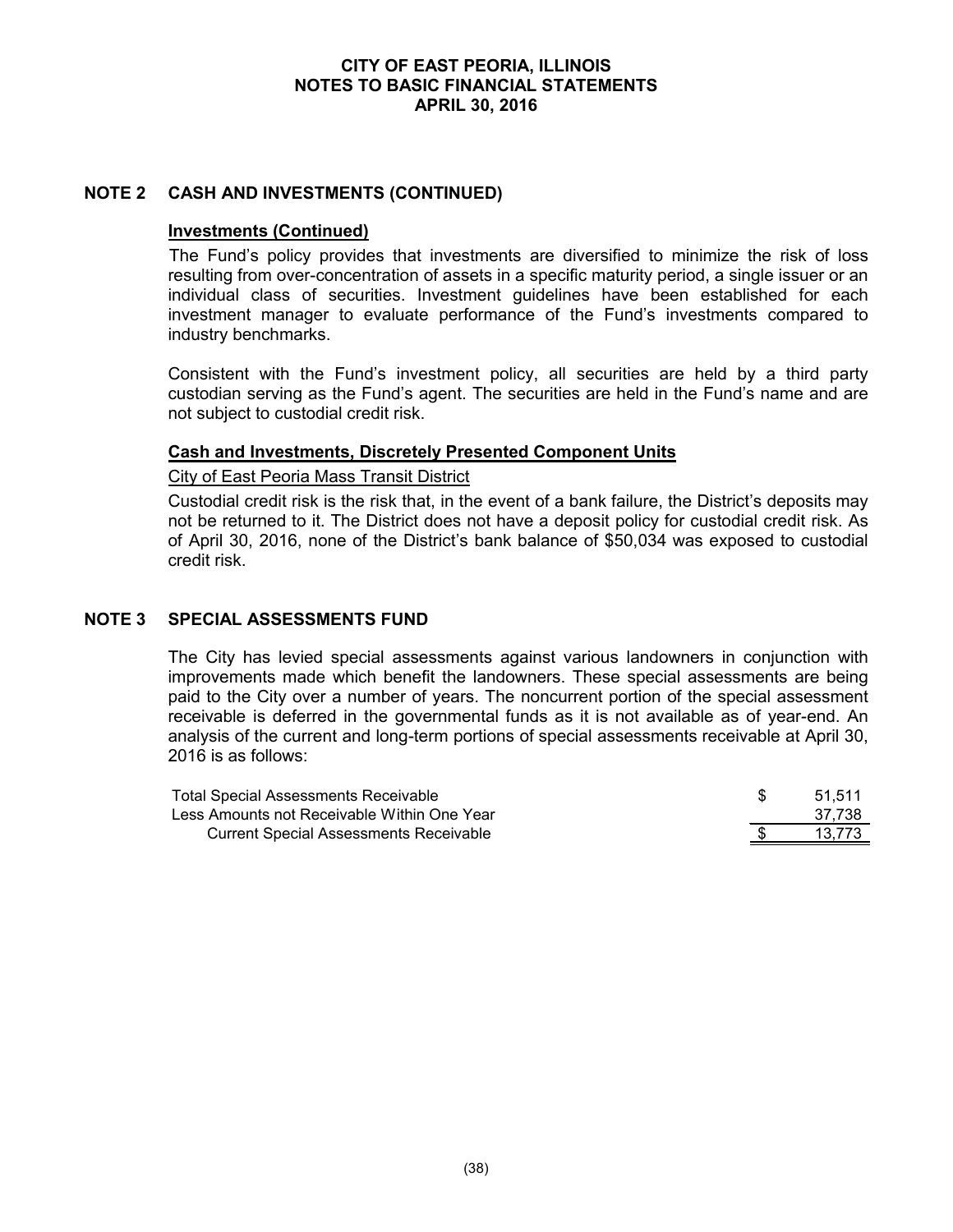# **NOTE 4 LEASE RECEIVABLE**

In June 2003, the City entered into a development agreement under which the developer would construct and operate an Embassy Suites hotel and the City would construct and provide for operation of a conference center which would be adjacent or connected to the hotel. In August 2007, the City entered into a lease agreement under the terms of which the developer will lease the conference center from the City in exchange for regular escalating payments over a 20-year period.

As of April 30, 2016, components of the lease receivable were as follows:

| <b>Total Lease Receivable Payments</b> | \$ 12.109.680 |
|----------------------------------------|---------------|
| Amount Representing Interest           | 3,346,701     |
| Net                                    | 8.762.979     |

The lease requires the developer to make all capital expenditures necessary to maintain the conference center in first class condition.

At the conclusion of the lease, the City will convey the conference center and hotel site to the developer in exchange for \$100 each.

As of April 30, 2016, future minimum lease revenue expected to be received is as follows:

| Fiscal Year Ending April 30,           |                 |
|----------------------------------------|-----------------|
| 2017                                   | \$<br>986,280   |
| 2018                                   | 1,009,200       |
| 2019                                   | 1,032,120       |
| 2020                                   | 1,055,040       |
| 2021                                   | 1,077,960       |
| 2022-2026                              | 4,541,040       |
| 2027-2028                              | 2,408,040       |
| <b>Total Lease Receivable Payments</b> | 12,109,680      |
| Less: Amount Representing Interest     | (3,346,701)     |
| Lease Receivable                       | \$<br>8,762,979 |

In July 2010, the City entered into a lease agreement with Bass Pro Outdoor World, LLC for the lease of a retail space owned by the City. Monthly lease payments are based on gross sales of the retail operation of 1% of gross sales of boats, recreational vehicles, off-road vehicles and all-terrain vehicles, with a max of \$250 for each such vehicle sold and 2% of all other gross sales, which began September 2011. The lease term is 20 years with six consecutive renewal options of five years each. For the year ended April 30, 2016, lease revenues from this lease were \$452,240. As of April 30, 2016, there was a lease receivable of \$30,268 included in other receivables on the City's financial statements in the Capital Projects fund.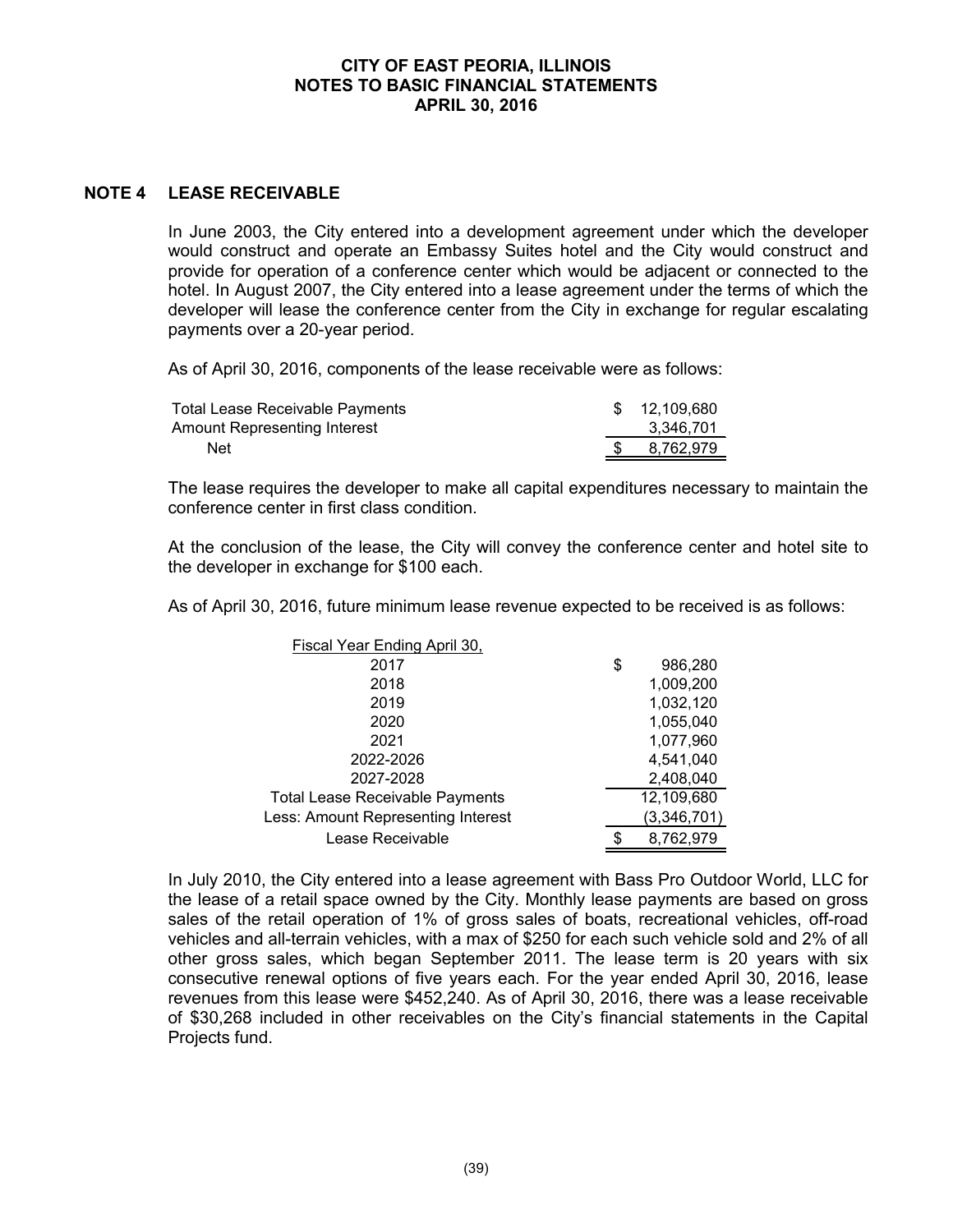# **NOTE 5 CAPITAL ASSETS, PRIMARY GOVERNMENT**

Capital asset activity for the year ended April 30, 2016 was as follows:

|                                        | <b>Balance</b> |                |    |             | Deductions/ | <b>Balance</b> |                |             |
|----------------------------------------|----------------|----------------|----|-------------|-------------|----------------|----------------|-------------|
|                                        |                | April 30, 2015 |    | Additions   |             | Transfers      | April 30, 2016 |             |
| Governmental Activities:               |                |                |    |             |             |                |                |             |
| Capital Assets, Not Being Depreciated: |                |                |    |             |             |                |                |             |
| Land                                   | \$             | 8,426,876      | \$ |             | S           |                | S              | 8,426,876   |
| <b>Construction in Progress</b>        |                | 423,117        |    | 2,490,025   |             | 2,502,792      |                | 410,350     |
| <b>Total Capital Assets Not Being</b>  |                |                |    |             |             |                |                |             |
| Depreciated                            |                | 8,849,993      |    | 2,490,025   |             | 2,502,792      |                | 8,837,226   |
| Capital Assets, Being Depreciated:     |                |                |    |             |             |                |                |             |
| Land Improvements                      |                | 5,261,065      |    | 114,358     |             |                |                | 5,375,423   |
| <b>Buildings</b>                       |                | 51,575,430     |    | 2,621,861   |             | 114,000        |                | 54,083,291  |
| Machinery, Equity, and Vehicles        |                | 15,634,879     |    | 2,098,252   |             | 483,813        |                | 17,249,318  |
| <b>Infrastructure Assets</b>           |                | 122,347,712    |    |             |             |                |                | 122,347,712 |
| <b>Total Capital Assets Being</b>      |                |                |    |             |             |                |                |             |
| Depreciated                            |                | 194,819,086    |    | 4,834,471   |             | 597,813        |                | 199,055,744 |
| Less Accumulated Depreciation for:     |                |                |    |             |             |                |                |             |
| Land Improvements                      |                | 1,906,742      |    | 227,366     |             |                |                | 2,134,108   |
| <b>Buildings</b>                       |                | 9,922,979      |    | 1,929,732   |             | 114,000        |                | 11,738,711  |
| Machinery, Equipment, and Vehicles     |                | 11,705,378     |    | 915,263     |             | 482,913        |                | 12,137,728  |
| <b>Infrastructure Assets</b>           |                | 42,298,528     |    | 3,676,733   |             |                |                | 45,975,261  |
| <b>Total Accumulated Depreciation</b>  |                | 65,833,627     |    | 6,749,094   |             | 596,913        |                | 71,985,808  |
| <b>Total Capital Assets Being</b>      |                |                |    |             |             |                |                |             |
| Depreciated, Net                       |                | 128,985,459    |    | (1,914,623) |             | 900            |                | 127,069,936 |
| Governmental Activities Capital        |                |                |    |             |             |                |                |             |
| Assets, Net                            | \$             | 137,835,452    | S  | 575,402     | S           | 2,503,692      | S              | 135,907,162 |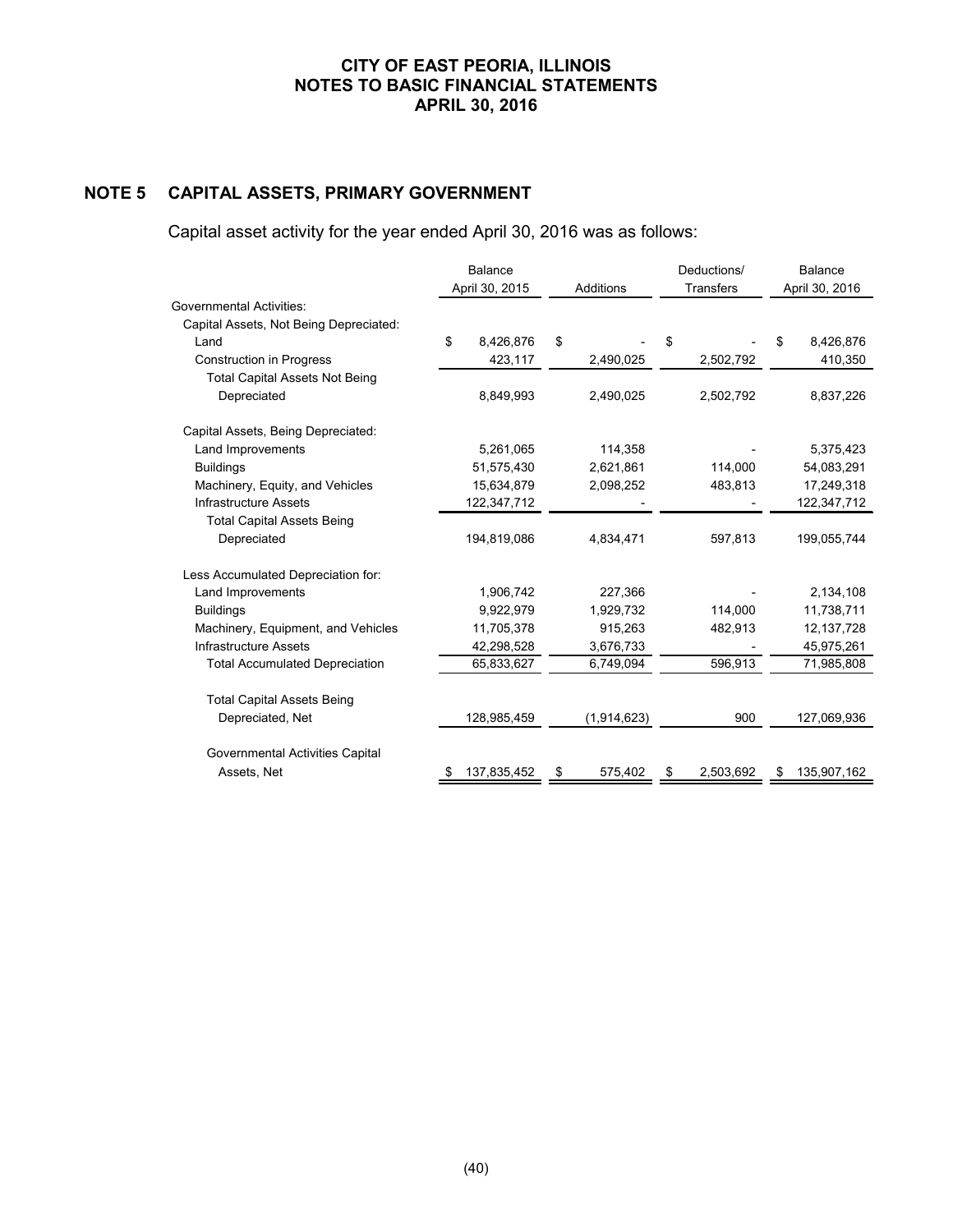# **NOTE 5 CAPITAL ASSETS, PRIMARY GOVERNMENT (CONTINUED)**

|                                         | <b>Balance</b><br>April 30, 2015 |            | Additions   | Deductions/<br><b>Transfers</b> | <b>Balance</b><br>April 30, 2016 |            |  |  |
|-----------------------------------------|----------------------------------|------------|-------------|---------------------------------|----------------------------------|------------|--|--|
| <b>Business-Type Activities:</b>        |                                  |            |             |                                 |                                  |            |  |  |
| Capital Assets, Not Being Depreciated:  |                                  |            |             |                                 |                                  |            |  |  |
| Land                                    | \$                               | 3,647,682  | \$          | \$                              | \$                               | 3,647,682  |  |  |
| Capital Assets, Being Depreciated:      |                                  |            |             |                                 |                                  |            |  |  |
| Land Improvements                       |                                  | 7,422,593  | 36,620      |                                 |                                  | 7,459,213  |  |  |
| <b>Buildings</b>                        |                                  | 24,422,657 | 21,767      |                                 |                                  | 24,444,424 |  |  |
| Machinery, Equity, and Vehicles         |                                  | 14,306,371 | 70,565      |                                 |                                  | 14,376,936 |  |  |
| <b>Infrastructure Assets</b>            |                                  | 40,326,213 |             |                                 |                                  | 40,326,213 |  |  |
| <b>Total Capital Assets Being</b>       |                                  |            |             |                                 |                                  |            |  |  |
| Depreciated                             |                                  | 86,477,834 | 128,952     |                                 |                                  | 86,606,786 |  |  |
| Less Accumulated Depreciation for:      |                                  |            |             |                                 |                                  |            |  |  |
| Land Improvements                       |                                  | 6,298,096  | 184,361     |                                 |                                  | 6,482,457  |  |  |
| <b>Buildings</b>                        |                                  | 11,051,817 | 493,671     |                                 |                                  | 11,545,488 |  |  |
| Machinery, Equipment, and Vehicles      |                                  | 12,336,604 | 342,646     |                                 |                                  | 12,679,250 |  |  |
| Infrastructure Assets                   |                                  | 24,605,524 | 587,712     |                                 |                                  | 25,193,236 |  |  |
| <b>Total Accumulated Depreciation</b>   |                                  | 54,292,041 | 1,608,390   |                                 |                                  | 55,900,431 |  |  |
| <b>Total Capital Assets Being</b>       |                                  |            |             |                                 |                                  |            |  |  |
| Depreciated, Net                        |                                  | 32,185,793 | (1,479,438) |                                 |                                  | 30,706,355 |  |  |
| <b>Business-Type Activities Capital</b> |                                  |            |             |                                 |                                  |            |  |  |
| Assets, Net                             |                                  | 35,833,475 | (1,479,438) |                                 |                                  | 34,354,037 |  |  |

Depreciation expense was charged to functions/programs of the government as follows:

| <b>Governmental Activities:</b>                            |                 |
|------------------------------------------------------------|-----------------|
| Police                                                     | \$<br>285,935   |
| Fire                                                       | 196,890         |
| Sanitation                                                 | 88,518          |
| <b>Public Works</b>                                        | 3,726,760       |
| General Government                                         | 2,450,991       |
| <b>Total Depreciation Expense, Governmental Activities</b> | 6,749,094       |
| <b>Business-Type Activities:</b>                           |                 |
| Water and Sewer Fund                                       | \$<br>1.223.068 |
| Eastport Marina Fund                                       | 142.806         |
| Eastside Centre Fund                                       | 242,516         |
| Total Depreciation Expense, Business-Type Activities       | 1.608.390       |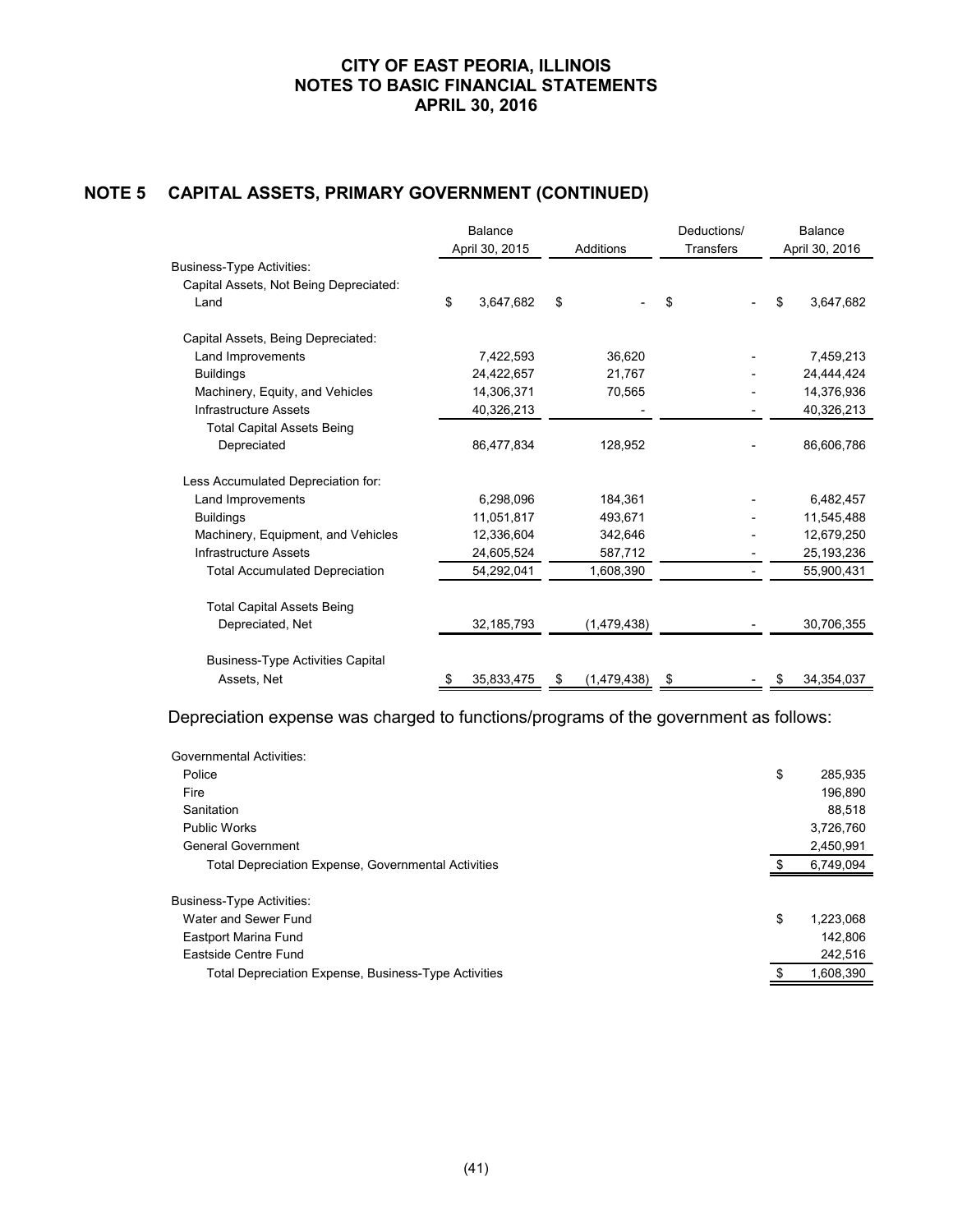# **NOTE 6 LONG-TERM LIABILITIES, PRIMARY GOVERNMENT**

The following is a summary of changes in long-term liabilities for the year ended April 30, 2016:

|                                      | Beginning<br>Balance | Additions        | Reductions         | Ending<br>Balance |    | Due Within<br>One Year |
|--------------------------------------|----------------------|------------------|--------------------|-------------------|----|------------------------|
| <b>Governmental Activities:</b>      |                      |                  |                    |                   |    |                        |
| Bonds Payable:                       |                      |                  |                    |                   |    |                        |
| <b>General Obligation Bonds</b>      | \$<br>95,065,000     | \$<br>9,670,000  | \$<br>13,275,000   | \$<br>91,460,000  | \$ | 3,955,000              |
| <b>Project Bonds</b>                 | 1,040,000            |                  | 570.000            | 470.000           |    | 470,000                |
| <b>Issuance Premiums (Discounts)</b> | 526,324              |                  | 19,921             | 506,403           |    | 55,840                 |
| <b>Total Bonds Payable</b>           | 96,631,324           | 9,670,000        | 13,864,921         | 92,436,403        |    | 4,480,840              |
|                                      |                      |                  |                    |                   |    |                        |
| Notes Payable                        | 7,539,365            | 522,402          | 844,384            | 7,217,383         |    | 1,054,397              |
| <b>Compensated Absences</b>          | 3,467,929            | 3,617,284        | 3,467,929          | 3,617,284         |    | 681,025                |
|                                      |                      |                  |                    |                   |    |                        |
| Governmental Activities,             |                      |                  |                    |                   |    |                        |
| Long Term Liabilities                | 107,638,618          | \$<br>13,809,686 | \$<br>18, 177, 234 | \$<br>103,271,070 | S  | 6,216,262              |
|                                      | Beginning            |                  |                    | Ending            |    | Due Within             |
|                                      | <b>Balance</b>       | Additions        | Reductions         | Balance           |    | One Year               |
| <b>Business-Type Activities</b>      |                      |                  |                    |                   |    |                        |
| Bonds Payable:                       |                      |                  |                    |                   |    |                        |
| <b>General Obligation Bonds</b>      | \$<br>1,620,000      | \$               | \$<br>425,000      | \$<br>1,195,000   | \$ | 430,000                |
| Revenue Bonds                        | 175,000              |                  | 85,000             | 90,000            |    | 90,000                 |
| <b>Issuance Premiums (Discounts)</b> | 94.518               |                  | 12,521             | 81,997            |    | 12,615                 |
| <b>Total Bonds Payable</b>           | 1,889,518            |                  | 522,521            | 1,366,997         |    | 532,615                |
| Notes Payable                        | 6.090.315            |                  | 584,277            | 5,506,038         |    | 605,741                |
| <b>Compensated Absences</b>          | 497,376              | 579,527          | 497,376            | 579,527           |    | 181,435                |
| <b>Business-Type Activities</b>      |                      |                  |                    |                   |    |                        |
| Long Term Liabilities                | \$<br>8.477.209      | \$<br>579.527    | \$<br>1,604,174    | \$<br>7,452,562   | \$ | 1,319,791              |

For governmental activities, compensated absences are generally liquidated by the General Fund or Special Revenue Funds from which the salary of the employee is typically paid.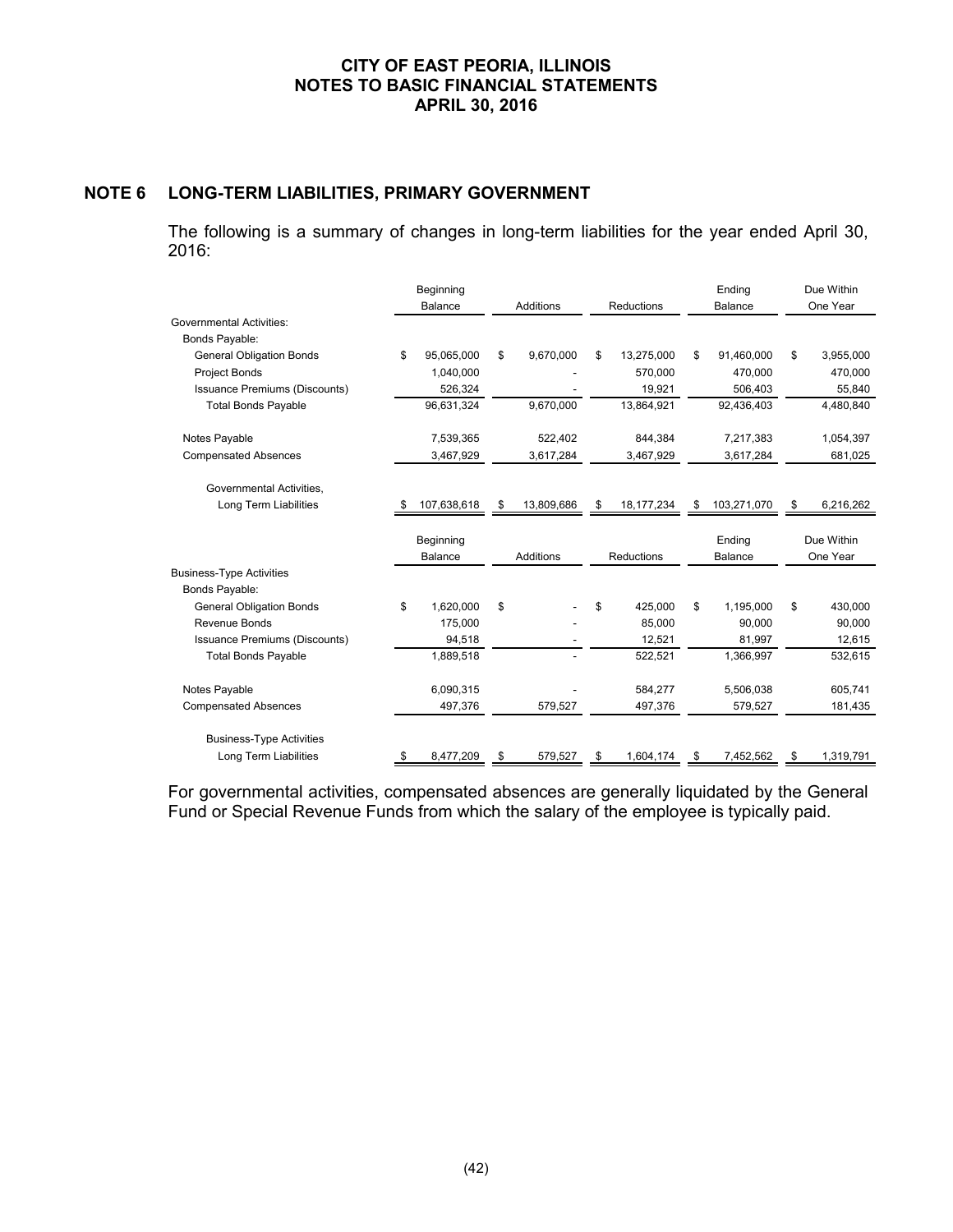# **NOTE 6 LONG-TERM LIABILITIES, PRIMARY GOVERNMENT (CONTINUED)**

Long-term debt payable as of April 30, 2016 is comprised of the following individual issues:

#### **Governmental Activities - General Obligation Bonds**

| General Obligation Bonds:<br>\$595,000, General Obligation Bonds, Series 2005C, due in annual<br>installments of \$30,000 to \$50,000, beginning January 2008 through                 |               |
|---------------------------------------------------------------------------------------------------------------------------------------------------------------------------------------|---------------|
| January 2024; interest at rates of 3.0% to 4.35%                                                                                                                                      | \$<br>330,000 |
| \$23,695,000, General Obligation Refunding Bonds, Series 2007, due in<br>annual installments of \$370,000 to \$2,915,000, through January 2027;<br>interest at rates of 4.85% to 5.5% | 20,070,000    |
| \$25,270,000, General Obligation Bonds, Series 2010A, due in annual<br>installments of \$855,000 to \$1,740,000, through January 2033; interest at<br>rates of 2,00% to 4,50%         | 21,745,000    |
| \$3,920,000 General Obligation Bonds, Series 2012A, due in annual<br>installments of \$170,000 to \$265,000, through January 2032, interest at<br>rates of 1.076% to 3.575%           | 3,405,000     |
| \$3,920,000, General Obligation Bonds, Series 2012B, due in annual<br>installments of \$170,000 to \$265,000, through January 2032; interest at<br>rates of 1.076% to 3.575%          | 3,405,000     |
| \$12,280,000, General Obligation Bonds, Series 2012C, due in annual<br>installments of \$495,000 to \$890,000, through January 2032; interest at<br>rates of 1.470% to 4.575%         | 3.975.000     |
|                                                                                                                                                                                       |               |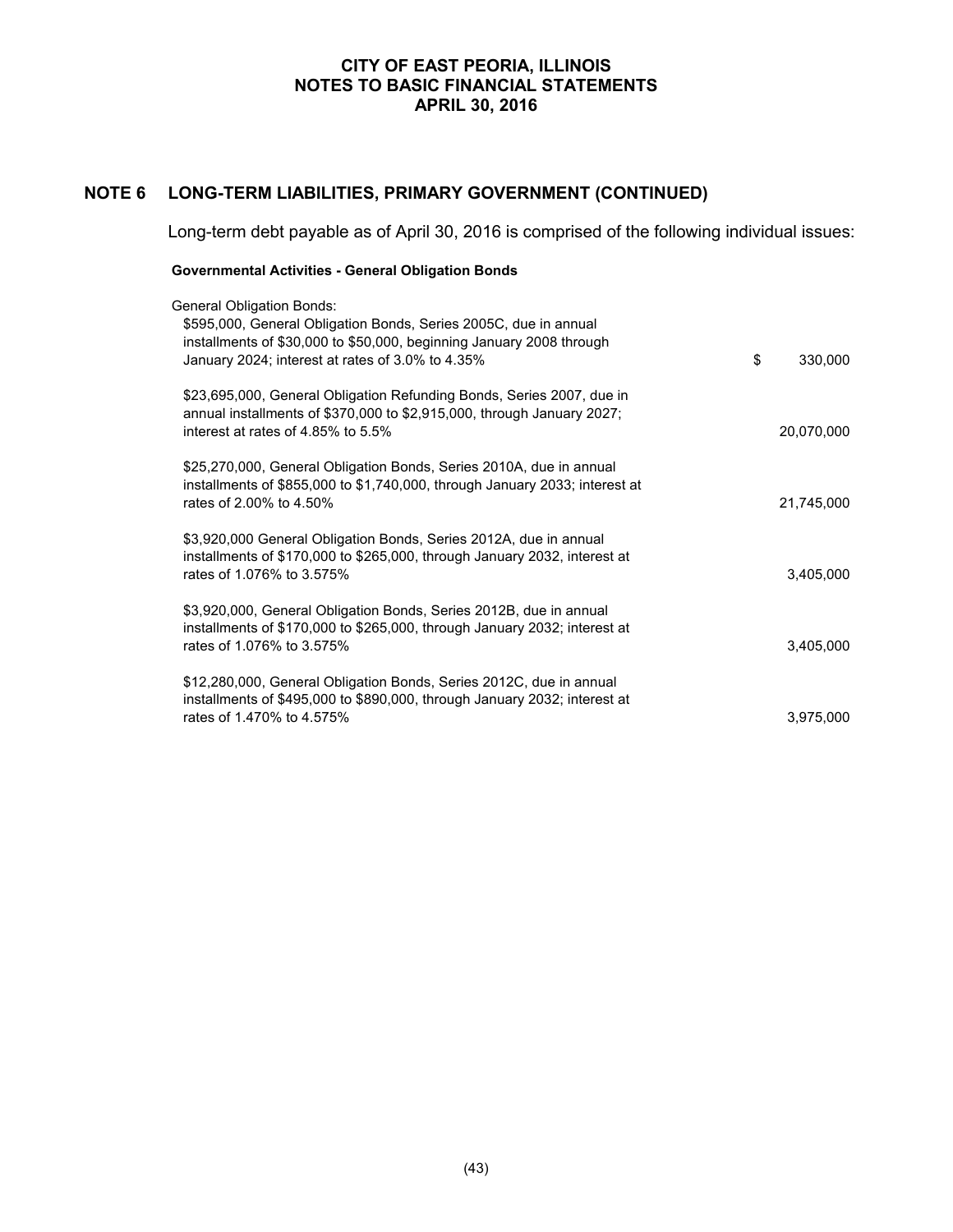#### **NOTE 6 LONG-TERM LIABILITIES, PRIMARY GOVERNMENT (CONTINUED)**

**Governmental Activities - General Obligation Bonds, (Continued)**

# \$4,880,000, General Obligation Bonds, Series 2012D, due in annual installments of \$200,000 to \$355,000, through January 2032; interest at rates of 1.470% to 4.575% **by a 1,580,000 c** 1.580,000 \$2,385,000, General Obligation Refunding Bonds, Series 2012F, due in annual installments of \$235,000 to \$295,000, through January 2022; interest at rates of 2.00% to 4.00% 1,660,000 \$1,305,000, General Obligation Refunding Bonds, Series 2012G, due in annual installments of \$305,000 to \$340,000, through January 2018; interest at rates of 1.20% to 2.20% 670,000 \$770,000, General Obligation Refunding Bonds, Series 2013A, due in annual installments of \$250,000 to \$275,000, through January 2024; interest at rates of 2.00% to 3.00% 665,000 \$6,215,000, General Obligation Refunding Bonds, Series 2013B, due in annual installments of \$25,000 to \$675,000, through January 2033; interest at rates of 2.00% to 4.00% 5,715,000 \$18,570,000, General Obligation Refunding Bonds, Series 2014, due in annual installments of \$5,000 to \$1,565,000, through January 2033; interest at rates of 2.00% to 5.00% 18,570,000 \$6,925,000, General Obligation Refunding Bonds, Series 2016A, due in annual installments of \$590,000 to \$890,000, through January 2032; interest at rates of 2.90% to 4.00% 6,925,000 for the states of 2.90% for 4.00% for the states of 2.90% for  $\epsilon$ ,  $\epsilon$ \$2,745,000, General Obligation Refunding Bonds, Series 2016B, due in annual installments of \$240,000 to \$355,000, through January 2032; interest at rates of 2.90% to 4.00% 2,745,000 Total General Obligation Bonds, Government Activities **\$ 91,460,000 Governmental Activities - Notes Payable** Notes Payable: Note payable to bank, due in semiannual installments of \$38,875 including interest at 5.25% as of April 30, 2008 through May 2021 (Kohl's Property) \$ 2,157,523 Note payable to bank with principal and interest, due in semiannual installments of \$45,112 through August 2023 (Steak-N-Shake Property) 441,943 Note payable to bank, due in annual installments of \$572,094, including interest at 2.50%, through January 2024 (Camp Street Property) 4,095,515 Note payable to bank, due in annual installments of \$179,465, including interest at 1.50%, through September 2018 (Garbage Truck) 522,402 Total Notes Payable, Governmental Activities \$ 7,217,383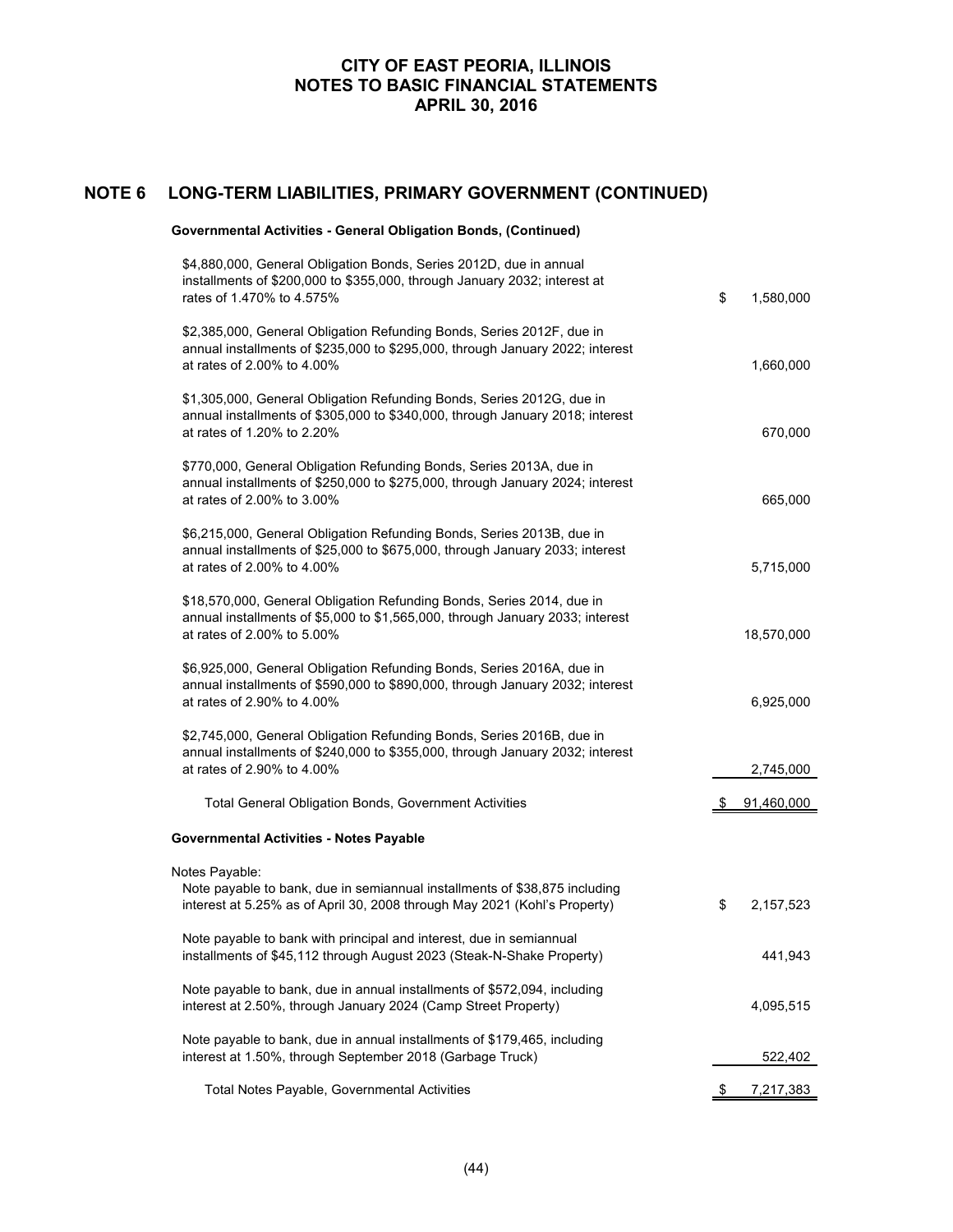# **NOTE 6 LONG-TERM LIABILITIES, PRIMARY GOVERNMENT (CONTINUED)**

| Governmental Activities - Project Bonds and Water & Sewer Fund                                                                                                                                                                                         |           |           |
|--------------------------------------------------------------------------------------------------------------------------------------------------------------------------------------------------------------------------------------------------------|-----------|-----------|
| Project Bonds:<br>\$18,675,000, Project Bonds, Series 1998-B, due in annual installments of<br>\$470,000 to \$1,305,000 through April 2017; interest rates of 4.1% to 4.85%                                                                            | <u>\$</u> | 470,000   |
| Water and Sewer Fund Long-Term Debt:<br><b>General Obligation Bonds:</b><br>\$2,595,000, General Obligation Refunding Bonds, Series 2012-E,<br>due in annual installments of \$165,000 to 430,000 through May 2022;<br>interest rate at 2.00% to 4.00% | -\$       | 1,195,000 |
| <b>Notes Payable</b>                                                                                                                                                                                                                                   |           |           |
| Notes Payable:<br>Note payable to the State of Illinois Environmental Protection Agency, due<br>in semiannual installments of \$48,918 through April 2019, including interest<br>at 2.865%                                                             | \$        | 279,338   |
| Note payable to the State of Illinois Environmental Protection Agency, due<br>in semiannual installments of \$31,553 through April 2020, including interest<br>at 2.625%                                                                               |           | 238,142   |
| Note payable to the State of Illinois Environmental Protection Agency, due<br>in semiannual installments of \$33,056 through June 2023, including<br>interest at 2.57%                                                                                 |           | 448,381   |
| Note payable to the State of Illinois Environmental Protection Agency, due<br>in semiannual installments of \$122,694 through November 2027, including<br>interest at 2.5%                                                                             |           | 2,500,209 |
| Note payable to the State of Illinois Environmental Protection Agency, due<br>in semiannual installments of \$32,554 through February 2028, including<br>interest at 2.5%                                                                              |           | 671,395   |
| Note payable to bank, due in monthly installments of \$15,593 through July<br>2023, including interest at 2.45%                                                                                                                                        |           | 1,246,256 |
| Eastside Centre Long-Term Debt:<br>Note payable to bank, due in annual installments of \$6,893, including<br>interest at 5.25%, through April 2024 with the remaining principal<br>balance due at maturity (Baseball Batting Cages)                    |           | 42,099    |
| Note payable to bank, due in annual installments of \$12,371, including<br>interest at 5.25%, through April 2024 with the remaining principal<br>balance due at maturity (Softball Batting Cages)                                                      |           | 80,218    |
| Total Notes Payable, Business-Type Activities                                                                                                                                                                                                          | \$        | 5,506,038 |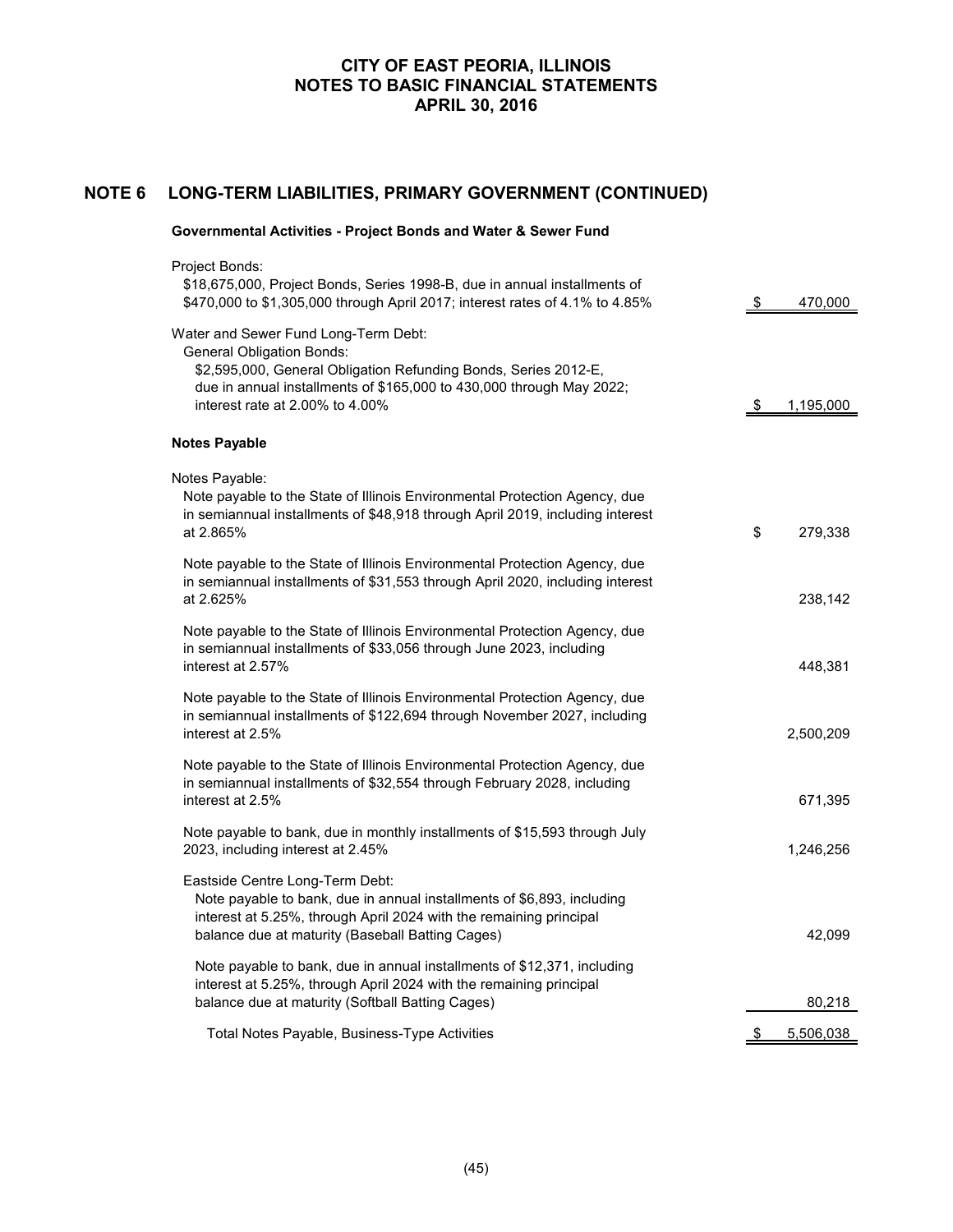# **NOTE 6 LONG-TERM LIABILITIES, PRIMARY GOVERNMENT (CONTINUED)**

#### **Revenue Bonds**

\$5,060,000, General Obligation Refunding Bonds, Series 1992-C, due in annual installments of \$60,000 to \$90,000 through April 2017; interest rate at 7.00% **\$ 90,000** 

Annual debt service requirements to maturity for general obligation bonds are as follows:

|                       | Governmental Activities | <b>Business-Type Activities</b> |               |              |
|-----------------------|-------------------------|---------------------------------|---------------|--------------|
|                       | Principal               | Interest                        | Principal     | Interest     |
| Year Ending April 30, |                         |                                 |               |              |
| 2017                  | 3,955,000<br>\$         | 3,632,563<br>\$                 | \$<br>430,000 | \$<br>37,750 |
| 2018                  | 5,020,000               | 3,624,990                       | 145,000       | 29,150       |
| 2019                  | 5,255,000               | 3,469,485                       | 145,000       | 24,800       |
| 2020                  | 5,485,000               | 3,278,734                       | 150,000       | 19,000       |
| 2021                  | 5,745,000               | 3,073,888                       | 160,000       | 13,000       |
| 2022-2026             | 32,995,000              | 11,579,294                      | 165,000       | 6,600        |
| 2027-2031             | 24,770,000              | 4,833,098                       |               |              |
| 2032-2034             | 8,235,000               | 529,783                         |               |              |
| Total                 | \$91,460,000            | \$34,021,835                    | 1,195,000     | 130,300<br>S |

Annual debt service requirements to maturity for project bonds are as follows:

|                       |           | <b>Governmental Activities</b> |  |  |
|-----------------------|-----------|--------------------------------|--|--|
|                       | Principal | Interest                       |  |  |
| Year Ending April 30, |           |                                |  |  |
| 2017                  | 470.000   | 22.795                         |  |  |

Annual debt service requirements to maturity for revenue bonds are as follows:

|                       | <b>Business-Type Activities</b> |  |          |
|-----------------------|---------------------------------|--|----------|
|                       | Principal                       |  | Interest |
| Year Ending April 30, |                                 |  |          |
| 2017                  | 90.000                          |  | 6.30C    |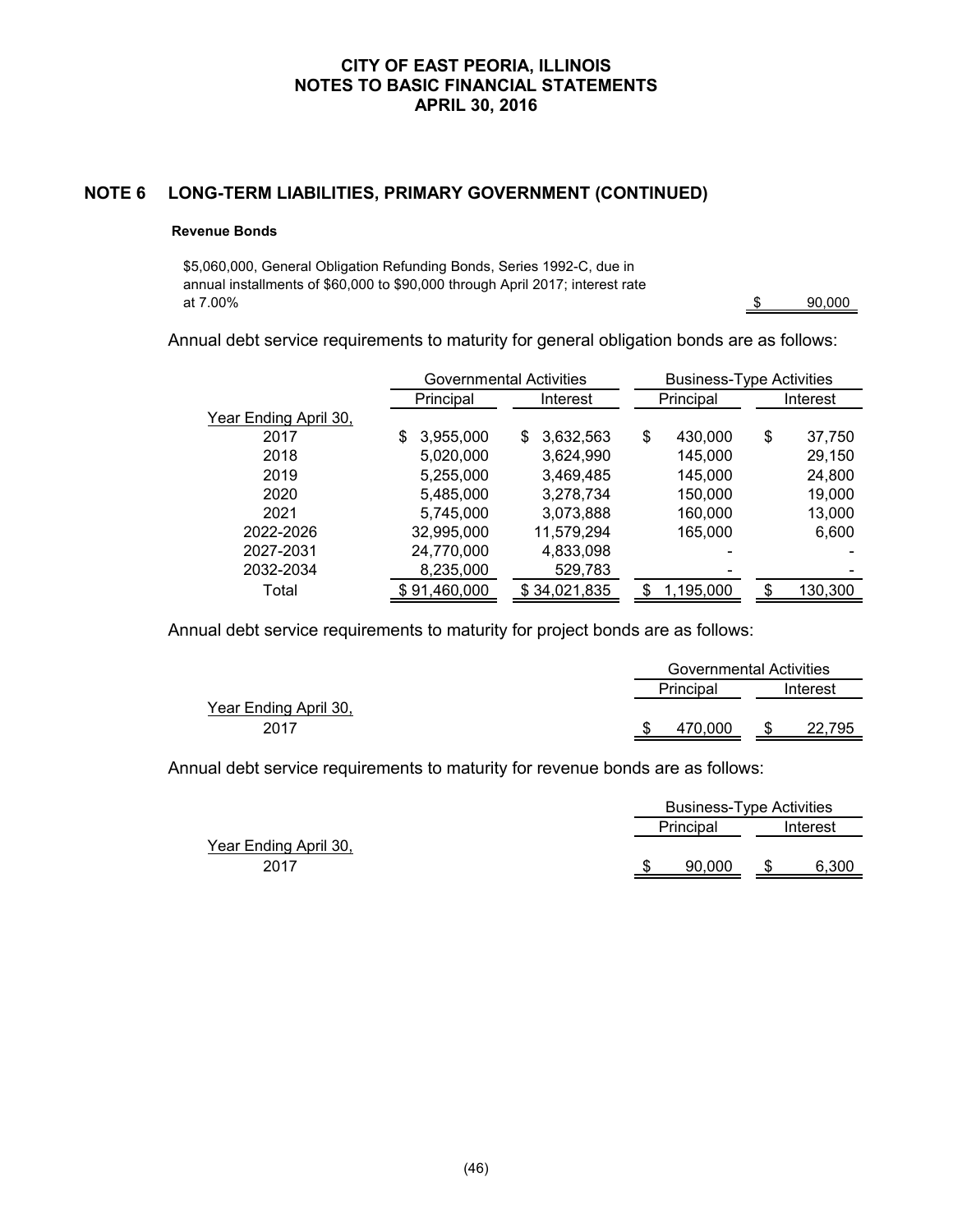# **NOTE 6 LONG-TERM LIABILITIES, PRIMARY GOVERNMENT (CONTINUED)**

|                       | <b>Governmental Activities</b> |           |  | <b>Business-Type Activities</b> |          |               |               |
|-----------------------|--------------------------------|-----------|--|---------------------------------|----------|---------------|---------------|
|                       |                                | Principal |  |                                 | Interest | Principal     | Interest      |
| Year Ending April 30, |                                |           |  |                                 |          |               |               |
| 2017                  | S                              | 1.054.397 |  | \$                              | 246.401  | \$<br>605,741 | \$<br>138,134 |
| 2018                  |                                | 1,092,460 |  |                                 | 208,338  | 621,729       | 122,146       |
| 2019                  |                                | 1,131,461 |  |                                 | 169,337  | 638,147       | 105,728       |
| 2020                  |                                | 992,684   |  |                                 | 128,650  | 556,416       | 89,623        |
| 2021                  |                                | 1,032,146 |  |                                 | 89,188   | 507,418       | 75,515        |
| 2022-2026             |                                | 1,914,235 |  |                                 | 90,104   | 2,006,582     | 195,386       |
| 2027-2028             |                                |           |  |                                 |          | 570,005       | 18,944        |
| Total                 |                                | 7,217,383 |  | .ፍ                              | 932,018  | 5,506,038     | 745,476       |

Annual debt service requirements to maturity for notes payable are as follows:

### **Governmental Activities**

On April 28, 2016, the City issued \$6,925,000 of General Obligation Refunding Bonds, Series 2016A with an interest rate varying from 2.90% to 4.00% to current refund a portion of the General Obligation Bonds, Series 2012C, with an interest rate varying from 1.470% to 4.575%. The refunding resulted in a deferred outflow of \$41,400. The refunding was undertaken to reduce total future debt service payments. The refunding resulted in future cash flows savings of \$552,830 and an economic gain of \$482,831.

On April 28, 2016, the City issued \$2,745,000 of General Obligation Refunding Bonds, Series 2016B with an interest rate varying from 2.90% to 4.00% to current refund a portion of the General Obligation Bonds, Series 2012D, with an interest rate varying from 1.470% to 4.575%. The refunding resulted in a deferred outflow of \$13,430. The refunding was undertaken to reduce total future debt service payments. The refunding resulted in future cash flows savings of \$224,931 and an economic gain of \$194,722.

On September 17, 2015, the City issued a \$522,402 note payable with an interest rate of 1.50% for the purchase of a garbage truck. Payments in the amount of \$179,465 are due annually through fiscal year 2019.

# **Business-Type Activities**

As of April 30, 2016, the legal debt limit of the City was \$38,054,956 and the debt margin was \$25,331,535.

The City has pledged a portion of future sales tax revenues to repay \$18,675,000 in project bonds, Series 1998B issued December 1998. Proceeds from the bonds were used to acquire, construct, improve and/or equip the Eastside Centre, Eastport Marina, Eastport Marina administration building and drystack storage facilities projects, and to pay the costs of issuance of the bonds. The bonds are payable solely from a portion of sales tax revenues and are payable through April 2017. Annual principal and interest payments on the bonds are expected to require less than 16% of net revenues. The total principal and interest remaining to be paid on the bonds is \$492,795. Principal and interest paid for the current year and total sales tax revenues were \$620,440 and \$12,738,256, respectively.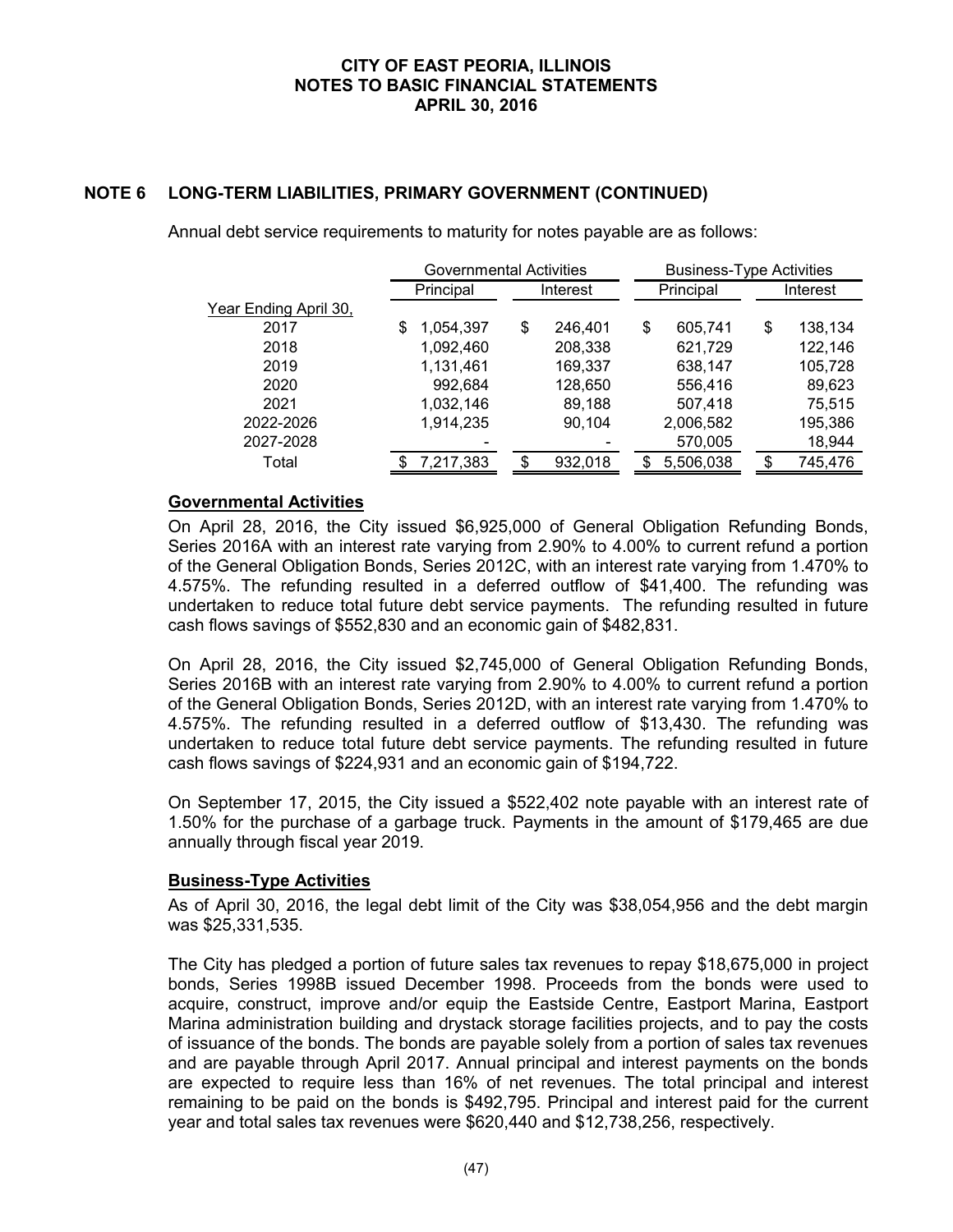### **NOTE 6 LONG-TERM LIABILITIES, PRIMARY GOVERNMENT (CONTINUED)**

#### **Business-Type Activities (Continued)**

The City has pledged a portion of future sales tax and lease revenues relating to Bass Pro to repay \$45,000,000 in General Obligation bonds, Series 2010A and 2010B issued August 2010. Proceeds from the bonds were used to acquire and construct Bass Pro Shop and to pay the costs of the issuance of the bonds. In May 2015, the Series 2010B bonds were fully refunded with the issuance of \$18,570,000 in General Obligation Refunding Bonds, Series 2014. The 2010A and 2014 bonds are payable solely from a portion of sales tax, incremental property taxes and lease income revenues and are payable through January 2033. The total principal and interest remaining to be paid on the bonds is \$57,968,224. Principal and interest of the 2010A and 2014 bonds paid for the current year and total sales tax and lease income revenues were \$2,575,556 and \$958,454, respectively.

This City has pledged a portion of future business district and sales tax revenues related to Target Area Business District Taxes, Costco Area Business District Taxes, and sales taxes to repay \$9,670,000 in General Obligation bonds, Series 2016A and 2016B, as well as pay the costs of the issuance of the bonds. The 2016A and 2016B bonds are payable from a portion of business district tax and sales tax revenues and are payable through January 2032. The total principal and interest remaining to be paid on the bonds is \$13,795,074. Principal and interest of the 2016A and 2016B bonds paid for the current year and total business district tax and sales tax revenues were \$-0- and \$2,333,883, respectively.

Debt Covenants: The various bond indentures contain significant limitations and restrictions on annual debt service requirements, maintenance of and flow of monies through various restricted accounts, and minimum amounts to be maintained in various funds. As of April 30, 2016, \$2,328,172 has been recorded as restricted assets in the Bond and Interest Fund relating to these covenants.

Conduit Debt: The City has issued certain limited obligation revenue refunding bonds to provide financial assistance for student housing at a local community college. The debt is secured by the property financed, revenues from the housing facility, and a guarantee by the College Foundation. The City is not obligated in any manner for repayment of this debt and, accordingly, it is not reported as a liability in the accompanying financial statements. The amount outstanding of the conduit debt obligation as of April 30, 2016 was \$17,260,000.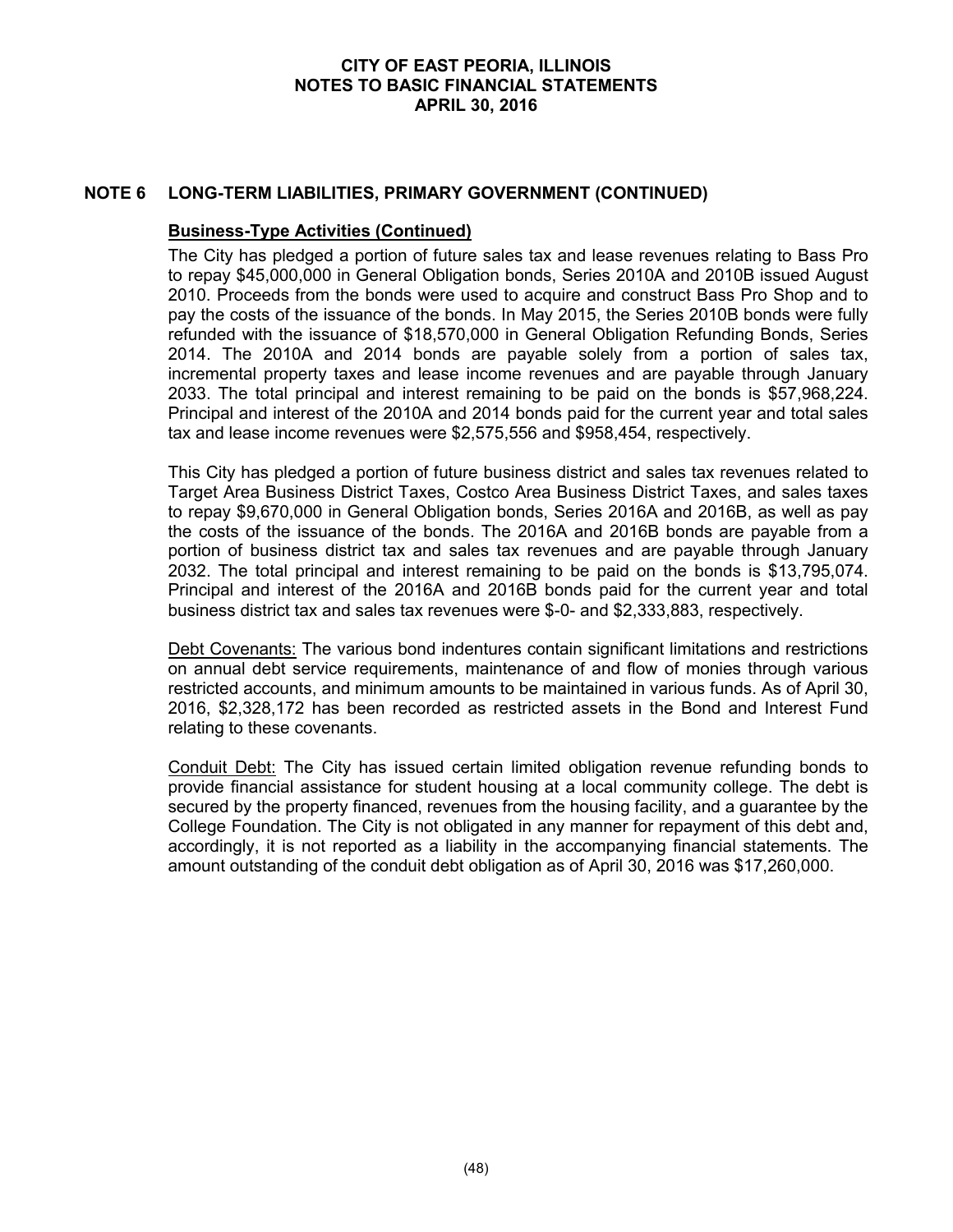### **NOTE 7 INTERFUND RECEIVABLES AND PAYABLE, PRIMARY GOVERNMENT**

The individual fund interfund advance receivable and payable balances as of April 30, 2016 were:

|                                  | Advances to<br><b>Other Funds</b> |    | Advances from<br>Other Funds |  |
|----------------------------------|-----------------------------------|----|------------------------------|--|
| Governmental Funds:              |                                   |    |                              |  |
| Major Funds:                     |                                   |    |                              |  |
| General Fund                     | \$<br>3,457,277                   | \$ | 381,049                      |  |
| <b>Riverboat Gaming Tax Fund</b> | 9,750,053                         |    | 2,035,059                    |  |
| Special Tax Allocation Fund      | 1,984,822                         |    | 7,138,620                    |  |
| <b>Capital Projects Fund</b>     | 381,451                           |    | 5,855,981                    |  |
| Bond and Interest Fund           | 269.400                           |    | 250,000                      |  |
| Nonmajor Funds                   | 136.331                           |    | 141,365                      |  |
| <b>Enterprise Funds:</b>         |                                   |    |                              |  |
| EastSide Centre Fund             | 226,550                           |    |                              |  |
| Water and Sewer Fund             |                                   |    | 259,517                      |  |
| Eastport Marina Fund             |                                   |    | 144,293                      |  |
| Total                            | 16,205,884                        |    | 16,205,884                   |  |

Interfund balances result from the time lag between the dates that (1) interfund goods and services are provided or reimbursable expenditures occur, (2) transactions are recorded in the accounting system and (3) payments between funds are made. The interfund receivables and payables are scheduled to be collected in the subsequent year whereas the interfund advances are not. There were no interfund receivables or payables as of year end.

The following is a schedule of transfers as included in the basic financial statements of the City:

|                                  | Transfers In |   | <b>Transfers Out</b> |  |
|----------------------------------|--------------|---|----------------------|--|
| Governmental Funds:              |              |   |                      |  |
| Major Funds:                     |              |   |                      |  |
| General Fund                     | \$           | S | 666,866              |  |
| <b>Riverboat Gaming Tax Fund</b> |              |   | 1,120,000            |  |
| <b>Capital Projects Fund</b>     | 1,151,377    |   |                      |  |
| Bond and Interest Fund           | 51.201       |   |                      |  |
| Nonmajor Funds                   | 168,137      |   | 31.377               |  |
| Enterprise Funds:                |              |   |                      |  |
| Eastside Centre Fund             | 447,528      |   |                      |  |
| Total                            | 1,818,243    |   | 1,818,243            |  |

Transfers are used to (1) move revenues from the fund collecting them to the fund that statute or budget reflects to expend them, (2) move receipts restricted to debt service from the funds collecting them to the Bond and Interest Fund as debt service payments become due, and (3) use unrestricted revenues collected to finance various programs accounted for in other funds in accordance with budgetary authorizations.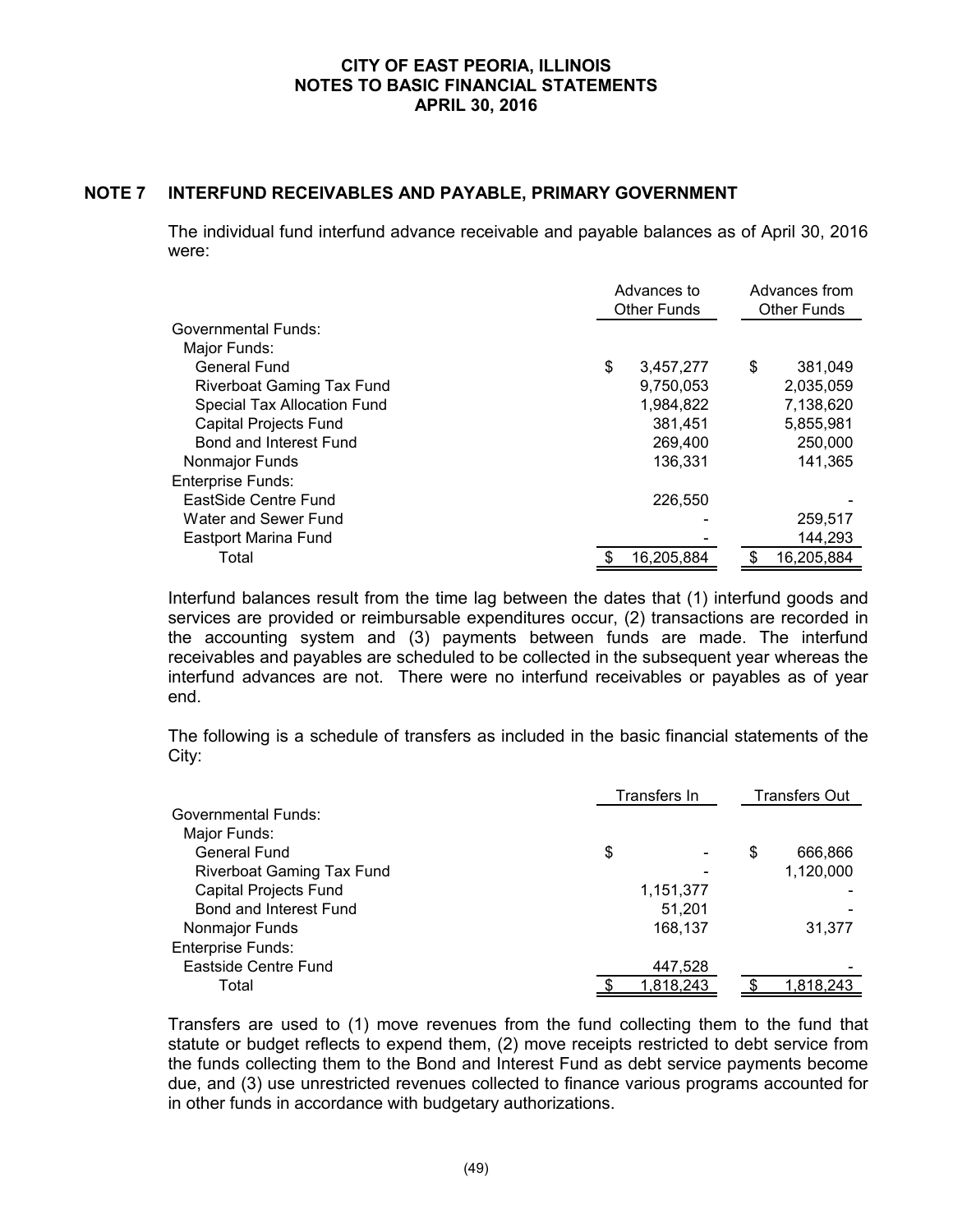# **NOTE 8 OTHER REQUIRED INDIVIDUAL FUND DISCLOSURES**

Generally accepted accounting principles require disclosure of certain information concerning individual funds including deficit fund balances or deficit net position balances of individual funds. This requirement is met by the following disclosure:

|                                                                 | Balance or<br>Deficit Net<br>Position<br>April 30, 2016 |
|-----------------------------------------------------------------|---------------------------------------------------------|
| Major Governmental Funds:<br><b>Special Tax Allocation Fund</b> | 5,150,780                                               |

Deficits in the Special Tax Allocation Fund will be eliminated through future incremental property tax receipts.

### **NOTE 9 RISK MANAGEMENT/SELF-INSURANCE**

The City is exposed to various risks of loss related to torts, theft of, damages to, and destruction of assets; errors and omissions; injuries to employees; and natural disasters. The City purchases commercial insurance for these risks of loss. Settled claims have not exceeded this commercial coverage in the past three fiscal years.

The City uses an Internal Service Fund to account for and finance its uninsured risk of loss associated with medical and dental claims of its employees and their dependents. Claims expenditures and liabilities are reported when it is probable that a loss has occurred and the amount of that loss can be reasonably estimated. Estimated payables for claims and losses for medical and hospital claims include an amount for claims incurred but not reported based upon actuarial estimates and prior experience. The City is responsible for the first \$110,000 of qualifying medical expenses per individual employee and unlimited aggregate claims on an annual basis. The City maintains a stop-loss insurance contract which covers up to \$1,000,000 on an annual basis.

The City uses an Internal Service Fund to account for and finance its uninsured risk of loss associated with workers compensation and general liability. Claims expenditures and liabilities are reported when it is probable that a loss has occurred and the amount of that loss can be reasonably estimated. These losses include an estimate of claims that have been incurred but not reported. The City is responsible for the first \$300,000 and \$50,000 of qualifying expenses for workers compensation and general liability, respectively.

Annual appropriation is made for the estimated expenditures of each program and claims are accrued as incurred.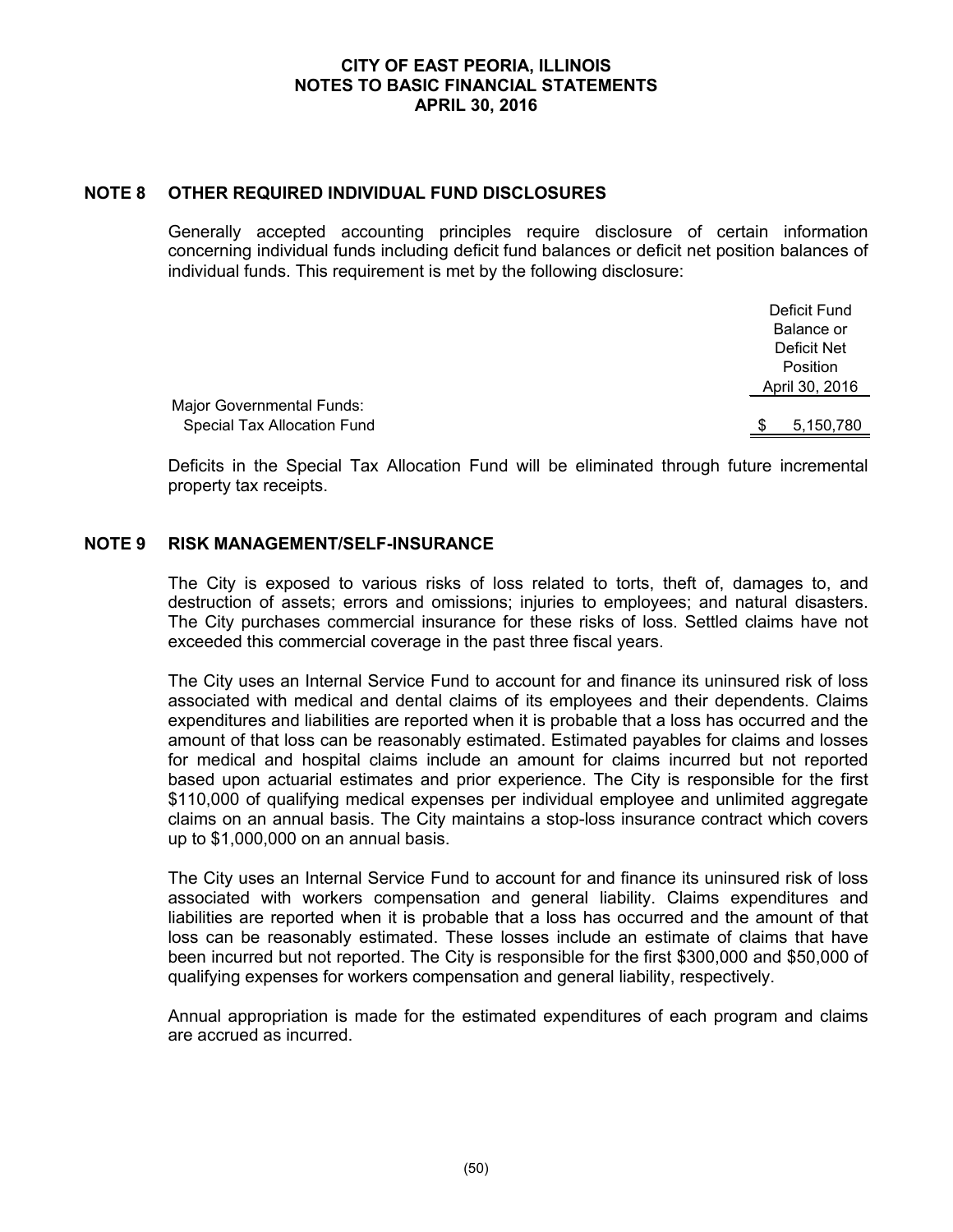# **NOTE 9 RISK MANAGEMENT/SELF-INSURANCE (CONTINUED)**

The unpaid claims and incurred but not reported claims of approximately \$218,424, included in accrued health claims on the financial statements in the Internal Service Fund, are based on the requirements of Governmental Accounting Standards Board Statement No. 10, which required that a liability for claims be reported if information prior to the issuance of financial statements indicates that it is probable that a liability has been incurred at the date of the financial statements and the amount of the loss can be reasonably estimated.

Changes in the health claims liability in fiscal years 2016 and 2015 were:

| Balance - April 30, 2014<br><b>Current Year Claims and Changes in Estimates</b><br>Claims Paid | S | 449.449<br>3,180,336<br>(3,353,523) |
|------------------------------------------------------------------------------------------------|---|-------------------------------------|
| Balance - April 30, 2015<br>Current Year Claims and Changes in Estimates<br><b>Claims Paid</b> |   | 276,262<br>2,808,861<br>(2,879,689) |
| Balance - April 30, 2016                                                                       |   | 205,434                             |

Changes in workers compensation and general liability in fiscal years 2016 and 2015 were:

| Balance - April 30, 2014                                                  | \$<br>163.627 |
|---------------------------------------------------------------------------|---------------|
| <b>Current Year Claims and Changes in Estimates</b><br><b>Claims Paid</b> | (66,723)      |
| Balance - April 30, 2015                                                  | 96.904        |
| <b>Current Year Claims and Changes in Estimates</b><br><b>Claims Paid</b> | (83, 914)     |
| Balance - April 30, 2016                                                  | 12,990        |
|                                                                           |               |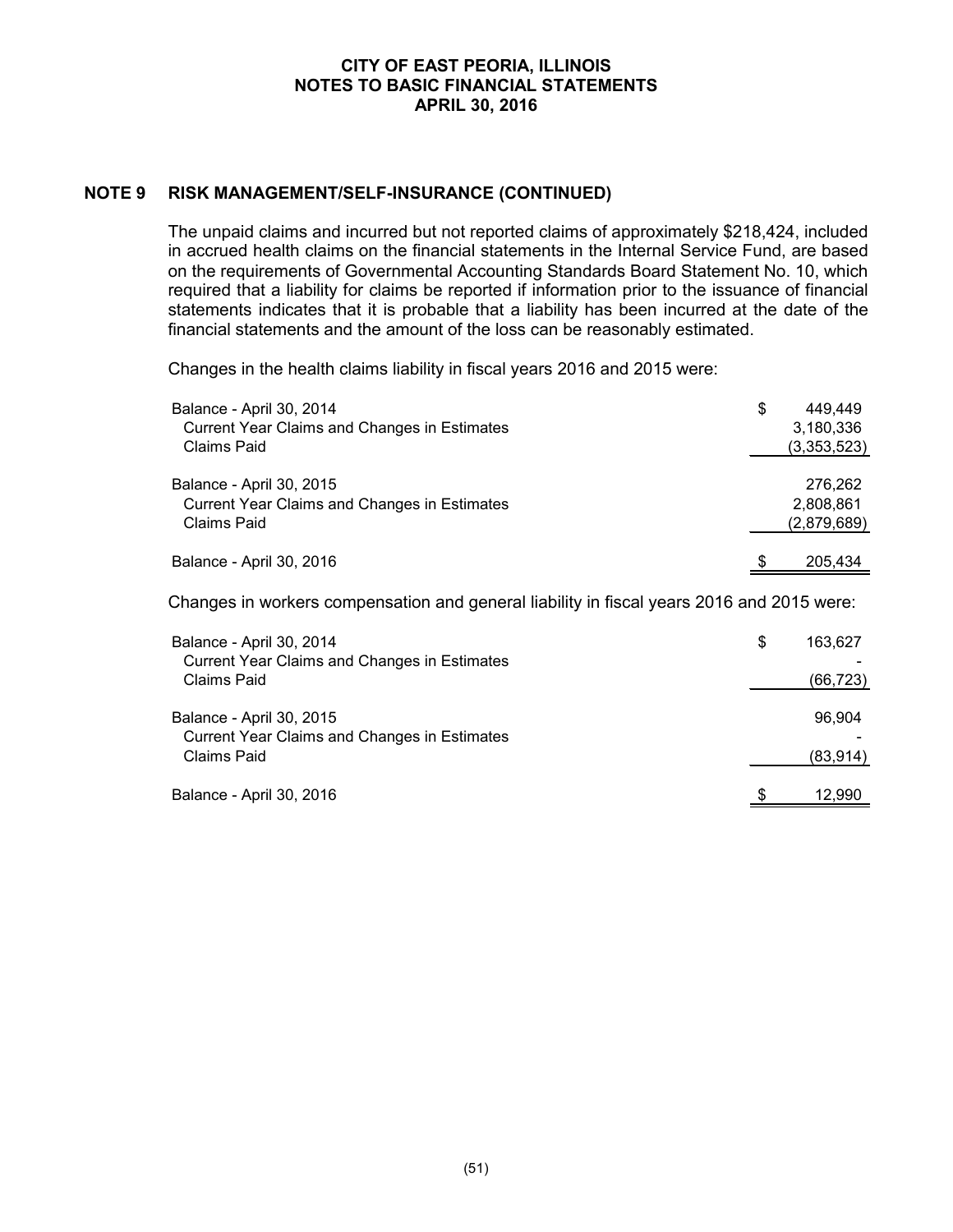#### **NOTE 10 PENSION PLANS**

The City contributes to three defined benefit pension plans: the Illinois Municipal Retirement Fund (IMRF), a defined benefit agent multiple-employer public employee retirement system; the Police Pension Plan, which is a single-employer pension plan; and the Firefighter's Pension Plan, which is also a single-employer pension plan. Each of the plans provide retirement, disability, annual cost of living adjustments and death benefits to its respective plan members and beneficiaries.

### **A. IMRF**

# **Plan Description**

The City's defined benefit pension plan for regular employees provides retirement and disability benefits, post-retirement increases, and death benefits to plan members and beneficiaries. The City's plan is managed by the Illinois Municipal Retirement Fund (IMRF), the administrator of a multi-employer public pension fund. A summary of IMRF's pension benefits is provided in the "Benefits Provided" section of this document. Details of all benefits are available from IMRF. Benefit provisions are established by statute and may only be changed by the General Assembly of the State of Illinois. IMRF issues a publicly available Comprehensive Annual Financial Report that includes financial statements, detailed information about the pension plan's fiduciary net position, and required supplementary information. The report is available for download at www.imrf.org.

# **Benefits Provided**

IMRF has three benefit plans. The vast majority of IMRF members participate in the Regular Plan (RP). IMRF also offers the Sheriff's Law Enforcement Personnel (SLEP) plan for sheriffs, deputy sheriffs, and selected police chiefs, as well as Elected County Official (ECO) plan for officials elected prior to August 8, 2011 (the ECO plan was closed to new participants after that date).

All three IMRF benefit plans have two tiers. Employees hired *before* January 1, 2011, are eligible for Tier 1 benefits. Tier 1 employees are vested for pension benefits when they have at least eight years of qualifying service credit. Tier 1 employees who retire at age 55 (at reduced benefits) or after age 60 (at full benefits) with eight years of service are entitled to an annual retirement benefit, payable monthly for life, in an amount equal to 1-2/3% of the final rate of earnings for the first 15 years of service credit, plus 2% for each year of service credit after 15 years to a maximum of 75% of their final rate of earnings. Final rate of earnings is the highest total earnings during any consecutive 48 months within the last 10 years of service, divided by 48. Under Tier 1, the pension is increased by 3% of the original amount on January 1 every year after retirement.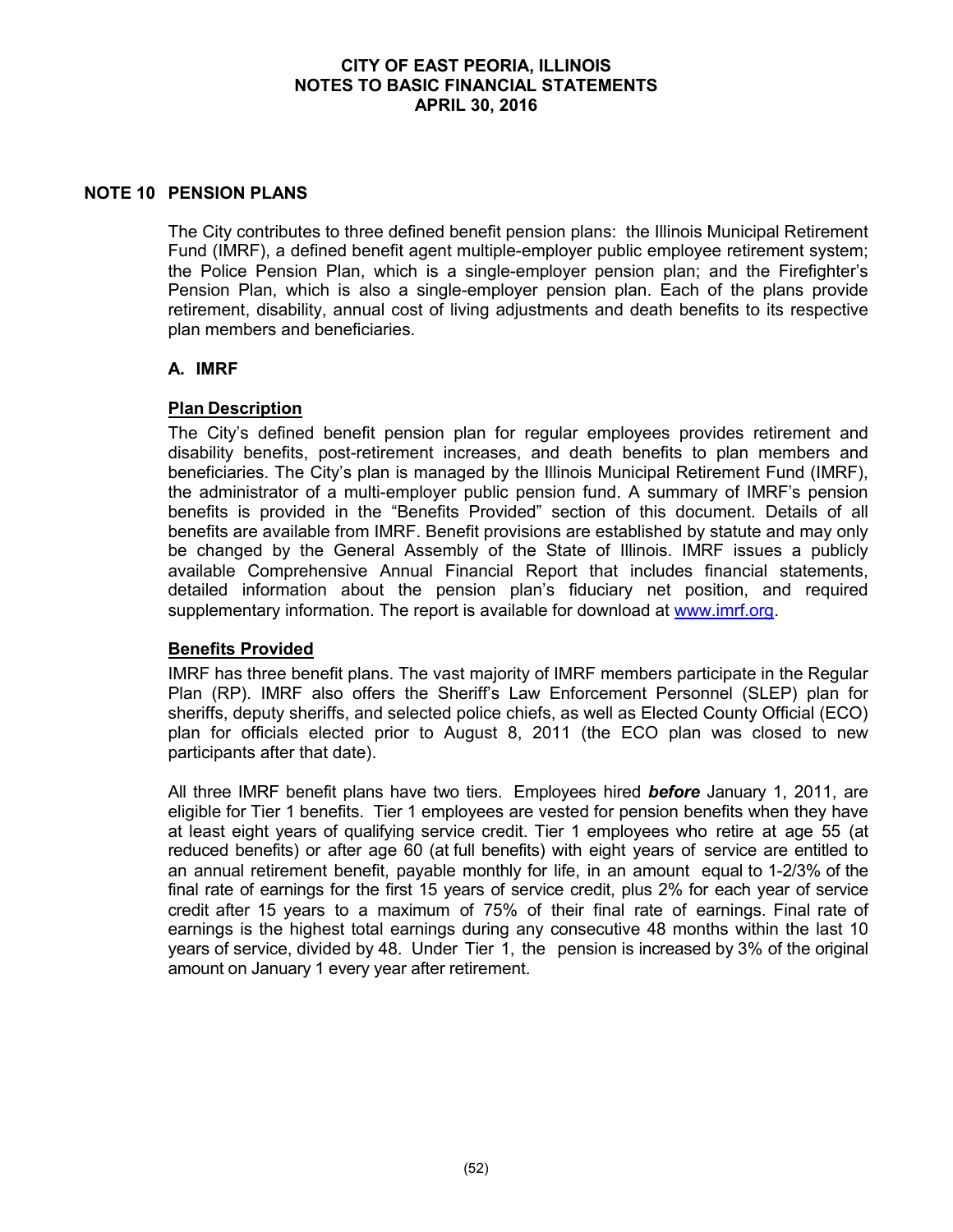# **NOTE 10 PENSION PLANS (CONTINUED)**

#### **A. IMRF (Continued)**

# **Benefits Provided (Continued)**

Employees hired *on or after* January 1, 2011, are eligible for Tier 2 benefits. For Tier 2 employees, pension benefits vest after ten years of service. Participating employees who retire at age 62 (at reduced benefits) or after age 67 (at full benefits) with ten years of service are entitled to an annual retirement benefit, payable monthly for life, in an amount equal to 1-2/3% of the final rate of earnings for the first 15 years of service credit, plus 2% for each year of service credit after 15 years to a maximum of 75% of their final rate of earnings. Final rate of earnings is the highest total earnings during any 96 consecutive months within the last 10 years of service, divided by 96. Under Tier 2, the pension is increased on January 1 every year after retirement, upon reaching age 67, by the *lesser* of:

- 3% of the original pension amount, or
- 1/2 of the increase in the Consumer Price Index of the original pension amount.

#### **Employees Covered by Benefit Terms**

As of December 31, 2015, the following employees were covered by the benefit terms:

| Retirees and Beneficiaries   | 82  |
|------------------------------|-----|
| Inactive. Nonretired Members | 34  |
| <b>Active Members</b>        | 104 |
| Total                        | 220 |

#### **Contributions**

As set by statute, The City's Regular Plan Members are required to contribute 4.50% of their annual covered salary. The statute requires employers to contribute the amount necessary, in addition to member contributions, to finance the retirement coverage of its own employees. The City's annual contribution rate for calendar year 2015 was 12.24%. For the fiscal year ended April 30, 2016, the City contributed \$676,350 to the plan.

The City also contributes for disability benefits, death benefits, and supplemental retirement benefits, all of which are pooled at the IMRF level. Contribution rates for disability and death benefits are set by IMRF's Board of Trustees, while the supplemental retirement benefits rate is set by statute.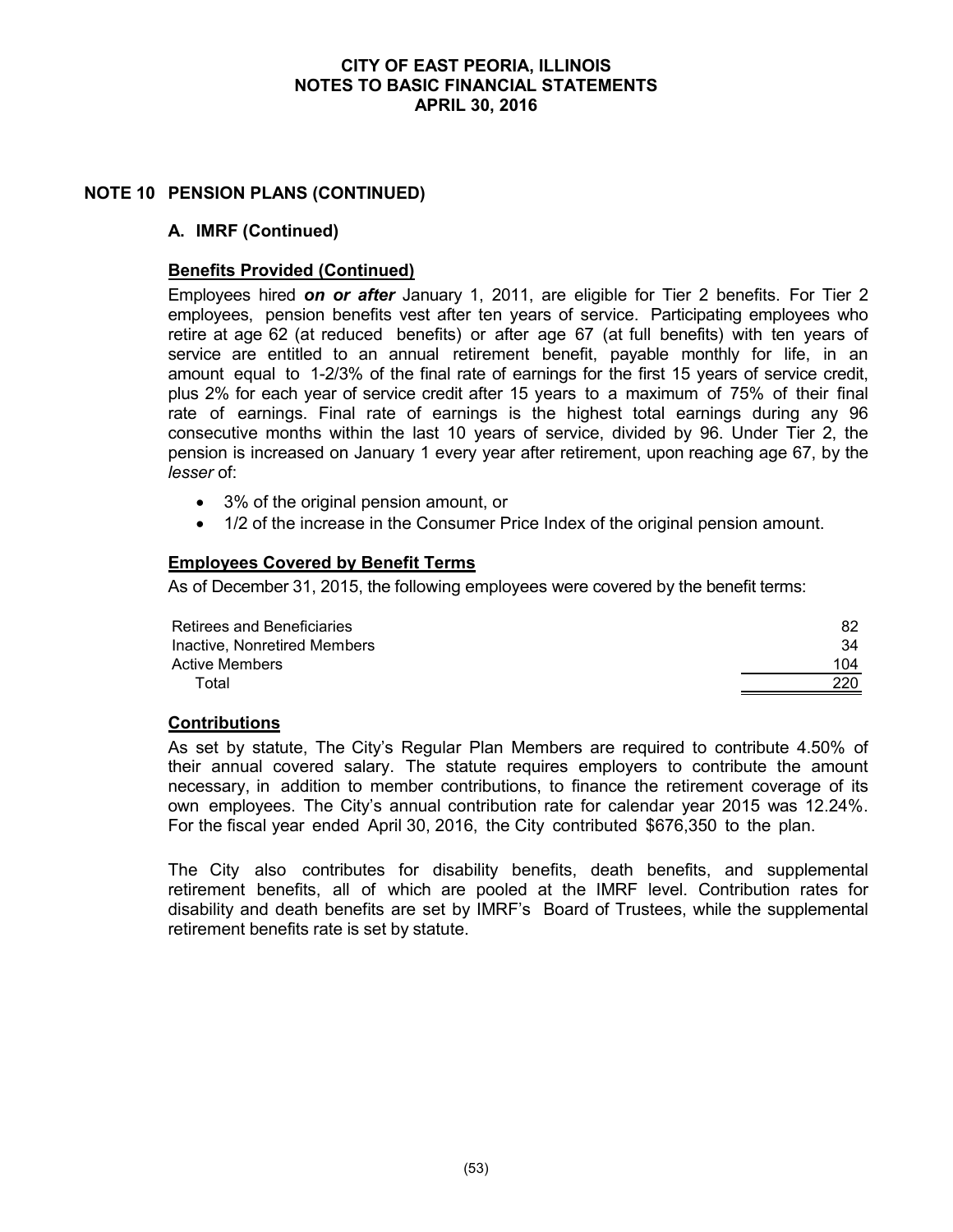# **NOTE 10 PENSION PLANS (CONTINUED)**

#### **A. IMRF (Continued)**

### **Net Pension Liability**

The City's net pension liability was measured as of December 31, 2015. The total pension liability used to calculate the net pension liability was determined by an actuarial valuation as of that date.

### **Actuarial Assumptions**

The following are the methods and assumptions used to determine total pension liability at December 31, 2015:

- The **Actuarial Cost Method** used was Entry Age Normal.
- The **Asset Valuation Method** used was Market Value of Assets.
- The **Inflation Rate** was assumed to be 2.75%.
- **Salary Increases** were expected to be 3.75% to 14.50%.
- The **Investment Rate of Return** was assumed to be 7.49%.
- **Projected Retirement Age** was from the Experience-based Table of Rates, specific to the type of eligibility condition, last updated for the 2014 valuation according to an experience study from years 2011 to 2013.
- The IMRF-specific rates for **Mortality** (for non-disabled retirees) were developed from the RP-2014 Blue Collar Health Annuitant Mortality Table with adjustments to match current IMRF experience.
- For **Disabled Retirees**, an IMRF-specific mortality table was used with fully generational projection scale MP-2014 (base year 2014). The IMRF-specific rates were developed from the RP-2014 Disabled Retirees Mortality Table, applying the same adjustments that were applied for non-disabled lives.
- For **Active Members**, an IMRF-specific mortality table was used with fully generational projection scale MP-2014 (base year 2014). The IMRF-specific rates were developed from the RP-2014 Employee Mortality Table with adjustments to match current IMRF experience.
- The **Long-Term Expected Rate of Return** on pension plan investments was determined using a building-block method in which best-estimate ranges of expected future real rates of return (expected returns, net of pension plan investment expense, and inflation) are developed for each major asset class. These ranges are combined to produce the long-term expected rate of return by weighting the expected future real rates of return to the target asset allocation percentage and adding expected inflation. The target allocation and best estimates of geometric real rates of return for each major asset class are summarized in the following table: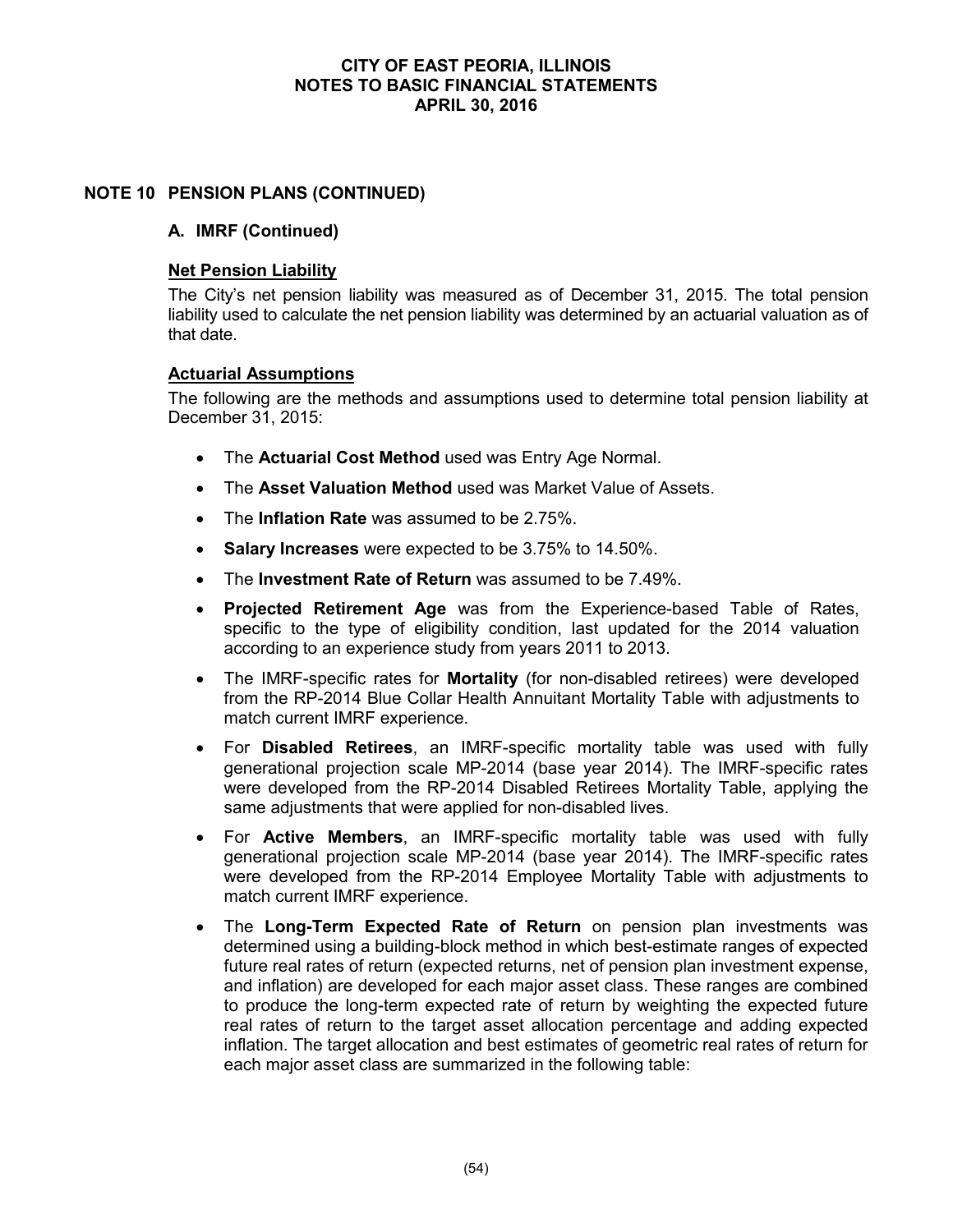### **NOTE 10 PENSION PLANS (CONTINUED)**

#### **A. IMRF (Continued)**

### **Actuarial Assumptions (Continued)**

|         | Long-Term                |
|---------|--------------------------|
|         | <b>Expected Real</b>     |
|         | Rate of Return           |
| 38.00%  | 7.39%                    |
| 17.00   | 7.59                     |
| 27.00   | 3.00                     |
| 8.00    | 6.00                     |
| 9.00    | 2.75-8.15                |
| 1.00    | 2.25                     |
| 100.00% |                          |
|         | <b>Target Allocation</b> |

#### **Single Discount Rate**

A Single Discount Rate of 7.49% was used to measure the total pension liability. The projection of cash flow used to determine this Single Discount Rate assumed that the plan members' contributions will be made at the current contribution rate, and that employer contributions will be made at rates equal to the difference between actuarially determined contribution rates and the member rate. The Single Discount Rate reflects:

- 1. The long-term expected rate of return on pension plan investments (to the extent that the plan's fiduciary net position is projected to be sufficient to pay benefits), and
- 2. The tax-exempt municipal bond rate based on an index of 20-year general obligation bonds with an average AA credit rating as of the measurement date (to the extent that the plan's projected fiduciary net position is not sufficient to pay benefits).

For the purpose of the most recent valuation, the expected rate of return on plan investments is 7.50%, the municipal bond rate is 3.57%, and the resulting single discount rate is 7.49%.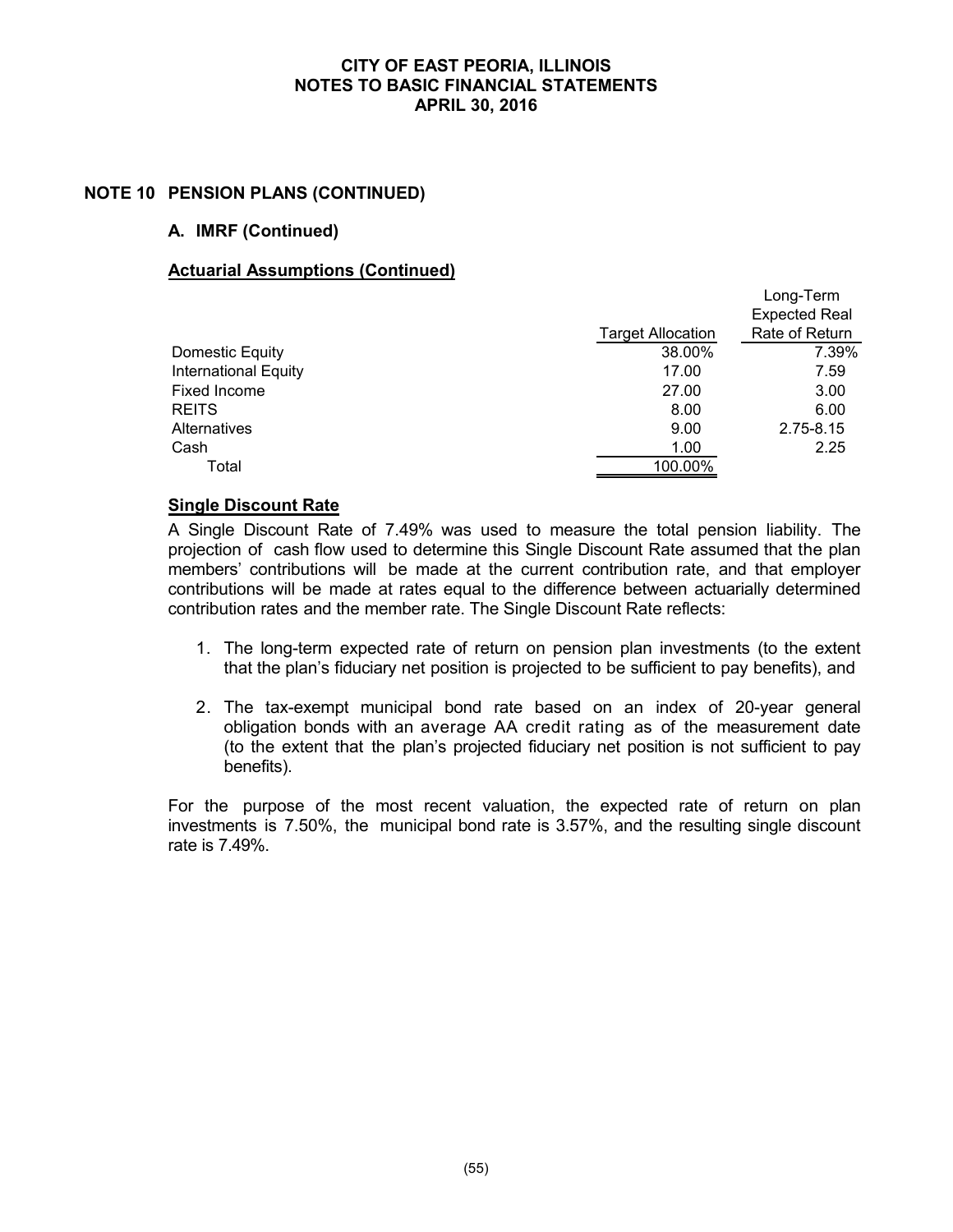# **NOTE 10 PENSION PLANS (CONTINUED)**

# **A. IMRF (Continued)**

# **Changes in the Net Pension Liability**

|                                         | Total Pension    | Plan Fiduciary   | Net Pension           |  |
|-----------------------------------------|------------------|------------------|-----------------------|--|
|                                         | Liability (A)    | Net Position (B) | Liability $(A) - (B)$ |  |
| Balances at December 31, 2014           | 37,438,393<br>S. | 35,957,268<br>\$ | 1,481,125<br>\$       |  |
| Changes for the year:                   |                  |                  |                       |  |
| Service Cost                            | 671,499          |                  | 671,499               |  |
| Interest on the Total Pension Liability | 2,770,972        |                  | 2,770,972             |  |
| Differences Between Expected and        |                  |                  |                       |  |
| Experience of the Total Pension         | (1, 145, 802)    |                  | (1, 145, 802)         |  |
| <b>Changes of Assumptions</b>           | 48,418           |                  | 48,418                |  |
| <b>Contributions - Employer</b>         |                  | 697,158          | (697, 158)            |  |
| <b>Contributions - Employees</b>        |                  | 336,032          | (336, 032)            |  |
| Projected Net Investment Income         |                  | 2,634,081        | (2,634,081)           |  |
| Difference Between Projected and        |                  |                  |                       |  |
| Actual Income                           |                  | (3,036,329)      | 3,036,329             |  |
| Benefit Payments, including Refunds     |                  |                  |                       |  |
| of Employee Contributions               | (1,652,047)      | (1,652,047)      |                       |  |
| <b>Administrative Expenses</b>          |                  | 57,529           | (57, 529)             |  |
| Other                                   |                  | (930)            | 930                   |  |
| Net Changes                             | 693,040          | (964,506)        | 1,657,546             |  |
| Balances at December 31, 2015           | 38,131,433       | 34,992,762       | 3,138,671             |  |

# **Sensitivity of the Net Pension Liability to Changes in the Discount Rate**

The following presents the plan's net pension liability, calculated using a Single Discount Rate of 7.49%, as well as what the plan's net pension liability would be if it were calculated using a Single Discount Rate that is 1% lower or 1% higher:

|                               | $1\%$     | Current   | 1%        |
|-------------------------------|-----------|-----------|-----------|
|                               | Decrease  | Rate      | Increase  |
| Discount Rate                 | 6.49%     | 7.49%     | 8.49%     |
| Net Pension Liability (Asset) | 8.036.526 | 3.138.671 | (891.923) |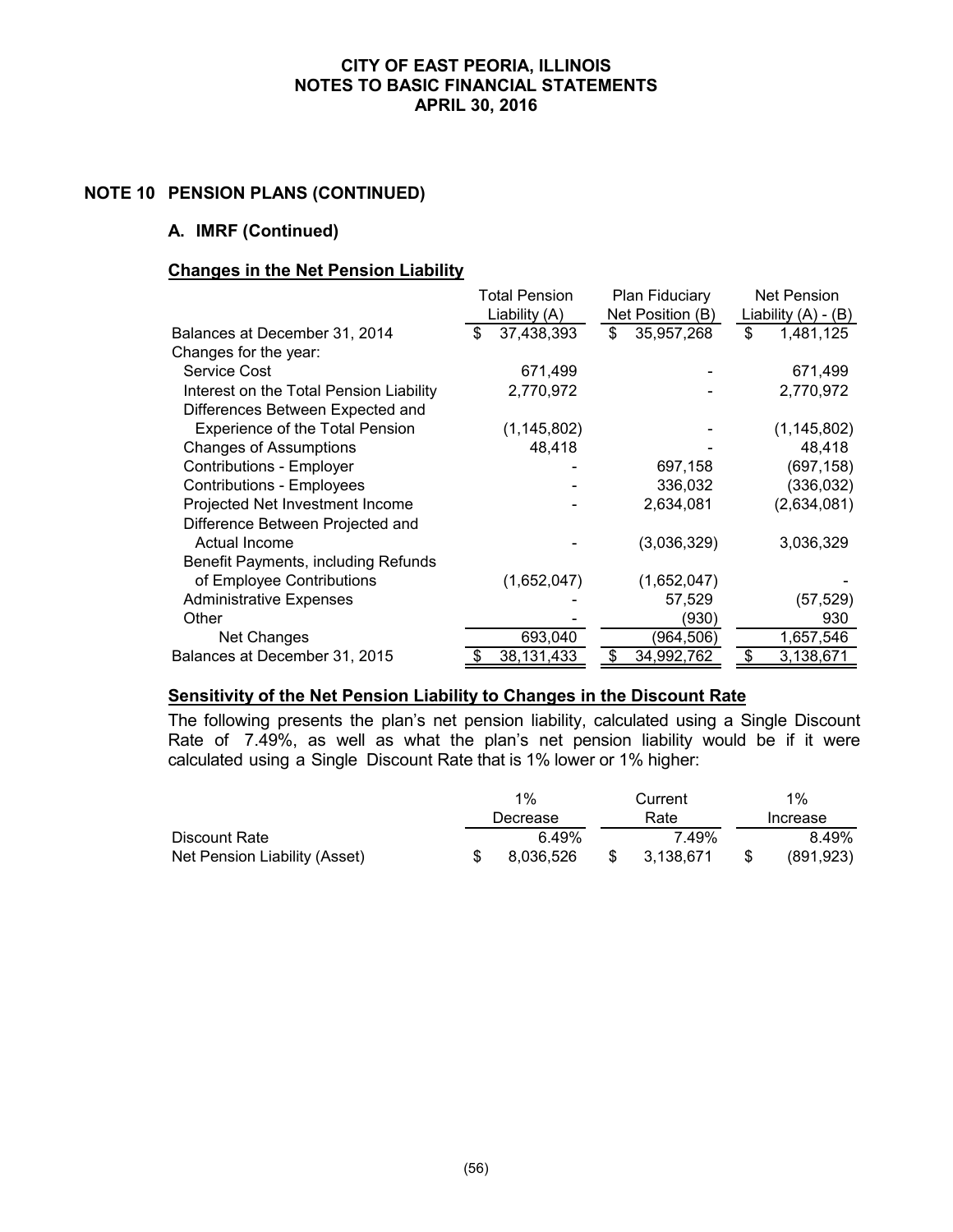# **NOTE 10 PENSION PLANS (CONTINUED)**

#### **A. IMRF (Continued)**

# **Pension Expense, Deferred Outflows of Resources, and Deferred Inflows of Resources Related to Pensions**

For the year ended April 30, 2016, the City recognized pension expense of \$808,340. At April 30, 2016, the City reported deferred outflows of resources and deferred inflows of resources related to pensions from the following sources:

|                                                      | Deferred Outflows |   | Deferred Inflows |
|------------------------------------------------------|-------------------|---|------------------|
| <b>Deferred Amounts Related to Pensions</b>          | of Resources      |   | of Resources     |
| Deferred Amounts to be Recognized in Expense         |                   |   |                  |
| in Future Periods:                                   |                   |   |                  |
| Differences Between Expected and Actual Experience   | \$                | S | (920,560)        |
| <b>Changes of Assumptions</b>                        | 37,861            |   |                  |
| Net Difference Between Projected and Actual Earnings | 2,429,063         |   |                  |
| Total Deferred Amounts to be Recognized in Pension   |                   |   |                  |
| <b>Expense in Future Periods</b>                     | 2,466,924         |   | (920, 560)       |
| Pension Contributions Made Subsequent to the         |                   |   |                  |
| <b>Measurement Date</b>                              | 229,365           |   |                  |
| Total Deferred Amounts Related to Pensions           | 2,696,289         |   | (920,560)        |

\$229,365 reported as deferred outflows of resources related to pensions resulting from the District contributions subsequent to the measurement date will be recognized as a reduction of the net pension liability in the year ended April 30, 2017.

The net amount reported as deferred outflows of resources and deferred inflows of resources related to pensions, prior to contributions subsequent to measurement date, will be recognized in pension expense in future periods as follows:

|                       |   | <b>Deferred Outflows</b> |    | Deferred Inflows |  |  |  |              |
|-----------------------|---|--------------------------|----|------------------|--|--|--|--------------|
| Year Ending April 30, |   | of Resources             |    |                  |  |  |  | of Resources |
| 2017                  | S | 616,901                  | \$ | (228,007)        |  |  |  |              |
| 2018                  |   | 616,901                  |    | (228,007)        |  |  |  |              |
| 2019                  |   | 616,901                  |    | (228,007)        |  |  |  |              |
| 2020                  |   | 616,221                  |    | (228,007)        |  |  |  |              |
| 2021                  |   |                          |    | (8,532)          |  |  |  |              |
| <b>Thereafter</b>     |   |                          |    |                  |  |  |  |              |
| Total                 |   | 2,466,924                |    | (920,560)        |  |  |  |              |
|                       |   |                          |    |                  |  |  |  |              |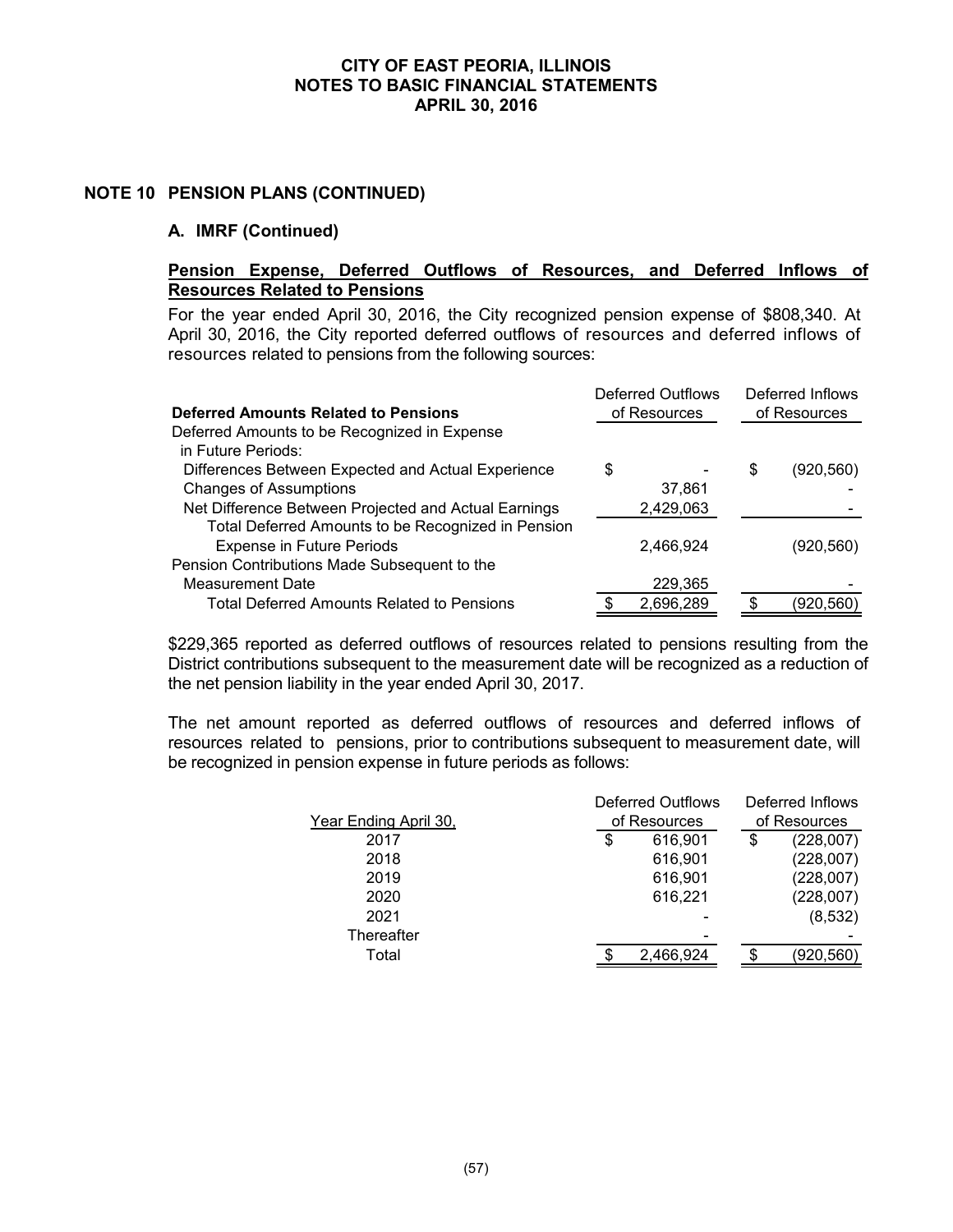# **NOTE 10 PENSION PLANS (CONTINUED)**

#### **B. Defined Benefit Single-Employer Pension Plans**

#### **Plan Administration**

The Firefighters' Pension and Police Pension plans are defined benefit pension plans. Each plan is administered by a board of trustees which acts as the administrator of the plan.

The board for the Firefighters' Plan consists of five Trustees, two of whom are appointed by the City Commission, three of whom are members of the system who are elected by a majority of the firefighters who are members of the system. Each Trustee serves a two year term. Each person employed by the City Fire Department as a full-time firefighter becomes a member of the plan as a condition of his or her employment. All firefighters are therefore eligible for plan benefits as provided for in the plan document and by applicable law.

The board for the Police Officers' Plan consists of five Trustees, two of whom are appointed by the City Commission, three of whom are members of the system who are elected by a majority of the Police Officers who are members of the system. Each Trustee serves a two year term. Each person employed by the City Police Department as a full-time police officer becomes a member of the plan as a condition of his or her employment. All police officers are therefore eligible for plan benefits as provided for in the plan document and by applicable law.

The employer contribution levels of the Firefighter's Pension Fund and the Police Pension Fund are mandated by Illinois State Statute (Chapter 40, Article 3 and Chapter 40, Article 4, respectively) and may also be amended only by the Illinois legislature.

At April 30, 2016, the Firefighters' Pension and Police Pension membership consisted of:

|                                     | <b>Municipal</b> | Police    |
|-------------------------------------|------------------|-----------|
|                                     | Firemen's        | Officers' |
| Retirees and Beneficiaries          | 27               |           |
| <b>Inactive, Nonretired Members</b> |                  |           |
| Active Members                      | 44               | 45        |
| Total                               | 70               | 89        |

Under Public Act 96-1495, the annual requirements of the pension fund are to be determined as a level percent of payroll sufficient to bring the total assets of the pension fund up to 90% of the total actuarial liabilities by the year 2040.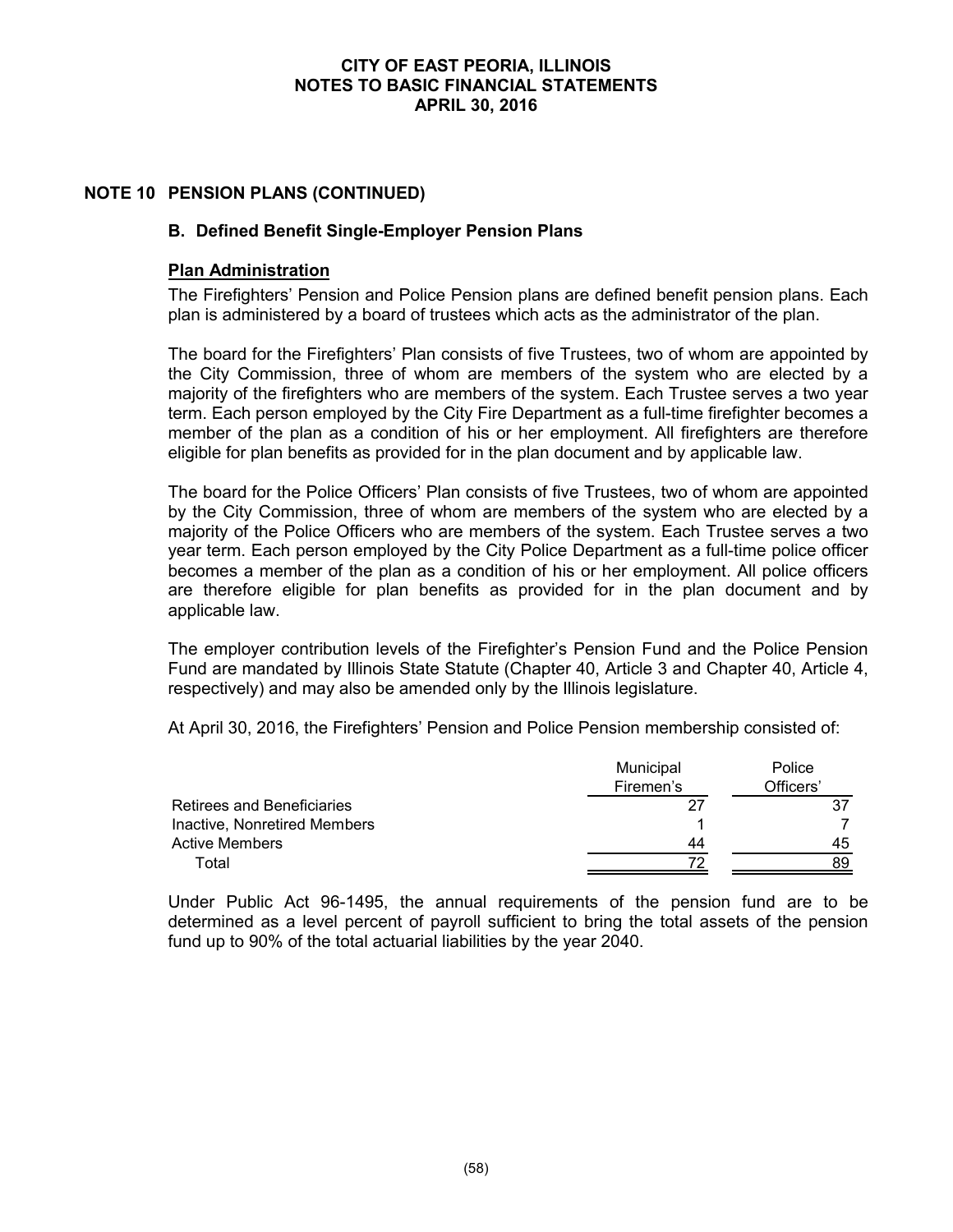# **NOTE 10 PENSION PLANS (CONTINUED)**

# **B. Defined Benefit Single-Employer Pension Plans (Continued)**

#### **Investment Policy**

The investment policy covering the allocation of invested assets for the City of East Peoria's Firefighter's Pension Fund and Police Pension Fund is established by the Board of Trustees and is subject to the limitations defined in the Illinois Pension Code 40 OLCS  $5/1 - 113.1 - 113.12$ .

The following are the adopted asset allocation policies for each plan as of April 30, 2016:

|                             | <b>Target Allocation</b> |           |  |
|-----------------------------|--------------------------|-----------|--|
|                             | Municipal                | Police    |  |
|                             | Firemen's                | Officers' |  |
| Domestic Equity             | 40.00%                   | 55.00%    |  |
| <b>International Equity</b> | 16.00                    | 0.00      |  |
| Fixed Income                | 38.00                    | 35.00     |  |
| <b>REITS</b>                | 4.00                     | 0.00      |  |
| <b>Mutual Funds</b>         | 0.00                     | 10.00     |  |
| Cash                        | 2.00                     | 0.00      |  |
| Total                       | 100.00%                  | 100.00%   |  |

#### **Concentrations**

The Plans did not hold investments in any one organization that represent 5% or more of the respective Plan's fiduciary net position.

#### **Net Pension Liability**

The components of the net pension liability of the Plans as of April 30, 2016 were as follows:

|                                                                               | Municipal        | Police     |
|-------------------------------------------------------------------------------|------------------|------------|
|                                                                               | Firemen's        | Officers'  |
| <b>Total Pension Liability</b>                                                | \$<br>46,746,334 | 51,415,847 |
| Plan Fiduciary Net Position                                                   | 19,393,318       | 24,159,603 |
| <b>Net Pension Liability</b>                                                  | 27,353,016       | 27,256,244 |
| Plan Fiduciary Net Position as a Percentage of<br>the Total Pension Liability | 41.49%           | 46.99%     |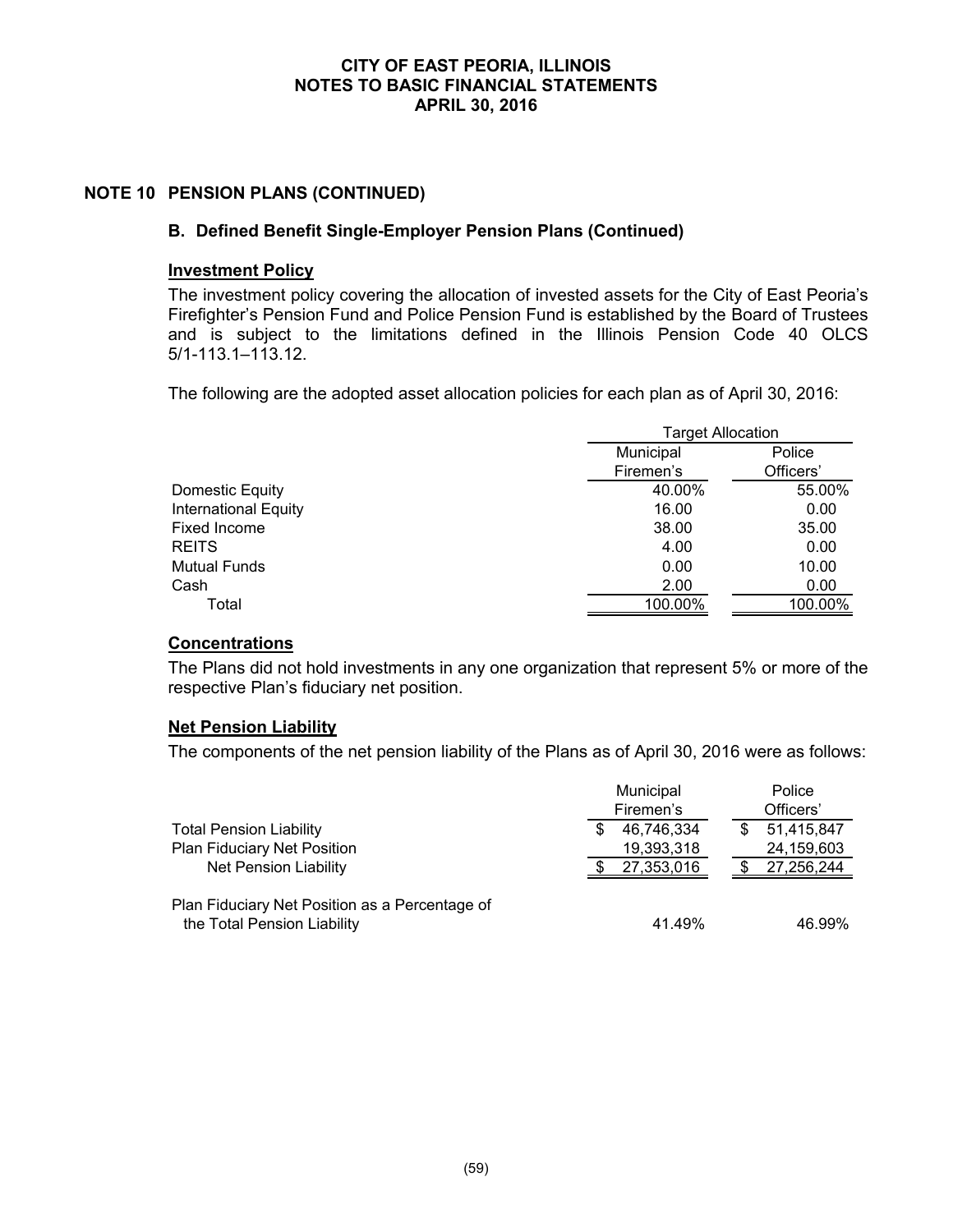# **NOTE 10 PENSION PLANS (CONTINUED)**

#### **B. Defined Benefit Single-Employer Pension Plans (Continued)**

# **Actuarial Assumptions**

The total pension liability was determined by an actuarial valuation as of April 30, 2015 updated to April 30, 2016 using the following actuarial assumptions applied to all measurement periods:

|                                    | Municipal             | Police                |
|------------------------------------|-----------------------|-----------------------|
|                                    | Firemen's             | Officers'             |
| <b>Valuation Date</b>              | 4/30/2015             | 4/30/2015             |
| <b>Measurement Date</b>            | 4/30/2016             | 4/30/2016             |
| <b>Inflation Rate</b>              | $3.00\%$              | 3.00%                 |
| Projected Salary Increases         | Based on Age-         | Based on Age-         |
|                                    | Related               | Related               |
|                                    | Productivity and      | Productivity and      |
|                                    | <b>Merit Rates</b>    | <b>Merit Rates</b>    |
|                                    | Plus Inflation        | Plus Inflation        |
| Investment Rate of Return          | 6.50%                 | 6.75%                 |
| <b>Mortality Rate</b>              | <b>RP-2014 Blue</b>   | <b>RP-2014 Blue</b>   |
|                                    | <b>Collar Healthy</b> | <b>Collar Healthy</b> |
|                                    | Annuity Table,        | Annuity Table,        |
|                                    | sex distinct,         | sex distinct,         |
|                                    | with generational     | with generational     |
|                                    | mortality             | mortality             |
|                                    | improvements          | improvements          |
|                                    | using the             | using the             |
|                                    | MP-2014               | MP-2014               |
|                                    | two-dimensional       | two-dimensional       |
|                                    | mortality             | mortality             |
|                                    | improvement           | improvement           |
|                                    | scales. No            | scales. No            |
|                                    | adjustment made       | adjustment made       |
|                                    | for post-             | for post-             |
|                                    | disablement           | disablement           |
|                                    | mortality.            | mortality.            |
| Date of Actuarial Experience Study | 4/30/2015             | 4/30/2015             |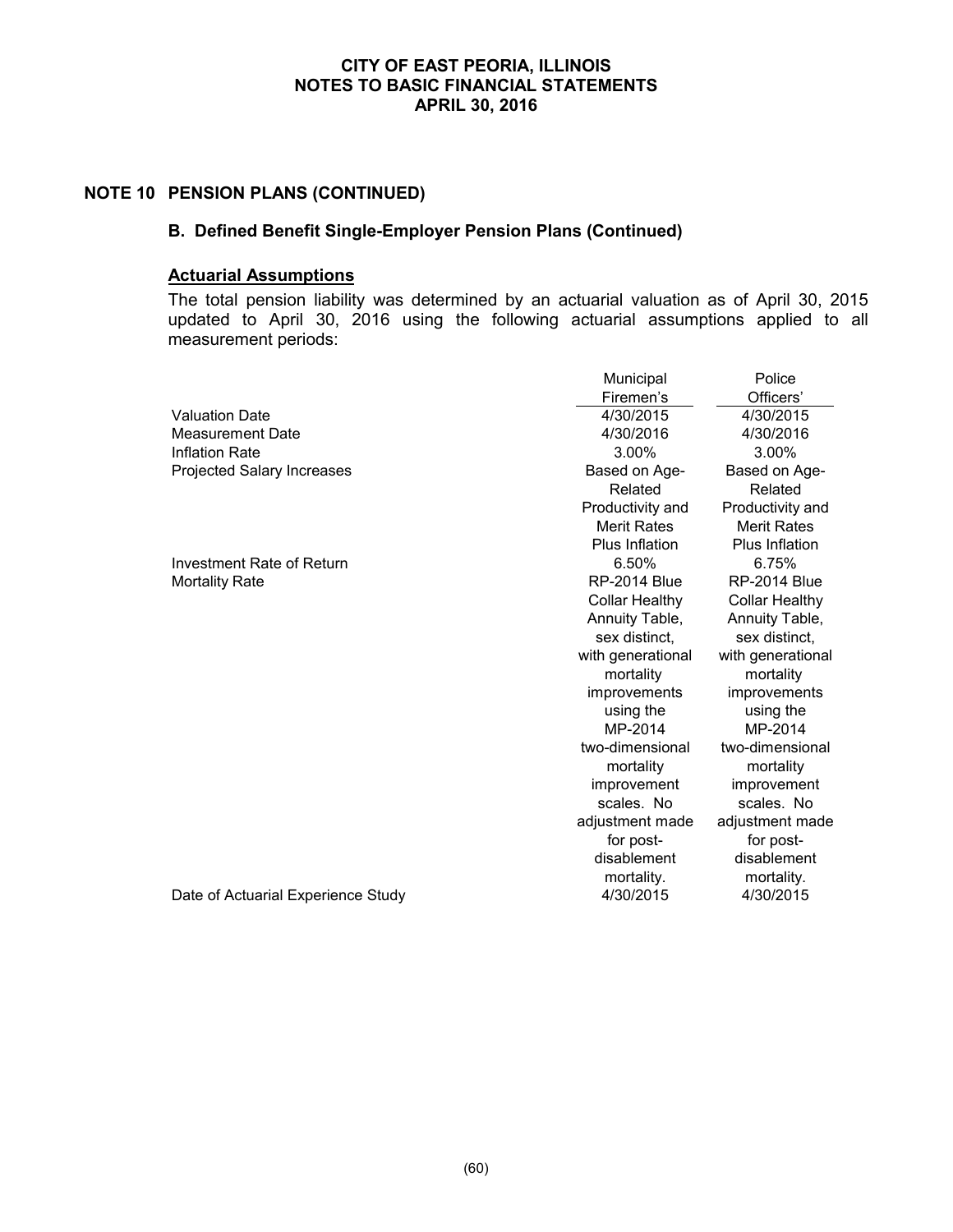# **NOTE 10 PENSION PLANS (CONTINUED)**

### **B. Defined Benefit Single-Employer Pension Plans (Continued)**

#### **Long-Term Expected Rate of Return**

The long-term expected rate of return on pension plan investments was determined using a building-block method in which best-estimate ranges of expected future real rates of return (expected returns, net of pension plan investment expense and inflation) are developed for each major asset class. These ranges are combined to produce the long-term expected rate of return by weighting the expected future real rates of return by the target asset allocation percentage and by adding expected inflation. Best estimates of the geometric real rates of return for each major asset class included in the pension plans' target asset allocations as of April 30, 2016 for the Commerce Trust Company and Benjamin F. Edwards & Co. are summarized in the following tables:

|                                   | Long-Term Expected Real |           |  |
|-----------------------------------|-------------------------|-----------|--|
|                                   | Rate of Return          |           |  |
|                                   | Municipal               | Police    |  |
| <b>Asset Class</b>                | Firemen's               | Officers' |  |
| Benjamin F. Edwards & Co.         |                         |           |  |
| Domestic Equity                   | 4.12%                   | $0.00\%$  |  |
| International Equity              | 1.61                    | 6.00      |  |
| Fixed Income                      | 1.90                    | 0.00      |  |
| <b>REITS</b>                      | 0.37                    | 0.00      |  |
| Short-Term Bonds                  | 0.00                    | 1.00      |  |
| Government - Intermediate         | 0.00                    | 1.00      |  |
| Investment Grade - Intermediate   | 0.00                    | 1.00      |  |
| Large Cap Growth                  | 0.00                    | 5.50      |  |
| Large Cap Value                   | 0.00                    | 6.50      |  |
| Mid Cap Growth                    | 0.00                    | 6.00      |  |
| Mid Cap Value                     | 0.00                    | 6.00      |  |
| Mid Cap Blend                     | 0.00                    | 6.00      |  |
| Small Cap Growth                  | 0.00                    | 6.50      |  |
| Small Cap Value                   | 0.00                    | 6.50      |  |
| Small Cap Blend                   | 0.00                    | 6.50      |  |
| <b>Emerging Markets</b>           | 0.00                    | 7.50      |  |
| Cash                              | 0.07                    | 0.50      |  |
| <b>The Commerce Trust Company</b> |                         |           |  |
| U.S. Large-Cap                    | 0.00                    | 5.61      |  |
| <b>International Stocks</b>       | 0.00                    | 5.67      |  |
| U.S. Bonds                        | 0.00                    | 1.84      |  |
|                                   |                         |           |  |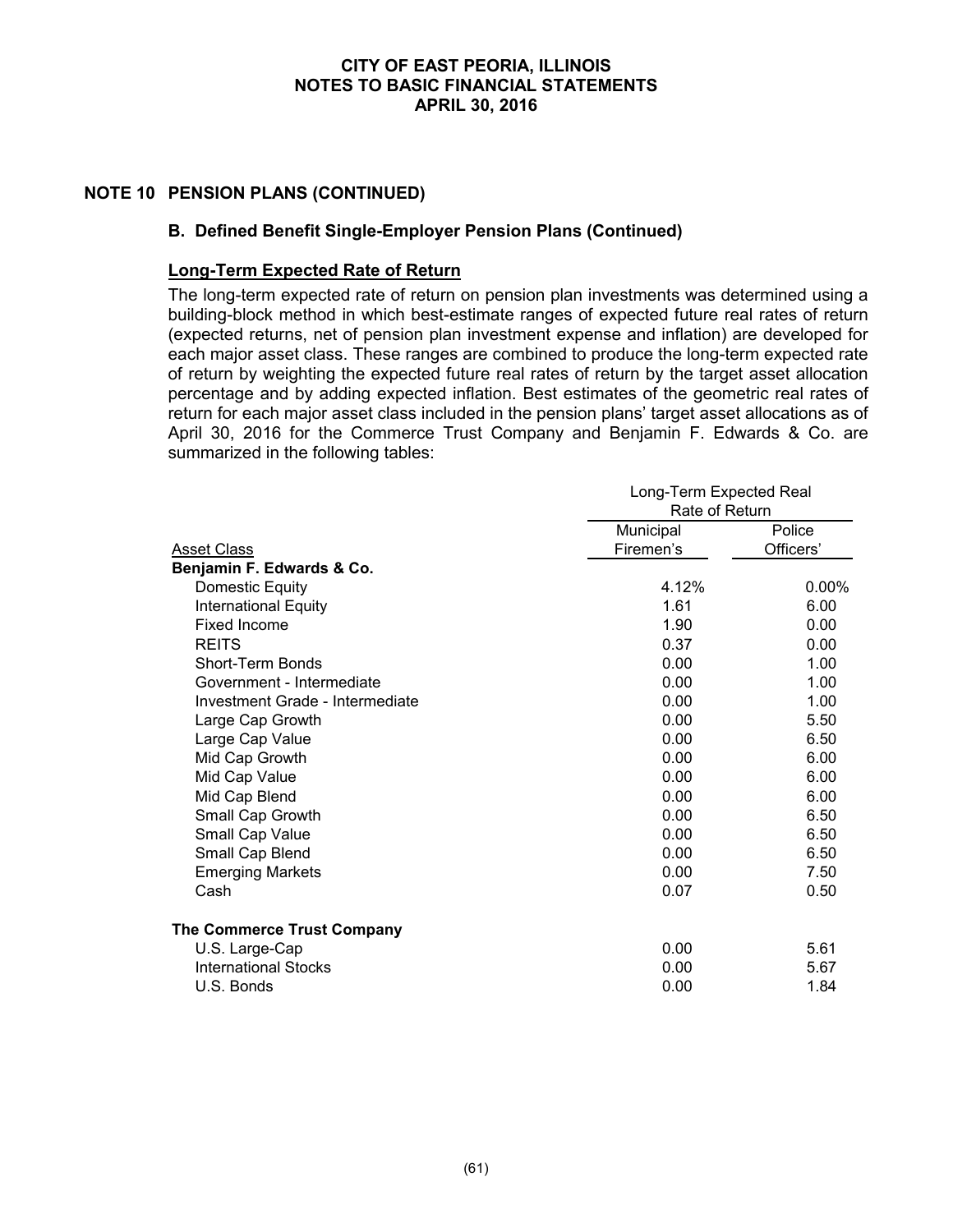# **NOTE 10 PENSION PLANS (CONTINUED)**

#### **B. Defined Benefit Single-Employer Pension Plans (Continued)**

#### **Discount Rate**

### Municipal Firemen's

A single discount rate of 6.22% and 6.29% was used to measure the total pension liability as of April 30, 2016 and 2015, respectively. This single discount rate was based on the expected rate of return of 6.5% and the tax-exempt municipal bond rate, based on the Federal Reserve statistical release, of 3.32% for 2016. The projection of cash flows used to determine the single discount rate assumed that plan member contributions will be made at the current contribution rate and that Fund contributions will be made at rates equal to the difference between actuarially determined contribution rates and the member rate. Based on those assumptions, the pension plan's fiduciary net position was projected to be available to make all projected future benefit payments of current plan members through the year 2073 and 2068 for the years ended April 30, 2016 and 2015, respectively. Therefore, the longterm expected rate of return on pension plan investments for 2016 and 2015 was applied to projected benefit payments through the year 2073 and 2068, respectively, and the municipal bond rate was applied to all benefit payments after that date, to determine total pension liability.

# Police Officers'

A single discount rate of 6.46% and 6.52% was used to measure the total pension liability as of April 30, 2016 and 2015, respectively. This single discount rate was based on the expected rate of return of 6.75% and the tax-exempt municipal bond rate, based on the Federal Reserve statistical release, of 3.32% for 2016. The projection of cash flows used to determine the single discount rate assumed that plan member contributions will be made at the current contribution rate and that Fund contributions will be made at rates equal to the difference between actuarially determined contribution rates and the member rate. Based on those assumptions, the pension plan's fiduciary net position was projected to be available to make all projected future benefit payments of current plan members through the year 2073 and 2067 for the years ended April 30, 2016 and 2015, respectively. Therefore, the longterm expected rate of return on pension plan investments for 2016 and 2015 was applied to projected benefit payments through the year 2073 and 2067, respectively, and the municipal bond rate was applied to all benefit payments after that date, to determine total pension liability.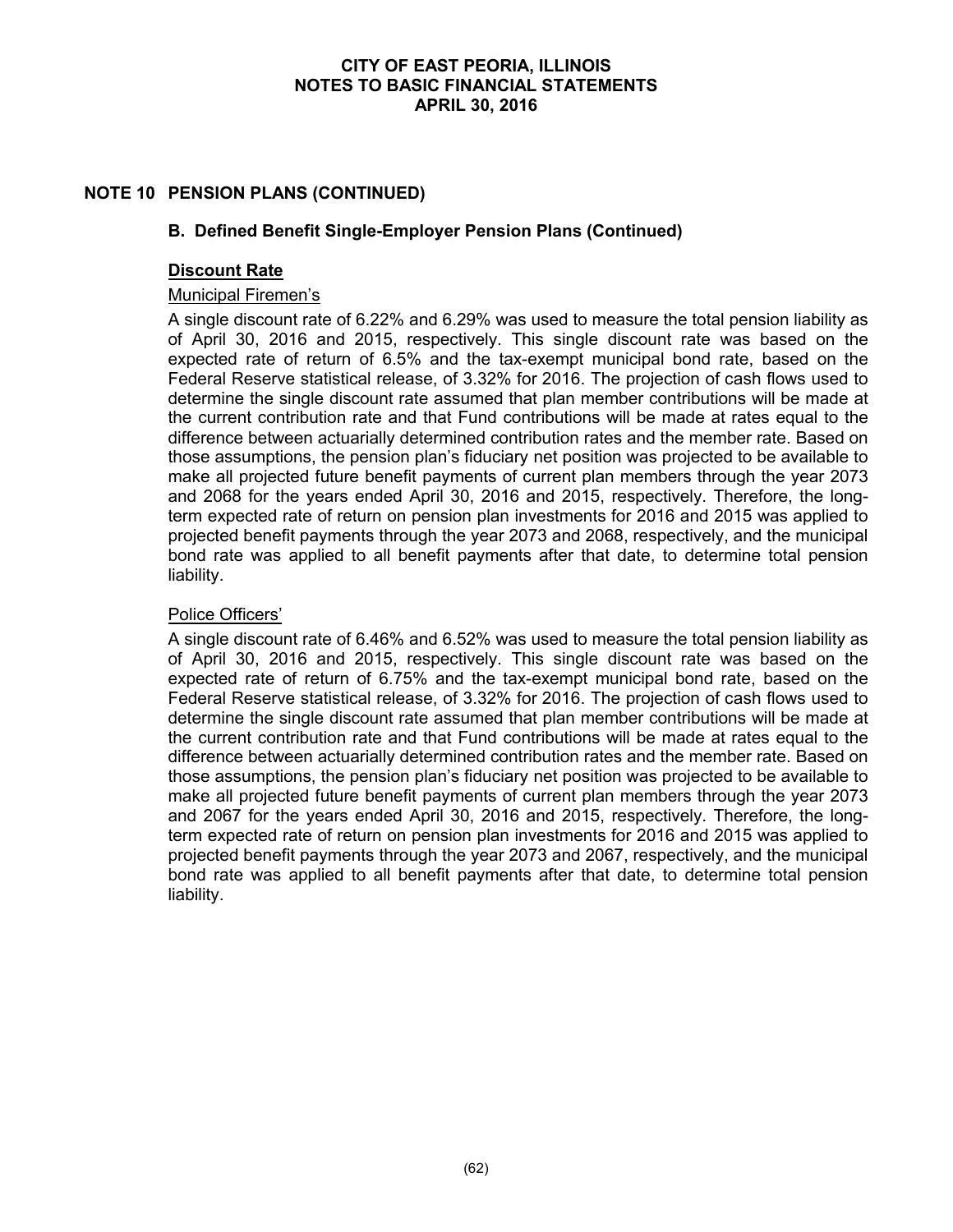# **NOTE 10 PENSION PLANS (CONTINUED)**

### **B. Defined Benefit Single-Employer Pension Plans (Continued)**

# **Sensitivity of Net Pension Liability to Changes in the Discount Rate**

The following presents the net pension liability of the Pension Plans calculated using the discount rates listed above, as well as what the plan's net pension liability would be if it were calculated using a discount rate that is 1-percentage-point lower, or 1-percentage-point higher than the current rate:

|                                                                      |   | $1\%$<br>Decrease   | Current<br>Rate     |   | 1%<br>Increase      |
|----------------------------------------------------------------------|---|---------------------|---------------------|---|---------------------|
| Municipal Firemen's<br>Discount Rate<br><b>Net Pension Liability</b> | S | 5.22%<br>35,526,579 | 6.22%<br>27,353,016 | S | 7.22%<br>20,843,196 |
| Police Officers'<br>Discount Rate<br>Net Pension Liability           | S | 5.46%<br>35.479.884 | 6.46%<br>27.256.244 |   | 7.46%<br>20,382,607 |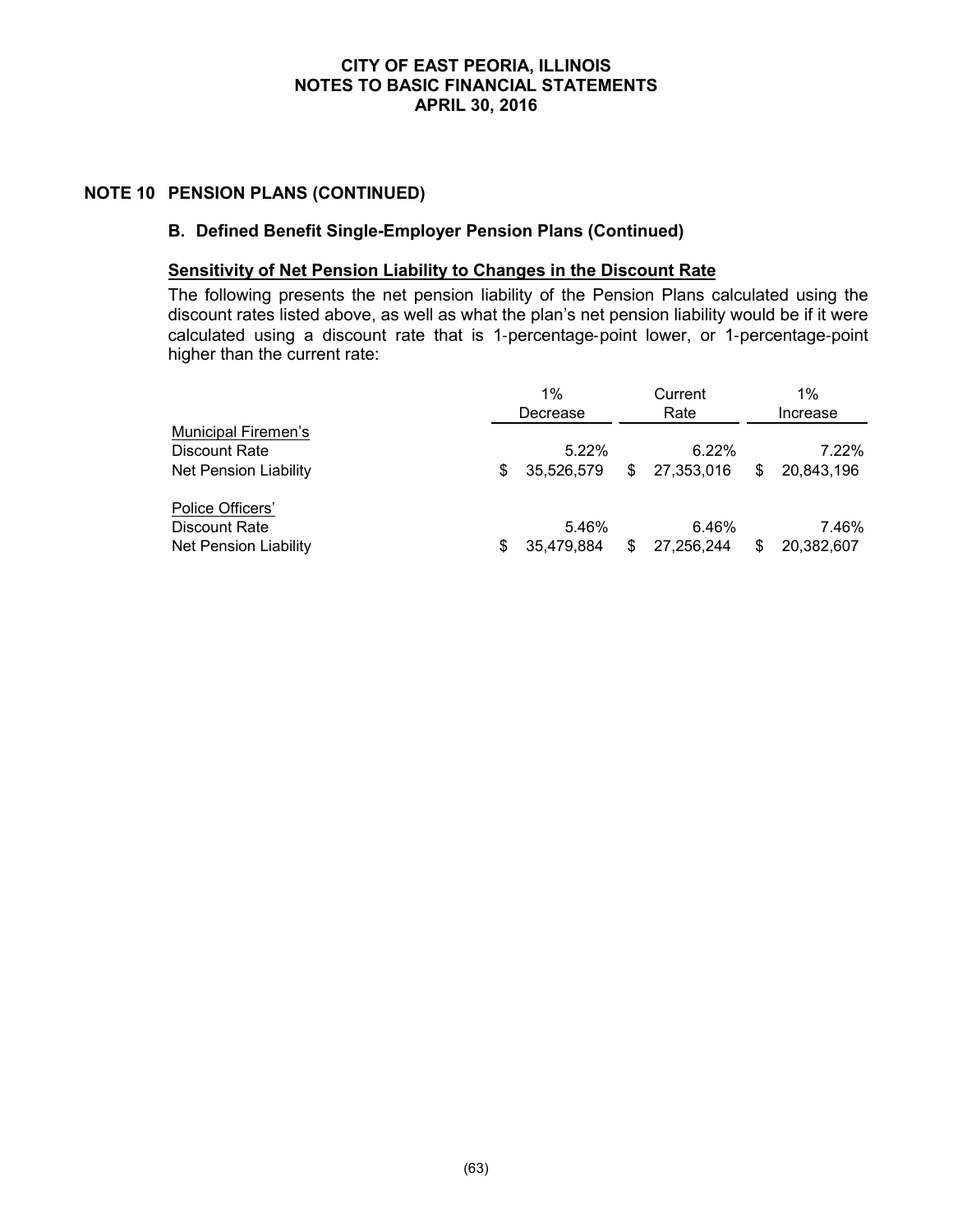# **NOTE 10 PENSION PLANS (CONTINUED)**

# **B. Defined Benefit Single-Employer Pension Plans (Continued)**

# **Sensitivity of Net Pension Liability to Changes in the Discount Rate (Continued)**

The following represents the changes in the City's net pension liability for the Firefighter's Pension and Police Pension Plans:

|                                                                 | <b>Net Pension Liability</b> |             |    |             |
|-----------------------------------------------------------------|------------------------------|-------------|----|-------------|
|                                                                 | Municipal                    |             |    | Police      |
|                                                                 |                              | Firemen's   |    | Officers'   |
| <b>Total Pension Liability:</b>                                 |                              |             |    |             |
| <b>Service Cost</b>                                             | \$                           | 1,180,633   | \$ | 1,032,806   |
| Interest on Total Pension Liability                             |                              | 2,506,090   |    | 2,941,644   |
| Difference Between Expected and Actual Experience               |                              |             |    |             |
| of the Total Pension Liability                                  |                              | 762,808     |    | (48, 124)   |
| <b>Changes of Assumptions</b>                                   |                              | 3,751,560   |    | 3,930,974   |
| Benefit Payments, Including Refunds                             |                              | (1,410,276) |    | (2,068,236) |
| Net change in Total Pension Liability                           |                              | 6,790,815   |    | 5,789,064   |
| <b>Total Pension Liability - Beginning</b>                      |                              | 39,955,519  |    | 45,626,783  |
| Total Pension Liability - Ending (A)                            |                              | 46,746,334  | \$ | 51,415,847  |
|                                                                 |                              |             |    |             |
| Plan Fiduciary Net Position:<br><b>Contributions - Employer</b> | \$                           | 1,472,178   | \$ |             |
| <b>Contributions - Member</b>                                   |                              | 337,628     |    | 1,359,937   |
| Net Investment Income                                           |                              |             |    | 372,068     |
|                                                                 |                              | (14, 203)   |    | (180, 316)  |
| Benefit Payments, Including Refunds                             |                              | (1,410,276) |    | (2,068,236) |
| <b>Administrative Expenses</b><br>Other                         |                              | (46, 502)   |    | (57, 866)   |
|                                                                 |                              |             |    | 18,650      |
| Net Change in Fiduciary Net Position                            |                              | 338,825     |    | (555, 763)  |
| Plan Fiduciary Net Position - Beginning                         |                              | 19,054,493  |    | 24,715,366  |
| Plan Fiduciary Net Position - Ending (B)                        |                              | 19,393,318  | \$ | 24,159,603  |
| Net Pension Liability (A) - (B)                                 | - \$                         | 27,353,016  | \$ | 27,256,244  |
| Plan Fiduciary Net Position as a Percentage                     |                              |             |    |             |
| of the Total Pension Liability                                  |                              | 41.49%      |    | 46.99%      |
|                                                                 |                              |             |    |             |
| <b>Covered Employee Payroll</b>                                 | \$                           | 3,651,088   | \$ | 3,804,870   |
| Net Pension Liability as a Percentage of Covered                |                              |             |    |             |
| <b>Employee Payroll</b>                                         |                              | 749.17%     |    | 716.35%     |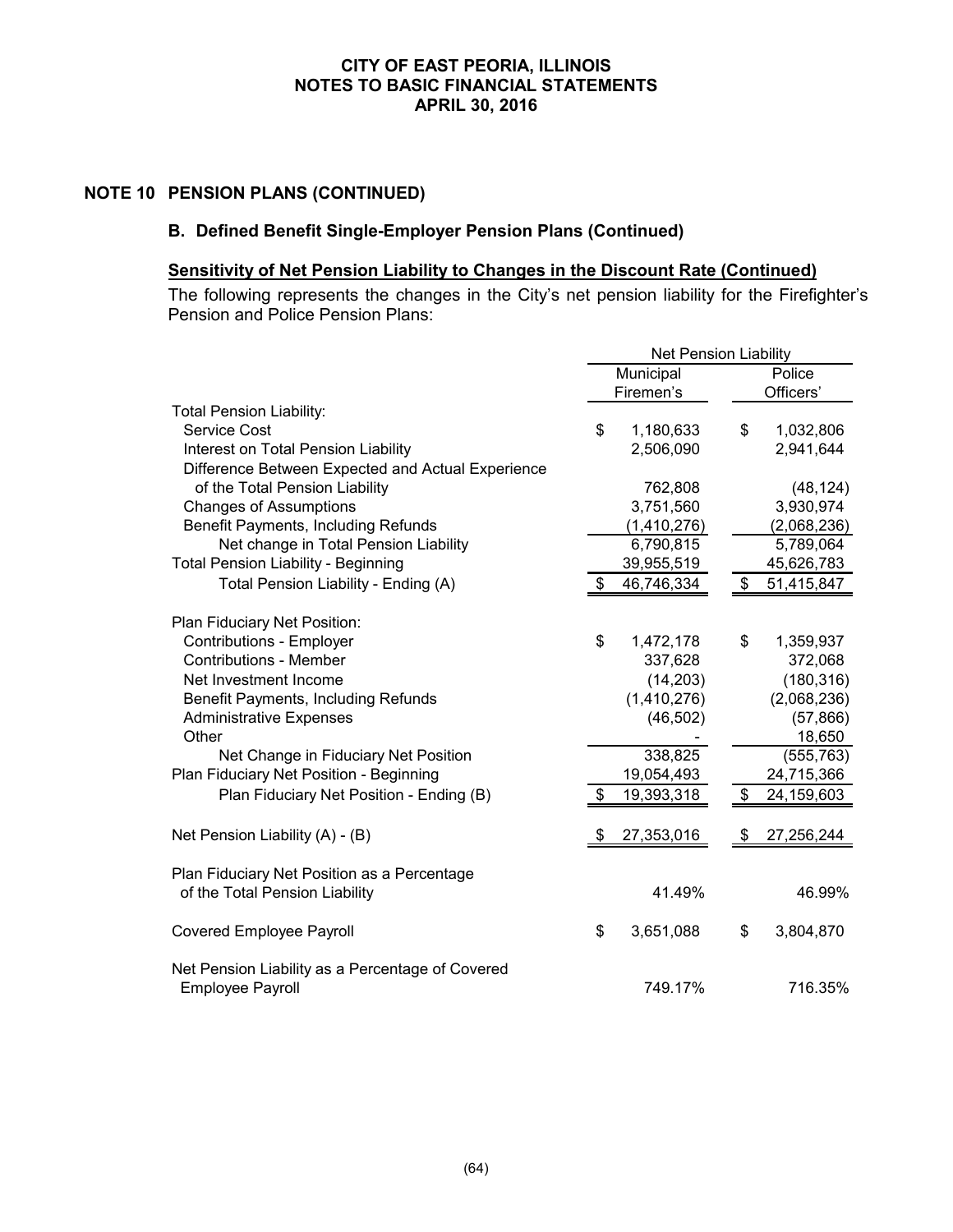# **NOTE 10 PENSION PLANS (CONTINUED)**

### **B. Defined Benefit Single-Employer Pension Plans (Continued)**

#### **Pension Expense and Deferred Inflows/Outflows of Resources Related to Pensions**

For the year ended April 30, 2016, the City will recognize pension expense of \$5,967,734. On April 30, 2016 the City reported deferred outflows of resources and deferred inflows of resources related to pensions from the following sources:

Municipal Firemen's

|                                                      | Deferred Outflows | Deferred Inflows |  |
|------------------------------------------------------|-------------------|------------------|--|
|                                                      | of Resources      | of Resources     |  |
| Differences Between Expected and Actual Experience   | 664.631<br>S      | S                |  |
| <b>Changes of Assumptions</b>                        | 3,268,715         |                  |  |
| Net Difference Between Projected and Actual Earnings | 1,043,562         |                  |  |
| <b>Total Deferred Amounts Related to Pensions</b>    | 4,976,908         |                  |  |
|                                                      | Police Officers'  |                  |  |
|                                                      | Deferred Outflows | Deferred Inflows |  |
|                                                      | of Resources      | of Resources     |  |
| Differences Between Expected and Actual Experience   | S                 | (39, 345)<br>S   |  |
| <b>Changes of Assumptions</b>                        | 3,213,865         |                  |  |
| Net Difference Between Projected and Actual Earnings | 1,509,770         |                  |  |
| <b>Total Deferred Amounts Related to Pensions</b>    | 4,723,635         | (39.345)         |  |

The net amount reported as deferred outflows of resources and deferred inflows of resources related to pensions will be recognized in pension expense in future periods as follows:

|                       | <b>Municipal Firemen's</b> |                  |  |  |  |  |
|-----------------------|----------------------------|------------------|--|--|--|--|
|                       | <b>Deferred Outflows</b>   | Deferred Inflows |  |  |  |  |
| Year Ending April 30, | of Resources               | of Resources     |  |  |  |  |
| 2017                  | \$<br>841,912              | \$               |  |  |  |  |
| 2018                  | 841,912                    |                  |  |  |  |  |
| 2019                  | 841,912                    |                  |  |  |  |  |
| 2020                  | 841,914                    |                  |  |  |  |  |
| 2021                  | 581,022                    |                  |  |  |  |  |
| Thereafter            | 1,028,236                  |                  |  |  |  |  |
| Total                 | 4,976,908<br>-\$           | \$               |  |  |  |  |
|                       |                            |                  |  |  |  |  |
|                       |                            | Police Officers' |  |  |  |  |
|                       | Deferred Outflows          | Deferred Inflows |  |  |  |  |
| Year Ending April 30, | of Resources               | of Resources     |  |  |  |  |
| 2017                  | \$<br>1,094,552            | \$<br>(8,779)    |  |  |  |  |
| 2018                  | 1,094,552                  | (8, 779)         |  |  |  |  |
| 2019                  | 1,094,552                  | (8,779)          |  |  |  |  |
| 2020                  | 1,094,552                  | (8, 779)         |  |  |  |  |
| 2021                  | 345,427                    | (4, 229)         |  |  |  |  |
| Thereafter            |                            |                  |  |  |  |  |
|                       |                            |                  |  |  |  |  |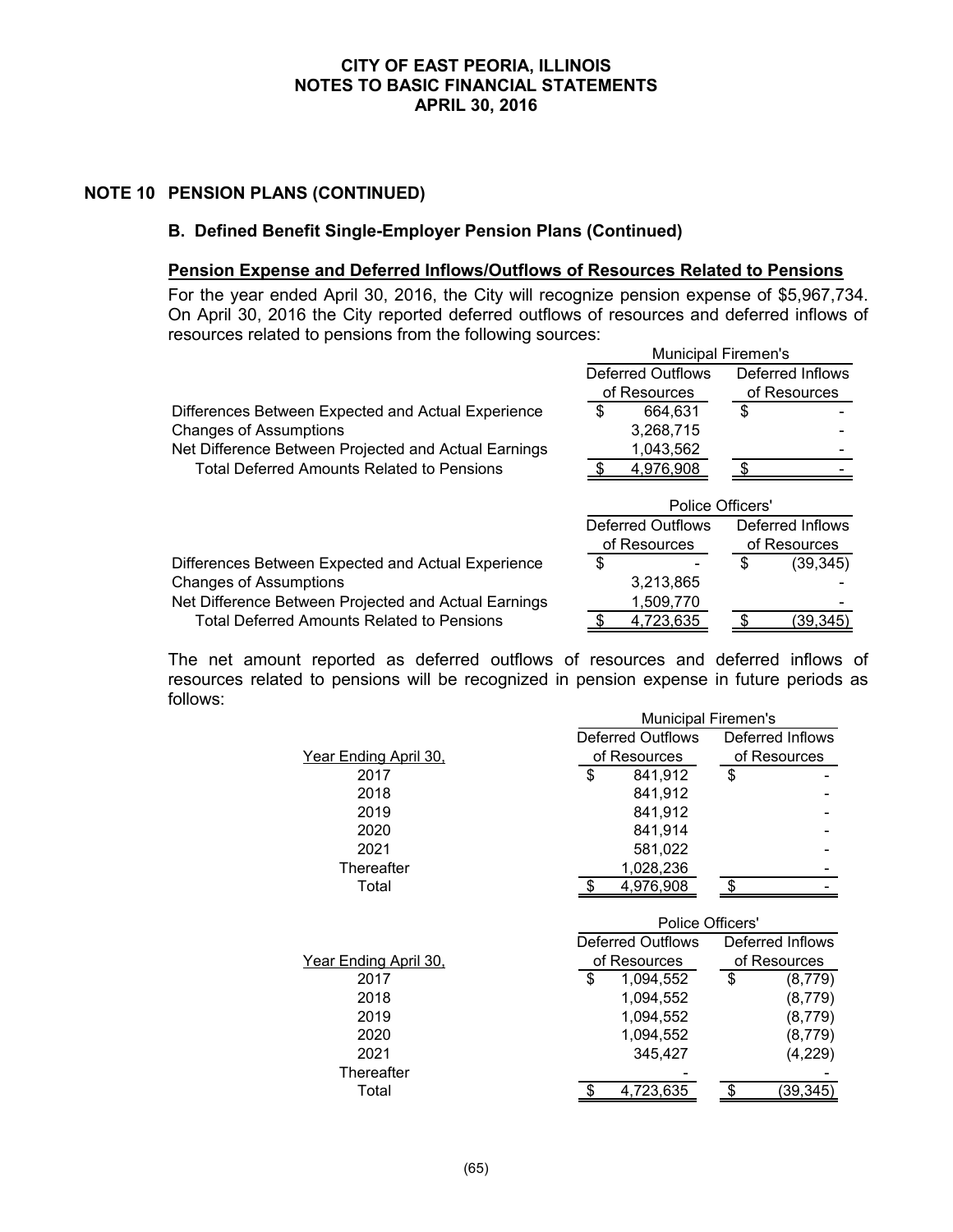# **NOTE 11 OTHER POSTEMPLOYMENT BENEFITS**

Plan Description: The City sponsors a single-employer health care plan that provides selfinsured medical, dental and vision benefits to all active and retired employees and their eligible dependents. All employees are eligible to receive retiree health care coverage if they are eligible to immediately begin receiving retirement benefits under the IMRF or meet any other requirements created by a bargaining contract or the Employer's Personnel Policy Manual, and they have 20 years of service with the City. General employees are eligible for retiree health care benefits if they have attained age 55 and have 20 years of service with the City. Police officers and firefighters are eligible for retiree health care benefits at the earlier of: 1) Age 50 with 20 years of service; or 2) Age 60 with 20 years of service. The plan does not issue a stand-alone financial report.

Funding Policy: The health insurance plan contributions on behalf of employees are negotiated by management and the union and governed by the City's union contracts. The current funding policy of the City is to pay health claims as they occur.

The required contribution is based on projected pay-as-you-go financing. For fiscal year 2016, the City contributed \$1,562,933. Retiree and active members receiving benefits have required contributions of: a) For employees hired prior to May 1, 1993, they contribute the same amount towards the premium cost as active employees until age 60 when the City pays the entire premium if they also have 20 years of service, b) For employees hired on/after May 1, 1993, they contribute the same amount towards the premium cost as active employees throughout their retirement years if they have 20 years of service, c) Group Health Plan monthly premium of \$683.23 for Single and \$1,594.41 for Family.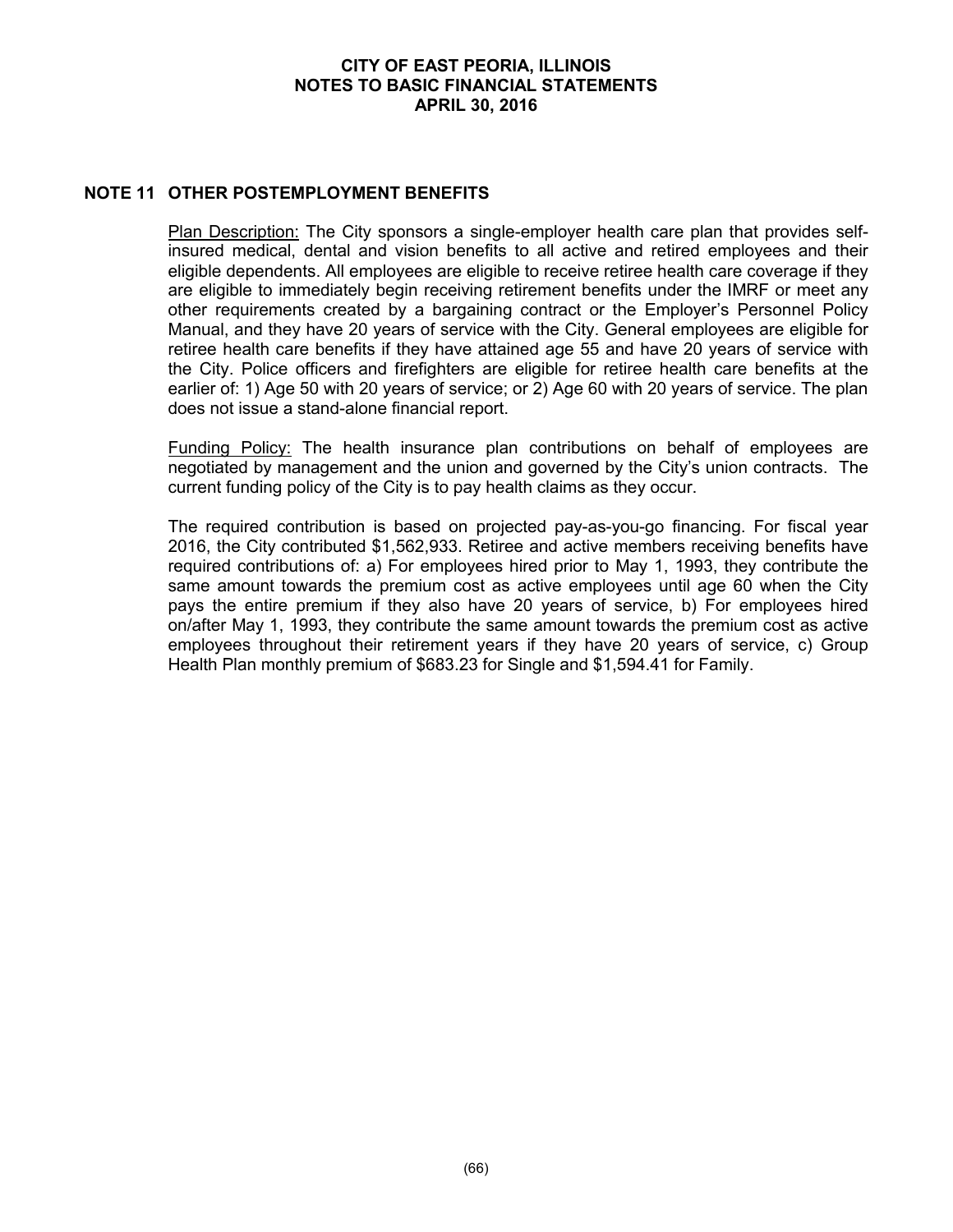# **NOTE 11 OTHER POSTEMPLOYMENT BENEFITS (CONTINUED)**

Annual OPEB Cost and Net OPEB Obligation: The City's annual other postemployment benefit (OPEB) cost (expense) is calculated based on the annual required contribution (ARC) of the employer, an amount actuarially determined in accordance to the parameters of GASB Statement No. 45. The ARC represents a level of funding that, if paid on an ongoing basis, is projected to cover the normal cost each year and amortize any unfunded actuarial liabilities over a period not to exceed 30 years. The following table shows the components of the City's annual OPEB cost for the year, the amount actuarially contributed to the plan and changes in the City's annual OPEB obligation:

| <b>Annual Required Contribution</b>                                | \$<br>4,147,335        |
|--------------------------------------------------------------------|------------------------|
| Interest on Net OPEB Obligation                                    | 468,737                |
| Adjustment to Annual Required Contribution                         | (443,980)              |
| Annual OPEB Cost                                                   | 4,172,092              |
| Contributions and Payments Made<br>Increase in Net OPEB Obligation | 1,562,933<br>2,609,159 |
| Net OPEB Obligation - Beginning of Year                            | 13,025,533             |
| Net OPEB Obligation - End of Year                                  | 15,634,692             |

The General Fund will be used to liquidate the net OPEB obligation attributable to governmental activities.

The City's annual OPEB cost, the percentage of annual OPEB cost contributed to the plan and the net OPEB obligations for 2016 and the two preceding years is as follows:

|                           |   | Percentage of      |             |       |            |            |  |
|---------------------------|---|--------------------|-------------|-------|------------|------------|--|
|                           |   | <b>Annual OPEB</b> |             |       |            |            |  |
|                           |   | Annual             |             | Cost  |            | Net OPEB   |  |
| <b>Fiscal Year Ending</b> |   | <b>OPEB Cost</b>   | Contributed |       | Obligation |            |  |
| April 30, 2016            | S | 4,172,092          |             | 37.5% | S          | 15,634,692 |  |
| April 30, 2015            |   | 4,172,092          |             | 37.5  |            | 13,025,533 |  |
| April 30, 2014            |   | 3,317,921          |             | 46.9  |            | 10,416,374 |  |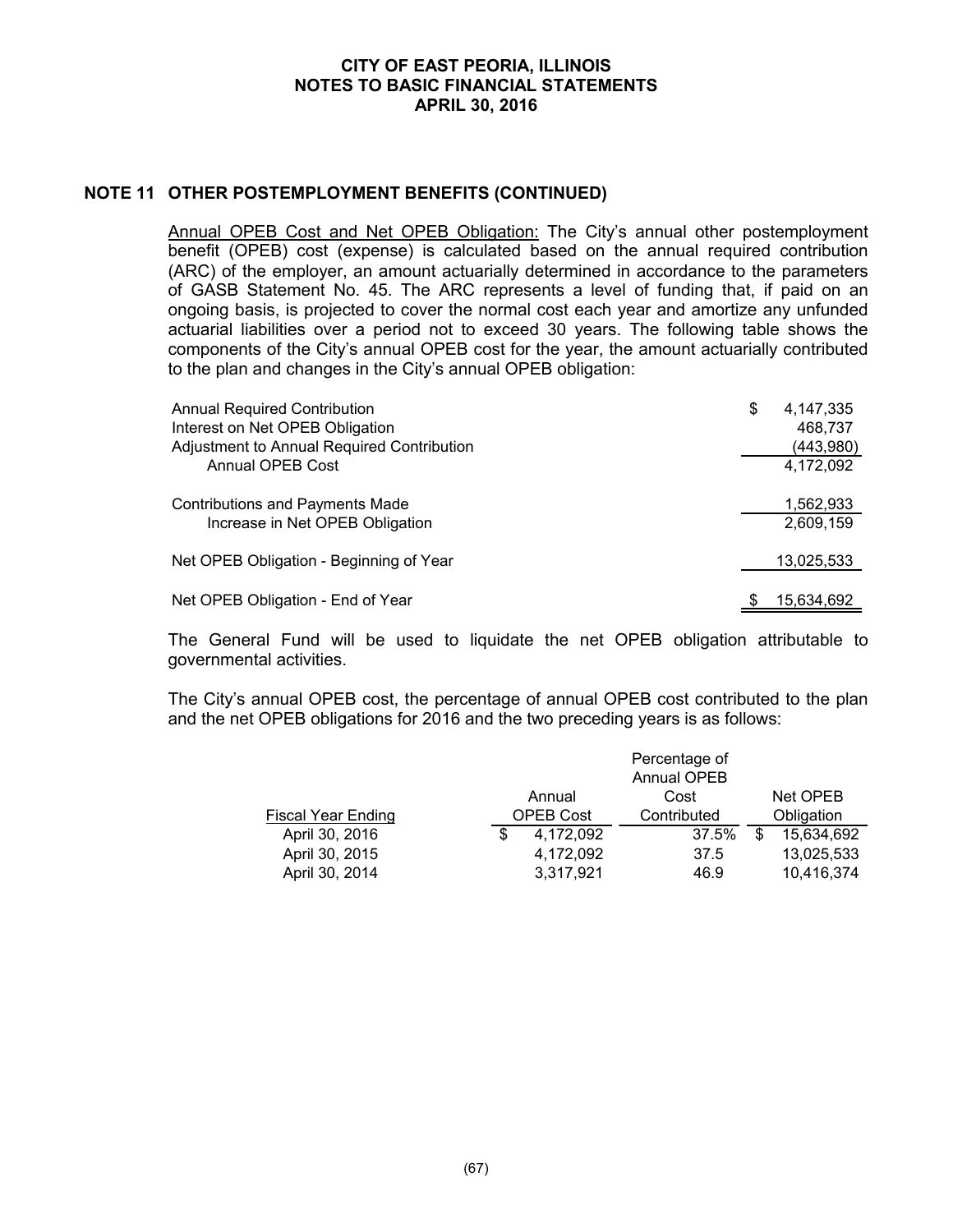# **NOTE 11 OTHER POSTEMPLOYMENT BENEFITS (CONTINUED)**

Funded Status and Funding Progress: As of April 30, 2015, the most recent valuation date, the plan was -0-% funded. The actuarial accrued liability for benefits was \$58,490,882 and the actuarial value of assets is none resulting in an unfunded actuarial accrued liability (UAAL) of \$58,490,882. The covered payroll (annual payroll of active employees covered by the plan) was \$12,582,972 and the ratio of the UAAL to the covered payroll was 464.8%.

Actuarial valuations of an ongoing plan involve estimates of the value of reported amounts and assumptions about the probability of occurrence of events far into the future. Examples include assumptions about future employment, mortality and the health care cost trend. Amounts determined regarding the funded status of the plan and annual required contributions of the employer are subject to continual revision as actual results are compared with past expectations and new estimates are made about the future. The schedule of funding progress, presented as required supplementary information following the notes to the financial statements, presents multiyear trend information about whether the actuarial value of plan assets is increasing or decreasing over time relative to the actuarial accrued liability for benefits.

Actuarial Methods and Assumptions: Projections of benefits for financial reporting purposes are based on the substantive plan (the plan as understood by the employer and the plan members) and included in the types of benefits provided at the time of each valuation and the historical pattern of sharing of benefit costs between the employer and plan members to that point. The actuarial methods and assumptions used include techniques that are designed to reduce the effects of short-term volatility in actuarial accrued liabilities and the actuarial value of assets, consistent with the long-term perspective of the calculations.

In the April 30, 2015 actuarial valuation, projected unit credit with linear proration to decrement method was used. The actuarial assumptions included a 4.5% discount rate, salary increases of 3%, an inflation rate of 3%, mortality rates using the SOA RPH-2014 Total Dataset Mortality Table fully generational using Scale MP-2014, and health care cost trend rates beginning at 9% and steadily declining to 4.5%. The UAAL is being amortized as a level percentage of pay on an open basis. The amortization of UAAL is done over a period of 30 years.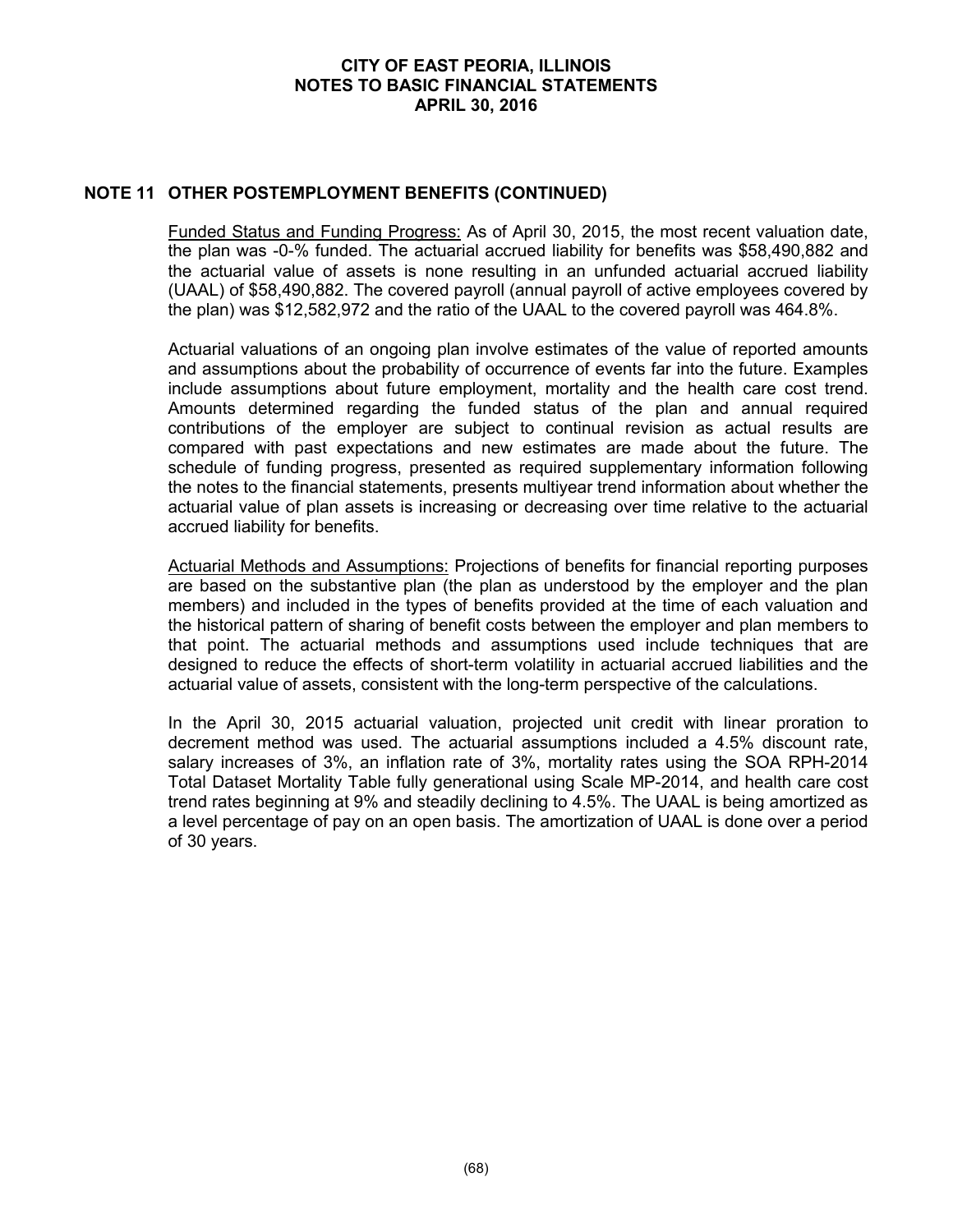# **NOTE 12 OTHER COMPONENT UNIT DISCLOSURES**

#### **East Peoria Mass Transit**

Property Taxes: Property taxes attach as an enforceable lien on property as of January 1. The District's property tax is levied each year at the time the budget for the ensuing year is passed and is extended against the assessed valuation of the District on the following January 1. Normally, taxes are due and payable in two installments in June and September at the County Collector's office. Sale of taxes on any uncollected amounts is prior to November 30 or shortly thereafter by the County Collector's office. Final distribution of prior year levy to all taxing bodies, including District funds, is also made prior to December 31, normally in July, October, and November.

Risk Management: The District is exposed to various risks of loss related to torts, theft of, damages to, and destruction of assets; injuries to employees; and natural disasters. The District purchases commercial insurance for these risks of loss. Settled claims have not exceeded this commercial coverage in any of the past three fiscal years. During the year ended April 30, 2016, there were no significant reductions in coverage.

### **NOTE 13 CONTINGENT LIABILITIES**

Amounts received or receivable from grant agencies are subject to audit and adjustments by grantor agencies, principally the federal government. Disallowed claims, including amounts already collected, may constitute a liability of the applicable funds. The amount, if any, of expenditures that may be disallowed by the grantor cannot be determined at this time, although the City expects such amounts, if any, to be immaterial.

The City is a defendant in various lawsuits. It is the opinion of the City that resolution of these matters would not have a material adverse effect on the financial condition of the City and the outcome of these claims is not presently determinable.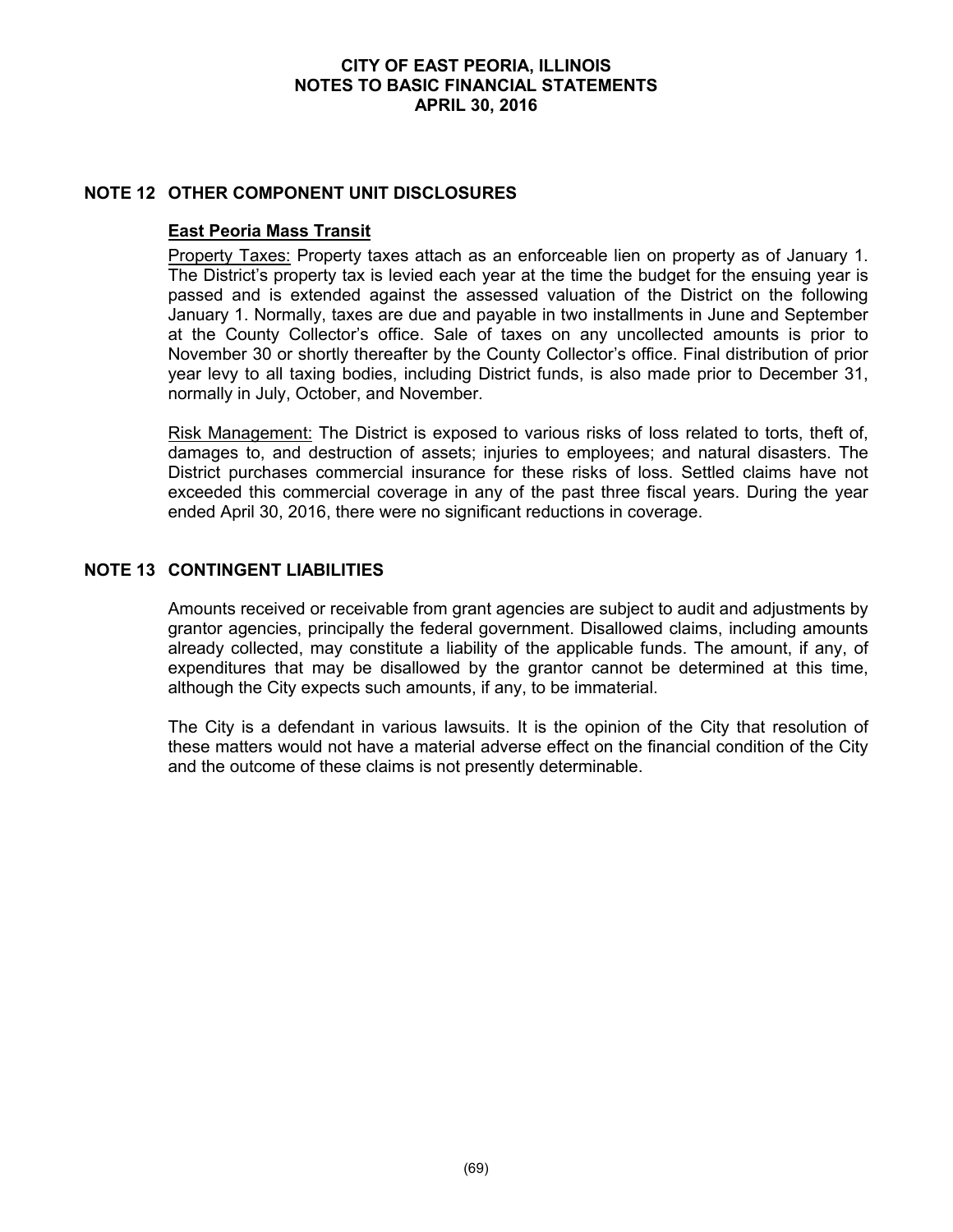#### **CITY OF EAST PEORIA, ILLINOIS NOTES TO BASIC FINANCIAL STATEMENTS APRIL 30, 2016**

# **NOTE 14 FUND BALANCES**

GASB Statement No. 54, *Fund Balance Reporting and Governmental Fund Type Definitions* establishes criteria for classifying fund balances into specifically defined classifications and clarifies definitions for governmental fund types. The classifications of fund balances by opinion unit are as follows:

|                            | General         | Riverboat<br><b>Gaming Tax</b> | Special Tax<br>Allocation | Capital<br>Bond and<br>Projects<br>Interest<br>Fund<br>Fund |             | Nonmajor<br>Governmental |                 |
|----------------------------|-----------------|--------------------------------|---------------------------|-------------------------------------------------------------|-------------|--------------------------|-----------------|
| Nonspendable:              | Fund            | Fund                           | Fund                      |                                                             |             | Funds                    | Total           |
| Advanced to Other Fund     | 3,457,277<br>\$ | \$                             | \$                        | \$                                                          | \$          | \$                       | \$<br>3,457,277 |
|                            |                 |                                |                           |                                                             |             |                          |                 |
| Restricted:                |                 |                                |                           |                                                             |             |                          |                 |
| <b>Employee Benefits</b>   |                 |                                |                           |                                                             |             | 286,311                  | 286,311         |
| Debt Service               |                 |                                |                           |                                                             | 2,597,572   | 171,333                  | 2,768,905       |
| Audit                      |                 |                                |                           |                                                             |             | 37,889                   | 37,889          |
| School Crossing Guard      |                 |                                |                           |                                                             |             | 9,373                    | 9,373           |
| Sewer                      |                 |                                |                           |                                                             |             | 27,410                   | 27,410          |
| <b>Emergency Services</b>  |                 |                                |                           |                                                             |             | 121,418                  | 121,418         |
| Tourism                    |                 |                                |                           |                                                             |             | 1,190,648                | 1,190,648       |
| Revolving Loan             |                 |                                |                           |                                                             |             | 511,231                  | 511,231         |
| <b>IHDA</b>                |                 |                                |                           |                                                             |             | 11,936                   | 11,936          |
| Capital Improvements       |                 |                                |                           |                                                             |             |                          |                 |
| and Equipment              | 250,000         | 7,839,265                      | 1,984,822                 | 372,841                                                     |             | 254,497                  | 10,701,425      |
| <b>Total Restricted</b>    | 250,000         | 7,839,265                      | 1,984,822                 | 372,841                                                     | 2,597,572   | 2,622,046                | 15,666,546      |
| Assigned:                  |                 |                                |                           |                                                             |             |                          |                 |
| Ambulance Service          | 511,933         |                                |                           |                                                             |             |                          | 511,933         |
| <b>Employee Benefits</b>   |                 |                                |                           |                                                             |             | 737,347                  | 737,347         |
| <b>Debt Service</b>        |                 |                                |                           |                                                             | 712,909     | 55,333                   | 768,242         |
| Audit                      |                 |                                |                           |                                                             |             | 78                       | 78              |
| Sewer                      |                 |                                |                           |                                                             |             | 16                       | 16              |
| <b>Emergency Services</b>  |                 |                                |                           |                                                             |             | 32                       | 32              |
| Tourism                    |                 |                                |                           |                                                             |             | 1,110,726                | 1,110,726       |
| Revolving Loan             |                 |                                |                           |                                                             |             | 23,911                   | 23,911          |
| <b>IHDA</b>                |                 |                                |                           |                                                             |             | 371                      | 371             |
| Firemen's Pension          |                 |                                |                           |                                                             |             | 1                        | $\mathbf{1}$    |
| Capital Improvements       |                 |                                |                           |                                                             |             |                          |                 |
| and Equipment              |                 |                                |                           |                                                             |             | 414                      | 414             |
| <b>Total Assigned</b>      | 511,933         |                                |                           |                                                             | 712,909     | 1,928,229                | 3,153,071       |
| Unassigned                 | 766,957         |                                | (7, 135, 602)             |                                                             |             |                          | (6,368,645)     |
| <b>Total Fund Balances</b> | 4,986,167<br>\$ | \$7,839,265                    | (5, 150, 780)<br>\$       | \$<br>372,841                                               | \$3,310,481 | \$4,550,275              | \$15,908,249    |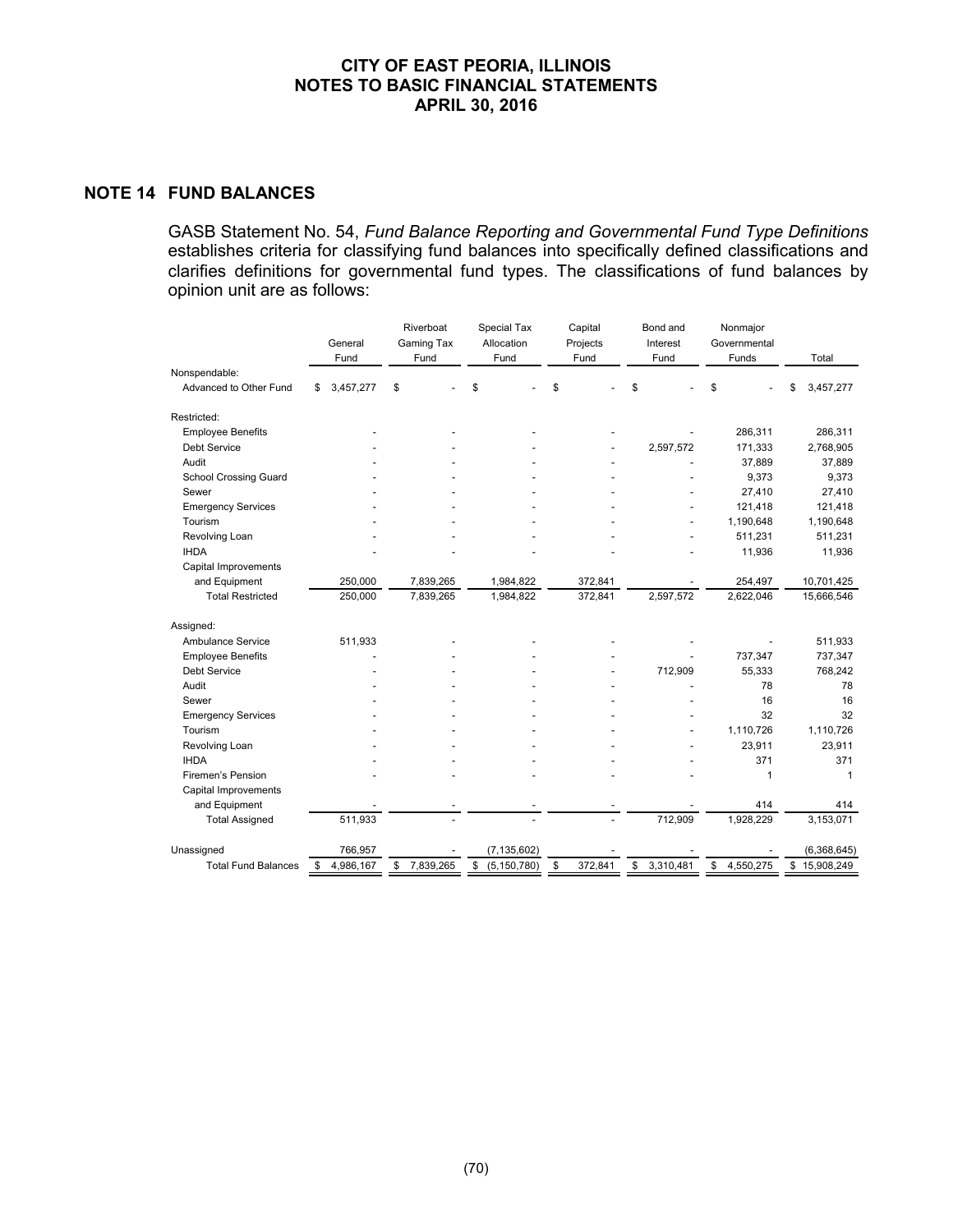### **CITY OF EAST PEORIA, ILLINOIS NOTES TO BASIC FINANCIAL STATEMENTS APRIL 30, 2016**

## **NOTE 15 INTERGOVERNMENTAL AGREEMENT**

In January 1991, the City entered into an intergovernmental agreement with the City of Peoria in order to share in the benefits of a riverboat gambling operation. Gambling tax revenues collected from the operation shall be distributed with 45% paid to the City of East Peoria, 45% paid to the City of Peoria, and 10% paid to a joint development fund to be evenly distributed for projects on either side of the Illinois River. The City of Peoria's gambling tax revenue portion flows through the City of East Peoria on a monthly basis. For the fiscal year ended April 30, 2016, gambling tax revenues distributed from the City of East Peoria to the City of Peoria totaled \$2,678,877.

## **NOTE 16 SUBSEQUENT EVENT**

On June 30, 2016, the City issued a \$385,306 note payable with an interest rate of 1.83% for the purchase of a 2015 Vactor Demonstrator. Payments in the amount of \$6,730 are due monthly through July 2021.

On October 20, 2016, the City issued \$3,280,000 of taxable general obligation refunding bonds (alternate revenue source), series 2016C. The proceeds from the sale of the bonds will be used to advance refund portions of the City's outstanding taxable general obligation refunding bonds (alternate revenue source), series 2007, and pay certain expenses relating to the issuance of the bonds.

## **NOTE 17 RESTATEMENTS OF NET POSITION/FUND BALANCE**

The City adopted a new accounting standard to conform with generally accepted accounting principles. The statement adopted requiring restatement of net position was Government Accounting Standard Board Statement GASB 68, *Accounting and Financial Reporting for Pensions*. This pronouncement requires the restatement of the April 30, 2015 net position of Governmental Activities, Business-Type Activities, Water and Sewer Fund, and EastSide Centre Fund.

Additionally, the City had determined it had incorrectly recorded tax receivables in relation to the General Fund and Capital Projects Fund:

- A portion of sales tax receivable that was recorded in the General Fund in the prior year should have been recorded in the Capital Projects Fund.
- Income and use tax receivable was overstated in the prior year.
- Business district tax in the Capital Projects Fund had been understated in the prior year.

Beginning net positions and fund balances have thereby been restated as follows: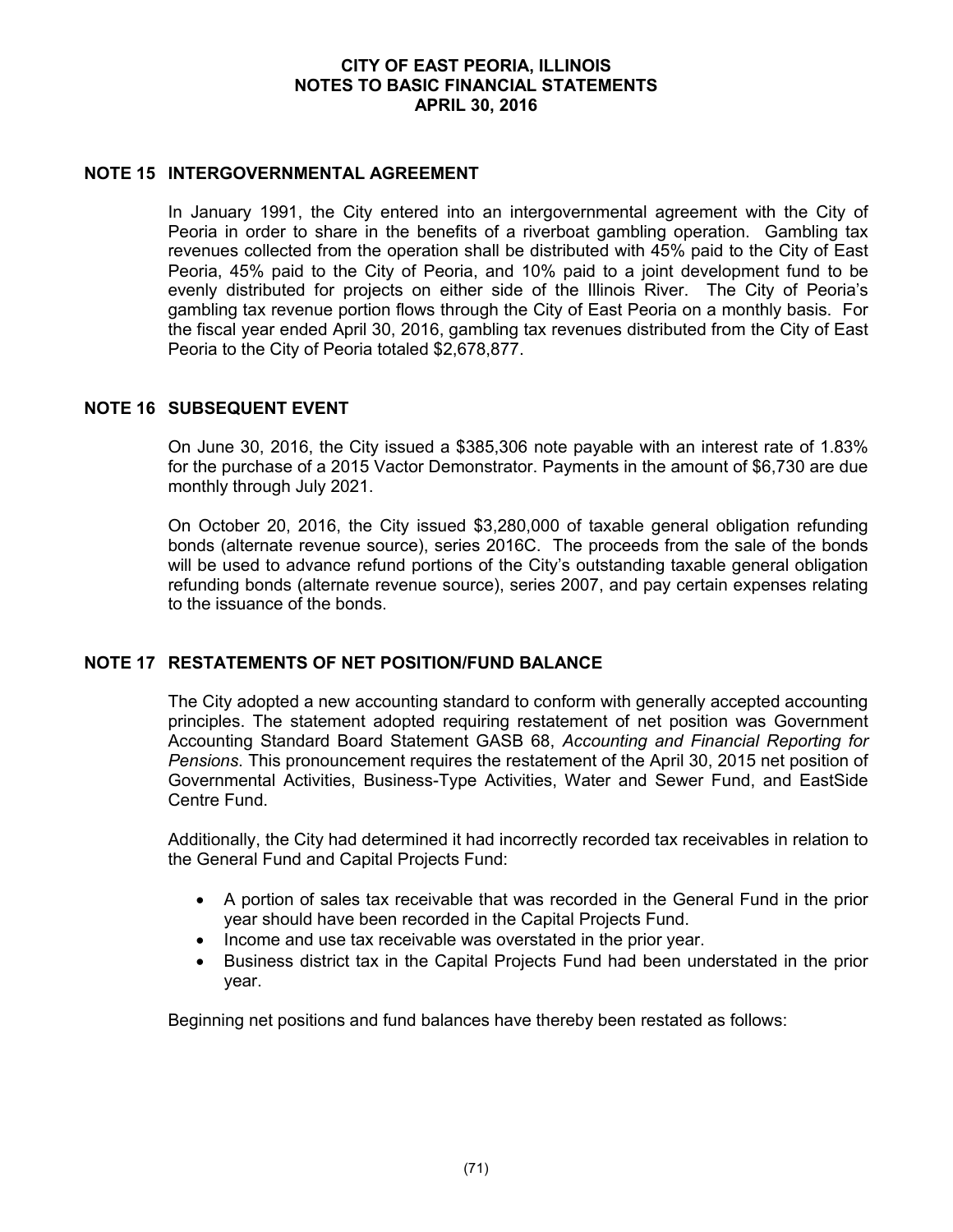## **CITY OF EAST PEORIA, ILLINOIS NOTES TO BASIC FINANCIAL STATEMENTS APRIL 30, 2016**

# **NOTE 17 RESTATEMENT OF NET POSITION/FUND BALANCE (CONTINUED)**

|                                                                                                                                            | Total                                   |
|--------------------------------------------------------------------------------------------------------------------------------------------|-----------------------------------------|
|                                                                                                                                            | Governmental                            |
|                                                                                                                                            | Activities                              |
| Net Position - Beginning of Year, as Previously Reported                                                                                   | \$<br>47,678,846                        |
| Adjustment for Beginning Net Pension Obligation Under Prior GASB Pronouncement                                                             | 146,978                                 |
| Adjustment for Beginning Deferred Outflows of Resources Related to Pensions                                                                | 160,601                                 |
| Adjustment for Beginning Net Pension Liability                                                                                             | (42, 763, 473)                          |
| Adjustment for Income and Use Taxes Receivable                                                                                             | (237,968)                               |
| Adjustment for Business District Tax Receivable                                                                                            | 202,619                                 |
| Net Position - Beginning of Year, as Restated                                                                                              | \$<br>5,187,603                         |
|                                                                                                                                            |                                         |
|                                                                                                                                            | Business-Type                           |
|                                                                                                                                            | <b>Activities</b>                       |
|                                                                                                                                            | <b>Net Position</b><br>29,397,112<br>\$ |
| Net Position - Beginning of Year, as Previously Reported<br>Adjustment for Beginning Net Pension Obligation Under Prior GASB Pronouncement | 74,497                                  |
| Adjustment for Beginning Deferred Outflows of Resources Related to Pensions                                                                | 89,517                                  |
| Adjustment for Beginning Net Pension Liability                                                                                             | (530,095)                               |
| Net Position - Beginning of Year, as Restated                                                                                              | \$<br>29,031,031                        |
|                                                                                                                                            |                                         |
|                                                                                                                                            | General                                 |
|                                                                                                                                            | Fund                                    |
| Fund Balance - Beginning of Year, as Previously Reported                                                                                   | \$<br>6,346,374                         |
| Adjustment for Sales Tax Receivable                                                                                                        | (385, 599)                              |
| Adjustment for Income and Use Taxes Receivable                                                                                             | (237, 968)                              |
| Fund Balance - Beginning of Year, as Restated                                                                                              | 5,722,807<br>\$                         |
|                                                                                                                                            | Capital                                 |
|                                                                                                                                            | Projects                                |
|                                                                                                                                            | Fund                                    |
| Fund Balance - Beginning of Year, as Previously Reported                                                                                   | \$<br>1,141,740                         |
| Adjustment for Sales Tax Receivable                                                                                                        | 385,599                                 |
| Adjustment for Business District Tax Receivable                                                                                            | 148,894                                 |
| Fund Balance - Beginning of Year, as Restated                                                                                              | \$<br>1,676,233                         |
|                                                                                                                                            |                                         |
|                                                                                                                                            | Water and                               |
|                                                                                                                                            | Sewer Fund                              |
| Net Position - Beginning of Year, as Previously Reported                                                                                   | 20,879,010                              |
| Adjustment for Beginning Net Pension Obligation Under Prior GASB Pronouncement                                                             | 74,497                                  |
| Adjustment for Beginning Deferred Outflows of Resources Related to Pensions<br>Adjustment for Beginning Net Pension Liability              | 76,361<br>(452, 188)                    |
| Net Position - Beginning of Year, as Restated                                                                                              | 20,577,680<br>\$                        |
|                                                                                                                                            |                                         |
|                                                                                                                                            | EastSide                                |
|                                                                                                                                            | Centre Fund                             |
| Net Position - Beginning of Year, as Previously Reported                                                                                   | 3,564,715<br>\$                         |
| Adjustment for Beginning Deferred Outflows of Resources Related to Pensions                                                                | 13,156                                  |
| Adjustment for Beginning Net Pension Liability                                                                                             | (77, 907)                               |
| Net Position - Beginning of Year, as Restated                                                                                              | 3,499,964<br>\$                         |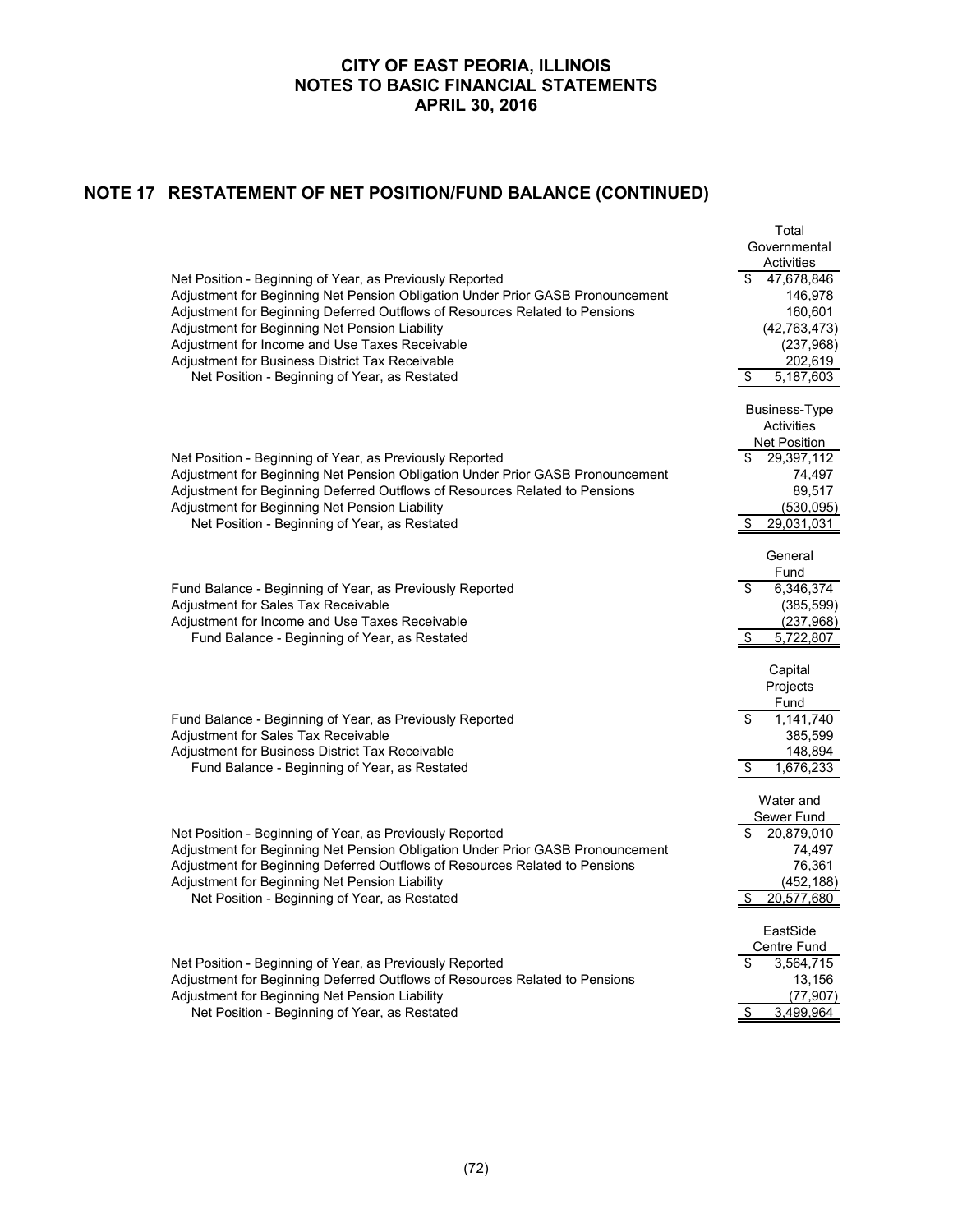## **CITY OF EAST PEORIA, ILLINOIS REQUIRED SUPPLEMENTARY INFORMATION SCHEDULE OF CHANGES IN THE NET PENSION LIABILITY AND RELATED RATIOS FIREFIGHTER'S PENSION PLAN (UNAUDITED)**

The following presents the changes in employer's net pension liability for the Firefighter's Pension Plan:

| Fiscal Year Ended, April 30,                                                                                 |     | 2016                              |     | 2015                   |
|--------------------------------------------------------------------------------------------------------------|-----|-----------------------------------|-----|------------------------|
| <b>Total Pension Liability:</b><br>Service Cost<br>Interest<br>Difference in Expected and Actual Experiences | \$  | 1,180,633<br>2,506,090<br>762,808 | \$  | 1,063,708<br>2,374,686 |
| <b>Changes of Assumptions/Methods</b>                                                                        |     | 3,751,560                         |     | 497,730                |
| Benefit Payments, Including Refunds                                                                          |     | (1,410,276)                       |     | (1, 334, 865)          |
| Net Change in Total Pension Liability                                                                        |     | 6,790,815                         |     | 2,601,259              |
| <b>Total Pension Liability - Beginning</b>                                                                   |     | 39,955,519                        |     | 37,354,260             |
| Total Pension Liability - Ending (A)                                                                         |     | 46,746,334                        | \$  | 39,955,519             |
| Plan Fiduciary Net Position:                                                                                 |     |                                   |     |                        |
| <b>Contributions - Employer</b>                                                                              | \$  | 1,472,178                         | \$  | 1,398,175              |
| <b>Contributions - Employee</b>                                                                              |     | 337,628                           |     | 322,840                |
| Net Investment Income                                                                                        |     | (14, 203)                         |     | 1,165,948              |
| Benefit Payments, Including Refunds                                                                          |     | (1,410,276)                       |     | (1, 334, 865)          |
| <b>Administrative Expense</b>                                                                                |     | (46, 502)                         |     | (42, 699)              |
| Net Change in Plan Fiduciary Net Position                                                                    |     | 338,825                           |     | 1,509,399              |
| Plan Fiduciary Net Position - Beginning                                                                      |     | 19,054,493                        |     | 17,545,094             |
| Plan Fiduciary Net Position - Ending (B)                                                                     |     | 19,393,318                        | \$  | 19,054,493             |
| Net Pension Liability (A) - (B)                                                                              | \$. | 27,353,016                        | \$. | 20,901,026             |
|                                                                                                              |     |                                   |     |                        |
| Plan Fiduciary Net Position as a Percentage<br>of the Total Pension Liability                                |     | 41.49%                            |     | 47.69%                 |
| <b>Covered Employee Payroll</b>                                                                              | \$  | 3,651,088                         | \$  | 3,259,379              |
| Net Pension Liability as a Percentage of<br><b>Covered Employee Payroll</b>                                  |     | 749.17%                           |     | 641.26%                |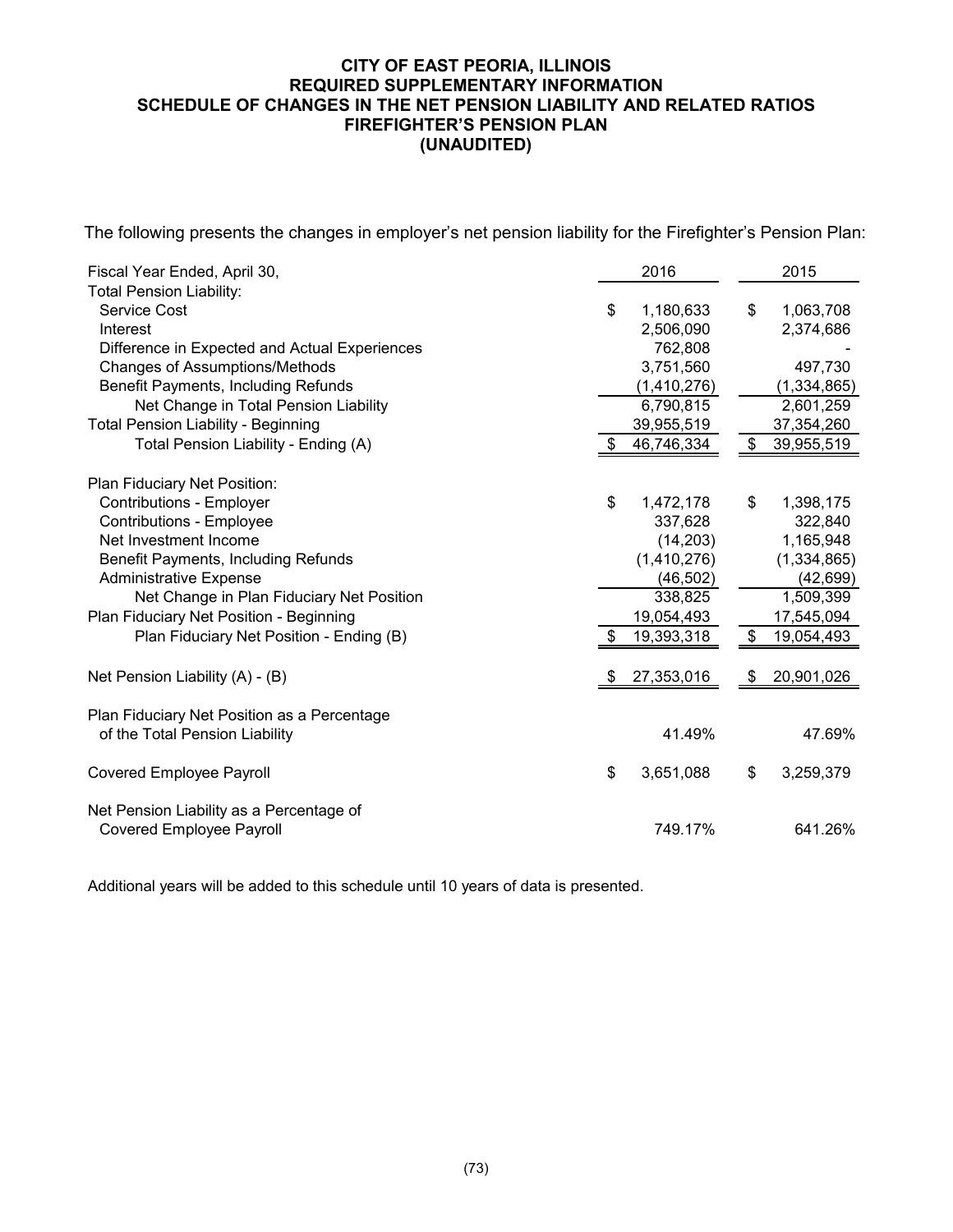#### **CITY OF EAST PEORIA, ILLINOIS REQUIRED SUPPLEMENTARY INFORMATION SCHEDULE OF CHANGES IN THE NET PENSION LIABILITY AND RELATED RATIOS POLICE PENSION PLAN (UNAUDITED)**

The following presents the changes in employer's net pension liability for the Police Pension Plan:

| Fiscal Year Ended, April 30,                                                                                                                                                                                                          |    | 2016                                                                         | 2015 |                                                             |  |
|---------------------------------------------------------------------------------------------------------------------------------------------------------------------------------------------------------------------------------------|----|------------------------------------------------------------------------------|------|-------------------------------------------------------------|--|
| <b>Total Pension Liability:</b><br>Service Cost<br>Interest<br>Difference in Expected and Actual Experiences<br><b>Changes of Assumptions/Methods</b><br>Benefit Payments, Including Refunds<br>Net Change in Total Pension Liability | \$ | 1,032,806<br>2,941,644<br>(48, 124)<br>3,930,974<br>(2,068,236)<br>5,789,064 | \$   | 975,927<br>2,826,691<br>532,966<br>(1,953,757)<br>2,381,827 |  |
| <b>Total Pension Liability - Beginning</b>                                                                                                                                                                                            |    | 45,626,783                                                                   |      | 43,244,956                                                  |  |
| Total Pension Liability - Ending (A)                                                                                                                                                                                                  |    | 51,415,847                                                                   | \$   | 45,626,783                                                  |  |
| Plan Fiduciary Net Position:<br><b>Contributions - Employer</b>                                                                                                                                                                       | \$ | 1,359,937                                                                    | \$   | 1,363,308                                                   |  |
| <b>Contributions - Employee</b>                                                                                                                                                                                                       |    | 372,068                                                                      |      | 370,786                                                     |  |
| Net Investment Income                                                                                                                                                                                                                 |    | (180, 316)                                                                   |      | 1,530,846                                                   |  |
| Benefit Payments, Including Refunds                                                                                                                                                                                                   |    | (2,068,236)                                                                  |      | (1,953,757)                                                 |  |
| <b>Administrative Expense</b><br>Other                                                                                                                                                                                                |    | (57, 866)<br>18,650                                                          |      | (46, 021)                                                   |  |
| Net Change in Plan Fiduciary Net Position                                                                                                                                                                                             |    | (555, 763)                                                                   |      | 1,265,162                                                   |  |
| Plan Fiduciary Net Position - Beginning                                                                                                                                                                                               |    | 24,715,366                                                                   |      | 23,450,204                                                  |  |
| Plan Fiduciary Net Position - Ending (B)                                                                                                                                                                                              |    | 24,159,603                                                                   | \$   | 24,715,366                                                  |  |
| Net Pension Liability (A) - (B)                                                                                                                                                                                                       | -5 | 27,256,244                                                                   | \$   | 20,911,417                                                  |  |
| Plan Fiduciary Net Position as a Percentage<br>of the Total Pension Liability                                                                                                                                                         |    | 46.99%                                                                       |      | 54.17%                                                      |  |
| <b>Covered Employee Payroll</b>                                                                                                                                                                                                       | \$ | 3,804,870                                                                    | \$   | 3,601,207                                                   |  |
| Net Pension Liability as a Percentage of<br><b>Covered Employee Payroll</b>                                                                                                                                                           |    | 716.35%                                                                      |      | 580.68%                                                     |  |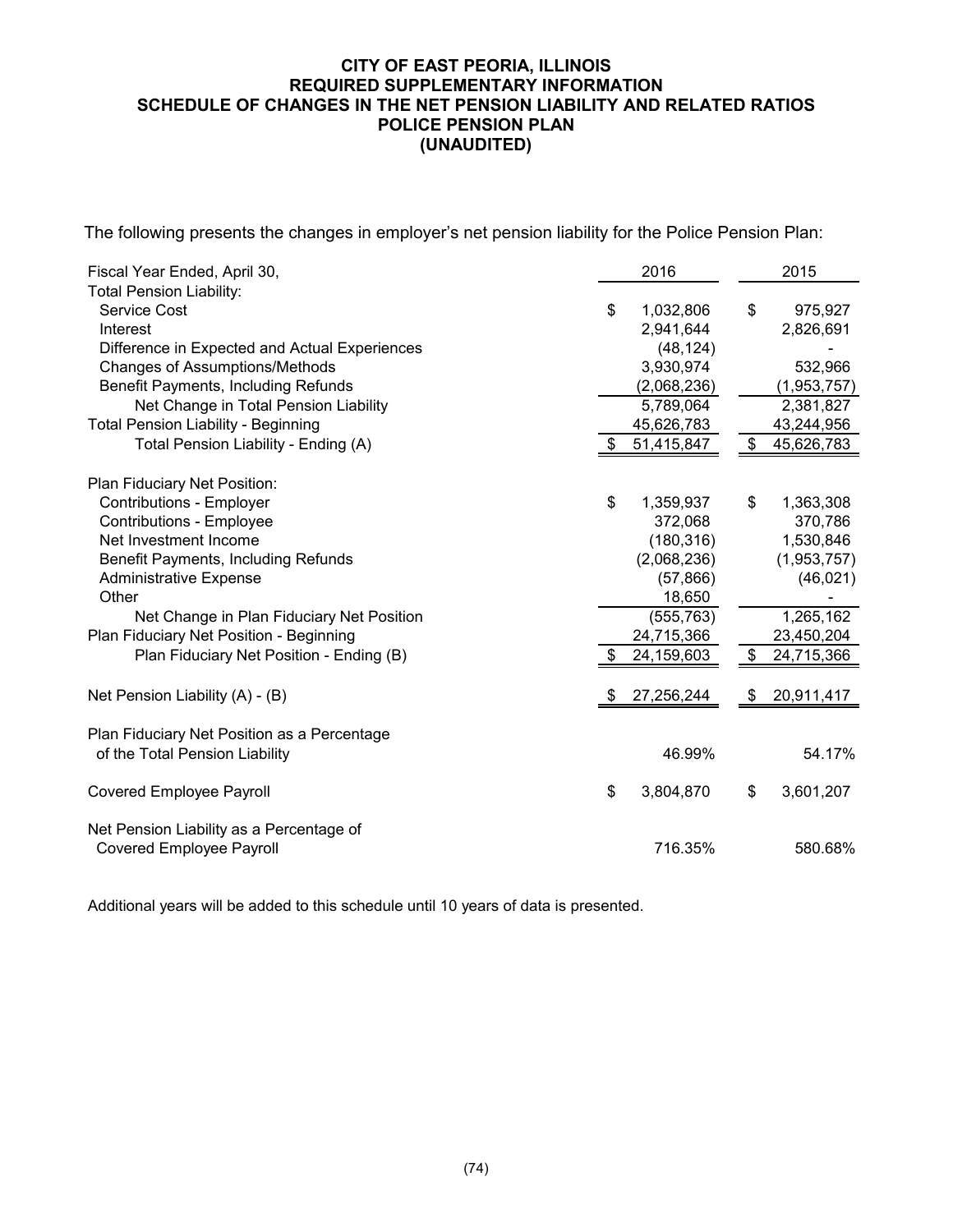## **CITY OF EAST PEORIA, ILLINOIS REQUIRED SUPPLEMENTARY INFORMATION SCHEDULE OF CHANGES IN THE NET PENSION LIABILITY AND RELATED RATIOS ILLINOIS MUNICIPAL RETIREMENT PLAN (UNAUDITED)**

The following present the changes in employer net pension liability for IMRF:

| Calendar Year Ended, December 31,<br><b>Total Pension Liability:</b>                                                                                                                                                                                                                                                                                                                                         | 2015                                                                                                                             |
|--------------------------------------------------------------------------------------------------------------------------------------------------------------------------------------------------------------------------------------------------------------------------------------------------------------------------------------------------------------------------------------------------------------|----------------------------------------------------------------------------------------------------------------------------------|
| <b>Service Cost</b><br>Interest<br>Difference in Expected and Actual Experiences                                                                                                                                                                                                                                                                                                                             | \$<br>671,499<br>2,770,972<br>(1, 145, 802)                                                                                      |
| <b>Changes of Assumptions/Methods</b><br>Benefit Payments, Including Refunds                                                                                                                                                                                                                                                                                                                                 | 48,418<br>(1,652,047)                                                                                                            |
| Net Change in Total Pension Liability                                                                                                                                                                                                                                                                                                                                                                        | 693,040                                                                                                                          |
| <b>Total Pension Liability - Beginning</b><br>Total Pension Liability - Ending (A)                                                                                                                                                                                                                                                                                                                           | \$<br>37,438,393<br>38,131,433                                                                                                   |
|                                                                                                                                                                                                                                                                                                                                                                                                              |                                                                                                                                  |
| Plan Fiduciary Net Position:<br><b>Contributions - Employer</b><br><b>Contributions - Employee</b><br>Projected Net Investment Income<br>Difference Between Projected and Actual Income<br>Benefit Payments, Including Refunds<br><b>Administrative Expense</b><br>Other<br>Net Change in Plan Fiduciary Net Position<br>Plan Fiduciary Net Position - Beginning<br>Plan Fiduciary Net Position - Ending (B) | \$<br>697,158<br>336,032<br>2,634,081<br>(3,036,329)<br>(1,652,047)<br>57,529<br>(930)<br>(964, 506)<br>35,957,268<br>34,992,762 |
| Net Pension Liability (A) - (B)                                                                                                                                                                                                                                                                                                                                                                              | 3,138,671                                                                                                                        |
| Plan Fiduciary Net Position as a Percentage<br>of the Total Pension Liability                                                                                                                                                                                                                                                                                                                                | 91.77%                                                                                                                           |
| <b>Covered Employee Payroll</b>                                                                                                                                                                                                                                                                                                                                                                              | \$<br>6,274,254                                                                                                                  |
| Net Pension Liability as a Percentage of<br><b>Covered Employee Payroll</b>                                                                                                                                                                                                                                                                                                                                  | 50.02%                                                                                                                           |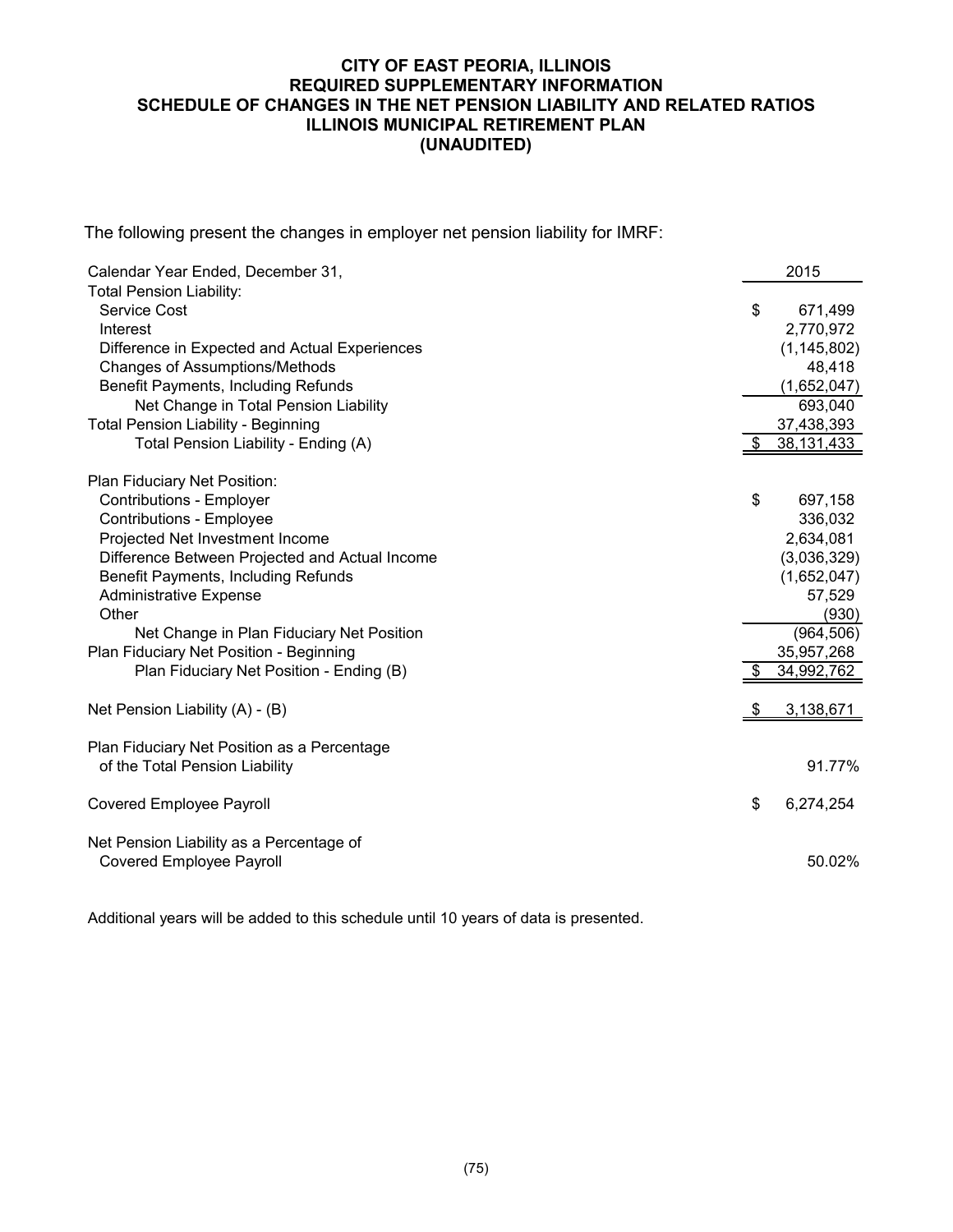#### **CITY OF EAST PEORIA, ILLINOIS REQUIRED SUPPLEMENTARY INFORMATION SCHEDULE OF EMPLOYER CONTRIBUTIONS PENSION PLANS (UNAUDITED)**

# **LAST 10 FISCAL YEARS**

#### **IMRF**

| Fiscal Year |   | Actuarially  |              | Actual                |                     |  |           |                 |
|-------------|---|--------------|--------------|-----------------------|---------------------|--|-----------|-----------------|
| Ended       |   | Determined   | Actual       | Deficiency<br>Covered |                     |  |           | Contribution as |
| April 30,   |   | Contribution | Contribution |                       | Pavroll<br>(Excess) |  |           | a % of Pavroll  |
| 2016        | S | 697.697      | 676.350      |                       | 21.347              |  | 6.274.254 | 11.11%          |

## **Firefighter's Pension Plan**

| <b>Fiscal Year</b> | Actuarially   |                | Contribution    |                 |                 |  |  |  |
|--------------------|---------------|----------------|-----------------|-----------------|-----------------|--|--|--|
| Ended              | Determined    | Actual         | Deficiency      | Covered         | Contribution as |  |  |  |
| April 30,          | Contribution  | Contribution   | (Excess)        | Payroll         | a % of Payroll  |  |  |  |
| 2007               | 951,597<br>\$ | 1,022,713<br>S | \$<br>(71, 116) | 2,180,441<br>\$ | 46.90%          |  |  |  |
| 2008               | 917,429       | 1,083,760      | (166, 331)      | 2,219,132       | 48.84%          |  |  |  |
| 2009               | 1,002,083     | 1,039,357      | (37,274)        | 2,228,829       | 46.63%          |  |  |  |
| 2010               | 1,113,550     | 1.099.877      | 13,673          | 2,389,575       | 46.03%          |  |  |  |
| 2011               | 1,231,513     | 1,305,136      | (73, 623)       | 2,387,396       | 54.67%          |  |  |  |
| 2012               | 1,189,171     | 1,396,644      | (207, 473)      | 2,516,887       | 55.49%          |  |  |  |
| 2013               | 1,297,317     | 1,204,896      | 92,421          | 2,772,563       | 43.46%          |  |  |  |
| 2014               | 1,484,030     | 1,305,609      | 178,421         | 2,878,446       | 45.36%          |  |  |  |
| 2015               | 1,478,780     | 1,398,175      | 80,605          | 3,259,379       | 42.90%          |  |  |  |
| 2016               | 1,525,510     | 1,472,178      | 53,332          | 3,651,088       | 40.32%          |  |  |  |

#### **Police Pension Plan**

| <b>Fiscal Year</b> | Actuarially   | Contribution |              |            |            |    |           | Actual          |  |
|--------------------|---------------|--------------|--------------|------------|------------|----|-----------|-----------------|--|
| Ended              | Determined    |              | Actual       | Deficiency |            |    | Covered   | Contribution as |  |
| April 30,          | Contribution  |              | Contribution |            | (Excess)   |    | Payroll   | a % of Payroll  |  |
| 2007               | \$<br>793,713 | S            | 847,881      | \$         | (54, 168)  | \$ | 2,221,666 | 38.16%          |  |
| 2008               | 894,233       |              | 899,056      |            | (4,823)    |    | 2,236,912 | 40.19%          |  |
| 2009               | 953,055       |              | 1,015,801    |            | (62, 746)  |    | 2,490,240 | 40.79%          |  |
| 2010               | 1,056,009     |              | 1,049,887    |            | 6,122      |    | 2,434,980 | 43.12%          |  |
| 2011               | 1,174,708     |              | 1,221,371    |            | (46, 663)  |    | 2,608,531 | 46.82%          |  |
| 2012               | 1,169,543     |              | 1,330,790    |            | (161, 247) |    | 2,650,355 | 50.21%          |  |
| 2013               | 1,241,069     |              | 1,237,716    |            | 3,353      |    | 2,860,312 | 43.27%          |  |
| 2014               | 1,344,592     |              | 1,268,764    |            | 75,828     |    | 2,998,823 | 42.31%          |  |
| 2015               | 1,353,541     |              | 1,363,308    |            | (9,767)    |    | 3,601,207 | 37.86%          |  |
| 2016               | 1,445,634     |              | 1,359,937    |            | 85,697     |    | 3,804,870 | 35.74%          |  |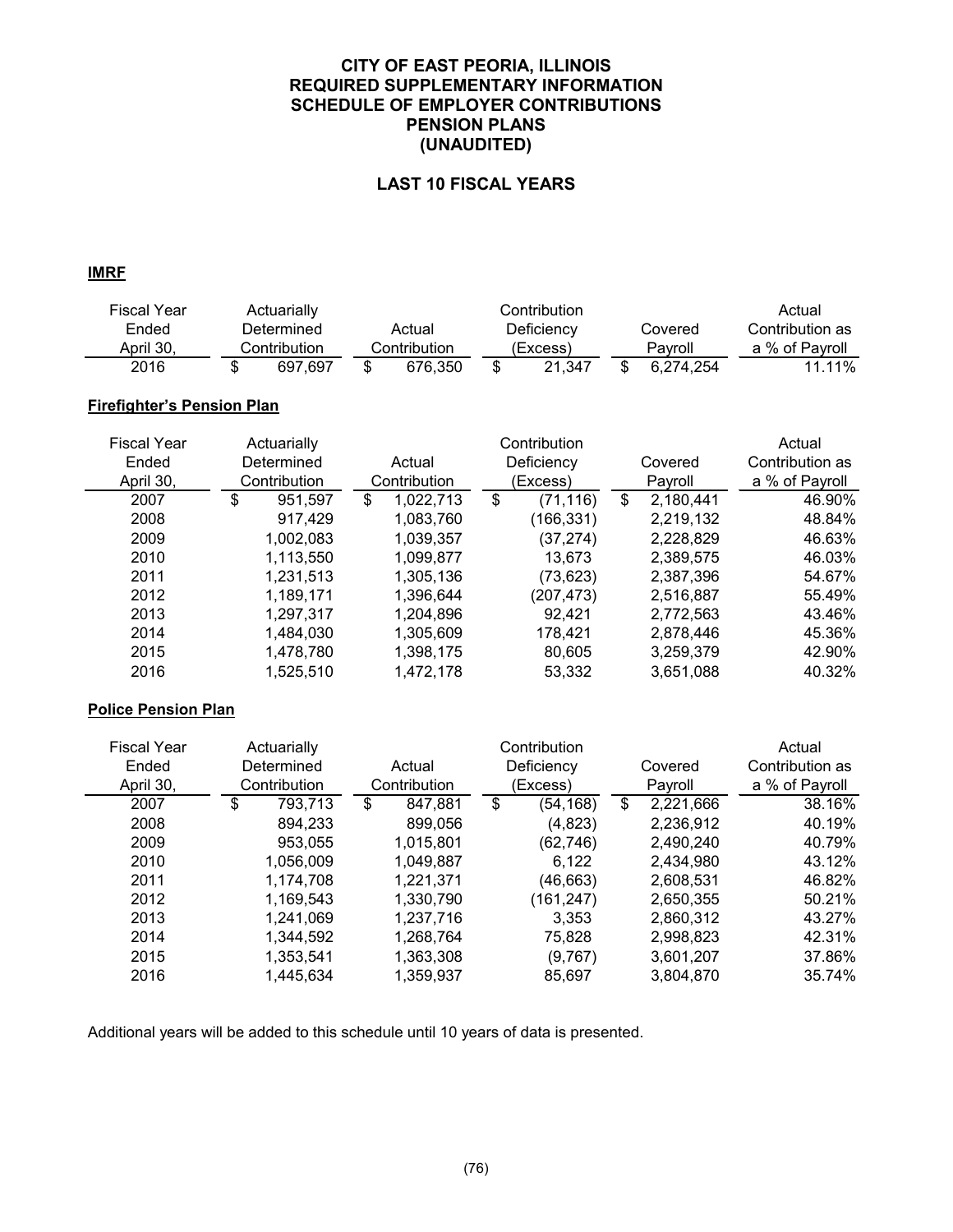## **CITY OF EAST PEORIA, ILLINOIS REQUIRED SUPPLEMENTARY INFORMATION OTHER POSTEMPLOYMENT BENEFIT PLAN (UNAUDITED) YEAR ENDED APRIL 30, 2016**

|        | <b>Schedule of Funding Progress</b> |            |   |   |            |    |            |         |    |            |             |
|--------|-------------------------------------|------------|---|---|------------|----|------------|---------|----|------------|-------------|
|        |                                     |            |   |   | Actuarial  |    |            |         |    |            | UAAL as a   |
|        |                                     | Actuarial  |   |   | Accrued    |    |            |         |    |            | Percentage  |
| Fiscal | Actuarial                           | Value of   |   |   | Liabilitv  |    | Unfunded   | Funded  |    | Covered    | of Covered  |
| Year   | Valuation                           | Net Assets |   |   | (AAL)      |    | AAL        | Ratio   |    | Payroll    | Payroll     |
| Ended  | Date                                | (a)        |   |   | (b)        |    | $(b-a)$    | (a/b)   |    | (c)        | $[(b-a)/c]$ |
|        |                                     |            |   |   |            |    |            |         |    |            |             |
| 2015   | 4/30/2015                           | \$         |   | S | 58.490.882 | \$ | 58.490.882 | $0.0\%$ | \$ | 12.582.972 | 464.8%      |
| 2013   | 4/30/2013                           |            | - |   | 50.192.870 |    | 50,192,870 | 0.0%    |    | 11.815.535 | 424.8%      |
| 2011   | 4/30/2011                           |            | - |   | 43.213.926 |    | 43.213.926 | 0.0%    |    | 10.895.330 | 396.6%      |

The information presented in the required supplementary schedules was determined as part of the actuarial valuation date as of April 30, 2015. Additional information follows:

a. The cost method used to determine the ARC is the Projected Unit Credit with linear proration to decrement.

b. There are no plan assets.

c. The actuarial assumptions included: 1) a 4.5% discount rate, 2) salary increases of 3%, 3) inflation rate of 3%, 4) mortality rates using the SOA RPH-2015 Total Dataset Mortality Table fully generational using Scale MP-2015, and 5) health care cost trend rates beginning at 6.5% and steadily declining to 4.5%.

d. The amortization method is level percentage of pay over thirty years based on an open group.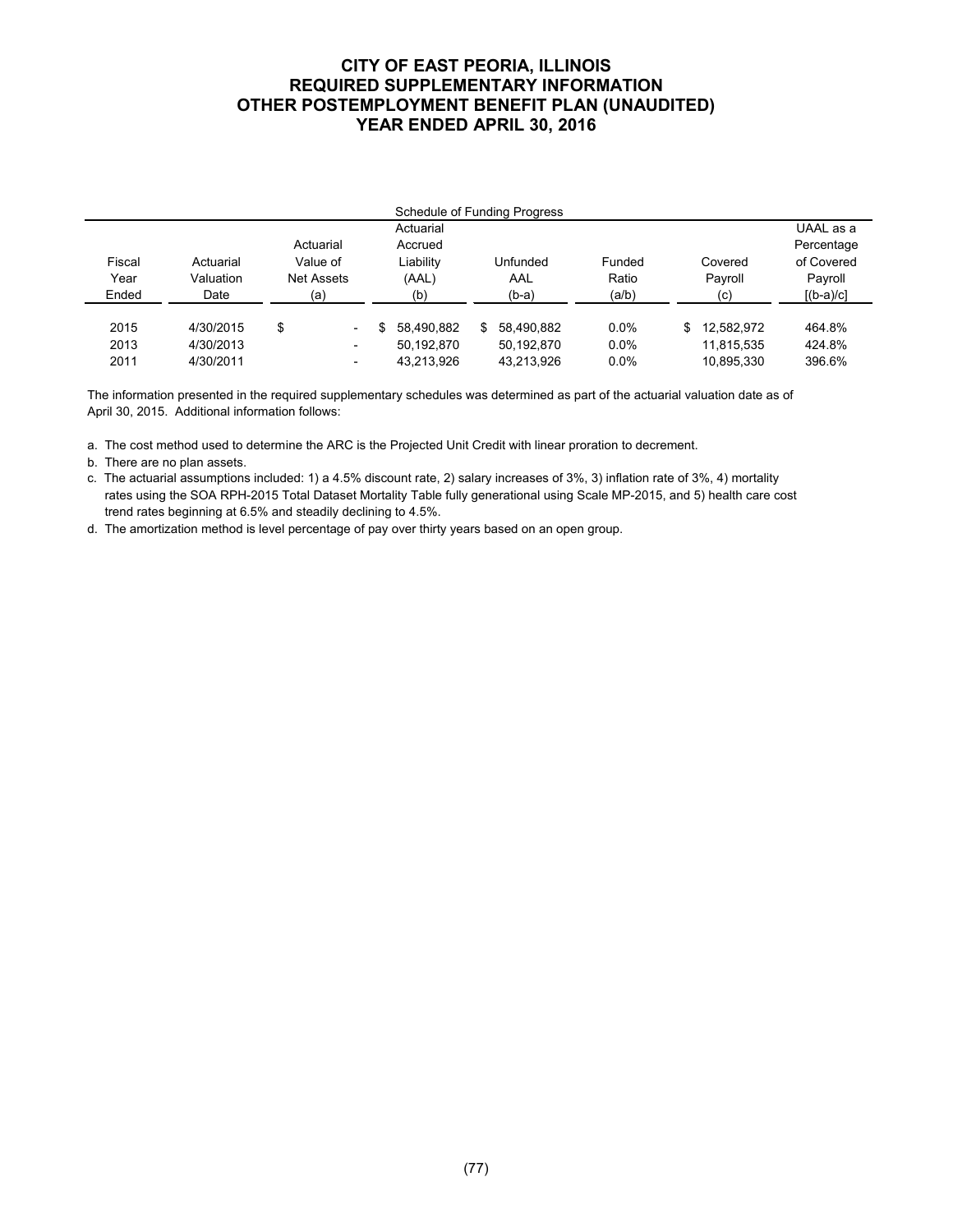#### **CITY OF EAST PEORIA, ILLINOIS REQUIRED SUPPLEMENTARY INFORMATION SCHEDULES OF INVESTMENT RETURNS POLICE AND FIREFIGHTER'S PENSION PLANS (UNAUDITED)**

The following presents the annual money-weighted rate of return, net of investment expenses:

#### **Firefighter's Pension Plan**

| <b>Fiscal Year</b>         |          |               |
|----------------------------|----------|---------------|
| Ended                      |          |               |
| April 30,                  |          | Rate          |
| 2015                       |          | 6.73%         |
| 2016                       |          | $-0.08%$      |
| <b>Police Pension Plan</b> |          |               |
|                            | The      |               |
| <b>Fiscal Year</b>         | Commerce | Benjamin F.   |
| Ended                      | Company  | Edwards & Co. |
| April 30,                  | Rate     | Rate          |
| 2015                       | N/A      | 6.90%         |
| 2016                       | 0.29%    | $-2.48%$      |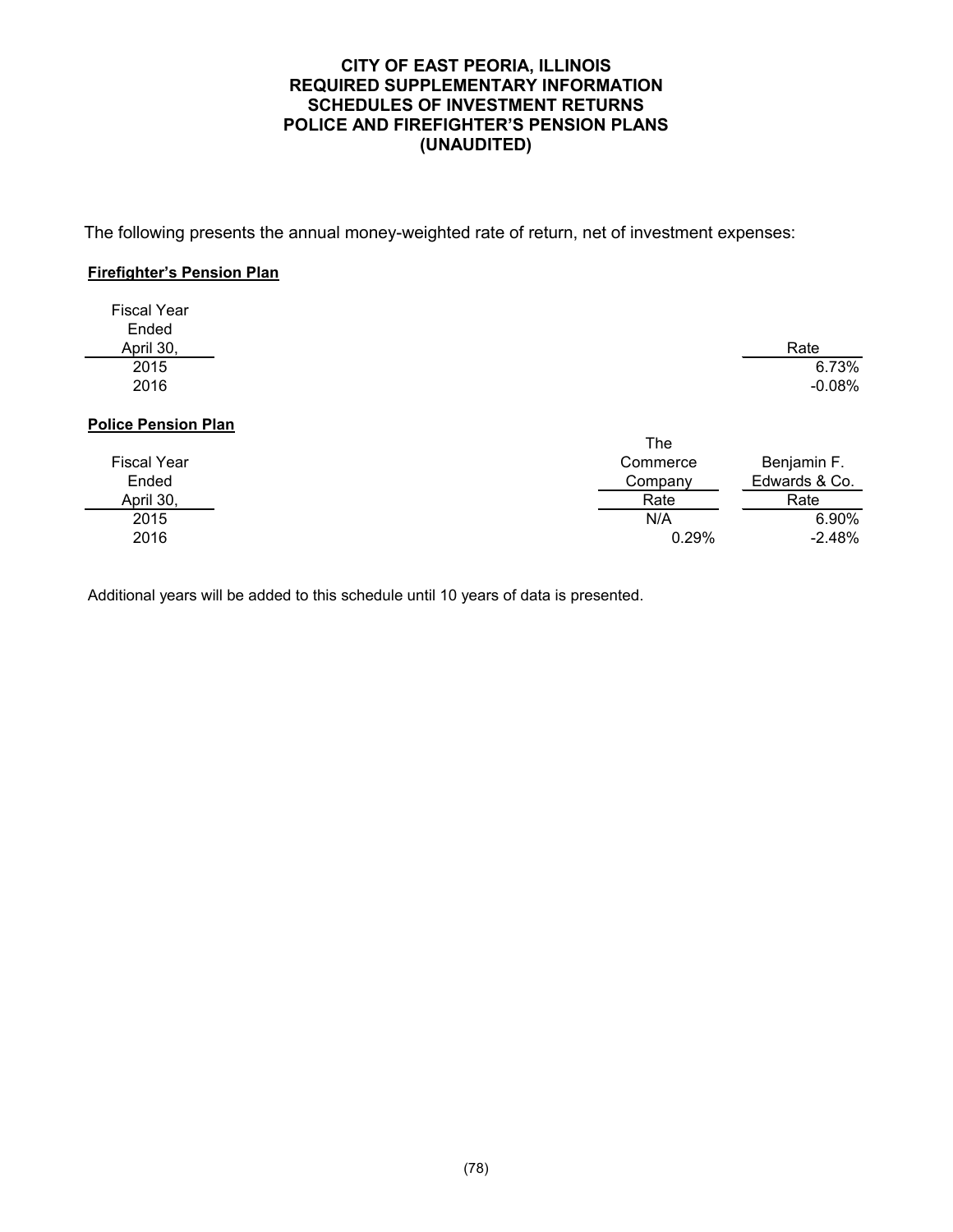#### **CITY OF EAST PEORIA, ILLINOIS SCHEDULE OF REVENUES, EXPENDITURES, AND CHANGES IN FUND BALANCE – BUDGET AND ACTUAL (CASH BASIS) – GENERAL FUND YEAR ENDED APRIL 30, 2016**

| With<br>Original/Final<br>Final<br>Actual<br><b>Budget</b><br><b>Budget</b><br><b>REVENUES</b><br>\$<br>17,901,321<br>\$<br><b>Taxes and Special Assessments</b><br>17,254,224<br>\$<br>647,097<br>826,000<br>215,157<br><b>Charges for Services</b><br>1,041,157<br>Intergovernmental<br>225,000<br>397,360<br>172,360<br><b>Investment Earnings</b><br>25,775<br>22,392<br>(3, 383)<br><b>Licenses and Permits</b><br>261,556<br>229,268<br>(32, 288)<br>Miscellaneous<br>2,080,200<br>230,143<br>2,310,343<br>20,672,755<br><b>Total Revenues</b><br>21,901,841<br>1,229,086<br><b>EXPENDITURES</b><br>Current:<br><b>General Government</b><br>6,896,746<br>6,944,992<br>(48, 246)<br>Police<br>5,737,666<br>5,650,470<br>87,196<br>Fire<br>3,503,708<br>1,106<br>3,502,602<br>75,601<br>Sanitation<br>1,105,974<br>1,030,373<br><b>Health and Welfare</b><br>1,270,267<br>1,279,517<br>(9,250)<br><b>Public Works</b><br>2,068,945<br>2,086,570<br>(17, 625)<br>33,441<br>537,953<br>504.512<br><b>Community Development</b><br>604,016<br>87,034<br>516,982<br>Capital Outlay<br>Debt Service:<br><b>Principal Payments</b><br>329,199<br>(329, 199)<br>Interest and Fiscal Charges<br>129,817<br>(129, 817)<br>21,725,275<br>21,545,086<br><b>Total Expenditures</b><br>180,189<br>Excess (Deficiency) of Revenues<br>over Expenditures<br>(1,052,520)<br>356,755<br>1,409,275<br><b>OTHER FINANCING SOURCES (USES)</b><br><b>Transfers In</b><br>35,000<br>(35,000)<br><b>Transfers Out</b><br>(666, 866)<br>(626, 866)<br>(40,000)<br><b>Total Other Financing Sources (Uses)</b><br>(5,000)<br>(666, 866)<br>(661, 866)<br><b>NET CHANGE IN FUND BALANCE</b><br>(1,057,520)<br>(310, 111)<br>747,409<br>- \$<br>SF.<br><b>RECONCILIATION TO MODIFIED ACCRUAL BASIS -</b><br><b>NET CHANGE RESULTING FROM RECORDING OF</b><br>ACCOUNTS RECEIVABLE, PAYABLE, AND OTHER<br><b>ACCRUED ITEMS</b><br>(426, 529)<br>Fund Balance, Modified Accrual Basis -<br>Beginning of Year, as Previously Reported<br>6,346,374<br>Prior Period Adjustment<br>(623, 567)<br>Fund Balance, Modified Accrual Basis -<br>Beginning of Year, as Restated<br>5,722,807<br>FUND BALANCE, MODIFIED ACCRUAL BASIS -<br><b>END OF YEAR</b><br>4,986,167 |  |  |  | Variance |
|-----------------------------------------------------------------------------------------------------------------------------------------------------------------------------------------------------------------------------------------------------------------------------------------------------------------------------------------------------------------------------------------------------------------------------------------------------------------------------------------------------------------------------------------------------------------------------------------------------------------------------------------------------------------------------------------------------------------------------------------------------------------------------------------------------------------------------------------------------------------------------------------------------------------------------------------------------------------------------------------------------------------------------------------------------------------------------------------------------------------------------------------------------------------------------------------------------------------------------------------------------------------------------------------------------------------------------------------------------------------------------------------------------------------------------------------------------------------------------------------------------------------------------------------------------------------------------------------------------------------------------------------------------------------------------------------------------------------------------------------------------------------------------------------------------------------------------------------------------------------------------------------------------------------------------------------------------------------------------------------------------------------------------------------------------------------------------------------------------------------------------------------------------------------------------------------------------------------------------------------|--|--|--|----------|
|                                                                                                                                                                                                                                                                                                                                                                                                                                                                                                                                                                                                                                                                                                                                                                                                                                                                                                                                                                                                                                                                                                                                                                                                                                                                                                                                                                                                                                                                                                                                                                                                                                                                                                                                                                                                                                                                                                                                                                                                                                                                                                                                                                                                                                         |  |  |  |          |
|                                                                                                                                                                                                                                                                                                                                                                                                                                                                                                                                                                                                                                                                                                                                                                                                                                                                                                                                                                                                                                                                                                                                                                                                                                                                                                                                                                                                                                                                                                                                                                                                                                                                                                                                                                                                                                                                                                                                                                                                                                                                                                                                                                                                                                         |  |  |  |          |
|                                                                                                                                                                                                                                                                                                                                                                                                                                                                                                                                                                                                                                                                                                                                                                                                                                                                                                                                                                                                                                                                                                                                                                                                                                                                                                                                                                                                                                                                                                                                                                                                                                                                                                                                                                                                                                                                                                                                                                                                                                                                                                                                                                                                                                         |  |  |  |          |
|                                                                                                                                                                                                                                                                                                                                                                                                                                                                                                                                                                                                                                                                                                                                                                                                                                                                                                                                                                                                                                                                                                                                                                                                                                                                                                                                                                                                                                                                                                                                                                                                                                                                                                                                                                                                                                                                                                                                                                                                                                                                                                                                                                                                                                         |  |  |  |          |
|                                                                                                                                                                                                                                                                                                                                                                                                                                                                                                                                                                                                                                                                                                                                                                                                                                                                                                                                                                                                                                                                                                                                                                                                                                                                                                                                                                                                                                                                                                                                                                                                                                                                                                                                                                                                                                                                                                                                                                                                                                                                                                                                                                                                                                         |  |  |  |          |
|                                                                                                                                                                                                                                                                                                                                                                                                                                                                                                                                                                                                                                                                                                                                                                                                                                                                                                                                                                                                                                                                                                                                                                                                                                                                                                                                                                                                                                                                                                                                                                                                                                                                                                                                                                                                                                                                                                                                                                                                                                                                                                                                                                                                                                         |  |  |  |          |
|                                                                                                                                                                                                                                                                                                                                                                                                                                                                                                                                                                                                                                                                                                                                                                                                                                                                                                                                                                                                                                                                                                                                                                                                                                                                                                                                                                                                                                                                                                                                                                                                                                                                                                                                                                                                                                                                                                                                                                                                                                                                                                                                                                                                                                         |  |  |  |          |
|                                                                                                                                                                                                                                                                                                                                                                                                                                                                                                                                                                                                                                                                                                                                                                                                                                                                                                                                                                                                                                                                                                                                                                                                                                                                                                                                                                                                                                                                                                                                                                                                                                                                                                                                                                                                                                                                                                                                                                                                                                                                                                                                                                                                                                         |  |  |  |          |
|                                                                                                                                                                                                                                                                                                                                                                                                                                                                                                                                                                                                                                                                                                                                                                                                                                                                                                                                                                                                                                                                                                                                                                                                                                                                                                                                                                                                                                                                                                                                                                                                                                                                                                                                                                                                                                                                                                                                                                                                                                                                                                                                                                                                                                         |  |  |  |          |
|                                                                                                                                                                                                                                                                                                                                                                                                                                                                                                                                                                                                                                                                                                                                                                                                                                                                                                                                                                                                                                                                                                                                                                                                                                                                                                                                                                                                                                                                                                                                                                                                                                                                                                                                                                                                                                                                                                                                                                                                                                                                                                                                                                                                                                         |  |  |  |          |
|                                                                                                                                                                                                                                                                                                                                                                                                                                                                                                                                                                                                                                                                                                                                                                                                                                                                                                                                                                                                                                                                                                                                                                                                                                                                                                                                                                                                                                                                                                                                                                                                                                                                                                                                                                                                                                                                                                                                                                                                                                                                                                                                                                                                                                         |  |  |  |          |
|                                                                                                                                                                                                                                                                                                                                                                                                                                                                                                                                                                                                                                                                                                                                                                                                                                                                                                                                                                                                                                                                                                                                                                                                                                                                                                                                                                                                                                                                                                                                                                                                                                                                                                                                                                                                                                                                                                                                                                                                                                                                                                                                                                                                                                         |  |  |  |          |
|                                                                                                                                                                                                                                                                                                                                                                                                                                                                                                                                                                                                                                                                                                                                                                                                                                                                                                                                                                                                                                                                                                                                                                                                                                                                                                                                                                                                                                                                                                                                                                                                                                                                                                                                                                                                                                                                                                                                                                                                                                                                                                                                                                                                                                         |  |  |  |          |
|                                                                                                                                                                                                                                                                                                                                                                                                                                                                                                                                                                                                                                                                                                                                                                                                                                                                                                                                                                                                                                                                                                                                                                                                                                                                                                                                                                                                                                                                                                                                                                                                                                                                                                                                                                                                                                                                                                                                                                                                                                                                                                                                                                                                                                         |  |  |  |          |
|                                                                                                                                                                                                                                                                                                                                                                                                                                                                                                                                                                                                                                                                                                                                                                                                                                                                                                                                                                                                                                                                                                                                                                                                                                                                                                                                                                                                                                                                                                                                                                                                                                                                                                                                                                                                                                                                                                                                                                                                                                                                                                                                                                                                                                         |  |  |  |          |
|                                                                                                                                                                                                                                                                                                                                                                                                                                                                                                                                                                                                                                                                                                                                                                                                                                                                                                                                                                                                                                                                                                                                                                                                                                                                                                                                                                                                                                                                                                                                                                                                                                                                                                                                                                                                                                                                                                                                                                                                                                                                                                                                                                                                                                         |  |  |  |          |
|                                                                                                                                                                                                                                                                                                                                                                                                                                                                                                                                                                                                                                                                                                                                                                                                                                                                                                                                                                                                                                                                                                                                                                                                                                                                                                                                                                                                                                                                                                                                                                                                                                                                                                                                                                                                                                                                                                                                                                                                                                                                                                                                                                                                                                         |  |  |  |          |
|                                                                                                                                                                                                                                                                                                                                                                                                                                                                                                                                                                                                                                                                                                                                                                                                                                                                                                                                                                                                                                                                                                                                                                                                                                                                                                                                                                                                                                                                                                                                                                                                                                                                                                                                                                                                                                                                                                                                                                                                                                                                                                                                                                                                                                         |  |  |  |          |
|                                                                                                                                                                                                                                                                                                                                                                                                                                                                                                                                                                                                                                                                                                                                                                                                                                                                                                                                                                                                                                                                                                                                                                                                                                                                                                                                                                                                                                                                                                                                                                                                                                                                                                                                                                                                                                                                                                                                                                                                                                                                                                                                                                                                                                         |  |  |  |          |
|                                                                                                                                                                                                                                                                                                                                                                                                                                                                                                                                                                                                                                                                                                                                                                                                                                                                                                                                                                                                                                                                                                                                                                                                                                                                                                                                                                                                                                                                                                                                                                                                                                                                                                                                                                                                                                                                                                                                                                                                                                                                                                                                                                                                                                         |  |  |  |          |
|                                                                                                                                                                                                                                                                                                                                                                                                                                                                                                                                                                                                                                                                                                                                                                                                                                                                                                                                                                                                                                                                                                                                                                                                                                                                                                                                                                                                                                                                                                                                                                                                                                                                                                                                                                                                                                                                                                                                                                                                                                                                                                                                                                                                                                         |  |  |  |          |
|                                                                                                                                                                                                                                                                                                                                                                                                                                                                                                                                                                                                                                                                                                                                                                                                                                                                                                                                                                                                                                                                                                                                                                                                                                                                                                                                                                                                                                                                                                                                                                                                                                                                                                                                                                                                                                                                                                                                                                                                                                                                                                                                                                                                                                         |  |  |  |          |
|                                                                                                                                                                                                                                                                                                                                                                                                                                                                                                                                                                                                                                                                                                                                                                                                                                                                                                                                                                                                                                                                                                                                                                                                                                                                                                                                                                                                                                                                                                                                                                                                                                                                                                                                                                                                                                                                                                                                                                                                                                                                                                                                                                                                                                         |  |  |  |          |
|                                                                                                                                                                                                                                                                                                                                                                                                                                                                                                                                                                                                                                                                                                                                                                                                                                                                                                                                                                                                                                                                                                                                                                                                                                                                                                                                                                                                                                                                                                                                                                                                                                                                                                                                                                                                                                                                                                                                                                                                                                                                                                                                                                                                                                         |  |  |  |          |
|                                                                                                                                                                                                                                                                                                                                                                                                                                                                                                                                                                                                                                                                                                                                                                                                                                                                                                                                                                                                                                                                                                                                                                                                                                                                                                                                                                                                                                                                                                                                                                                                                                                                                                                                                                                                                                                                                                                                                                                                                                                                                                                                                                                                                                         |  |  |  |          |
|                                                                                                                                                                                                                                                                                                                                                                                                                                                                                                                                                                                                                                                                                                                                                                                                                                                                                                                                                                                                                                                                                                                                                                                                                                                                                                                                                                                                                                                                                                                                                                                                                                                                                                                                                                                                                                                                                                                                                                                                                                                                                                                                                                                                                                         |  |  |  |          |
|                                                                                                                                                                                                                                                                                                                                                                                                                                                                                                                                                                                                                                                                                                                                                                                                                                                                                                                                                                                                                                                                                                                                                                                                                                                                                                                                                                                                                                                                                                                                                                                                                                                                                                                                                                                                                                                                                                                                                                                                                                                                                                                                                                                                                                         |  |  |  |          |
|                                                                                                                                                                                                                                                                                                                                                                                                                                                                                                                                                                                                                                                                                                                                                                                                                                                                                                                                                                                                                                                                                                                                                                                                                                                                                                                                                                                                                                                                                                                                                                                                                                                                                                                                                                                                                                                                                                                                                                                                                                                                                                                                                                                                                                         |  |  |  |          |
|                                                                                                                                                                                                                                                                                                                                                                                                                                                                                                                                                                                                                                                                                                                                                                                                                                                                                                                                                                                                                                                                                                                                                                                                                                                                                                                                                                                                                                                                                                                                                                                                                                                                                                                                                                                                                                                                                                                                                                                                                                                                                                                                                                                                                                         |  |  |  |          |
|                                                                                                                                                                                                                                                                                                                                                                                                                                                                                                                                                                                                                                                                                                                                                                                                                                                                                                                                                                                                                                                                                                                                                                                                                                                                                                                                                                                                                                                                                                                                                                                                                                                                                                                                                                                                                                                                                                                                                                                                                                                                                                                                                                                                                                         |  |  |  |          |
|                                                                                                                                                                                                                                                                                                                                                                                                                                                                                                                                                                                                                                                                                                                                                                                                                                                                                                                                                                                                                                                                                                                                                                                                                                                                                                                                                                                                                                                                                                                                                                                                                                                                                                                                                                                                                                                                                                                                                                                                                                                                                                                                                                                                                                         |  |  |  |          |
|                                                                                                                                                                                                                                                                                                                                                                                                                                                                                                                                                                                                                                                                                                                                                                                                                                                                                                                                                                                                                                                                                                                                                                                                                                                                                                                                                                                                                                                                                                                                                                                                                                                                                                                                                                                                                                                                                                                                                                                                                                                                                                                                                                                                                                         |  |  |  |          |
|                                                                                                                                                                                                                                                                                                                                                                                                                                                                                                                                                                                                                                                                                                                                                                                                                                                                                                                                                                                                                                                                                                                                                                                                                                                                                                                                                                                                                                                                                                                                                                                                                                                                                                                                                                                                                                                                                                                                                                                                                                                                                                                                                                                                                                         |  |  |  |          |
|                                                                                                                                                                                                                                                                                                                                                                                                                                                                                                                                                                                                                                                                                                                                                                                                                                                                                                                                                                                                                                                                                                                                                                                                                                                                                                                                                                                                                                                                                                                                                                                                                                                                                                                                                                                                                                                                                                                                                                                                                                                                                                                                                                                                                                         |  |  |  |          |
|                                                                                                                                                                                                                                                                                                                                                                                                                                                                                                                                                                                                                                                                                                                                                                                                                                                                                                                                                                                                                                                                                                                                                                                                                                                                                                                                                                                                                                                                                                                                                                                                                                                                                                                                                                                                                                                                                                                                                                                                                                                                                                                                                                                                                                         |  |  |  |          |
|                                                                                                                                                                                                                                                                                                                                                                                                                                                                                                                                                                                                                                                                                                                                                                                                                                                                                                                                                                                                                                                                                                                                                                                                                                                                                                                                                                                                                                                                                                                                                                                                                                                                                                                                                                                                                                                                                                                                                                                                                                                                                                                                                                                                                                         |  |  |  |          |
|                                                                                                                                                                                                                                                                                                                                                                                                                                                                                                                                                                                                                                                                                                                                                                                                                                                                                                                                                                                                                                                                                                                                                                                                                                                                                                                                                                                                                                                                                                                                                                                                                                                                                                                                                                                                                                                                                                                                                                                                                                                                                                                                                                                                                                         |  |  |  |          |
|                                                                                                                                                                                                                                                                                                                                                                                                                                                                                                                                                                                                                                                                                                                                                                                                                                                                                                                                                                                                                                                                                                                                                                                                                                                                                                                                                                                                                                                                                                                                                                                                                                                                                                                                                                                                                                                                                                                                                                                                                                                                                                                                                                                                                                         |  |  |  |          |
|                                                                                                                                                                                                                                                                                                                                                                                                                                                                                                                                                                                                                                                                                                                                                                                                                                                                                                                                                                                                                                                                                                                                                                                                                                                                                                                                                                                                                                                                                                                                                                                                                                                                                                                                                                                                                                                                                                                                                                                                                                                                                                                                                                                                                                         |  |  |  |          |
|                                                                                                                                                                                                                                                                                                                                                                                                                                                                                                                                                                                                                                                                                                                                                                                                                                                                                                                                                                                                                                                                                                                                                                                                                                                                                                                                                                                                                                                                                                                                                                                                                                                                                                                                                                                                                                                                                                                                                                                                                                                                                                                                                                                                                                         |  |  |  |          |
|                                                                                                                                                                                                                                                                                                                                                                                                                                                                                                                                                                                                                                                                                                                                                                                                                                                                                                                                                                                                                                                                                                                                                                                                                                                                                                                                                                                                                                                                                                                                                                                                                                                                                                                                                                                                                                                                                                                                                                                                                                                                                                                                                                                                                                         |  |  |  |          |
|                                                                                                                                                                                                                                                                                                                                                                                                                                                                                                                                                                                                                                                                                                                                                                                                                                                                                                                                                                                                                                                                                                                                                                                                                                                                                                                                                                                                                                                                                                                                                                                                                                                                                                                                                                                                                                                                                                                                                                                                                                                                                                                                                                                                                                         |  |  |  |          |
|                                                                                                                                                                                                                                                                                                                                                                                                                                                                                                                                                                                                                                                                                                                                                                                                                                                                                                                                                                                                                                                                                                                                                                                                                                                                                                                                                                                                                                                                                                                                                                                                                                                                                                                                                                                                                                                                                                                                                                                                                                                                                                                                                                                                                                         |  |  |  |          |
|                                                                                                                                                                                                                                                                                                                                                                                                                                                                                                                                                                                                                                                                                                                                                                                                                                                                                                                                                                                                                                                                                                                                                                                                                                                                                                                                                                                                                                                                                                                                                                                                                                                                                                                                                                                                                                                                                                                                                                                                                                                                                                                                                                                                                                         |  |  |  |          |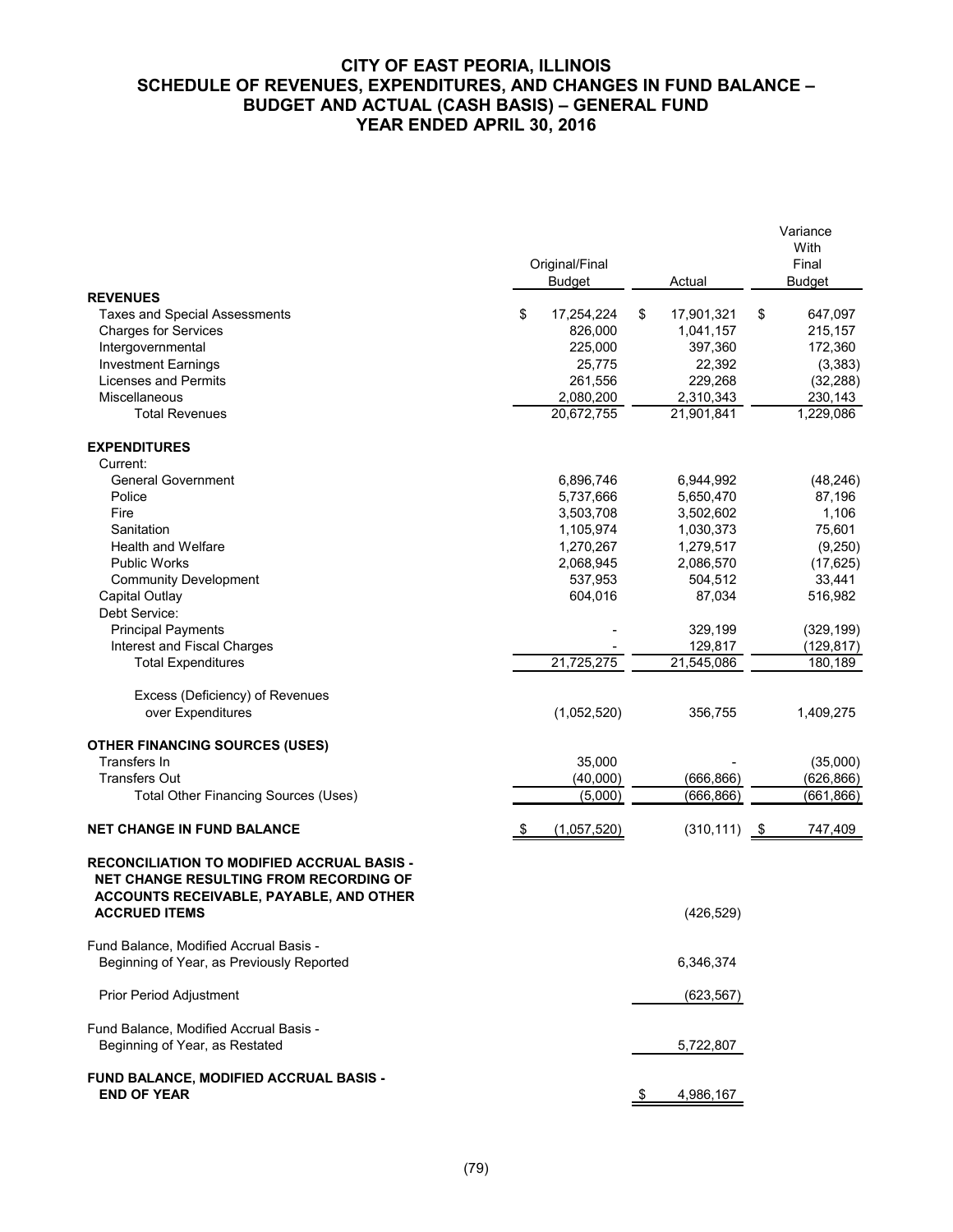## **CITY OF EAST PEORIA, ILLINOIS SCHEDULE OF REVENUES, EXPENDITURES, AND CHANGES IN FUND BALANCE – BUDGET AND ACTUAL (CASH BASIS) – RIVERBOAT GAMING TAX FUND YEAR ENDED APRIL 30, 2016**

|                                                                                                                                               | Original/Final<br><b>Budget</b><br>Actual |    |               |      |               |
|-----------------------------------------------------------------------------------------------------------------------------------------------|-------------------------------------------|----|---------------|------|---------------|
| <b>REVENUES</b>                                                                                                                               |                                           |    |               |      | <b>Budget</b> |
| <b>Taxes</b>                                                                                                                                  | \$<br>5,600,000                           | \$ | 5,332,855     | \$   | (267, 145)    |
| Intergovernmental                                                                                                                             | 525,000                                   |    | 244,978       |      | (280, 022)    |
| <b>Investment Earnings</b>                                                                                                                    | 469                                       |    | 2,126         |      | 1,657         |
| Miscellaneous                                                                                                                                 | 177,825                                   |    | 76,363        |      | (101, 462)    |
| <b>Total Revenues</b>                                                                                                                         | 6,303,294                                 |    | 5,656,322     |      | (646, 972)    |
| <b>EXPENDITURES</b>                                                                                                                           |                                           |    |               |      |               |
| Capital Outlay                                                                                                                                | 4,915,224                                 |    | 6,573,616     |      | (1,658,392)   |
| Debt Service:                                                                                                                                 |                                           |    |               |      |               |
| <b>Principal Payments</b>                                                                                                                     | 1,388,070                                 |    | 450,000       |      | 938,070       |
| Interest and Fiscal Charges                                                                                                                   |                                           |    | 44,620        |      | (44, 620)     |
| <b>Total Expenditures</b>                                                                                                                     | 6,303,294                                 |    | 7,068,236     |      | (764, 942)    |
| Excess (Deficiency) of Revenues                                                                                                               |                                           |    |               |      |               |
| over Expenditures                                                                                                                             |                                           |    | (1,411,914)   |      | (1,411,914)   |
| <b>OTHER FINANCING SOURCES (USES)</b>                                                                                                         |                                           |    |               |      |               |
| Issuances of Long-Term Debt                                                                                                                   |                                           |    | 522,402       |      | 522,402       |
| <b>Net Transfers</b>                                                                                                                          |                                           |    | 848,290       |      | 848,290       |
| <b>Total Other Financing Sources (Uses)</b>                                                                                                   |                                           |    | 1,370,692     |      | 1,370,692     |
| <b>NET CHANGE IN FUND BALANCE</b>                                                                                                             |                                           |    | (41, 222)     | - \$ | (41, 222)     |
| <b>RECONCILIATION TO MODIFIED ACCRUAL BASIS -</b><br><b>NET CHANGE RESULTING FROM RECORDING OF</b><br>ACCOUNTS RECEIVABLE, PAYABLE, AND OTHER |                                           |    |               |      |               |
| <b>ACCRUED ITEMS</b>                                                                                                                          |                                           |    | (2, 113, 209) |      |               |
| Fund Balance, Modified Accrual Basis -                                                                                                        |                                           |    |               |      |               |
| Beginning of Year                                                                                                                             |                                           |    | 9,993,696     |      |               |
| FUND BALANCE, MODIFIED ACCRUAL BASIS -                                                                                                        |                                           |    |               |      |               |
| <b>END OF YEAR</b>                                                                                                                            |                                           | \$ | 7,839,265     |      |               |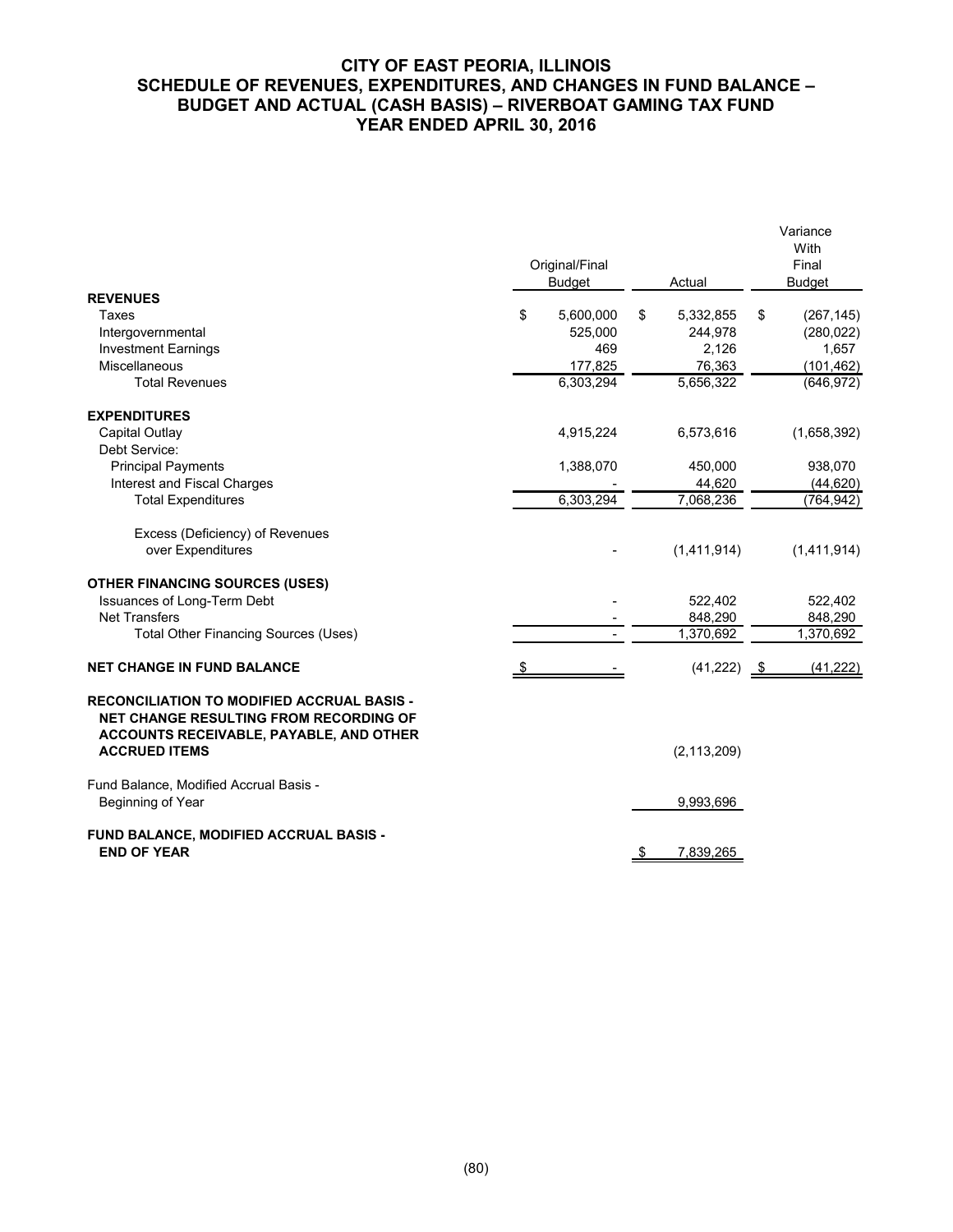## **CITY OF EAST PEORIA, ILLINOIS SCHEDULE OF REVENUES, EXPENDITURES, AND CHANGES IN FUND BALANCE – BUDGET AND ACTUAL (CASH BASIS) – SPECIAL TAX ALLOCATION FUND YEAR ENDED APRIL 30, 2016**

|                                                                                                                                               | Original/Final |                     |    | Variance<br>With<br>Final |
|-----------------------------------------------------------------------------------------------------------------------------------------------|----------------|---------------------|----|---------------------------|
|                                                                                                                                               | <b>Budget</b>  | Actual              |    | Budget                    |
| <b>REVENUES</b>                                                                                                                               |                |                     |    |                           |
| Taxes                                                                                                                                         | \$<br>787,510  | \$<br>787,508       | \$ | (2)                       |
| <b>Investment Earnings</b>                                                                                                                    | 300            | 249                 |    | (51)                      |
| <b>Total Revenues</b>                                                                                                                         | 787,810        | 787,757             |    | (53)                      |
| <b>EXPENDITURES</b>                                                                                                                           |                |                     |    |                           |
| Current:                                                                                                                                      |                |                     |    |                           |
| <b>General Government</b>                                                                                                                     | 135,990        | 136,277             |    | (287)                     |
| Other                                                                                                                                         | 1,000          | 1,651               |    | (651)                     |
| Debt Service:                                                                                                                                 |                |                     |    |                           |
| <b>Principal Payments</b>                                                                                                                     | 645,000        | 645,000             |    |                           |
| Interest and Fiscal Charges                                                                                                                   | 5,820          | 5,820               |    |                           |
| <b>Total Expenditures</b>                                                                                                                     | 787,810        | 788,748             |    | (938)                     |
| <b>NET CHANGE IN FUND BALANCE</b>                                                                                                             |                | (991)               | ა  | (991)                     |
| <b>RECONCILIATION TO MODIFIED ACCRUAL BASIS -</b><br><b>NET CHANGE RESULTING FROM RECORDING OF</b><br>ACCOUNTS RECEIVABLE, PAYABLE, AND OTHER |                |                     |    |                           |
| <b>ACCRUED ITEMS</b>                                                                                                                          |                | 525,000             |    |                           |
| Fund Balance (Deficit), Modified Accrual Basis -                                                                                              |                |                     |    |                           |
| Beginning of Year                                                                                                                             |                | (5,674,789)         |    |                           |
| FUND BALANCE (DEFICIT), MODIFIED ACCRUAL                                                                                                      |                |                     |    |                           |
| <b>BASIS - END OF YEAR</b>                                                                                                                    |                | \$<br>(5, 150, 780) |    |                           |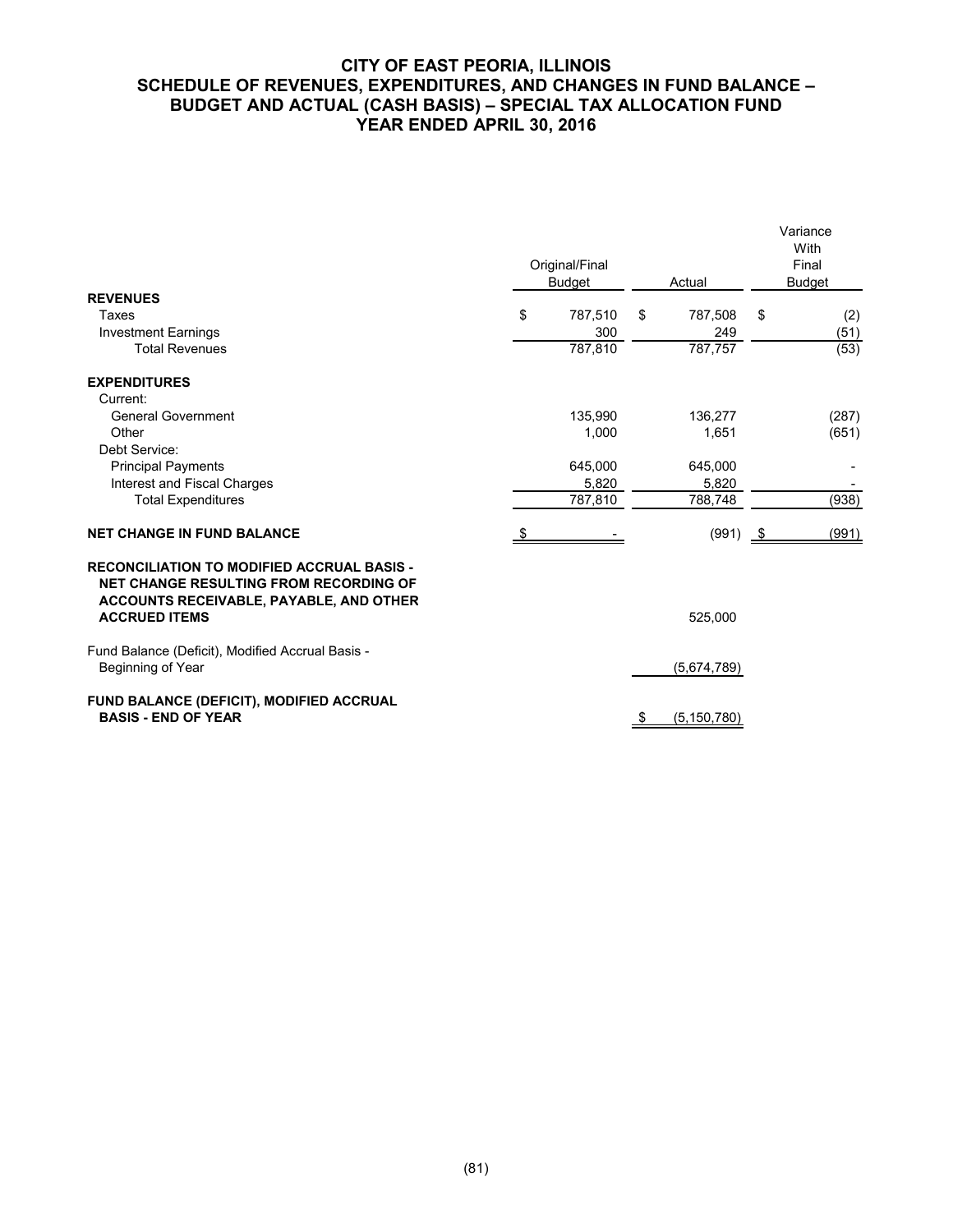#### **CITY OF EAST PEORIA, ILLINOIS NOTES TO REQUIRED SUPPLEMENTARY INFORMATION APRIL 30, 2016**

## **NOTE 1 BASIS OF ACCOUNTING**

The City of East Peoria, Illinois' budget is prepared on the cash basis for all budgeted funds, including the major funds, General, Riverboat Gaming Tax, and Special Tax Allocation as presented in the required supplementary information.

## **NOTE 2 BUDGETARY DATA, PRIMARY GOVERNMENT**

Through the implementation of GASB Statement No. 54, *Fund Balance Reporting and Governmental Fund Type Definitions,* various Special Revenue Funds were reclassified and are now included with the General Fund. These funds have been included with the General Fund budgetary comparison schedule.

The City follows these procedures in establishing the budgetary data reflected in the financial statements:

- At the regular or special call meeting of the City Council in May, the proposed budget for the fiscal year commencing on May 1 is submitted. The budget includes proposed expenditures and the means of financing them.
- Prior to August 1, the final budget is legally enacted through passage of an appropriation ordinance.
- Transfers of budgeted amounts among object classifications, or any budget increases by means of an emergency or supplemental appropriation, require approval by a majority of the City Council member. Adjustments made during the year are reflected in the budget information included in the financial statements.

For reporting purposes, the City reports its budget on the cash basis of accounting.

An amended budget was not prepared for the City; therefore, the original budget is the final budget.

Excess of actual expenditures over final budget in individual funds are as follows:

|                             | <b>Final Budget</b> | Actual    | Overage   |
|-----------------------------|---------------------|-----------|-----------|
| Riverboat Gaming Tax Fund   | 6.303.294           | 7.068.236 | (764.942) |
| Special Tax Allocation Fund | 787.810             | 788.748   | (938)     |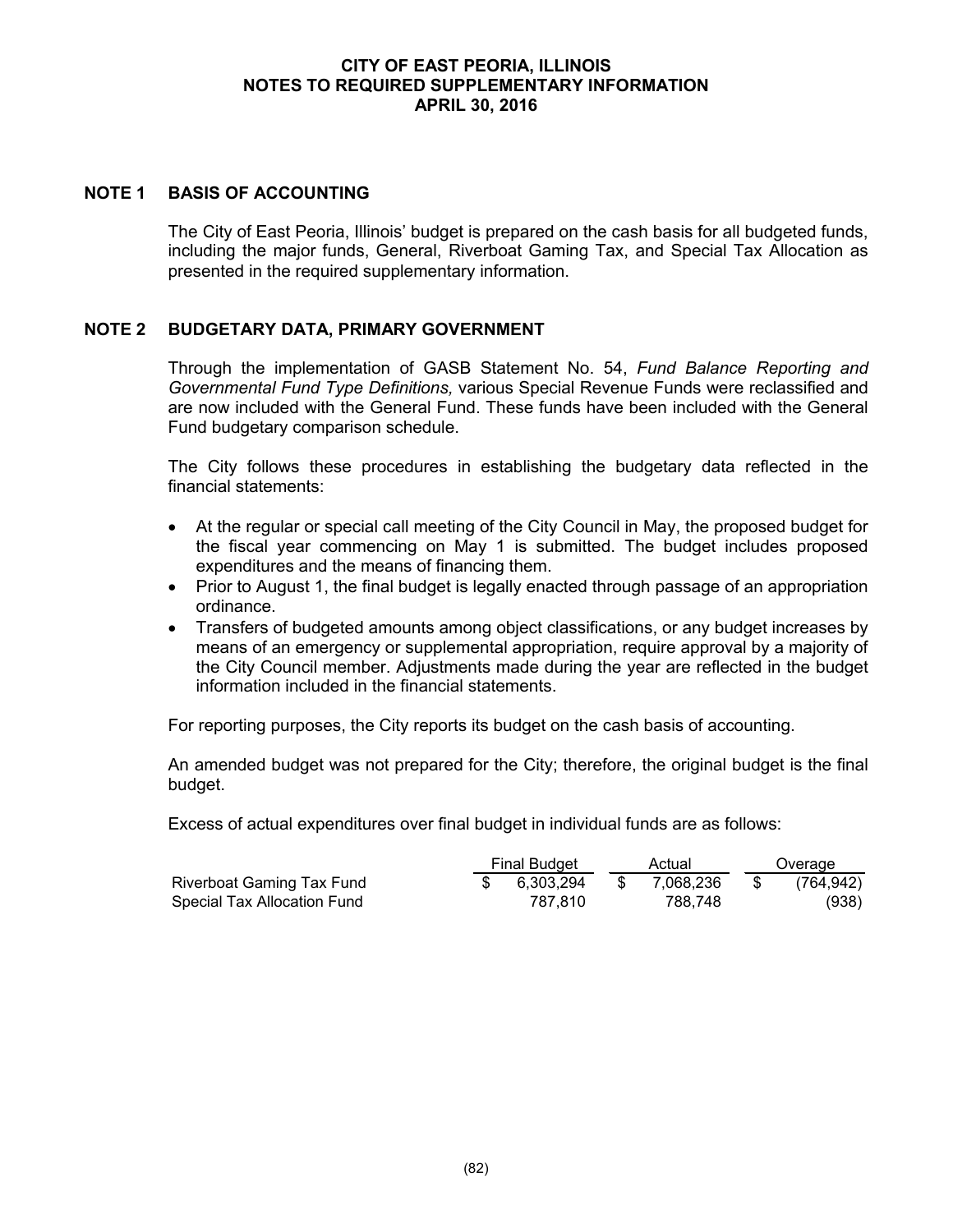### **CITY OF EAST PEORIA, ILLINOIS NOTES TO REQUIRED SUPPLEMENTARY INFORMATION (CONTINUED) APRIL 30, 2016**

## **NOTE 3 SUMMARY OF ACTUARIAL METHODS AND ASSUMPTIONS USED IN THE CALCULATION OF THE 2015 CONTRIBUTION RATE\***

#### **A. IMRF**

| <b>Valuation Date:</b>        |                                                                                                                                                                                                                                                                                                                                    |
|-------------------------------|------------------------------------------------------------------------------------------------------------------------------------------------------------------------------------------------------------------------------------------------------------------------------------------------------------------------------------|
| <b>Notes</b>                  | Actuarially determined contribution rates are calculated as of<br>December 31 each year, which are 12 months prior to the beginning                                                                                                                                                                                                |
|                               | of the fiscal year in which contributions are reported.                                                                                                                                                                                                                                                                            |
|                               | <b>Methods and Assumptions Used to Determine 2015 Contribution Rates:</b>                                                                                                                                                                                                                                                          |
| <b>Actuarial Cost Method</b>  | Aggregate entry age normal                                                                                                                                                                                                                                                                                                         |
| <b>Amortization Method</b>    | Level percentage of payroll, closed                                                                                                                                                                                                                                                                                                |
| Remaining Amortization Period | 28-year closed period, until remaining period reaches 15 years (then<br>15-year rolling period).                                                                                                                                                                                                                                   |
| Asset Valuation Method        | 5-year smoothed market; 20% corridor                                                                                                                                                                                                                                                                                               |
| Wage Growth                   | 4%                                                                                                                                                                                                                                                                                                                                 |
| Price Inflation               | 3% approximate; No explicit price inflation assumption is used in this<br>valuation.                                                                                                                                                                                                                                               |
| Salary Increases              | 4.40% to 16%, including inflation                                                                                                                                                                                                                                                                                                  |
| Investment Rate of Return     | 7.50%                                                                                                                                                                                                                                                                                                                              |
| <b>Retirement Age</b>         | Experience-based table of rates that are specific to the type of eligibility<br>condition; last updated for the 2011 valuation pursuant to an experience<br>study of the period 2008 to 2010.                                                                                                                                      |
| Mortality                     | RP-2000 Combined Healthy Mortality Table, adjusted for mortality<br>improvements to 2020 using projection scale AA. For men, 120% of<br>the table rates were used. For women, 92% of the table rates were<br>used. For disabled lives, the mortality rates are the rates applicable<br>to non-disabled lives set forward 10 years. |
| <b>Other Information</b>      |                                                                                                                                                                                                                                                                                                                                    |
| <b>Notes</b>                  | There were no benefit changes during the year.                                                                                                                                                                                                                                                                                     |
|                               |                                                                                                                                                                                                                                                                                                                                    |

\*Based on Valuation Assumptions used in the December 31, 2013 actuarial valuation.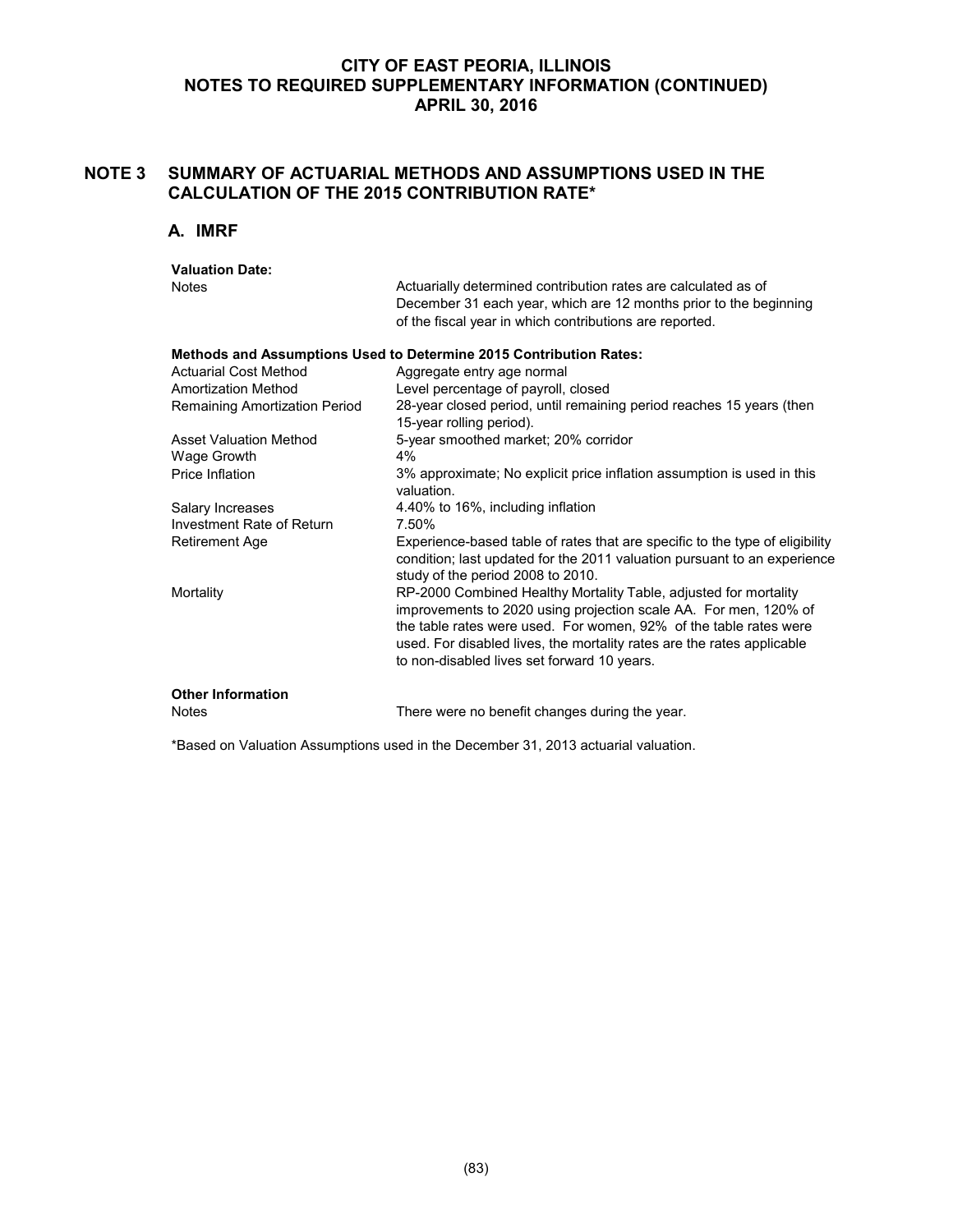#### **CITY OF EAST PEORIA, ILLINOIS NOTES TO REQUIRED SUPPLEMENTARY INFORMATION (CONTINUED) APRIL 30, 2016**

## **NOTE 3 SUMMARY OF ACTUARIAL METHODS AND ASSUMPTIONS USED IN THE CALCULATION OF THE 2015 CONTRIBUTION RATE\* (CONTINUED)**

# **B. Defined Benefit Single-Employer Pension Plans**

#### **Municipal Firemen's Pension Plan**

| <b>Valuation Date:</b><br><b>Notes</b> | April 30, 2015<br>Statutory contribution rates are calculated as of April 30, which is 24<br>months prior to the end of the fiscal year in which contributions are                                                                  |
|----------------------------------------|-------------------------------------------------------------------------------------------------------------------------------------------------------------------------------------------------------------------------------------|
|                                        | reported.                                                                                                                                                                                                                           |
|                                        | Methods and Assumptions Used to Determine Contribution Rates as of the Valuation Date:                                                                                                                                              |
| <b>Actuarial Cost Method</b>           | <b>Projected Unit Credit</b>                                                                                                                                                                                                        |
| Amortization Method                    | The Statutory Contribution is equal to a level percentage of pay<br>contributions determined so that the Fund attains a 90% funded ratio<br>by the end of 2040.                                                                     |
| Remaining Amortization Period          | Not Applicable. An amortization payment is not directly calculated.<br>The amortization payment is the difference between the total statutory<br>contribution and the employer normal cost contribution.                            |
| <b>Asset Valuation Method</b>          | 5-year smoothed market                                                                                                                                                                                                              |
| Price Inflation                        | 3.00%                                                                                                                                                                                                                               |
| Salary Increases                       | Salary increase rates based on age-related productivity and merit rates<br>plus inflation.                                                                                                                                          |
| Investment Rate of Return              | 6.50% as of the April 30, 2015 valuation.                                                                                                                                                                                           |
| <b>Retirement Age</b>                  | Experience-based table of rates that are specific to the type of eligibility<br>condition.                                                                                                                                          |
| Mortality                              | RP-2014 Blue Collar Healthy Annuitant Table, sex distinct, with<br>generational mortality improvements using the MP-2014 two-dimensional<br>mortality improvement scales. No adjustment is made for post-<br>disablement mortality. |
| Cost-of-Living Adjustment              | Post-retirement benefit increases are 3.00%, compounded, for Tier 1,<br>and 3.00% or one-half of the annual increase in the Consumer Price<br>Index, whichever is less, simple, for Tier 2.                                         |
| <b>Other Information</b>               |                                                                                                                                                                                                                                     |
| <b>Notes</b>                           | There were no benefit changes during the year.                                                                                                                                                                                      |
| <b>Actuarial Cost Method</b>           | Methods and Assumptions Used for Accounting Purposes as of the Valuation Date:<br>Entry Age Normal                                                                                                                                  |
| <b>Asset Valuation Method</b>          | Market                                                                                                                                                                                                                              |
|                                        | 6.29% as of April 30, 2015                                                                                                                                                                                                          |
| Single Discount Rate                   | 6.22% as of April 30, 2016, based on the April 30, 2015, valuation                                                                                                                                                                  |
|                                        | with results rolled forward to April 30, 2016.                                                                                                                                                                                      |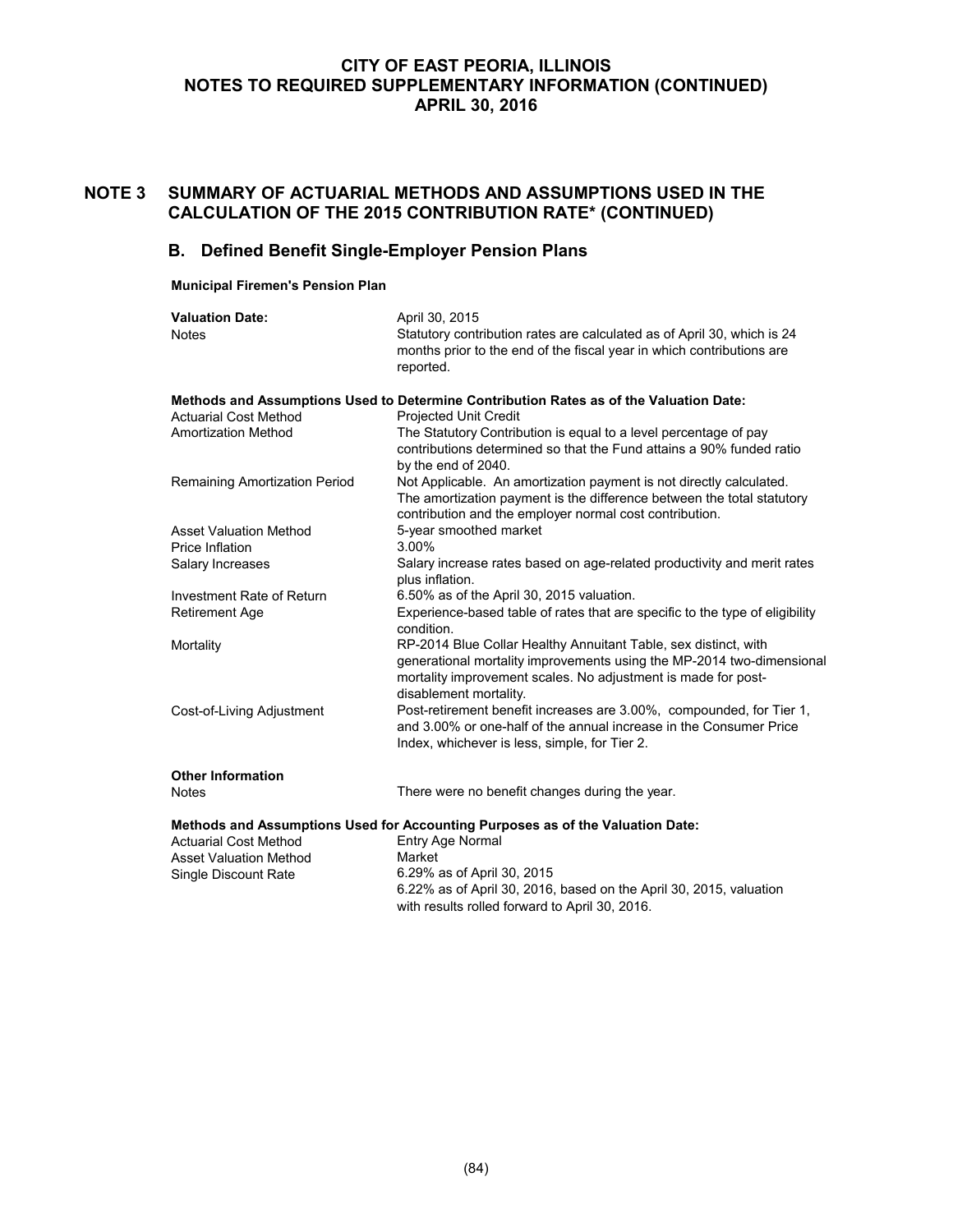### **CITY OF EAST PEORIA, ILLINOIS NOTES TO REQUIRED SUPPLEMENTARY INFORMATION (CONTINUED) APRIL 30, 2016**

## **NOTE 3 SUMMARY OF ACTUARIAL METHODS AND ASSUMPTIONS USED IN THE CALCULATION OF THE 2015 CONTRIBUTION RATE\* (CONTINUED)**

# **B. Defined Benefit Single-Employer Pension Plans (Continued)**

#### **Police Officers' Pension Plan**

| <b>Valuation Date:</b>        | April 30, 2015                                                                                                                                   |
|-------------------------------|--------------------------------------------------------------------------------------------------------------------------------------------------|
| <b>Notes</b>                  | Statutory contribution rates are calculated as of April 30, which is 24<br>months prior to the end of the fiscal year in which contributions are |
|                               | reported.                                                                                                                                        |
|                               | Methods and Assumptions Used to Determine Contribution Rates as of the Valuation Date:                                                           |
| <b>Actuarial Cost Method</b>  | <b>Projected Unit Credit</b>                                                                                                                     |
| <b>Amortization Method</b>    | The Statutory Contribution is equal to a level percentage of pay                                                                                 |
|                               | contributions determined so that the Fund attains a 90% funded ratio                                                                             |
|                               | by the end of 2040.                                                                                                                              |
| Remaining Amortization Period | Not Applicable. An amortization payment is not directly calculated. The                                                                          |
|                               | amortization payment is the difference between the total statutory                                                                               |
|                               | contribution and the employer normal cost contribution.                                                                                          |
| <b>Asset Valuation Method</b> | 5-year smoothed market                                                                                                                           |
| Price Inflation               | 3.00%                                                                                                                                            |
| Salary Increases              | Salary increase rates based on age-related productivity and merit rates                                                                          |
| Investment Rate of Return     | plus inflation.<br>6.75% as of the April 30, 2015 valuation.                                                                                     |
|                               | Experience-based table of rates that are specific to the type of                                                                                 |
| <b>Retirement Age</b>         | eligibility condition.                                                                                                                           |
| Mortality                     | RP-2014 Blue Collar Healthy Annuitant Table, sex distinct, with                                                                                  |
|                               | generational mortality improvements using the MP-2014                                                                                            |
|                               | two-dimensional mortality improvement scales. No adjustment is made                                                                              |
|                               | for post-disablement mortality.                                                                                                                  |
| Cost-of-Living Adjustment     | Post-retirement benefit increases are 3.00%, compounded, for Tier 1,                                                                             |
|                               | and 3.00% or one-half of the annual increase in the Consumer Price Index.                                                                        |
|                               | whichever is less, simple, for Tier 2.                                                                                                           |
| <b>Other Information</b>      |                                                                                                                                                  |
| Notes                         | There were no benefit changes during the year.                                                                                                   |
|                               |                                                                                                                                                  |
|                               | Methods and Assumptions Used for Accounting Purposes as of the Valuation Date:                                                                   |
| <b>Actuarial Cost Method</b>  | Entry Age Normal                                                                                                                                 |
| <b>Asset Valuation Method</b> | Market                                                                                                                                           |
| Single Discount Rate          | 6.52% as of April 30, 2015                                                                                                                       |
|                               | 6.46% as of April 30, 2016, based on the April 30, 2015, valuation with                                                                          |
|                               | results rolled forward to April 30, 2016.                                                                                                        |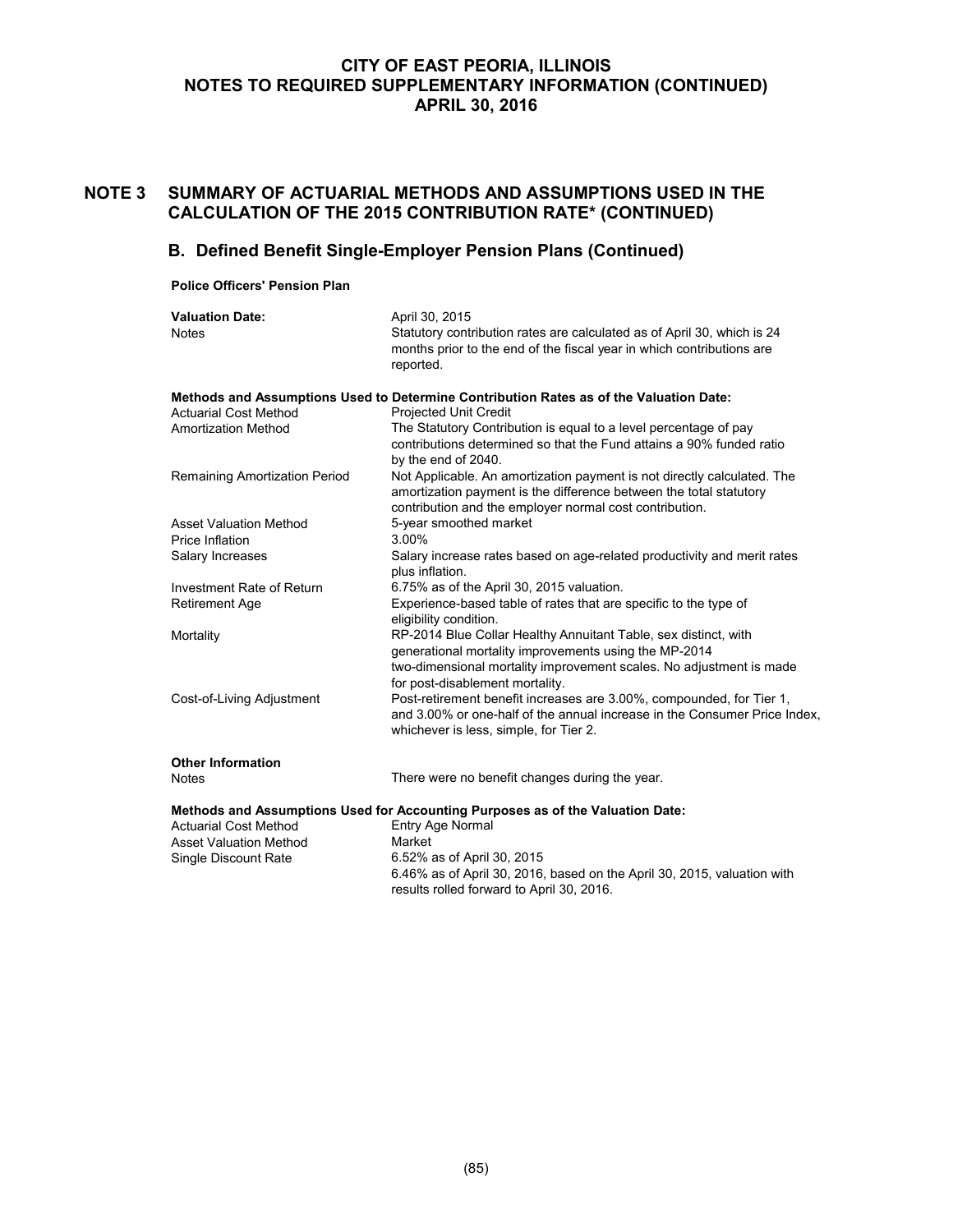## **CITY OF EAST PEORIA, ILLINOIS COMBINING BALANCE SHEET GENERAL FUND – BY ACCOUNT APRIL 30, 2016**

|                                                       | General         |
|-------------------------------------------------------|-----------------|
| <b>ASSETS</b>                                         |                 |
| Cash and Investments                                  | \$<br>349,552   |
| Receivables (Net, Where Applicable, of Allowances     |                 |
| for Estimated Uncollectible Amounts):                 |                 |
| <b>Property Taxes</b>                                 | 200,401         |
| Sales Tax                                             | 2,661,140       |
| State Income Tax                                      | 824,532         |
| Personal Property Replacement Tax                     | 135,619         |
| <b>Customer Charges</b>                               |                 |
| Intergovernmental                                     | 13,233          |
| <b>Fines</b>                                          | 27,635          |
| Other                                                 | 18,841          |
| <b>Advanced to Other Funds</b>                        | 3,449,856       |
| <b>Total Assets</b>                                   | \$<br>7,680,809 |
| LIABILITIES, DEFERRED INFLOWS OF RESOURCES,           |                 |
| AND FUND BALANCES (DEFICITS)                          |                 |
| Liabilities:                                          |                 |
| <b>Accounts Payable</b>                               | \$<br>357,209   |
| Wages Payable                                         | 20,341          |
| Liquor License Bonds Held                             | 17,500          |
| <b>Compensated Absences</b>                           | 91,147          |
| Due to Other Governmental Entities                    | 721,757         |
| <b>Advanced from Other Funds</b>                      | 217,628         |
| <b>Total Liabilities</b>                              | 1,425,582       |
|                                                       |                 |
| Deferred Inflows of Resources:                        |                 |
| <b>Subsequent Year's Property Taxes</b>               | 200,401         |
| Unavailable Revenue - Other Taxes                     | 865,411         |
| <b>Total Deferred Inflows of Resources</b>            | 1,065,812       |
| Fund Balances (Deficits):                             |                 |
| Nonspendable                                          | 3,449,856       |
| Restricted                                            | 250,000         |
| Assigned                                              |                 |
| Unassigned                                            | 1,489,559       |
| <b>Total Fund Balances (Deficits)</b>                 | 5,189,415       |
|                                                       |                 |
| Total Liabilities, Deferred Inflows of Resources, and |                 |
| Fund Balances (Deficits)                              | \$<br>7,680,809 |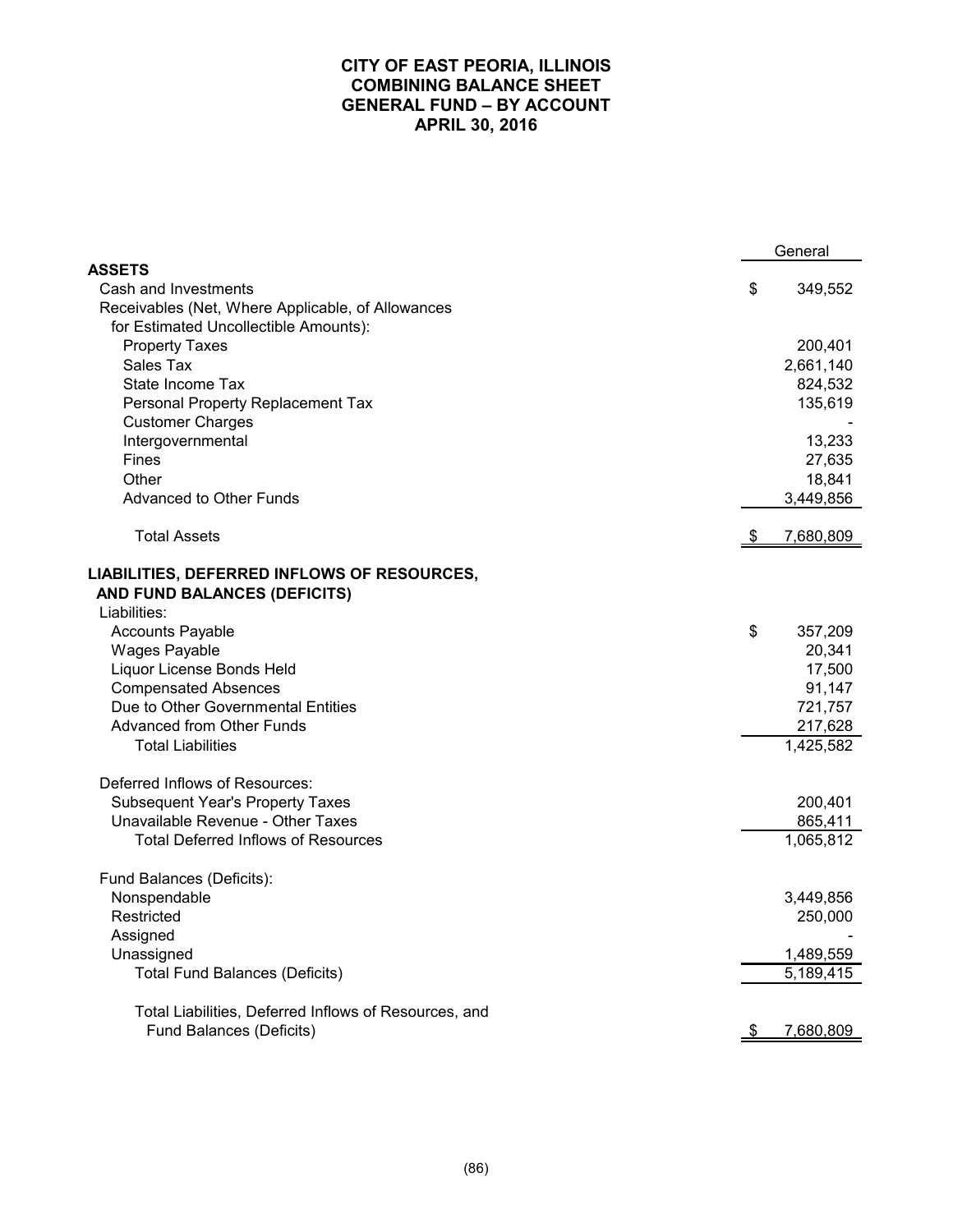| Police<br>Protection |            |               | Fire<br>Protection |               | Garbage<br>Collection<br>and Disposal |               | <b>Street</b><br>and<br><b>Bridge</b> |               | Ambulance<br>Service |               | Combining<br>General<br>Fund |
|----------------------|------------|---------------|--------------------|---------------|---------------------------------------|---------------|---------------------------------------|---------------|----------------------|---------------|------------------------------|
| \$                   | 116,431    | \$            | 48,960             | \$            | 49,728                                | \$            | 11,050                                | \$            | 275,333              | \$            | 851,054                      |
|                      | 625,028    |               | 625,028            |               | 625,028                               |               | 315,155                               |               |                      |               | 2,390,640                    |
|                      |            |               |                    |               |                                       |               |                                       |               |                      |               | 2,661,140                    |
|                      |            |               |                    |               |                                       |               |                                       |               |                      |               | 824,532                      |
|                      |            |               |                    |               |                                       |               |                                       |               |                      |               | 135,619                      |
|                      |            |               |                    |               |                                       |               |                                       |               | 317,516              |               | 317,516                      |
|                      |            |               |                    |               |                                       |               |                                       |               |                      |               | 13,233                       |
|                      | 4,640      |               |                    |               |                                       |               |                                       |               |                      |               | 32,275                       |
|                      |            |               |                    |               |                                       |               |                                       |               |                      |               | 18,841                       |
|                      |            |               |                    |               |                                       |               | 7,421                                 |               |                      |               | 3,457,277                    |
| \$                   | 746,099    | $\frac{1}{2}$ | 673,988            | $\frac{1}{2}$ | 674,756                               | $\frac{1}{2}$ | 333,626                               | $\frac{1}{2}$ | 592,849              | $\frac{3}{2}$ | 10,702,127                   |
|                      |            |               |                    |               |                                       |               |                                       |               |                      |               |                              |
| \$                   | 11,031     | \$            | 17,888             | \$            | 16,169                                | \$            | 19,127                                | \$            | 5,944                | \$            | 427,368                      |
|                      | 102,234    |               | 64,725             |               | 4,691                                 |               | 16,425                                |               | 22,794               |               | 231,210                      |
|                      |            |               |                    |               |                                       |               |                                       |               |                      |               | 17,500                       |
|                      | 288,574    |               | 141,940            |               | 46,970                                |               | 60,216                                |               | 52,178               |               | 681,025                      |
|                      |            |               | 59,000             |               | 59,421                                |               | 45,000                                |               |                      |               | 721,757<br>381,049           |
|                      | 401,839    |               | 283,553            |               | 127,251                               |               | 140,768                               |               | 80,916               |               | 2,459,909                    |
|                      |            |               |                    |               |                                       |               |                                       |               |                      |               |                              |
|                      | 625,028    |               | 625,028            |               | 625,028                               |               | 315,155                               |               |                      |               | 2,390,640                    |
|                      |            |               |                    |               |                                       |               |                                       |               |                      |               | 865,411                      |
|                      | 625,028    |               | 625,028            |               | 625,028                               |               | 315,155                               |               |                      |               | 3,256,051                    |
|                      |            |               |                    |               |                                       |               | 7,421                                 |               |                      |               | 3,457,277                    |
|                      |            |               |                    |               |                                       |               |                                       |               |                      |               | 250,000                      |
|                      |            |               |                    |               |                                       |               |                                       |               | 511,933              |               | 511,933                      |
|                      | (280, 768) |               | (234, 593)         |               | (77, 523)                             |               | (129, 718)                            |               |                      |               | 766,957                      |
|                      | (280, 768) |               | (234, 593)         |               | (77, 523)                             |               | (122, 297)                            |               | 511,933              |               | 4,986,167                    |
|                      |            |               |                    |               |                                       |               |                                       |               |                      |               |                              |
| \$                   | 746,099    | \$            | 673,988            | $\frac{1}{2}$ | 674,756                               | $\frac{1}{2}$ | 333,626                               | $\frac{1}{2}$ | 592,849              | $\frac{1}{2}$ | 10,702,127                   |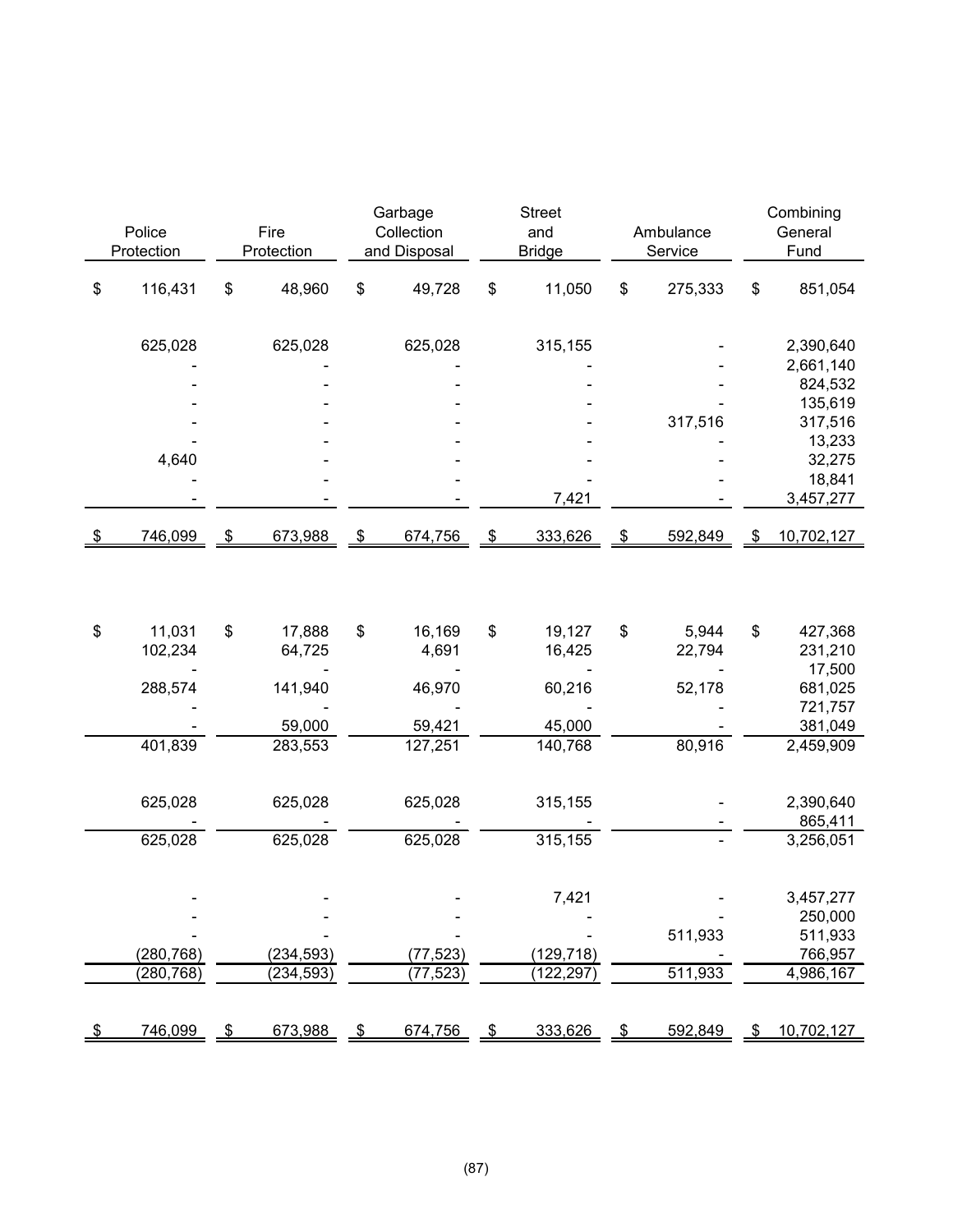## **CITY OF EAST PEORIA, ILLINOIS COMBINING SCHEDULE OF REVENUES, EXPENDITURES, AND CHANGES IN FUND BALANCES GENERAL FUND – BY ACCOUNT YEAR ENDED APRIL 30, 2016**

|                                                                      | General         | Police<br>Protection |
|----------------------------------------------------------------------|-----------------|----------------------|
| <b>REVENUES</b><br><b>Property Taxes</b>                             | \$<br>114,733   | \$<br>598,372        |
| Other Taxes and Special Assessments                                  | 15,099,955      |                      |
| <b>Charges for Services</b>                                          |                 | 62,817               |
| Intergovernmental                                                    | 186,324         | 133,265              |
| <b>Investment Earnings</b>                                           | 21,474          | 251                  |
| <b>Licenses and Permits</b>                                          | 229,268         |                      |
| Miscellaneous                                                        | 1,680,073       | 307,263              |
| <b>Total Revenues</b>                                                | 17,331,827      | 1,101,968            |
| <b>EXPENDITURES</b>                                                  |                 |                      |
| Current:                                                             |                 |                      |
| <b>General Government</b>                                            | 6,876,748       |                      |
| Police                                                               |                 | 5,650,470            |
| Fire                                                                 |                 |                      |
| Sanitation                                                           |                 |                      |
| <b>Health and Welfare</b>                                            |                 |                      |
| <b>Public Works</b>                                                  |                 |                      |
| <b>Community Development</b>                                         | 504,512<br>848  |                      |
| <b>Capital Outlay</b><br>Debt Service:                               |                 |                      |
| <b>Principal Payments</b>                                            | 329,199         |                      |
| Interest and Fiscal Charges                                          | 129,817         |                      |
| <b>Total Expenditures</b>                                            | 7,841,124       | 5,650,470            |
|                                                                      |                 |                      |
| Excess (Deficiency) of Revenues over Expenditures                    | 9,490,703       | (4,548,502)          |
| <b>OTHER FINANCING SOURCES (USES)</b>                                |                 |                      |
| <b>Transfers In</b>                                                  |                 | 4,549,159            |
| <b>Transfers Out</b>                                                 | (10, 551, 583)  |                      |
| <b>Total Other Financing Sources (Uses)</b>                          | (10, 551, 583)  | 4,549,159            |
| <b>NET CHANGE IN FUND BALANCES</b>                                   | (1,060,880)     | 657                  |
| Fund Balances (Deficits) - Beginning of Year, as Previously Reported | 6,873,862       | (281, 425)           |
| <b>Prior Period Adjustment</b>                                       | (623, 567)      |                      |
| Fund Balances (Deficits) - Beginning of Year, as Restated            | 6,250,295       | (281, 425)           |
| FUND BALANCES (DEFICITS) - END OF YEAR                               | \$<br>5,189,415 | \$<br>(280, 768)     |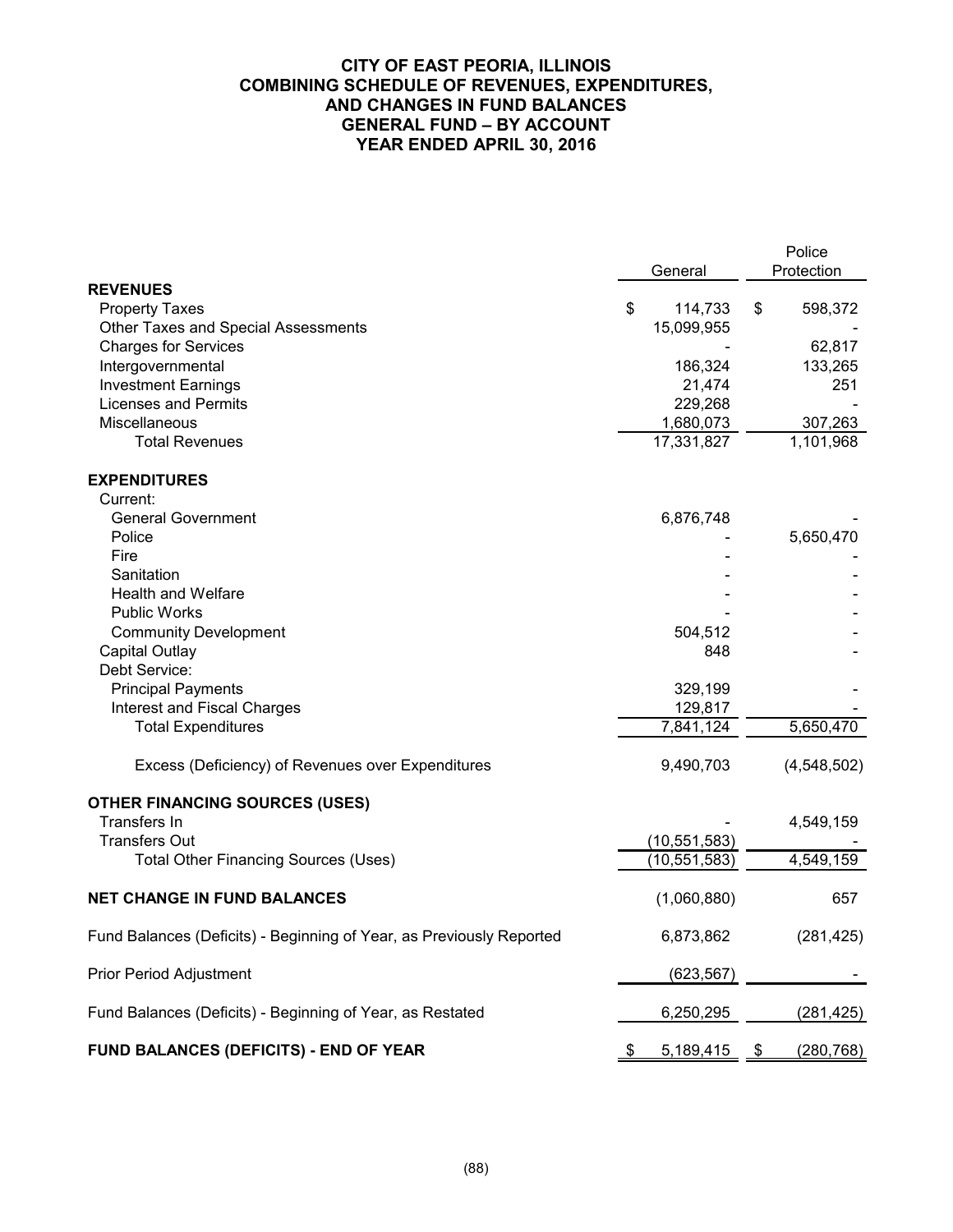| Fire<br>Protection |      | Garbage<br>Collection<br>and Disposal |            | <b>Street</b><br>and<br><b>Bridge</b> |            | Ambulance<br>Service |               | Eliminations | Combining<br>General<br>Fund  |
|--------------------|------|---------------------------------------|------------|---------------------------------------|------------|----------------------|---------------|--------------|-------------------------------|
| \$<br>598,372      | \$   | 598,372                               | \$         | 402,034                               | \$         |                      | \$            |              | \$<br>2,311,883<br>15,099,955 |
| 47,516             |      |                                       |            | 570                                   |            | 977,185              |               |              | 1,088,088                     |
| 46,343             |      | 8,675                                 |            | 35,986                                |            |                      |               |              | 410,593                       |
| 222                |      | 201                                   |            | 61                                    |            | 183                  |               |              | 22,392<br>229,268             |
| 245                |      | 199,382                               |            | 41,332                                |            | 16,594               |               |              | 2,244,889                     |
| 692,698            |      | 806,630                               |            | 479,983                               |            | 993,962              |               |              | 21,407,068                    |
|                    |      |                                       |            |                                       |            |                      |               |              | 6,876,748                     |
|                    |      |                                       |            |                                       |            |                      |               |              | 5,650,470                     |
| 3,502,602          |      |                                       |            |                                       |            |                      |               |              | 3,502,602                     |
|                    |      | 1,030,373                             |            |                                       |            |                      |               |              | 1,030,373                     |
|                    |      |                                       |            |                                       |            | 1,279,517            |               |              | 1,279,517                     |
|                    |      |                                       |            | 2,086,570                             |            |                      |               |              | 2,086,570<br>504,512          |
|                    |      |                                       |            | 86,186                                |            |                      |               |              | 87,034                        |
|                    |      |                                       |            |                                       |            |                      |               |              | 329,199                       |
| 3,502,602          |      | 1,030,373                             |            | 2,172,756                             |            | 1,279,517            |               |              | 129,817<br>21,476,842         |
|                    |      |                                       |            |                                       |            |                      |               |              |                               |
| (2,809,904)        |      | (223, 743)                            |            | (1,692,773)                           |            | (285, 555)           |               |              | (69, 774)                     |
| 2,770,528          |      | 211,597                               |            | 1,730,864                             |            | 622,569              |               | (9,884,717)  |                               |
| 2,770,528          |      | 211,597                               |            | 1,730,864                             |            | 622,569              |               | 9,884,717    | (666, 866)<br>(666, 866)      |
|                    |      |                                       |            |                                       |            |                      |               |              |                               |
| (39, 376)          |      | (12, 146)                             |            | 38,091                                |            | 337,014              |               |              | (736, 640)                    |
| (195, 217)         |      | (65, 377)                             |            | (160, 388)                            |            | 174,919              |               |              | 6,346,374                     |
|                    |      |                                       |            |                                       |            |                      |               |              | (623, 567)                    |
| (195, 217)         |      | (65, 377)                             |            | (160, 388)                            |            | 174,919              |               |              | 5,722,807                     |
| <u>(234,593)</u>   | - \$ | (77, 523)                             | <u>_\$</u> | (122, 297)                            | <u>_\$</u> | <u>511,933  </u>     | $\mathcal{S}$ |              | 4,986,167                     |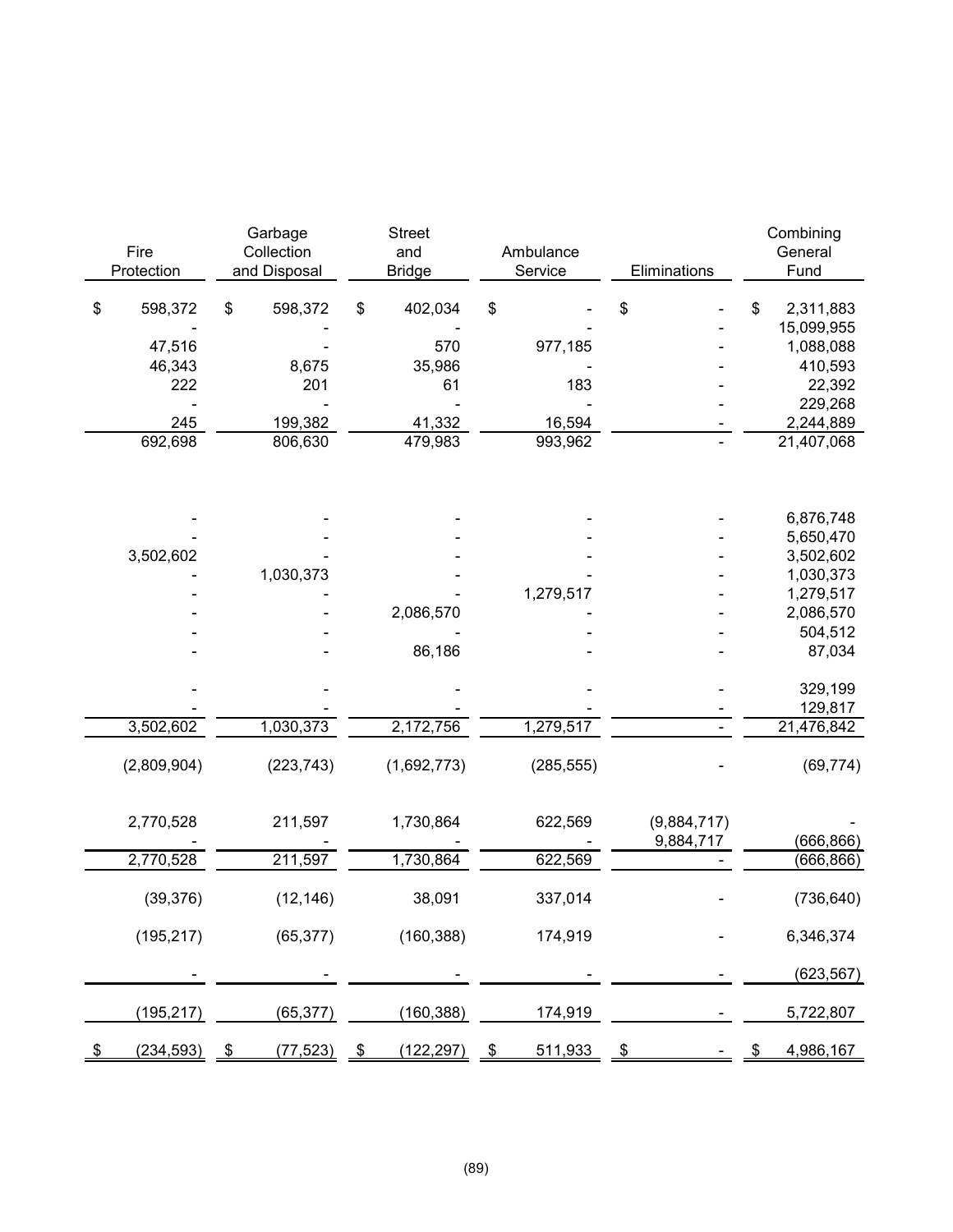## **CITY OF EAST PEORIA, ILLINOIS COMBINING BALANCE SHEET NONMAJOR GOVERNMENTAL FUNDS APRIL 30, 2016**

| <b>Illinois</b><br>Municipal<br>Motor<br>Retirement<br><b>Fuel Tax</b><br><b>ASSETS</b><br>\$<br>Cash and Cash Equivalents<br>31,406<br>\$<br>201,652<br>Receivables (Net, Where Applicable, of Allowances<br>for Estimated Uncollectible Amounts):<br><b>Property Taxes</b><br>120,011<br>Personal Property Replacement Tax<br>12,800<br><b>Motor Fuel Tax Allotments</b><br>53,259<br>Assessments<br><b>Hotel/Motel Taxes</b><br><b>Notes</b><br>Other<br>104,260<br><b>Advanced to Other Funds</b><br><b>Total Assets</b><br>268,477<br>254,911<br>-SS<br>S.<br><b>LIABILITIES, DEFERRED INFLOWS OF</b><br><b>RESOURCES, AND FUND BALANCES</b><br>Liabilities:<br><b>Accounts Payable</b><br>\$<br>\$<br><b>Wages Payable</b><br>7,306<br>Pension Obligation Payable<br><b>Advanced from Other Funds</b><br>7,306<br><b>Total Liabilities</b><br>Deferred Inflows of Resources:<br><b>Subsequent Year's Property Taxes</b><br>120,011<br>Unavailable Revenue - Notes Receivable<br>Unavailable Revenue - Special Assessments<br><b>Total Deferred Inflows of Resources</b><br>120,011<br>Fund Balances:<br>Restricted<br>254,497<br>141,160<br>Assigned<br>414<br>$\overline{141,160}$<br>254,911<br><b>Total Fund Balances</b><br>Total Liabilities, Deferred Inflows of Resources,<br>and Fund Balances<br>268,477<br>254,911<br>\$<br>\$ |  | <b>Special Revenue</b> |  |
|------------------------------------------------------------------------------------------------------------------------------------------------------------------------------------------------------------------------------------------------------------------------------------------------------------------------------------------------------------------------------------------------------------------------------------------------------------------------------------------------------------------------------------------------------------------------------------------------------------------------------------------------------------------------------------------------------------------------------------------------------------------------------------------------------------------------------------------------------------------------------------------------------------------------------------------------------------------------------------------------------------------------------------------------------------------------------------------------------------------------------------------------------------------------------------------------------------------------------------------------------------------------------------------------------------------------------------------------|--|------------------------|--|
|                                                                                                                                                                                                                                                                                                                                                                                                                                                                                                                                                                                                                                                                                                                                                                                                                                                                                                                                                                                                                                                                                                                                                                                                                                                                                                                                                |  |                        |  |
|                                                                                                                                                                                                                                                                                                                                                                                                                                                                                                                                                                                                                                                                                                                                                                                                                                                                                                                                                                                                                                                                                                                                                                                                                                                                                                                                                |  |                        |  |
|                                                                                                                                                                                                                                                                                                                                                                                                                                                                                                                                                                                                                                                                                                                                                                                                                                                                                                                                                                                                                                                                                                                                                                                                                                                                                                                                                |  |                        |  |
|                                                                                                                                                                                                                                                                                                                                                                                                                                                                                                                                                                                                                                                                                                                                                                                                                                                                                                                                                                                                                                                                                                                                                                                                                                                                                                                                                |  |                        |  |
|                                                                                                                                                                                                                                                                                                                                                                                                                                                                                                                                                                                                                                                                                                                                                                                                                                                                                                                                                                                                                                                                                                                                                                                                                                                                                                                                                |  |                        |  |
|                                                                                                                                                                                                                                                                                                                                                                                                                                                                                                                                                                                                                                                                                                                                                                                                                                                                                                                                                                                                                                                                                                                                                                                                                                                                                                                                                |  |                        |  |
|                                                                                                                                                                                                                                                                                                                                                                                                                                                                                                                                                                                                                                                                                                                                                                                                                                                                                                                                                                                                                                                                                                                                                                                                                                                                                                                                                |  |                        |  |
|                                                                                                                                                                                                                                                                                                                                                                                                                                                                                                                                                                                                                                                                                                                                                                                                                                                                                                                                                                                                                                                                                                                                                                                                                                                                                                                                                |  |                        |  |
|                                                                                                                                                                                                                                                                                                                                                                                                                                                                                                                                                                                                                                                                                                                                                                                                                                                                                                                                                                                                                                                                                                                                                                                                                                                                                                                                                |  |                        |  |
|                                                                                                                                                                                                                                                                                                                                                                                                                                                                                                                                                                                                                                                                                                                                                                                                                                                                                                                                                                                                                                                                                                                                                                                                                                                                                                                                                |  |                        |  |
|                                                                                                                                                                                                                                                                                                                                                                                                                                                                                                                                                                                                                                                                                                                                                                                                                                                                                                                                                                                                                                                                                                                                                                                                                                                                                                                                                |  |                        |  |
|                                                                                                                                                                                                                                                                                                                                                                                                                                                                                                                                                                                                                                                                                                                                                                                                                                                                                                                                                                                                                                                                                                                                                                                                                                                                                                                                                |  |                        |  |
|                                                                                                                                                                                                                                                                                                                                                                                                                                                                                                                                                                                                                                                                                                                                                                                                                                                                                                                                                                                                                                                                                                                                                                                                                                                                                                                                                |  |                        |  |
|                                                                                                                                                                                                                                                                                                                                                                                                                                                                                                                                                                                                                                                                                                                                                                                                                                                                                                                                                                                                                                                                                                                                                                                                                                                                                                                                                |  |                        |  |
|                                                                                                                                                                                                                                                                                                                                                                                                                                                                                                                                                                                                                                                                                                                                                                                                                                                                                                                                                                                                                                                                                                                                                                                                                                                                                                                                                |  |                        |  |
|                                                                                                                                                                                                                                                                                                                                                                                                                                                                                                                                                                                                                                                                                                                                                                                                                                                                                                                                                                                                                                                                                                                                                                                                                                                                                                                                                |  |                        |  |
|                                                                                                                                                                                                                                                                                                                                                                                                                                                                                                                                                                                                                                                                                                                                                                                                                                                                                                                                                                                                                                                                                                                                                                                                                                                                                                                                                |  |                        |  |
|                                                                                                                                                                                                                                                                                                                                                                                                                                                                                                                                                                                                                                                                                                                                                                                                                                                                                                                                                                                                                                                                                                                                                                                                                                                                                                                                                |  |                        |  |
|                                                                                                                                                                                                                                                                                                                                                                                                                                                                                                                                                                                                                                                                                                                                                                                                                                                                                                                                                                                                                                                                                                                                                                                                                                                                                                                                                |  |                        |  |
|                                                                                                                                                                                                                                                                                                                                                                                                                                                                                                                                                                                                                                                                                                                                                                                                                                                                                                                                                                                                                                                                                                                                                                                                                                                                                                                                                |  |                        |  |
|                                                                                                                                                                                                                                                                                                                                                                                                                                                                                                                                                                                                                                                                                                                                                                                                                                                                                                                                                                                                                                                                                                                                                                                                                                                                                                                                                |  |                        |  |
|                                                                                                                                                                                                                                                                                                                                                                                                                                                                                                                                                                                                                                                                                                                                                                                                                                                                                                                                                                                                                                                                                                                                                                                                                                                                                                                                                |  |                        |  |
|                                                                                                                                                                                                                                                                                                                                                                                                                                                                                                                                                                                                                                                                                                                                                                                                                                                                                                                                                                                                                                                                                                                                                                                                                                                                                                                                                |  |                        |  |
|                                                                                                                                                                                                                                                                                                                                                                                                                                                                                                                                                                                                                                                                                                                                                                                                                                                                                                                                                                                                                                                                                                                                                                                                                                                                                                                                                |  |                        |  |
|                                                                                                                                                                                                                                                                                                                                                                                                                                                                                                                                                                                                                                                                                                                                                                                                                                                                                                                                                                                                                                                                                                                                                                                                                                                                                                                                                |  |                        |  |
|                                                                                                                                                                                                                                                                                                                                                                                                                                                                                                                                                                                                                                                                                                                                                                                                                                                                                                                                                                                                                                                                                                                                                                                                                                                                                                                                                |  |                        |  |
|                                                                                                                                                                                                                                                                                                                                                                                                                                                                                                                                                                                                                                                                                                                                                                                                                                                                                                                                                                                                                                                                                                                                                                                                                                                                                                                                                |  |                        |  |
|                                                                                                                                                                                                                                                                                                                                                                                                                                                                                                                                                                                                                                                                                                                                                                                                                                                                                                                                                                                                                                                                                                                                                                                                                                                                                                                                                |  |                        |  |
|                                                                                                                                                                                                                                                                                                                                                                                                                                                                                                                                                                                                                                                                                                                                                                                                                                                                                                                                                                                                                                                                                                                                                                                                                                                                                                                                                |  |                        |  |
|                                                                                                                                                                                                                                                                                                                                                                                                                                                                                                                                                                                                                                                                                                                                                                                                                                                                                                                                                                                                                                                                                                                                                                                                                                                                                                                                                |  |                        |  |
|                                                                                                                                                                                                                                                                                                                                                                                                                                                                                                                                                                                                                                                                                                                                                                                                                                                                                                                                                                                                                                                                                                                                                                                                                                                                                                                                                |  |                        |  |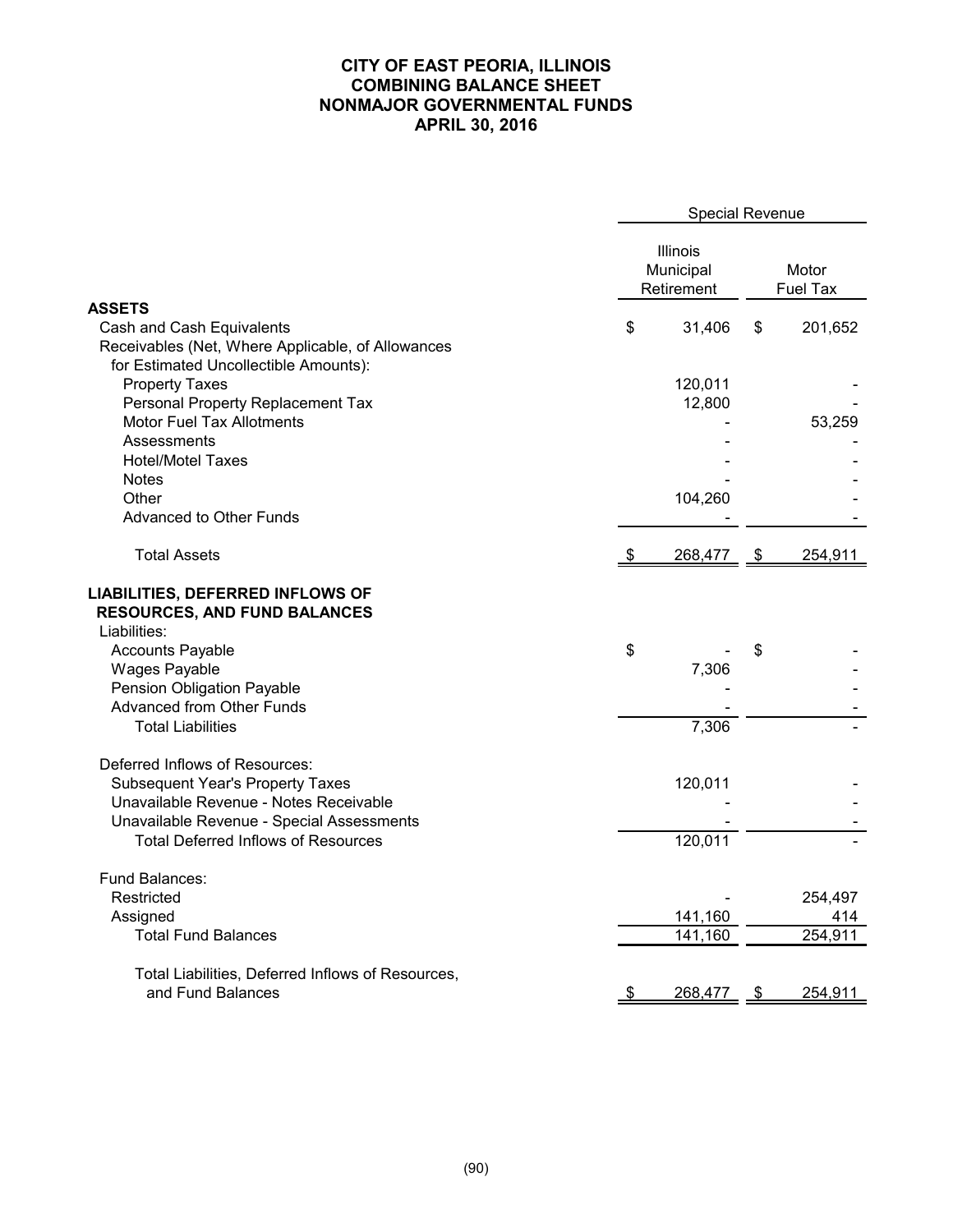|                             |               |                               |            | <b>Special Revenue</b> |               |                             |            |                        |               |                           |  |
|-----------------------------|---------------|-------------------------------|------------|------------------------|---------------|-----------------------------|------------|------------------------|---------------|---------------------------|--|
| Social<br>Security          |               | Workmen's<br>Compensation     |            | Audit                  |               | School<br>Crossing<br>Guard |            | Sewer<br>Chlorination  |               | <b>Street</b><br>Lighting |  |
| \$<br>11,796                | \$            | 844,390                       | $\,$       | 37,967                 | \$            | 9,373                       | \$         | 27,426                 | \$            |                           |  |
| 475,014                     |               | 700,035                       |            | 120,011                |               |                             |            | 20,031                 |               | 80,037                    |  |
|                             |               |                               |            |                        |               |                             |            |                        |               |                           |  |
|                             |               |                               |            |                        |               |                             |            |                        |               |                           |  |
|                             |               |                               |            |                        |               |                             |            |                        |               |                           |  |
|                             |               |                               |            |                        |               |                             |            |                        |               |                           |  |
| 120,000                     |               |                               |            |                        |               |                             |            |                        |               |                           |  |
| \$<br>606,810               | $\frac{1}{2}$ | 1,544,425                     | $\sqrt{2}$ | 157,978                | $\frac{1}{2}$ | 9,373                       | $\sqrt{2}$ | 47,457                 | $\sqrt{3}$    | 80,037                    |  |
| \$<br>9,856                 | \$            | 141,365                       | \$         |                        | \$            |                             | \$         |                        | \$            |                           |  |
| 9,856                       |               | 141,365                       |            |                        |               |                             |            |                        |               |                           |  |
| 475,014                     |               | 700,035                       |            | 120,011                |               |                             |            | 20,031                 |               | 80,037                    |  |
| 475,014                     |               | 700,035                       |            | 120,011                |               |                             |            | 20,031                 |               | 80,037                    |  |
| 115,872<br>6,068<br>121,940 |               | 112,930<br>590,095<br>703,025 |            | 37,889<br>78<br>37,967 |               | 9,373<br>9,373              |            | 27,410<br>16<br>27,426 |               |                           |  |
| \$<br>606,810               | \$            | 1,544,425                     | \$         | 157,978                | \$            | 9,373                       | $\$\$      | 47,457                 | $\frac{1}{2}$ | 80,037                    |  |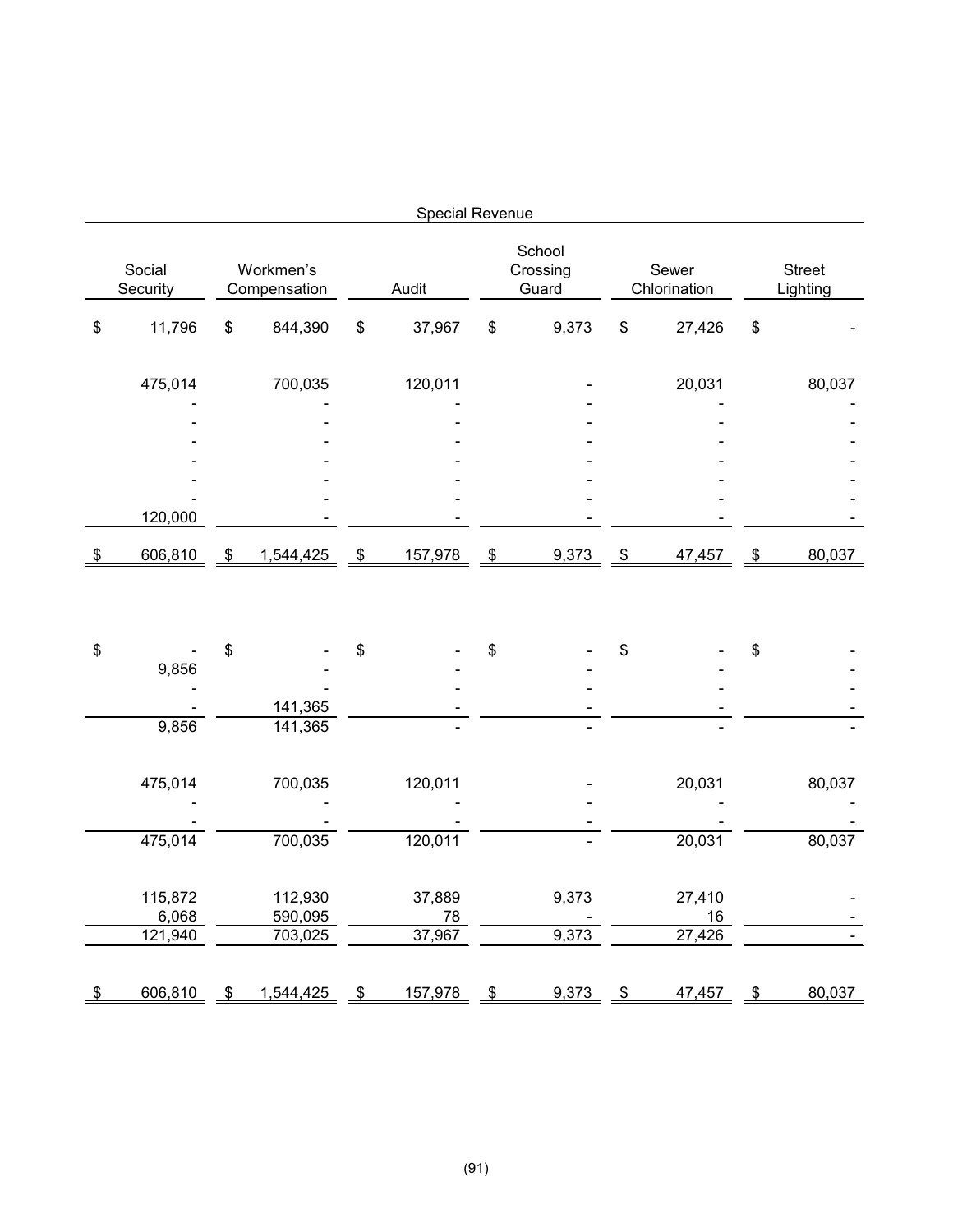## **CITY OF EAST PEORIA, ILLINOIS COMBINING BALANCE SHEET (CONTINUED) NONMAJOR GOVERNMENTAL FUNDS APRIL 30, 2016**

|                                                                                                                                            | Special Revenue           |    |                                                           |
|--------------------------------------------------------------------------------------------------------------------------------------------|---------------------------|----|-----------------------------------------------------------|
|                                                                                                                                            | Unemployment<br>Insurance |    | Emergency<br>Service and<br><b>Disaster</b><br>Assistance |
| <b>ASSETS</b>                                                                                                                              |                           |    |                                                           |
| Cash and Cash Equivalents<br>Receivables (Net, Where Applicable, of Allowances<br>for Estimated Uncollectible Amounts):                    | \$<br>57,533              | \$ | 114,900                                                   |
| <b>Property Taxes</b><br>Personal Property Replacement Tax<br><b>Motor Fuel Tax Allotments</b>                                             | 16,016                    |    | 50,033                                                    |
| Assessments<br><b>Hotel/Motel Taxes</b>                                                                                                    |                           |    |                                                           |
| <b>Notes</b><br>Other                                                                                                                      |                           |    |                                                           |
| <b>Advanced to Other Funds</b>                                                                                                             |                           |    | 7,967                                                     |
| <b>Total Assets</b>                                                                                                                        | 73,549                    | \$ | 172,900                                                   |
| LIABILITIES, DEFERRED INFLOWS OF<br><b>RESOURCES, AND FUND BALANCES</b><br>Liabilities:<br><b>Accounts Payable</b><br><b>Wages Payable</b> | \$                        | S  | 1,417                                                     |
| Pension Obligation Payable                                                                                                                 |                           |    |                                                           |
| <b>Advanced from Other Funds</b>                                                                                                           |                           |    |                                                           |
| <b>Total Liabilities</b>                                                                                                                   |                           |    | 1,417                                                     |
| Deferred Inflows of Resources:<br><b>Subsequent Year's Property Taxes</b><br>Unavailable Revenue - Notes Receivable                        | 16,016                    |    | 50,033                                                    |
| Unavailable Revenue - Special Assessments<br><b>Total Deferred Inflows of Resources</b>                                                    | 16,016                    |    | 50,033                                                    |
| <b>Fund Balances:</b><br>Restricted<br>Assigned<br><b>Total Fund Balances</b>                                                              | 57,509<br>24<br>57,533    |    | 121,418<br>32<br>121,450                                  |
| Total Liabilities, Deferred Inflows of Resources,<br>and Fund Balances                                                                     | \$<br>73,549              | \$ | 172,900                                                   |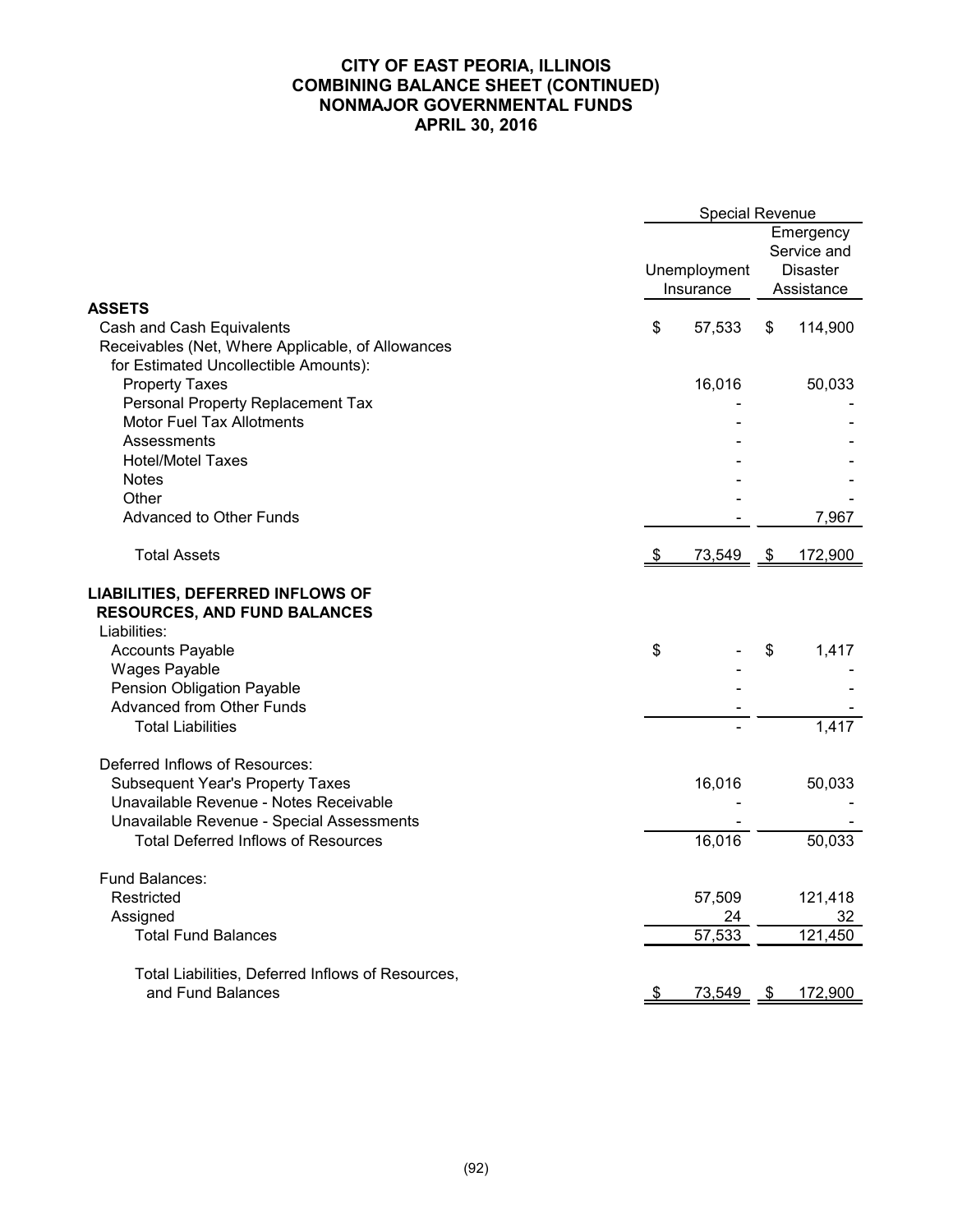| <b>Special Revenue</b>                                                                                                         |       |                              |                           |                              |               |                                          |               |                                |    |                                           |    |                                                    |
|--------------------------------------------------------------------------------------------------------------------------------|-------|------------------------------|---------------------------|------------------------------|---------------|------------------------------------------|---------------|--------------------------------|----|-------------------------------------------|----|----------------------------------------------------|
| Firemen's<br>Hotel/Motel<br>Revolving<br>Special<br><b>IHDA</b><br>Pension<br>Tax<br>Loan<br>Grant<br>Levy Fund<br>Assessments |       |                              |                           |                              |               |                                          |               | Police<br>Pension<br>Levy Fund |    | Total<br>Nonmajor<br>Governmental<br>Fund |    |                                                    |
| 2,214,359<br>S.                                                                                                                | \$    | 535,142                      | $\boldsymbol{\mathsf{S}}$ | 204,529                      | \$            | 12,307                                   | \$            |                                | \$ |                                           | \$ | 4,302,780                                          |
| 121,779                                                                                                                        |       |                              |                           | 51,511                       |               |                                          |               | 745,039<br>27,000              |    | 900,038<br>35,600                         |    | 3,226,265<br>75,400<br>53,259<br>51,511<br>121,779 |
|                                                                                                                                |       | 205,399                      |                           | 8,364                        |               |                                          |               | 62,002                         |    | 51,421                                    |    | 205,399<br>217,683<br>136,331                      |
| 2,336,138                                                                                                                      | \$    | 740,541                      | \$                        | 264,404                      | $\frac{1}{2}$ | 12,307<br>834,041<br>\$<br>$\frac{3}{2}$ |               | 987,059                        |    | \$8,390,407                               |    |                                                    |
| \$<br>28,581<br>6,183                                                                                                          | \$    |                              | \$                        |                              | \$            |                                          | \$            | 89,001                         | \$ | 87,021                                    | \$ | 29,998<br>23,345<br>176,022<br>141,365             |
| 34,764                                                                                                                         |       |                              |                           |                              |               |                                          |               | 89,001                         |    | 87,021                                    |    | 370,730                                            |
|                                                                                                                                |       | 205,399                      |                           | 37,738                       |               |                                          |               | 745,039                        |    | 900,038                                   |    | 3,226,265<br>205,399<br>37,738                     |
|                                                                                                                                |       | 205,399                      |                           | 37,738                       |               |                                          |               | 745,039                        |    | 900,038                                   |    | 3,469,402                                          |
| 1,190,648<br>1,110,726<br>2,301,374                                                                                            |       | 511,231<br>23,911<br>535,142 |                           | 171,333<br>55,333<br>226,666 |               | 11,936<br>371<br>12,307                  |               | 1<br>$\overline{1}$            |    |                                           |    | 2,622,046<br>1,928,229<br>4,550,275                |
| \$2,336,138                                                                                                                    | $\$\$ | 740,541                      | \$                        | 264,404                      | \$            | 12,307                                   | $\frac{1}{2}$ | 834,041                        | \$ | 987,059                                   |    | \$8,390,407                                        |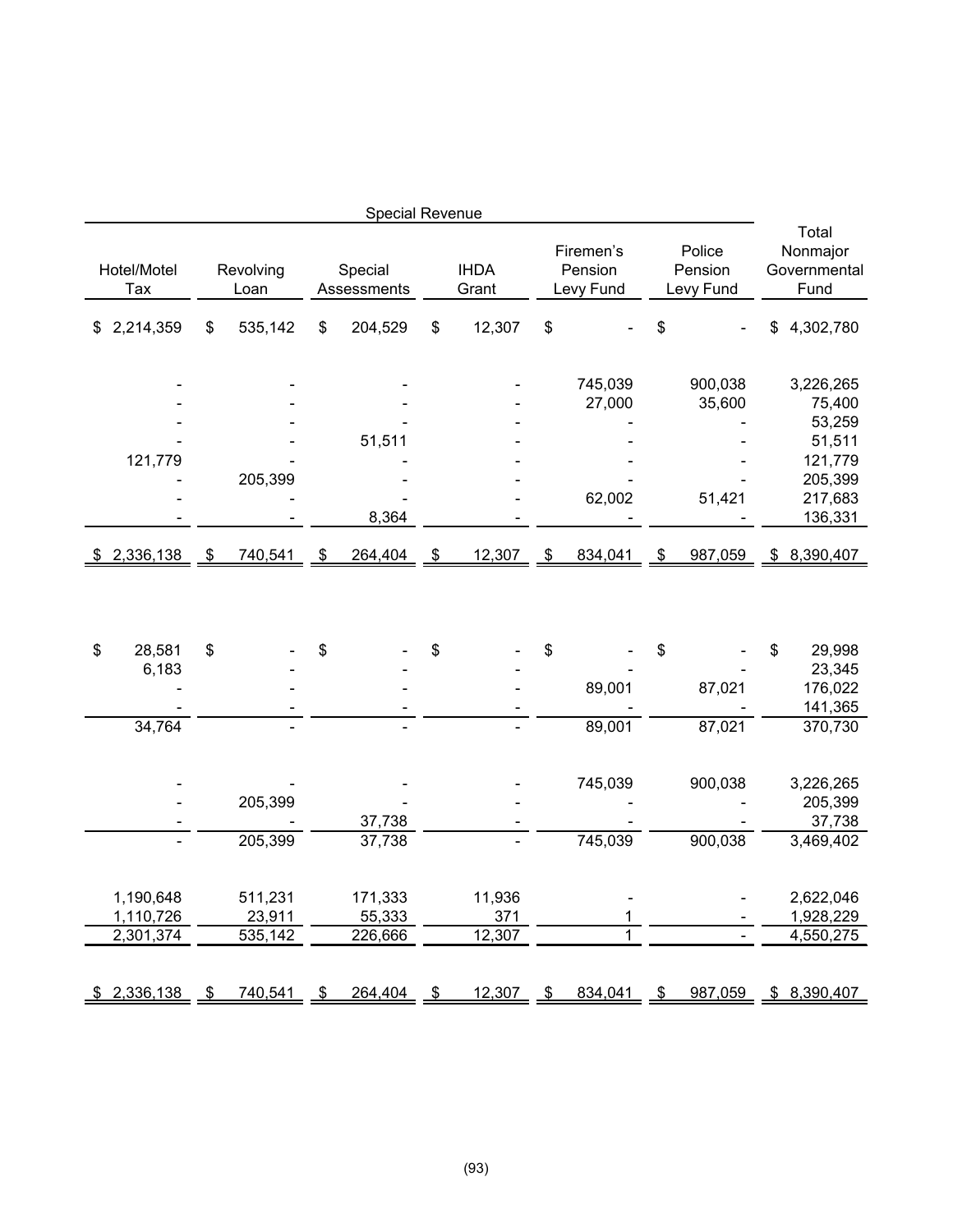## **CITY OF EAST PEORIA, ILLINOIS COMBINING STATEMENT OF REVENUES, EXPENDITURES, AND CHANGES IN FUND BALANCES NONMAJOR GOVERNMENTAL FUNDS YEAR ENDED APRIL 30, 2016**

|                                                   | <b>Special Revenue</b>                     |               |                   |
|---------------------------------------------------|--------------------------------------------|---------------|-------------------|
|                                                   | <b>Illinois</b><br>Municipal<br>Retirement |               | Motor<br>Fuel Tax |
| <b>REVENUES</b>                                   |                                            |               |                   |
| <b>Property Taxes</b>                             | \$<br>119,674                              | \$            |                   |
| Other Taxes and Special Assessments               | 179,005                                    |               |                   |
| Intergovernmental                                 | 237,355                                    |               | 598,598           |
| <b>Investment Earnings</b>                        | 40                                         |               | 323               |
| <b>Miscellaneous</b>                              | 8,558                                      |               |                   |
| <b>Total Revenues</b>                             | 544,632                                    |               | 598,921           |
| <b>EXPENDITURES</b>                               |                                            |               |                   |
| Current:                                          |                                            |               |                   |
| <b>General Government</b>                         | 482,287                                    |               |                   |
| Police                                            |                                            |               |                   |
| Fire                                              |                                            |               |                   |
| <b>Public Works</b>                               |                                            |               | 565,000           |
| Other                                             |                                            |               |                   |
| Capital Outlay                                    |                                            |               | 7,936             |
| <b>Total Expenditures</b>                         | 482,287                                    |               | 572,936           |
| Excess (Deficiency) of Revenues over Expenditures | 62,345                                     |               | 25,985            |
| <b>OTHER FINANCING SOURCES (USES)</b>             |                                            |               |                   |
| <b>Transfers In</b>                               |                                            |               |                   |
| <b>Transfers Out</b>                              |                                            |               |                   |
| <b>Total Other Financing Sources (Uses)</b>       |                                            |               |                   |
| <b>NET CHANGE IN FUND BALANCES</b>                | 62,345                                     |               | 25,985            |
| Fund Balances - Beginning of Year                 | 78,815                                     |               | 228,926           |
| <b>FUND BALANCES - END OF YEAR</b>                | \$<br>141,160                              | $\frac{1}{2}$ | 254,911           |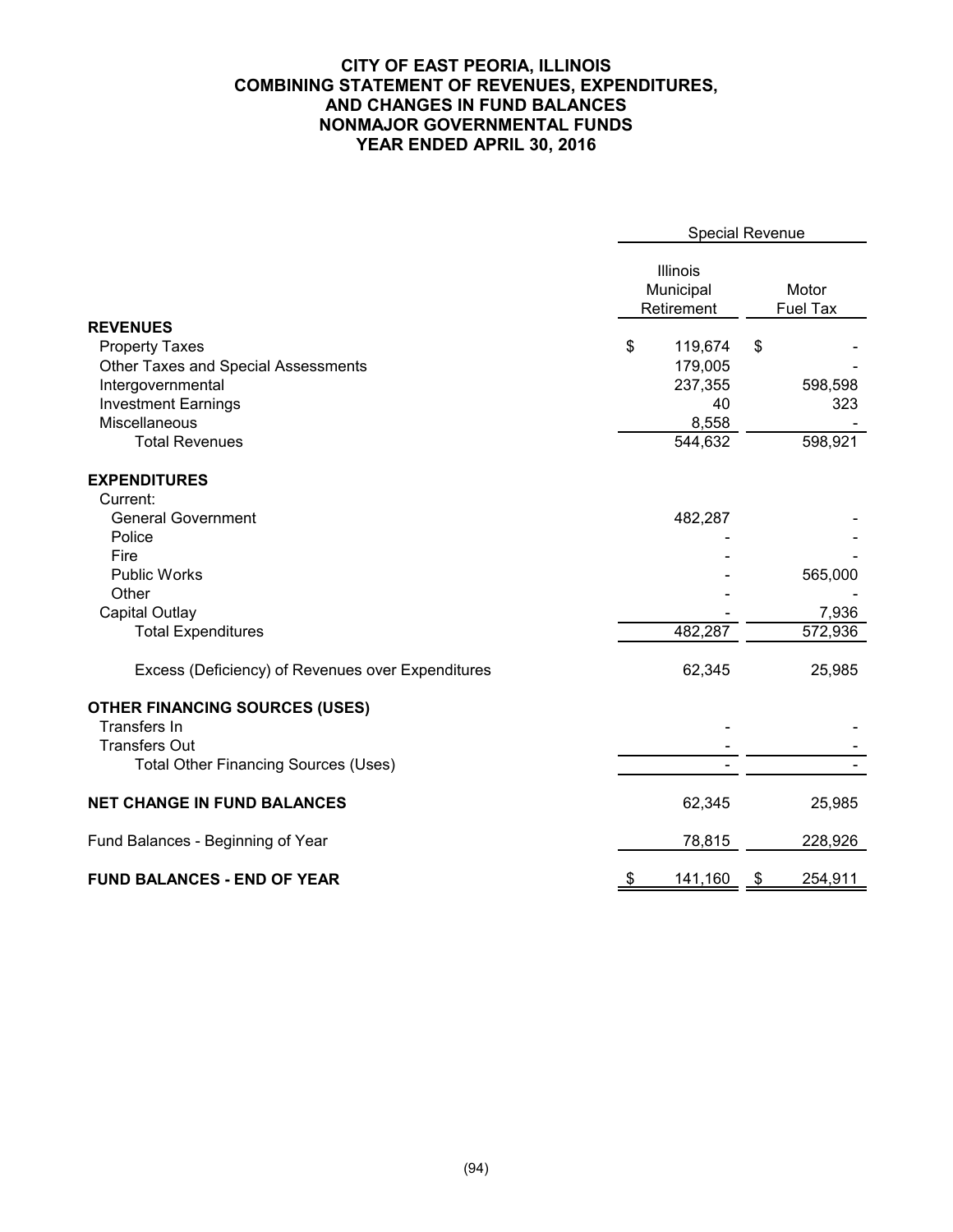|                    |                                                                   |               | Special Revenue |    |       |                       |          |                          |                           |
|--------------------|-------------------------------------------------------------------|---------------|-----------------|----|-------|-----------------------|----------|--------------------------|---------------------------|
| Social<br>Security | School<br>Workmen's<br>Crossing<br>Audit<br>Guard<br>Compensation |               |                 |    |       | Sewer<br>Chlorination |          |                          | <b>Street</b><br>Lighting |
| \$<br>465,058      | \$<br>698,101                                                     | \$            | 89,758          | \$ |       | \$                    | 14,979   | \$                       | 79,783                    |
| 152<br>5,916       | 228                                                               |               | 30              |    |       |                       | 4        |                          | 1,821<br>26               |
| 471,126            | 698,329                                                           |               | 89,788          |    |       |                       | 14,983   |                          | 81,630                    |
|                    |                                                                   |               |                 |    |       |                       |          |                          |                           |
| 466,906            | 670,993                                                           |               | 70,535          |    |       |                       | 21,207   |                          |                           |
|                    |                                                                   |               |                 |    |       |                       |          |                          |                           |
|                    |                                                                   |               |                 |    |       |                       |          |                          | 249,767                   |
|                    |                                                                   |               |                 |    |       |                       |          |                          |                           |
| 466,906            | 670,993                                                           |               | 70,535          |    |       |                       | 21,207   |                          | 249,767                   |
| 4,220              | 27,336                                                            |               | 19,253          |    |       |                       | (6, 224) |                          | (168, 137)                |
|                    |                                                                   |               |                 |    |       |                       |          |                          | 168,137                   |
|                    |                                                                   |               |                 |    |       |                       |          |                          | 168,137                   |
| 4,220              | 27,336                                                            |               | 19,253          |    |       |                       | (6, 224) |                          |                           |
| 117,720            | 675,689                                                           |               | 18,714          |    | 9,373 |                       | 33,650   |                          |                           |
| \$<br>121,940      | \$<br>703,025                                                     | $\frac{1}{2}$ | 37,967          | \$ | 9,373 | $\frac{1}{2}$         | 27,426   | $\overline{\mathcal{S}}$ |                           |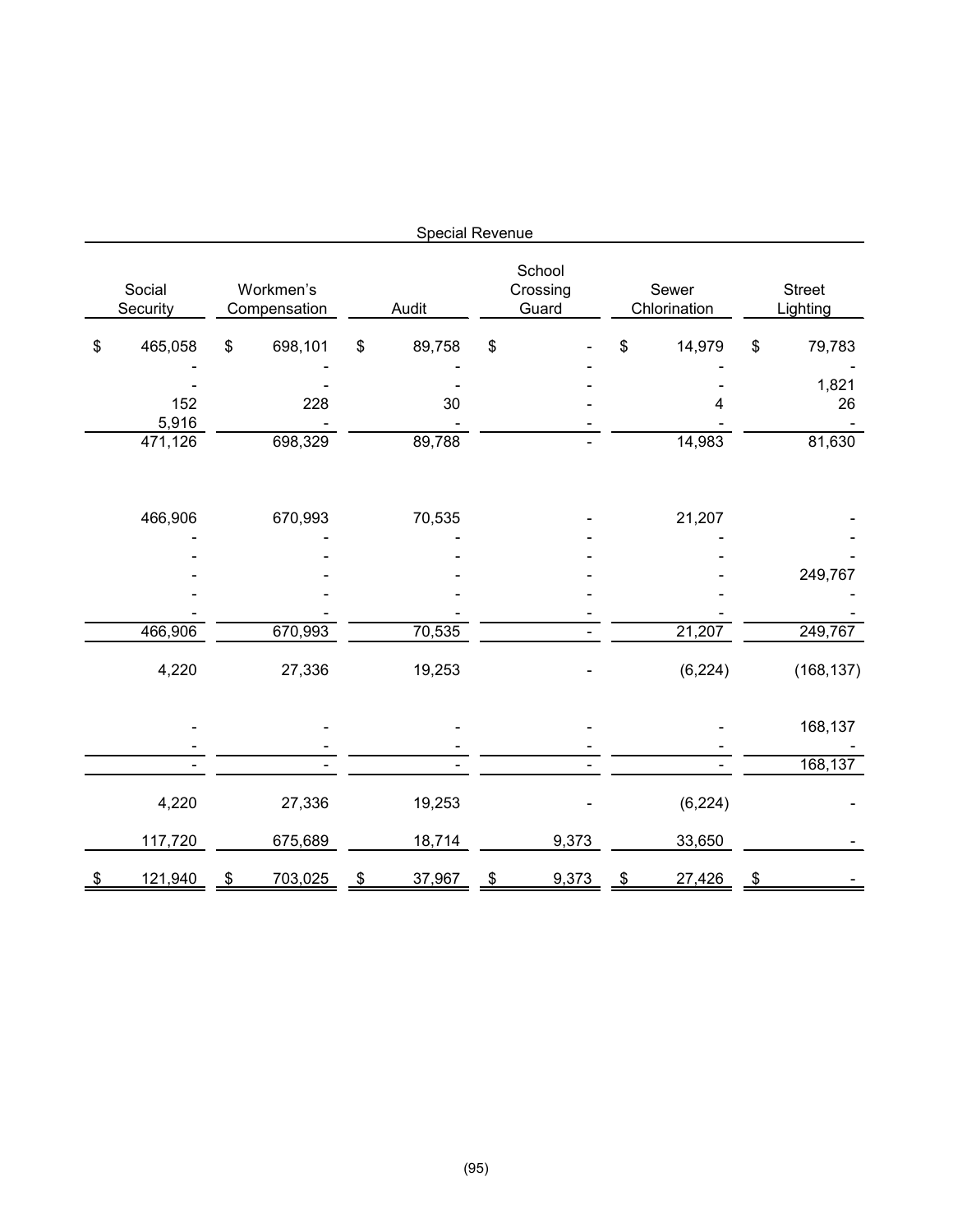## **CITY OF EAST PEORIA, ILLINOIS COMBINING STATEMENT OF REVENUES, EXPENDITURES, AND CHANGES IN FUND BALANCES (CONTINUED) NONMAJOR GOVERNMENTAL FUNDS YEAR ENDED APRIL 30, 2016**

|                                                                                                                                     |           | <b>Special Revenue</b>    |                |                                                           |  |
|-------------------------------------------------------------------------------------------------------------------------------------|-----------|---------------------------|----------------|-----------------------------------------------------------|--|
|                                                                                                                                     |           | Unemployment<br>Insurance |                | Emergency<br>Service and<br><b>Disaster</b><br>Assistance |  |
| <b>REVENUES</b><br><b>Property Taxes</b><br>Other Taxes and Special Assessments<br>Intergovernmental<br><b>Investment Earnings</b>  | \$        | 12,002<br>4               | \$             | 99,729<br>32                                              |  |
| Miscellaneous<br><b>Total Revenues</b>                                                                                              |           | 12,006                    |                | 99,761                                                    |  |
| <b>EXPENDITURES</b><br>Current:                                                                                                     |           |                           |                |                                                           |  |
| <b>General Government</b><br>Police<br>Fire                                                                                         |           | 23,613                    |                | 3,133                                                     |  |
| <b>Public Works</b><br>Other<br>Capital Outlay                                                                                      |           |                           |                |                                                           |  |
| <b>Total Expenditures</b>                                                                                                           |           | 23,613                    |                | 3,133                                                     |  |
| Excess (Deficiency) of Revenues over Expenditures                                                                                   |           | (11,607)                  |                | 96,628                                                    |  |
| <b>OTHER FINANCING SOURCES (USES)</b><br><b>Transfers In</b><br><b>Transfers Out</b><br><b>Total Other Financing Sources (Uses)</b> |           |                           |                |                                                           |  |
| <b>NET CHANGE IN FUND BALANCES</b>                                                                                                  |           | (11,607)                  |                | 96,628                                                    |  |
| Fund Balances - Beginning of Year                                                                                                   |           | 69,140                    |                | 24,822                                                    |  |
| <b>FUND BALANCES - END OF YEAR</b>                                                                                                  | <u>\$</u> | 57,533                    | $-\frac{1}{2}$ | 121,450                                                   |  |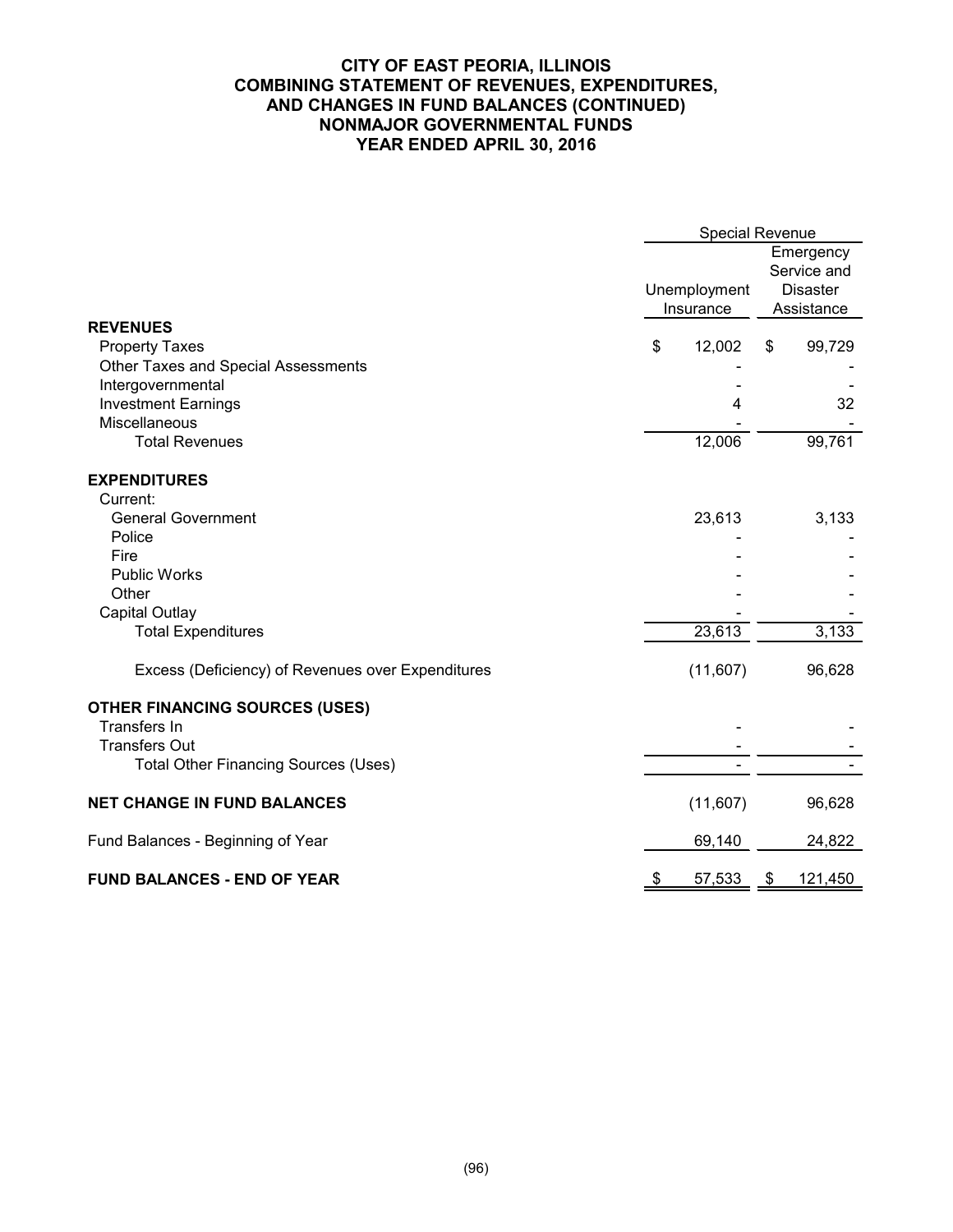|                      |                   |                  |                        | <b>Special Revenue</b> |                      |                |                                            |            |                                      |                                                         |
|----------------------|-------------------|------------------|------------------------|------------------------|----------------------|----------------|--------------------------------------------|------------|--------------------------------------|---------------------------------------------------------|
| Hotel/Motel<br>Tax   | Revolving<br>Loan |                  | Special<br>Assessments |                        | <b>IHDA</b><br>Grant |                | Firemen's<br>Pension<br>Levy Fund          |            | Police<br>Pension<br>Levy Fund       | Total<br>Nonmajor<br>Governmental<br>Fund               |
| \$<br>868,214        | \$                | 7,356            | \$                     | 12,579<br>4,833        | \$                   | 6              | \$<br>698,359<br>253,558<br>520,261<br>229 | \$         | 808,968<br>221,767<br>329,203<br>264 | 3,086,411<br>\$<br>1,535,123<br>1,687,238<br>13,527     |
| 319,588<br>1,187,802 |                   | 46,824<br>54,180 |                        | 17,412                 |                      | $\overline{6}$ | 1,472,407                                  |            | 1,360,202                            | 380,886<br>6,703,185                                    |
| 1,048,609            |                   |                  |                        | 45,635                 |                      | 2,000          | 1,472,407                                  |            | 1,360,202                            | 2,787,283<br>1,360,202<br>1,472,407<br>860,402<br>2,000 |
| 1,048,609            |                   |                  |                        | 45,635                 |                      | 2,000          | 1,472,407                                  |            | 1,360,202                            | 7,936<br>6,490,230                                      |
| 139,193              |                   | 54,180           |                        | (28, 223)              |                      | (1,994)        |                                            |            |                                      | 212,955                                                 |
|                      |                   |                  |                        | (31, 377)<br>(31, 377) |                      |                |                                            |            |                                      | 168,137<br>(31, 377)<br>136,760                         |
| 139,193              |                   | 54,180           |                        | (59,600)               |                      | (1,994)        |                                            |            |                                      | 349,715                                                 |
| 2,162,181            |                   | 480,962          |                        | 286,266                |                      | 14,301         | 1                                          |            |                                      | 4,200,560                                               |
| 2,301,374            | -\$               | 535,142          | £.                     | 226,666                | \$                   | 12,307         | \$                                         | $\sqrt{3}$ |                                      | \$4,550,275                                             |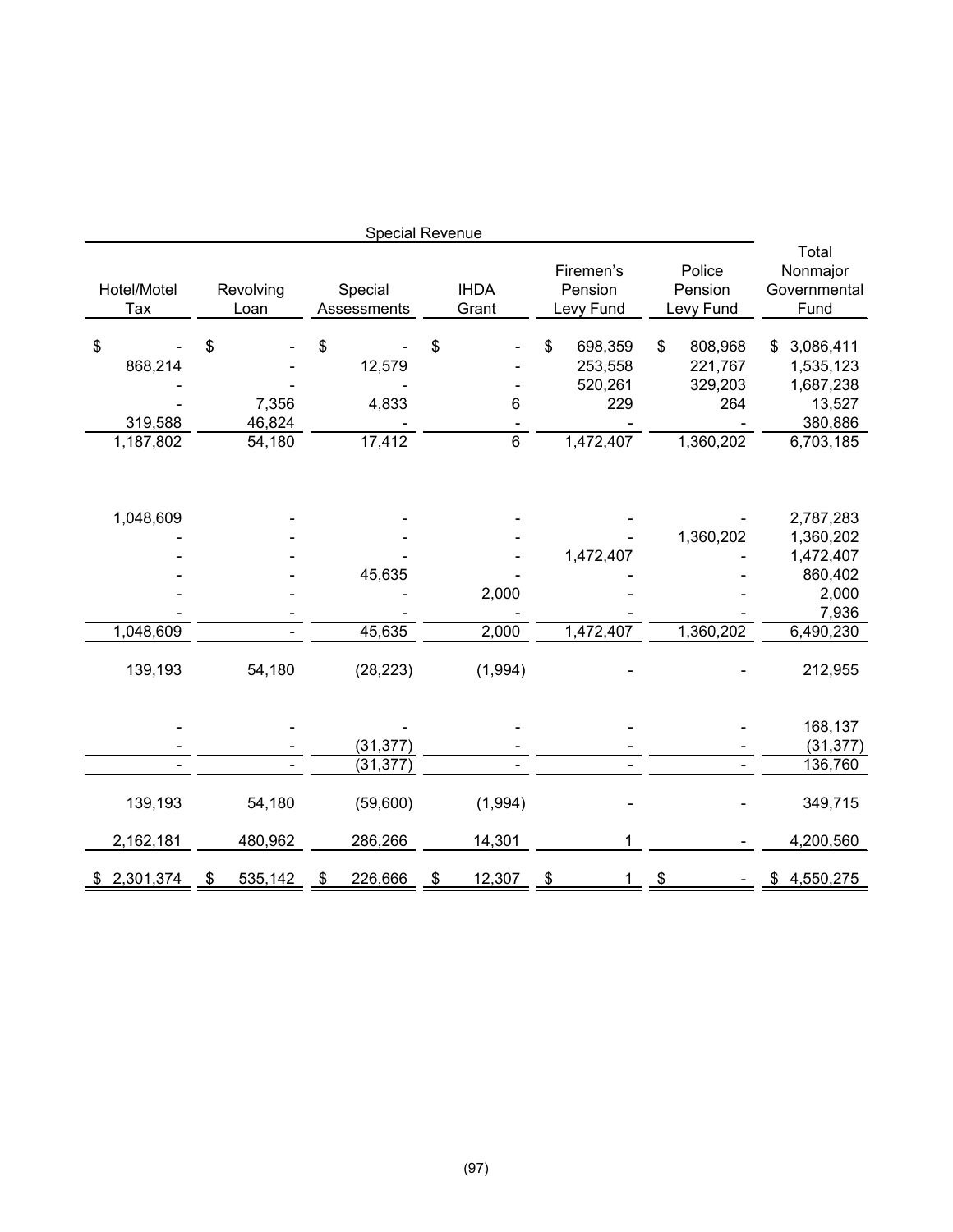#### **CITY OF EAST PEORIA, ILLINOIS COMBINING SCHEDULE OF FIDUCIARY NET POSITION APRIL 30, 2016**

|                                            | <b>Pension Trust Funds</b> |                  |
|--------------------------------------------|----------------------------|------------------|
|                                            | City of                    | City of          |
|                                            | East Peoria                | East Peoria      |
|                                            | Firefighter's              | Police           |
|                                            | Pension Fund               | Pension Fund     |
| <b>ASSETS</b>                              |                            |                  |
| Cash and Cash Equivalents                  | \$<br>440,214              | \$<br>558,583    |
| Receivables:                               |                            |                  |
| <b>Employer Contributions</b>              | 741,988                    | 890,499          |
| <b>Accrued Interest and Dividends</b>      | 55,748                     | 71,080           |
| <b>Total Receivables</b>                   | 797,736                    | 961,579          |
| Investments, at Fair Value:                |                            |                  |
| <b>Money Market Funds</b>                  | 586,018                    | 578,795          |
| <b>Municipal Bonds</b>                     | 376,194                    | 443,176          |
| <b>Corporate Bonds</b>                     | 3,088,426                  | 4,775,131        |
| U.S. Government Notes and Bonds            | 2,173,142                  | 1,845,173        |
| U.S. Government Agency Obligations         | 713,855                    | 1,087,330        |
| <b>Mutual Funds</b>                        | 8,351,070                  | 2,114,062        |
| <b>Common Stocks</b>                       | 3,521,448                  | 12,600,279       |
| <b>Total Investments</b>                   | 18,810,153                 | 23,443,946       |
| <b>Total Assets</b>                        | 20,048,103                 | 24,964,108       |
| <b>LIABILITIES</b>                         |                            |                  |
| Accounts Payable and Accrued Payroll Taxes | 1,798                      | 1,027            |
| <b>Amounts Held for Others</b>             |                            |                  |
| <b>Total Liabilities</b>                   | 1,798                      | 1,027            |
| Net Position Held in Trust for Pension     |                            |                  |
| <b>Benefit Obligation</b>                  | 20,046,305                 | \$<br>24,963,081 |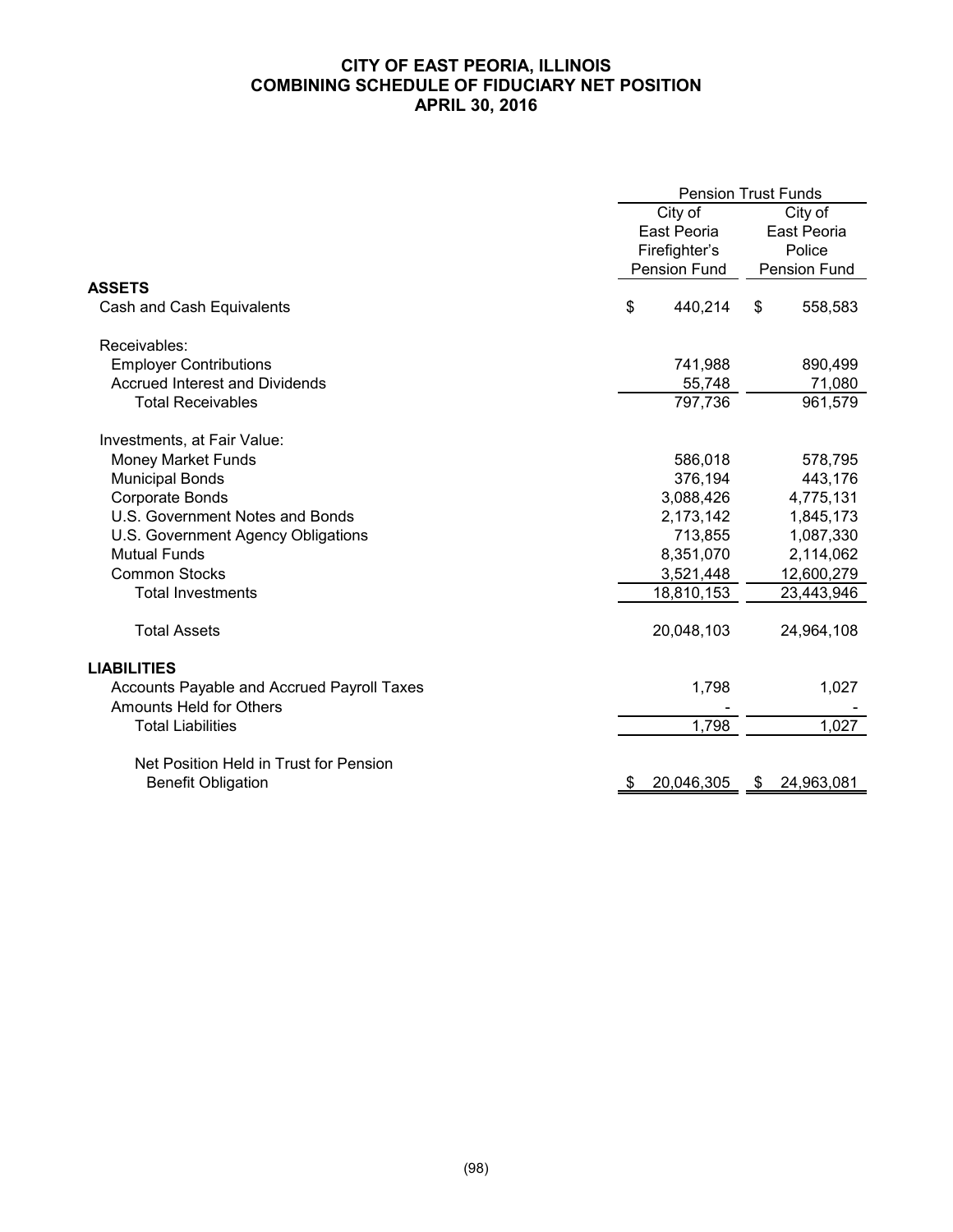| <b>Total Pension</b><br><b>Trust Funds</b> |                | Levi King<br>Scholarship<br>Fund |            | Dependent<br>Care Fund |            | Unreimbursed<br><b>Medical Fund</b> |                          | Total<br>Agency<br>Funds |
|--------------------------------------------|----------------|----------------------------------|------------|------------------------|------------|-------------------------------------|--------------------------|--------------------------|
| \$<br>998,797                              | \$             | 7,468                            | \$         | 5,242                  | \$         | 22,326                              | \$                       | 35,036                   |
| 1,632,487<br>126,828                       |                |                                  |            |                        |            |                                     |                          |                          |
| 1,759,315                                  |                |                                  |            |                        |            |                                     |                          |                          |
| 1,164,813                                  |                |                                  |            |                        |            |                                     |                          |                          |
| 819,370                                    |                |                                  |            |                        |            |                                     |                          |                          |
| 7,863,557                                  |                |                                  |            |                        |            |                                     |                          |                          |
| 4,018,315                                  |                |                                  |            |                        |            |                                     |                          |                          |
| 1,801,185                                  |                |                                  |            |                        |            |                                     |                          |                          |
| 10,465,132                                 |                |                                  |            |                        |            |                                     |                          |                          |
| 16, 121, 727                               |                |                                  |            |                        |            |                                     |                          |                          |
| 42,254,099                                 |                |                                  |            |                        |            |                                     |                          |                          |
| 45,012,211                                 | $\mathfrak{L}$ | 7,468                            | $\sqrt{3}$ | 5,242                  | $\sqrt{3}$ | 22,326                              | $\overline{\mathcal{S}}$ | 35,036                   |
|                                            |                |                                  |            |                        |            |                                     |                          |                          |
| 2,825                                      | \$             |                                  | \$         |                        | \$         |                                     | \$                       |                          |
|                                            |                | 7,468                            |            | 5,242                  |            | 22,326                              |                          | 35,036                   |
| 2,825                                      | \$             | 7,468                            | \$         | 5,242                  | \$         | 22,326                              | \$                       | 35,036                   |

\$ 45,009,386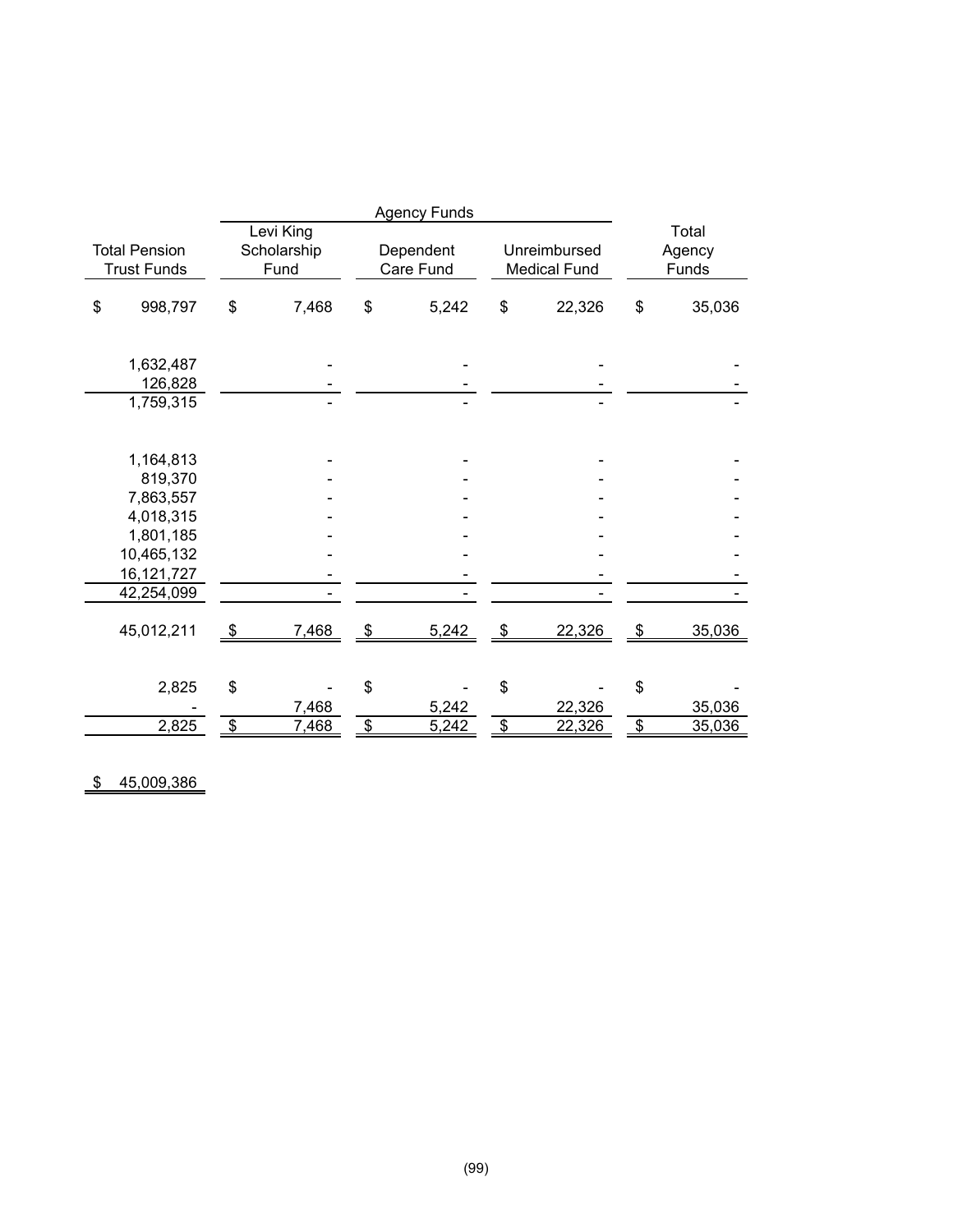#### **CITY OF EAST PEORIA, ILLINOIS STATEMENT OF CHANGES IN ASSETS AND LIABILITIES AGENCY FUNDS YEAR ENDED APRIL 30, 2016**

|                                                                        | Balance,<br>Beginning |      | Additions   | <b>Deductions</b> |      | Balance,<br>Ending |
|------------------------------------------------------------------------|-----------------------|------|-------------|-------------------|------|--------------------|
| <b>LEVI KING SCHOLARSHIP FUND</b><br>Assets, Cash and Cash Equivalents | 7,468                 |      |             |                   |      | 7,468              |
| Liabilities, Amounts Held for Others                                   | 7,468                 | \$   |             |                   |      | 7,468              |
| <b>DEPENDENT CARE FUND</b><br>Assets, Cash and Cash Equivalents        | $3,423$ \$            |      | $10,617$ \$ | 8,798             |      | 5,242              |
| Liabilities, Amounts Held for Others                                   | 3,423                 | -\$  | 10,617      | \$<br>8,798       | \$   | 5,242              |
| UNREIMBURSED MEDICAL FUND<br>Assets, Cash and Cash Equivalents         | 21,237                | - \$ | $93,324$ \$ | 92,235            | - \$ | <u>22,326</u>      |
| Liabilities, Amounts Held for Others                                   | 21,237                | \$   | 93,324      | \$<br>92,235      | - \$ | 22,326             |
| <b>TOTAL</b><br>Assets, Cash and Cash Equivalents                      | 32,128                | \$   | 103,941     | 101,033           |      | 35,036             |
| Liabilities, Amounts Held for Others                                   | 32,128                |      | 103,941     | 101,033           |      | 35,036             |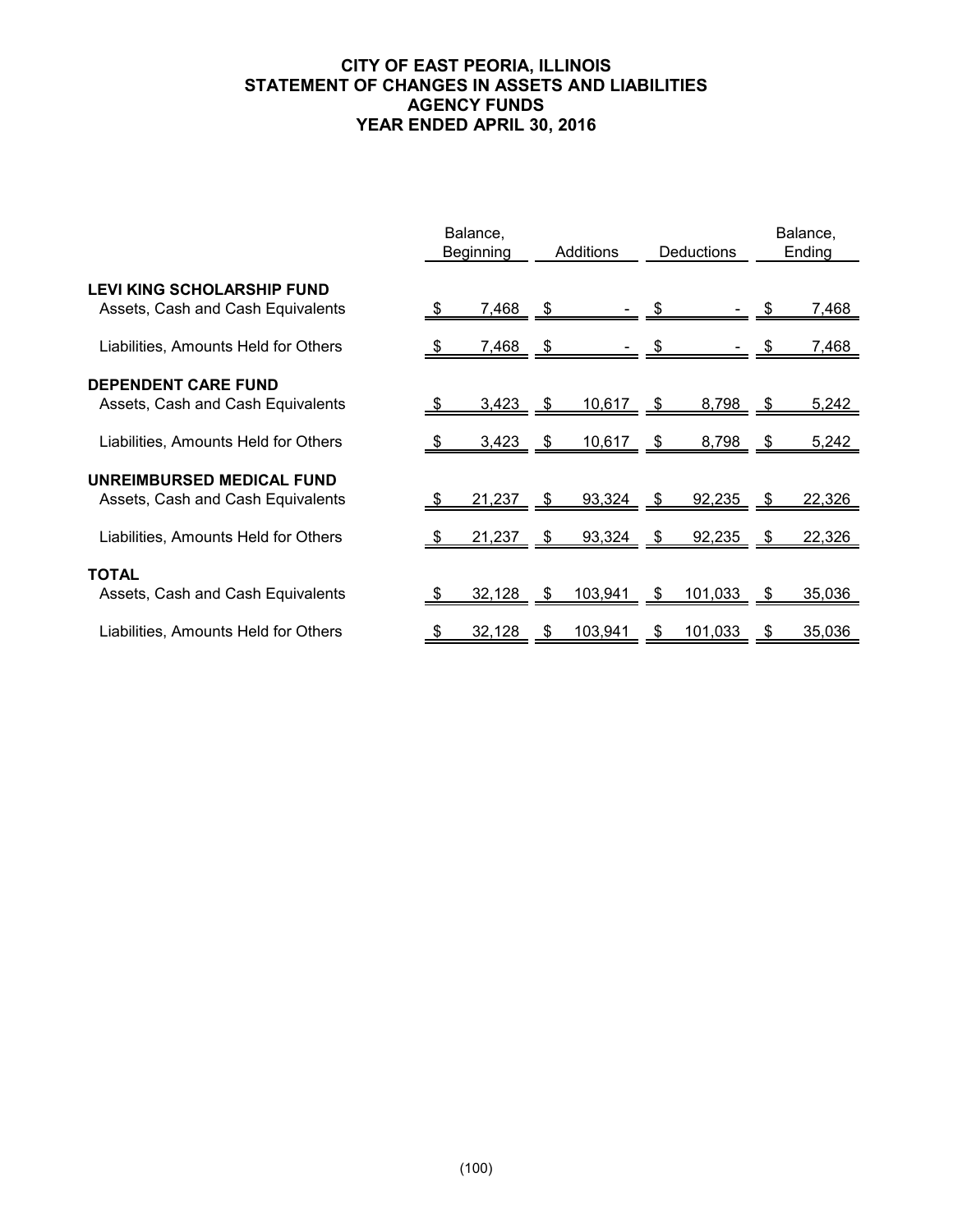#### **CITY OF EAST PEORIA, ILLINOIS COMBINING SCHEDULE OF CHANGES IN FIDUCIARY NET POSITION YEAR ENDED APRIL 30, 2016**

|                                                                  |                                                         | <b>Pension Trust Funds</b>                       |                  |
|------------------------------------------------------------------|---------------------------------------------------------|--------------------------------------------------|------------------|
|                                                                  | City of<br>East Peoria<br>Firefighter's<br>Pension Fund | City of<br>East Peoria<br>Police<br>Pension Fund | Total            |
| <b>ADDITIONS</b>                                                 |                                                         |                                                  |                  |
| Contributions:                                                   |                                                         |                                                  |                  |
| <b>Plan Members' Contributions</b>                               | \$<br>337,628                                           | \$<br>372,068                                    | \$<br>709,696    |
| <b>Employer Contributions</b>                                    | 1,533,659                                               | 1,452,077                                        | 2,985,736        |
| <b>Transfer of Creditable Service</b>                            |                                                         | 18,650                                           | 18,650           |
| <b>Total Contributions</b>                                       | 1,871,287                                               | 1,842,795                                        | 3,714,082        |
| Investment Income:                                               |                                                         |                                                  |                  |
| Net Appreciation (Depreciation) in Fair Value                    |                                                         |                                                  |                  |
| of Investments                                                   | (395, 686)                                              | (538, 026)                                       | (933, 712)       |
| Dividends and Interest                                           | 476,463                                                 | 477,448                                          | 953,911          |
| <b>Total Investment Income</b>                                   | 80,777                                                  | (60, 578)                                        | 20,199           |
| Less: Investment Expenses                                        | 94,980                                                  | 119,738                                          | 214,718          |
| Net Investment Income                                            | (14, 203)                                               | (180, 316)                                       | (194, 519)       |
| <b>Total Additions</b>                                           | 1,857,084                                               | 1,662,479                                        | 3,519,563        |
| <b>DEDUCTIONS</b>                                                |                                                         |                                                  |                  |
| <b>Benefits Paid</b>                                             | 1,410,276                                               | 2,065,130                                        | 3,475,406        |
| <b>Refunds of Contributions</b>                                  |                                                         | 3,106                                            | 3,106            |
| <b>Administrative Expenses</b>                                   | 46,502                                                  | 57,866                                           | 104,368          |
| <b>Total Deductions</b>                                          | 1,456,778                                               | 2,126,102                                        | 3,582,880        |
| Change in Net Position                                           | 400,306                                                 | (463, 623)                                       | (63, 317)        |
| <b>NET POSITION HELD IN TRUST</b><br><b>FOR PENSION BENEFITS</b> |                                                         |                                                  |                  |
| Beginning of Year                                                | 19,645,999                                              | 25,426,704                                       | 45,072,703       |
| End of Year                                                      | 20,046,305<br>S                                         | 24,963,081<br>\$                                 | \$<br>45,009,386 |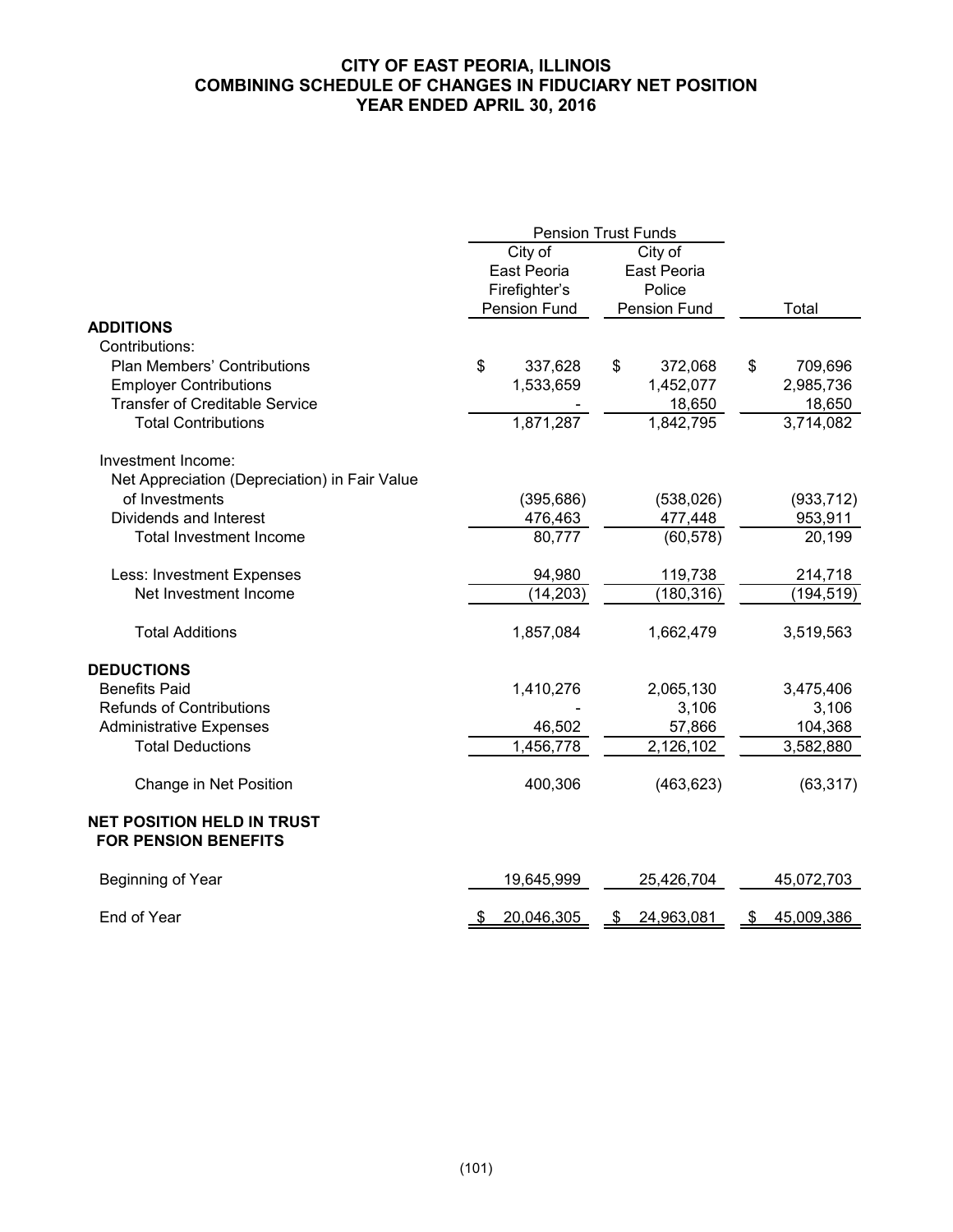#### **CITY OF EAST PEORIA, ILLINOIS ASSESSED VALUATIONS, TAXES LEVIED, TAX RATES, TAX EXTENSIONS, AND TAX COLLECTIONS (UNAUDITED) APRIL 30, 2016**

|                                                                                    |               |         | 2015 Tax Levy |    |                                              |                                                        |
|------------------------------------------------------------------------------------|---------------|---------|---------------|----|----------------------------------------------|--------------------------------------------------------|
| Assessed Valuation, Excluding Tax<br><b>Increment Financing District Increment</b> |               |         |               |    |                                              | \$441,216,885                                          |
| <b>Fund</b>                                                                        | Levy          | Rate    |               |    | Amount<br>Extended by<br><b>County Clerk</b> | Collected<br>Within 60<br>Days After<br>April 30, 2016 |
| General                                                                            | \$<br>200,592 | 0.04542 |               | \$ | 200,401                                      | \$                                                     |
| <b>Police Protection</b>                                                           | 625,000       | 0.14166 |               |    | 625,028                                      |                                                        |
| <b>Fire Protection</b>                                                             | 625,000       | 0.14166 |               |    | 625,028                                      |                                                        |
| Garbage Collection and Disposal                                                    | 625,000       | 0.14166 |               |    | 625,028                                      |                                                        |
| Sewer Chlorination                                                                 | 20,000        | 0.00454 |               |    | 20,031                                       |                                                        |
| Illinois Municipal Retirement                                                      | 120,000       | 0.02720 |               |    | 120,011                                      |                                                        |
| <b>FICA</b>                                                                        | 475,000       | 0.10766 |               |    | 475,014                                      |                                                        |
| Workmen's Compensation                                                             | 700,000       | 0.15866 |               |    | 700,035                                      |                                                        |
| <b>Street and Bridge</b>                                                           | 315,150       | 0.02254 |               |    | 99,450                                       |                                                        |
| Audit                                                                              | 120,000       | 0.02720 |               |    | 120,011                                      |                                                        |
| <b>Street Lighting</b>                                                             | 80,000        | 0.01814 |               |    | 80,037                                       |                                                        |
| Unemployment Insurance                                                             | 16,000        | 0.00363 |               |    | 16,016                                       |                                                        |
| Civil Defense                                                                      | 50,000        | 0.01134 |               |    | 50,034                                       |                                                        |
| Firemen's Pension                                                                  | 745,000       | 0.16886 |               |    | 745,039                                      |                                                        |
| <b>Police Pension</b>                                                              | 900,000       | 0.20399 |               |    | 900,038                                      |                                                        |
|                                                                                    | 5,616,742     |         | 1.22416       | S  | 5,401,201                                    |                                                        |

Note: TIF and Township Road and Bridge levies are excluded.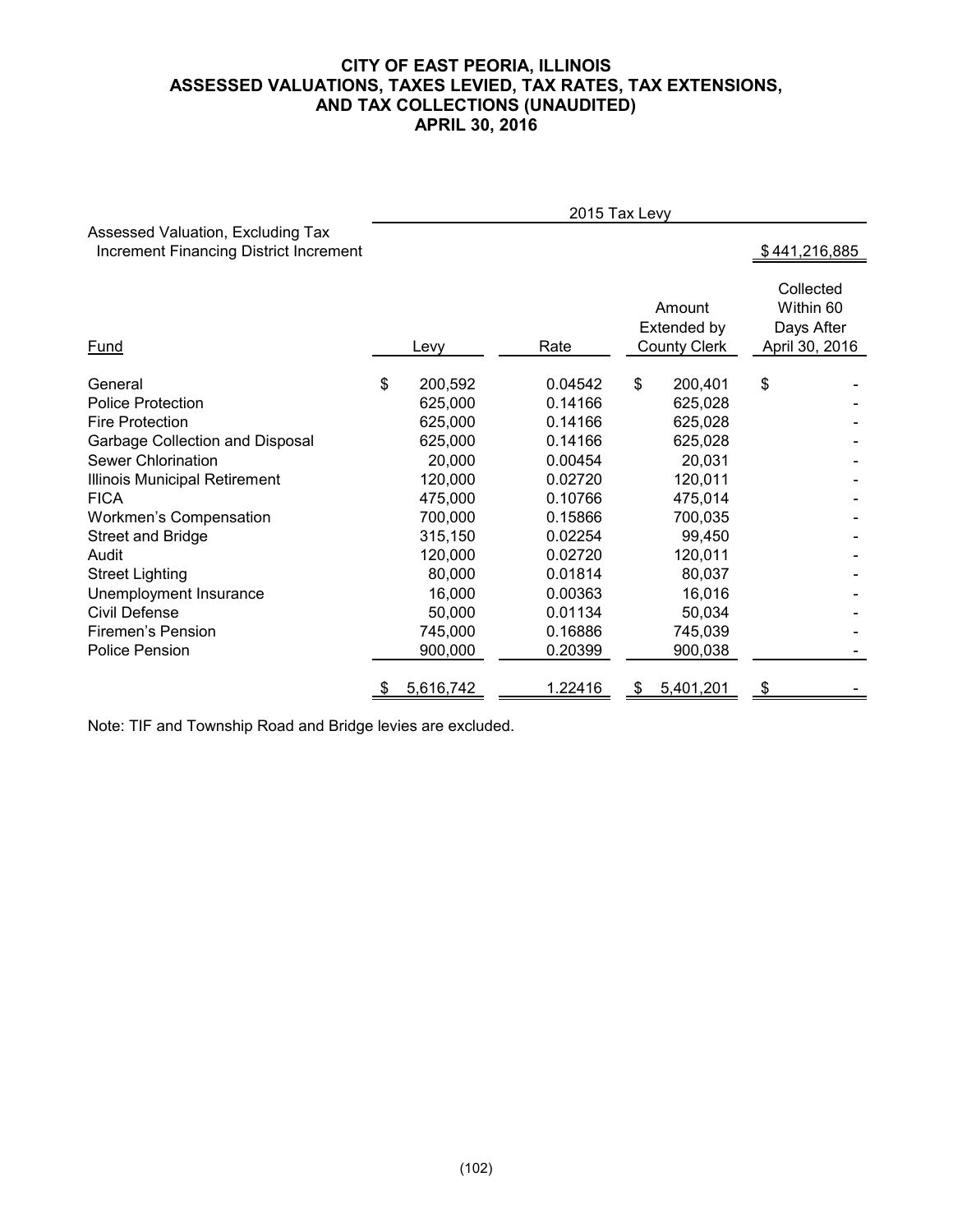#### **CITY OF EAST PEORIA, ILLINOIS ASSESSED VALUATIONS, TAXES LEVIED, TAX RATES, TAX EXTENSIONS, AND TAX COLLECTIONS (UNAUDITED) (CONTINUED) APRIL 30, 2016**

2014 Tax Levy Assessed Valuation, Excluding Tax Increment Financing District Increment \$ 432,907,928

Extended by Amount **Fund** Levy Rate County Clerk Collected General \$ 100,000 0.02310 \$ 100,002 \$ 99,424 Police Protection 600,000 600,000 600,000 600,000 600,010 598,372 Fire Protection 600,000 0.13860 600,010 598,372 Garbage Collection and Disposal 600,000 600,000 0.13860 600,010 598,372 Sewer Chlorination 15,000 0.00347 15,022 14,979 Illinois Municipal Retirement 120,000 120,000 0.02772 120,002 119,674 FICA 466,292 0.10772 466,328 465,058 Workmen's Compensation 700,000 0.16170 700,012 698,101 Street and Bridge 187,368 187,368 187,368 187,368 187,368 187,368 187,368 187,368 187,368 187,368 187,368 187, Audit 90,000 0.02079 90,002 89,758 Street Lighting 80,000 0.01848 80,001 80,001 80,001 79,783 Unemployment Insurance 12,000 12,000 12,000 0.00278 12,035 12,002 Civil defense 100,000 0.02310 100,002 99,729 Firemen's Pension 700,260 0.16176 700,272 698,359 Police Pension 811,141 0.18738 811,183 808,968 \$ 5,397,693 1.19720 \$ 5,182,773 \$ 5,168,319

Amount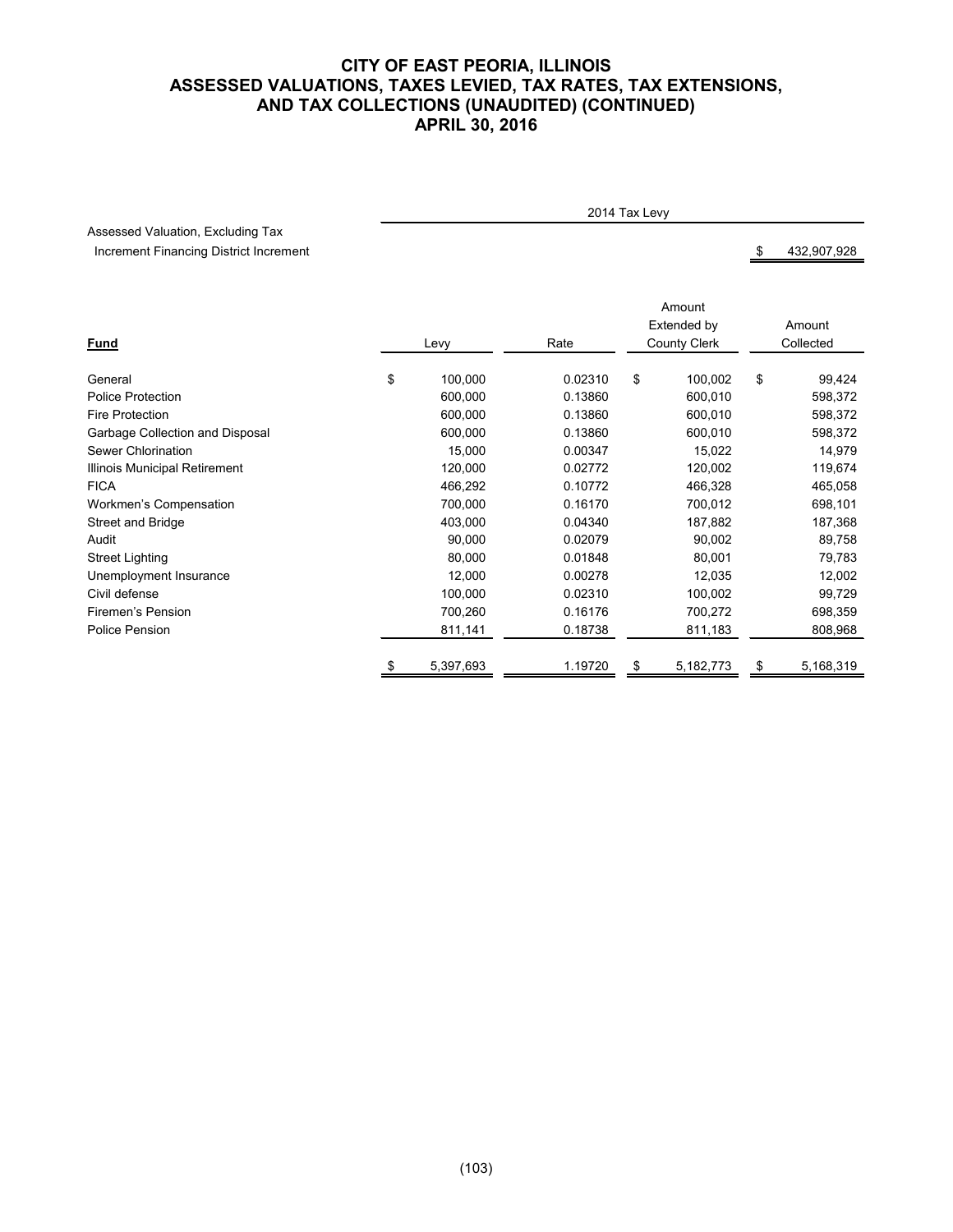2013 Tax Levy 2012 Tax Levy

|                 |         |                                              | \$425,951,937       |                 |         |                                       | \$428,228,346       |
|-----------------|---------|----------------------------------------------|---------------------|-----------------|---------|---------------------------------------|---------------------|
| Levy            | Rate    | Amount<br>Extended by<br><b>County Clerk</b> | Amount<br>Collected | Levy            | Rate    | Amount<br>Extended by<br>County Clerk | Amount<br>Collected |
| \$<br>223,532   | 0.05248 | \$<br>223,540                                | \$<br>221,283       | \$<br>286,658   | 0.06695 | \$<br>286,699                         | \$<br>285,263       |
| 600,000         | 0.14087 | 600,038                                      | 595,096             | 600,000         | 0.14012 | 600,034                               | 597,785             |
| 600,000         | 0.14087 | 600,038                                      | 595,096             | 600,000         | 0.14012 | 600,034                               | 597,785             |
| 600,000         | 0.14087 | 600,038                                      | 595,096             | 600,000         | 0.14012 | 600,034                               | 597,785             |
| 15,000          | 0.00353 | 15,036                                       | 14,914              | 20,000          | 0.00468 | 20,041                                | 19,967              |
| 204,900         | 0.04811 | 204,925                                      | 203,238             | 192,240         | 0.04490 | 192,275                               | 191,553             |
| 455,000         | 0.10682 | 455,002                                      | 451,254             | 418,000         | 0.09762 | 418,037                               | 416,470             |
| 800,000         | 0.18782 | 800,023                                      | 793,435             | 800,000         | 0.18682 | 800,016                               | 797,017             |
| 403,000         | 0.04468 | 190,315                                      | 188,750             | 450,000         | 0.05265 | 225,462                               | 224,618             |
| 77,000          | 0.01808 | 77,012                                       | 76,380              | 65,000          | 0.01518 | 65,005                                | 64,761              |
| 125,000         | 0.02935 | 125,017                                      | 123,987             | 76,000          | 0.01775 | 76,011                                | 75,724              |
| 30,000          | 0.00705 | 30,030                                       | 29,781              | 30,000          | 0.00701 | 30,019                                | 29,906              |
|                 |         |                                              |                     |                 |         |                                       |                     |
| 604,328         | 0.14188 | 604,341                                      | 599,365             | 581,969         | 0.13591 | 582,005                               | 579,822             |
| 717,948         | 0.16856 | 717,985                                      | 712,074             | 784,496         | 0.18320 | 784,514                               | 781,573             |
| \$<br>5,455,708 | 1.23097 | \$<br>5,243,340                              | \$<br>5,199,749     | \$<br>5,504,363 | 1.23303 | \$<br>5,280,186                       | \$<br>5,260,029     |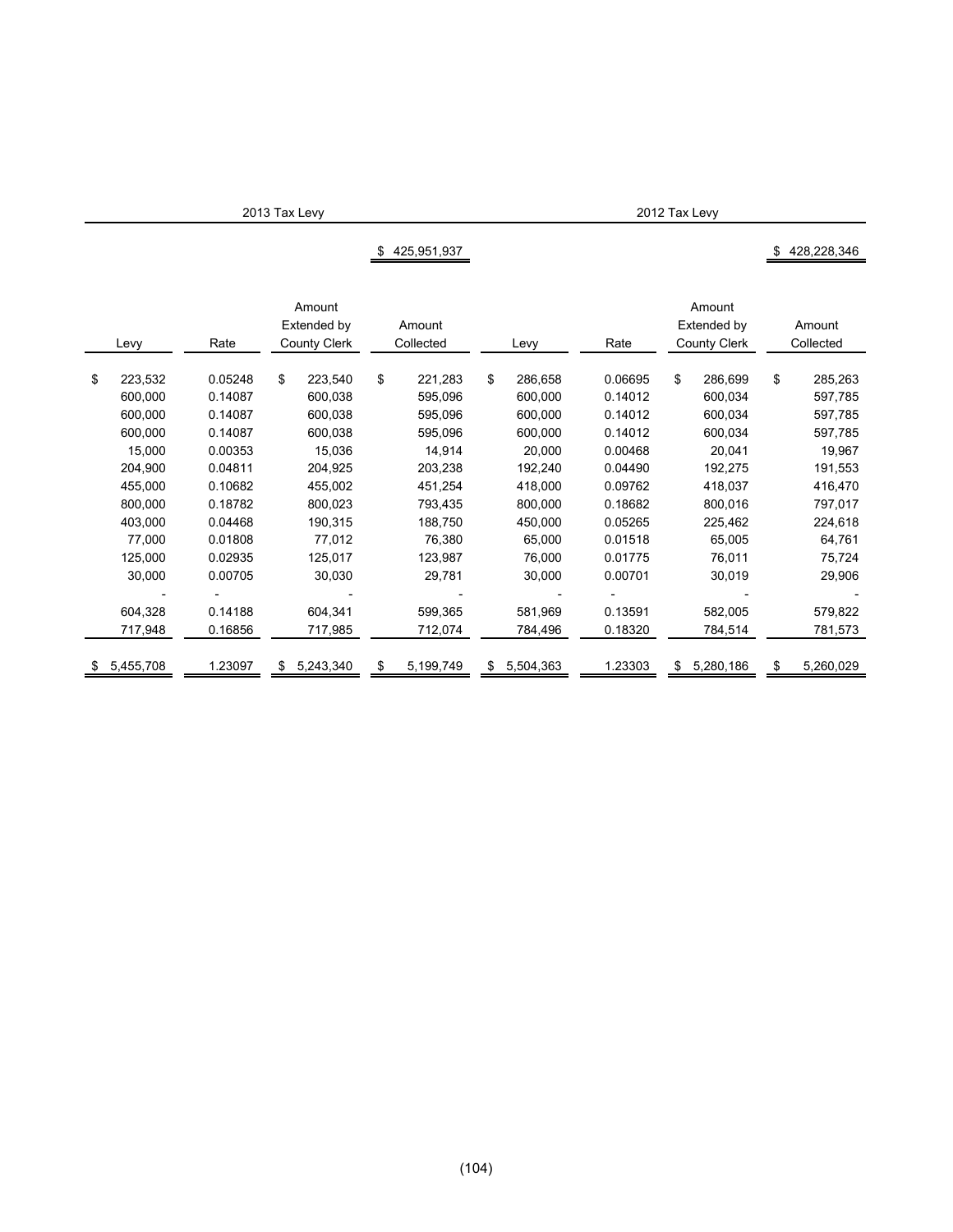## **CITY OF EAST PEORIA, ILLINOIS LEGAL DEBT MARGIN APRIL 30, 2016**

| Assessed Valuation, 2015 Tax Year                        |                 | \$441,216,885    |
|----------------------------------------------------------|-----------------|------------------|
| Statutory Debt Limitation (8.625% of Assessed Valuation) |                 | \$<br>38,054,956 |
| Total Debt:                                              |                 |                  |
| Notes Payable to Banks                                   | \$<br>8,585,956 |                  |
| Notes Payable to Illinois Environment Protection Agency  | 4.137.465       |                  |
| <b>Project Bonds</b>                                     | 470,000         |                  |
| General Obligation Bonds (Alternate Revenue Source)      | 92,655,000      |                  |
| Revenue Bonds                                            | 90.000          |                  |
| Deduct Debt Exempt from Debt Limitation Computation:     |                 |                  |
| <b>Project Bonds</b>                                     | (470,000)       |                  |
| General Obligation Bonds (Alternate Revenue Source)      | (92,655,000)    |                  |
| Revenue Bonds                                            | (90,000)        | 12,723,421       |
| Legal Debt Margin                                        |                 | 25,331,535       |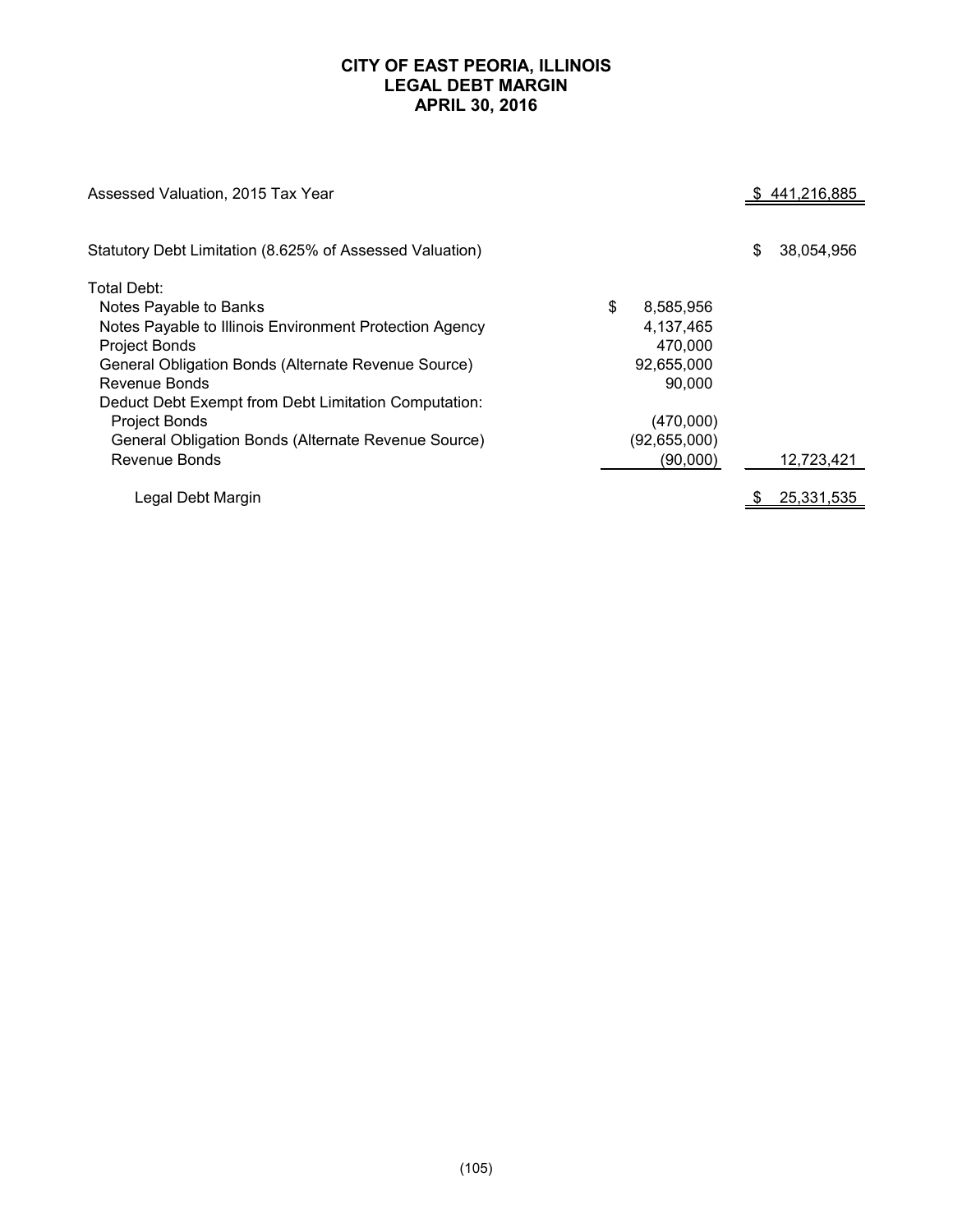## **CITY OF EAST PEORIA, ILLINOIS SCHEDULE OF RECEIPTS AND DISBURSEMENTS BY DISTRICT SPECIAL TAX ALLOCATION FUND YEAR ENDED APRIL 30, 2016**

|                                              | District III  |
|----------------------------------------------|---------------|
| <b>RECEIPTS</b>                              |               |
| Tax Increment Financing, Property Taxes      | \$<br>787,508 |
| Interest Income                              | 249           |
| <b>Total Receipts</b>                        | 787,757       |
| <b>DISBURSEMENTS</b>                         |               |
| 1998-B Refunding Tax Increment Bond Interest | 5,820         |
| 1998-B Refunding Tax Increment Bonds         | 120,000       |
| Distribution to Other Taxing Districts       | 136,277       |
| <b>Bank Collection Charges</b>               | 1,651         |
| Interfund Borrowing                          | 525,000       |
| <b>Total Disbursements</b>                   | 788,748       |
| Deficiency of Receipts over Disbursements    | (991)         |
| Cash and Investments - April 30, 2015        | 4,009         |
| <b>CASH AND INVESTMENTS - APRIL 30, 2016</b> | 3,018         |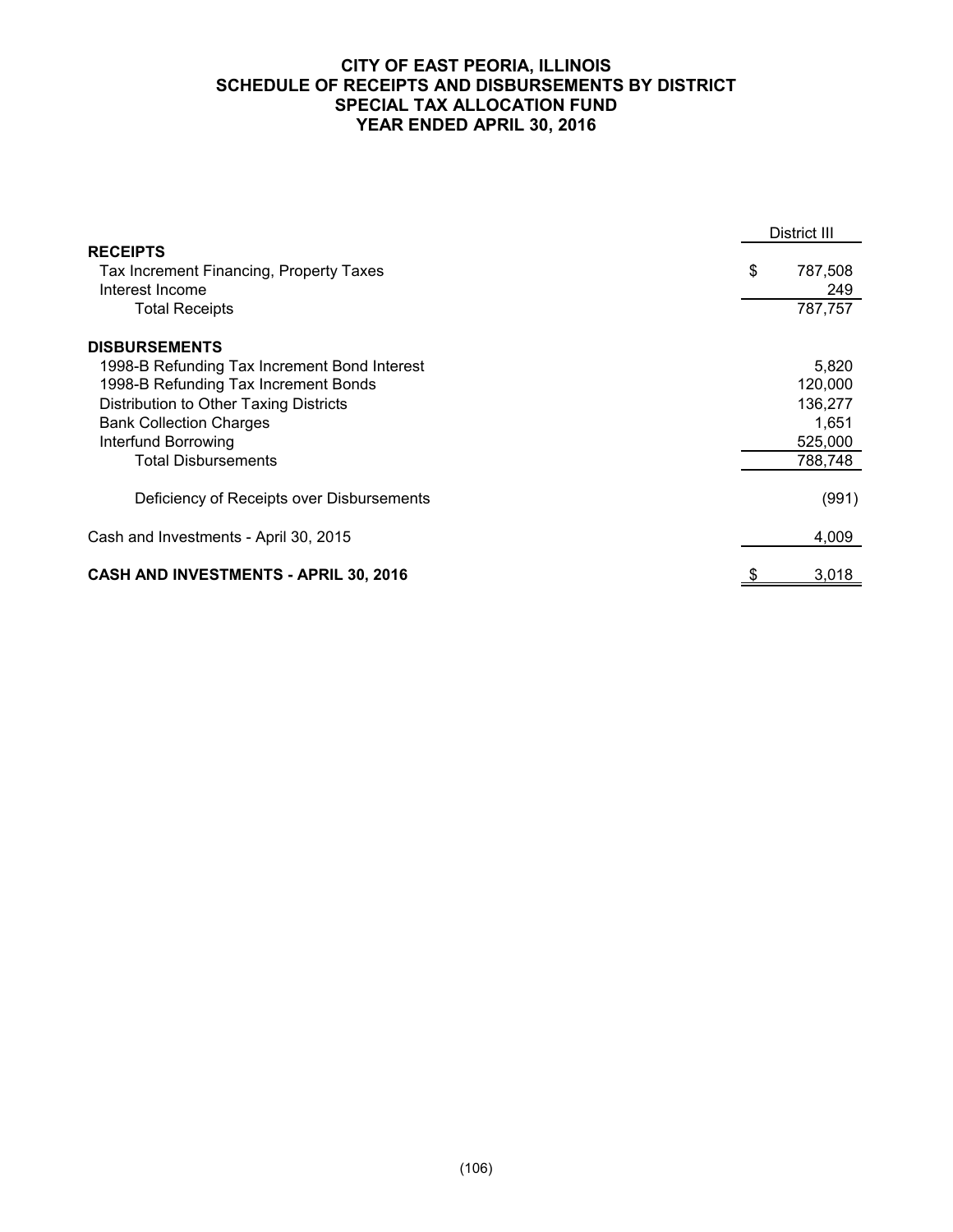## **CITY OF EAST PEORIA, ILLINOIS SCHEDULE OF RECEIPTS AND DISBURSEMENTS BY DISTRICT CAPITAL PROJECTS FUND YEAR ENDED APRIL 30, 2016**

|                                   | W. Washington       |           |                     |            |       |            |
|-----------------------------------|---------------------|-----------|---------------------|------------|-------|------------|
|                                   | Camp Street         |           | <b>Street</b>       |            |       |            |
|                                   | <b>TIF District</b> |           | <b>TIF District</b> |            | Total |            |
| <b>RECEIPTS</b>                   |                     |           |                     |            |       |            |
| Tax Increment Financing:          |                     |           |                     |            |       |            |
| <b>Property Taxes</b>             | \$                  | 1,752,345 | \$                  | 2,368,441  | \$    | 4,120,786  |
| TIF B Taxes                       |                     | 506,669   |                     |            |       | 506,669    |
| TIF C Taxes                       |                     | 523,144   |                     |            |       | 523,144    |
| TIF D Taxes                       |                     |           |                     | 1,002,791  |       | 1,002,791  |
| TIF E Taxes                       |                     |           |                     | 1,555,599  |       | 1,555,599  |
| Lease Income                      |                     | 963,360   |                     |            |       | 963,360    |
| Rental Income                     |                     | 689,557   |                     |            |       | 689,557    |
| Interest Income                   |                     | 866       |                     | 4,496      |       | 5,362      |
| Reimbursements and Property Sales |                     |           |                     | 1,169,586  |       | 1,169,586  |
| Intergovernmental                 |                     | 31,959    |                     | 1,500      |       | 33,459     |
| <b>Bond Proceeds</b>              |                     |           |                     | 9,670,000  |       | 9,670,000  |
| Miscellaneous Receipts            |                     | 31,375    |                     |            |       | 31,375     |
| Interfund Borrowing               |                     | 1,378,294 |                     |            |       | 1,378,294  |
| <b>Total Receipts</b>             |                     | 5,877,569 |                     | 15,772,413 |       | 21,649,982 |